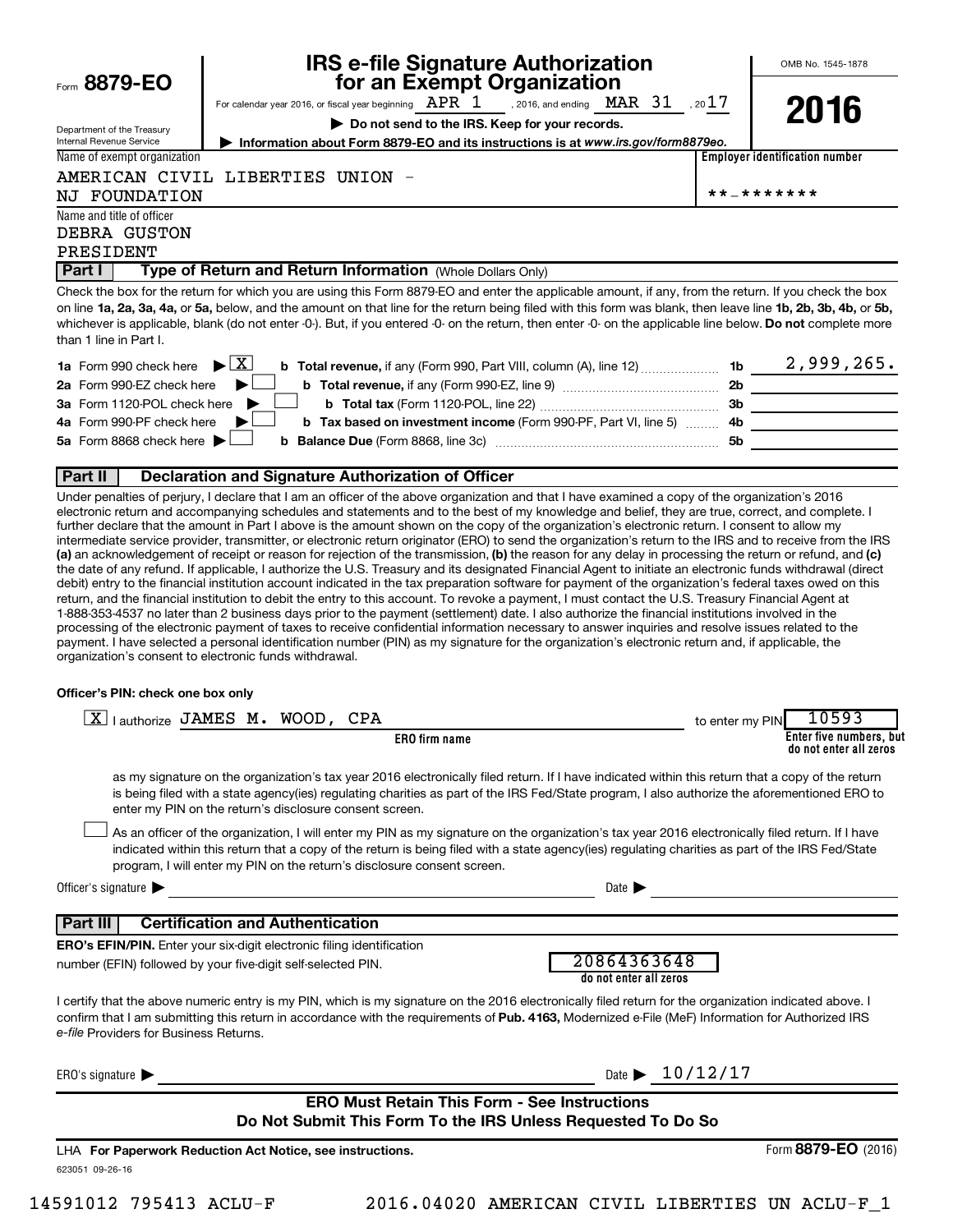|                                                                                                                                                                            | EXTENDED TO FEBRUARY 15, 2018                                                                                                                                                             |                                             |                                                                          |                                                                                                                                             |                     |                                                     |                                                                  |  |  |
|----------------------------------------------------------------------------------------------------------------------------------------------------------------------------|-------------------------------------------------------------------------------------------------------------------------------------------------------------------------------------------|---------------------------------------------|--------------------------------------------------------------------------|---------------------------------------------------------------------------------------------------------------------------------------------|---------------------|-----------------------------------------------------|------------------------------------------------------------------|--|--|
|                                                                                                                                                                            |                                                                                                                                                                                           |                                             |                                                                          | <b>Return of Organization Exempt From Income Tax</b>                                                                                        |                     |                                                     | OMB No. 1545-0047                                                |  |  |
| Form                                                                                                                                                                       |                                                                                                                                                                                           | 990                                         |                                                                          | Under section 501(c), 527, or 4947(a)(1) of the Internal Revenue Code (except private foundations)                                          |                     |                                                     |                                                                  |  |  |
|                                                                                                                                                                            |                                                                                                                                                                                           | Department of the Treasury                  |                                                                          | Do not enter social security numbers on this form as it may be made public.                                                                 |                     |                                                     | <b>Open to Public</b>                                            |  |  |
|                                                                                                                                                                            |                                                                                                                                                                                           | Internal Revenue Service                    |                                                                          | Information about Form 990 and its instructions is at www.irs.gov/form990.                                                                  |                     |                                                     | Inspection                                                       |  |  |
|                                                                                                                                                                            |                                                                                                                                                                                           |                                             | A For the 2016 calendar year, or tax year beginning $\Delta PR$ 1, 2016  |                                                                                                                                             |                     | and ending $\n  MAR\n  31, 2017\n$                  |                                                                  |  |  |
|                                                                                                                                                                            | <b>B</b> Check if<br>applicable:                                                                                                                                                          |                                             | C Name of organization                                                   |                                                                                                                                             |                     | D Employer identification number                    |                                                                  |  |  |
|                                                                                                                                                                            | AMERICAN CIVIL LIBERTIES UNION -<br>Address                                                                                                                                               |                                             |                                                                          |                                                                                                                                             |                     |                                                     |                                                                  |  |  |
|                                                                                                                                                                            | change                                                                                                                                                                                    |                                             | <b>NJ FOUNDATION</b>                                                     |                                                                                                                                             |                     |                                                     |                                                                  |  |  |
|                                                                                                                                                                            | Name<br> change<br>Doing business as<br>Initial                                                                                                                                           |                                             |                                                                          |                                                                                                                                             | * * _ * * * * * * * |                                                     |                                                                  |  |  |
|                                                                                                                                                                            | Number and street (or P.O. box if mail is not delivered to street address)<br>Room/suite<br>return<br> Final<br>PO BOX 32159                                                              |                                             |                                                                          | E Telephone number                                                                                                                          |                     |                                                     |                                                                  |  |  |
|                                                                                                                                                                            | return/<br>termin-                                                                                                                                                                        |                                             |                                                                          |                                                                                                                                             |                     | $(973)642 - 2086$                                   |                                                                  |  |  |
|                                                                                                                                                                            | City or town, state or province, country, and ZIP or foreign postal code<br>ated<br>Amended<br>NEWARK, NJ                                                                                 |                                             |                                                                          | G Gross receipts \$                                                                                                                         | 3,007,984.          |                                                     |                                                                  |  |  |
|                                                                                                                                                                            | return<br>Applica-                                                                                                                                                                        |                                             | 07102                                                                    |                                                                                                                                             |                     | H(a) Is this a group return                         |                                                                  |  |  |
|                                                                                                                                                                            | tion<br>pending                                                                                                                                                                           |                                             | F Name and address of principal officer: DEBRA GUSTON<br>SAME AS C ABOVE |                                                                                                                                             |                     |                                                     | for subordinates? $\text{mm}$ $\Box$ Yes $\boxed{\mathbf{X}}$ No |  |  |
|                                                                                                                                                                            |                                                                                                                                                                                           | <b>I</b> Tax-exempt status: $X \ 501(c)(3)$ | $501(c)$ (                                                               | $\sqrt{\bullet}$ (insert no.)<br>$4947(a)(1)$ or                                                                                            | 527                 | H(b) Are all subordinates included? Ves             | <b>No</b><br>If "No," attach a list. (see instructions)          |  |  |
|                                                                                                                                                                            |                                                                                                                                                                                           |                                             |                                                                          |                                                                                                                                             |                     | $H(c)$ Group exemption number $\blacktriangleright$ |                                                                  |  |  |
|                                                                                                                                                                            | J Website: WWW.ACLU-NJ.ORG<br>K Form of organization: $X$ Corporation<br>L Year of formation: $1969$ M State of legal domicile: NJ<br>Trust<br>Association<br>Other $\blacktriangleright$ |                                             |                                                                          |                                                                                                                                             |                     |                                                     |                                                                  |  |  |
|                                                                                                                                                                            | Part I                                                                                                                                                                                    | <b>Summary</b>                              |                                                                          |                                                                                                                                             |                     |                                                     |                                                                  |  |  |
|                                                                                                                                                                            | 1                                                                                                                                                                                         |                                             |                                                                          | Briefly describe the organization's mission or most significant activities: PROVIDE ASSISTANCE TO THOSE                                     |                     |                                                     |                                                                  |  |  |
| Governance                                                                                                                                                                 |                                                                                                                                                                                           |                                             | DENIED THEIR CIVIL LIBERTIES                                             |                                                                                                                                             |                     |                                                     |                                                                  |  |  |
|                                                                                                                                                                            | 2                                                                                                                                                                                         |                                             |                                                                          | Check this box $\blacktriangleright$ $\Box$ if the organization discontinued its operations or disposed of more than 25% of its net assets. |                     |                                                     |                                                                  |  |  |
|                                                                                                                                                                            | 3                                                                                                                                                                                         |                                             | Number of voting members of the governing body (Part VI, line 1a)        |                                                                                                                                             |                     | 3                                                   | 4                                                                |  |  |
|                                                                                                                                                                            | 4                                                                                                                                                                                         | $\overline{\mathbf{4}}$                     |                                                                          |                                                                                                                                             |                     |                                                     | 4                                                                |  |  |
|                                                                                                                                                                            | 5                                                                                                                                                                                         |                                             |                                                                          |                                                                                                                                             |                     | 5                                                   | $\overline{20}$                                                  |  |  |
|                                                                                                                                                                            | 6                                                                                                                                                                                         |                                             |                                                                          |                                                                                                                                             |                     | 6                                                   | 60                                                               |  |  |
| <b>Activities &amp;</b>                                                                                                                                                    |                                                                                                                                                                                           |                                             |                                                                          |                                                                                                                                             |                     | 7a                                                  | $\overline{0}$ .                                                 |  |  |
|                                                                                                                                                                            |                                                                                                                                                                                           |                                             |                                                                          |                                                                                                                                             |                     | 7b                                                  | $\overline{0}$ .                                                 |  |  |
|                                                                                                                                                                            |                                                                                                                                                                                           |                                             |                                                                          |                                                                                                                                             |                     | <b>Prior Year</b>                                   | <b>Current Year</b>                                              |  |  |
|                                                                                                                                                                            | 8                                                                                                                                                                                         |                                             |                                                                          |                                                                                                                                             |                     | 850,451.                                            | 2,911,892.                                                       |  |  |
| Revenue                                                                                                                                                                    | 9                                                                                                                                                                                         |                                             | Program service revenue (Part VIII, line 2g)                             |                                                                                                                                             |                     | σ.                                                  | $\overline{0}$ .<br>33,999.                                      |  |  |
|                                                                                                                                                                            | 10                                                                                                                                                                                        |                                             |                                                                          |                                                                                                                                             |                     | 36,524.<br>30,459.                                  | 53,374.                                                          |  |  |
|                                                                                                                                                                            | 11                                                                                                                                                                                        |                                             |                                                                          | Other revenue (Part VIII, column (A), lines 5, 6d, 8c, 9c, 10c, and 11e)                                                                    |                     | 917,434.                                            | 2,999,265.                                                       |  |  |
|                                                                                                                                                                            | 12                                                                                                                                                                                        |                                             | Grants and similar amounts paid (Part IX, column (A), lines 1-3)         | Total revenue - add lines 8 through 11 (must equal Part VIII, column (A), line 12)                                                          |                     | $\overline{0}$ .                                    | О.                                                               |  |  |
|                                                                                                                                                                            | 13<br>14                                                                                                                                                                                  |                                             | Benefits paid to or for members (Part IX, column (A), line 4)            |                                                                                                                                             |                     | $\overline{\mathfrak{o}}$ .                         | $\overline{0}$ .                                                 |  |  |
|                                                                                                                                                                            |                                                                                                                                                                                           |                                             |                                                                          | 15 Salaries, other compensation, employee benefits (Part IX, column (A), lines 5-10)                                                        |                     | 1,390,892.                                          | 1,481,343.                                                       |  |  |
| Expenses                                                                                                                                                                   |                                                                                                                                                                                           |                                             |                                                                          |                                                                                                                                             |                     | о.                                                  | $\overline{0}$ .                                                 |  |  |
|                                                                                                                                                                            |                                                                                                                                                                                           |                                             |                                                                          |                                                                                                                                             |                     |                                                     |                                                                  |  |  |
|                                                                                                                                                                            |                                                                                                                                                                                           |                                             |                                                                          |                                                                                                                                             |                     | 245, 452.                                           | 358,120.                                                         |  |  |
|                                                                                                                                                                            | 18                                                                                                                                                                                        |                                             |                                                                          | Total expenses. Add lines 13-17 (must equal Part IX, column (A), line 25)                                                                   |                     | 1,636,344.                                          | 1,839,463.                                                       |  |  |
|                                                                                                                                                                            | 19                                                                                                                                                                                        |                                             |                                                                          |                                                                                                                                             |                     | $-718,910$ .                                        | 1,159,802.                                                       |  |  |
| Net Assets or                                                                                                                                                              |                                                                                                                                                                                           |                                             |                                                                          |                                                                                                                                             |                     | <b>Beginning of Current Year</b>                    | <b>End of Year</b>                                               |  |  |
|                                                                                                                                                                            | 20                                                                                                                                                                                        |                                             | Total assets (Part X, line 16)                                           |                                                                                                                                             |                     | 4,320,182.                                          | 5,656,779.                                                       |  |  |
|                                                                                                                                                                            | 21                                                                                                                                                                                        |                                             | Total liabilities (Part X, line 26)                                      |                                                                                                                                             |                     | 16,012.                                             | 41,227.                                                          |  |  |
|                                                                                                                                                                            | 22                                                                                                                                                                                        |                                             |                                                                          |                                                                                                                                             |                     | 4,304,170.                                          | 5,615,552.                                                       |  |  |
|                                                                                                                                                                            | Part II                                                                                                                                                                                   | <b>Signature Block</b>                      |                                                                          |                                                                                                                                             |                     |                                                     |                                                                  |  |  |
| Under penalties of perjury, I declare that I have examined this return, including accompanying schedules and statements, and to the best of my knowledge and belief, it is |                                                                                                                                                                                           |                                             |                                                                          |                                                                                                                                             |                     |                                                     |                                                                  |  |  |
| true, correct, and complete. Declaration of preparer (other than officer) is based on all information of which preparer has any knowledge.                                 |                                                                                                                                                                                           |                                             |                                                                          |                                                                                                                                             |                     |                                                     |                                                                  |  |  |
|                                                                                                                                                                            |                                                                                                                                                                                           |                                             |                                                                          |                                                                                                                                             |                     |                                                     |                                                                  |  |  |
| Sign                                                                                                                                                                       |                                                                                                                                                                                           |                                             | Signature of officer                                                     |                                                                                                                                             |                     | Date                                                |                                                                  |  |  |
| Here                                                                                                                                                                       |                                                                                                                                                                                           |                                             | DEBRA GUSTON,<br>PRESIDENT<br>Type or print name and title               |                                                                                                                                             |                     |                                                     |                                                                  |  |  |
|                                                                                                                                                                            |                                                                                                                                                                                           |                                             |                                                                          |                                                                                                                                             |                     | Date<br>X<br>Check                                  | PTIN                                                             |  |  |
| Paid                                                                                                                                                                       |                                                                                                                                                                                           | Print/Type preparer's name<br>JAMES M. WOOD |                                                                          | Preparer's signature                                                                                                                        |                     | 10/12/17                                            | P00310420                                                        |  |  |
|                                                                                                                                                                            |                                                                                                                                                                                           |                                             |                                                                          |                                                                                                                                             |                     | self-employed                                       |                                                                  |  |  |

| Preparer | Firm's name    | CPA<br>JAMES M. WOOD.                                                             | $I$ Firm's EIN               | * * _ * * * * * * * |     |
|----------|----------------|-----------------------------------------------------------------------------------|------------------------------|---------------------|-----|
| Use Only | Firm's address | 603B OMNI DRIVE                                                                   |                              |                     |     |
|          |                | HILLSBOROUGH, NJ 08844                                                            | Phone no. $(908)$ 431 – 1700 |                     |     |
|          |                | May the IRS discuss this return with the preparer shown above? (see instructions) |                              | Yes                 | No  |
|          |                |                                                                                   |                              |                     | --- |

632001 11-11-16 **For Paperwork Reduction Act Notice, see the separate instructions.** LHA Form (2016)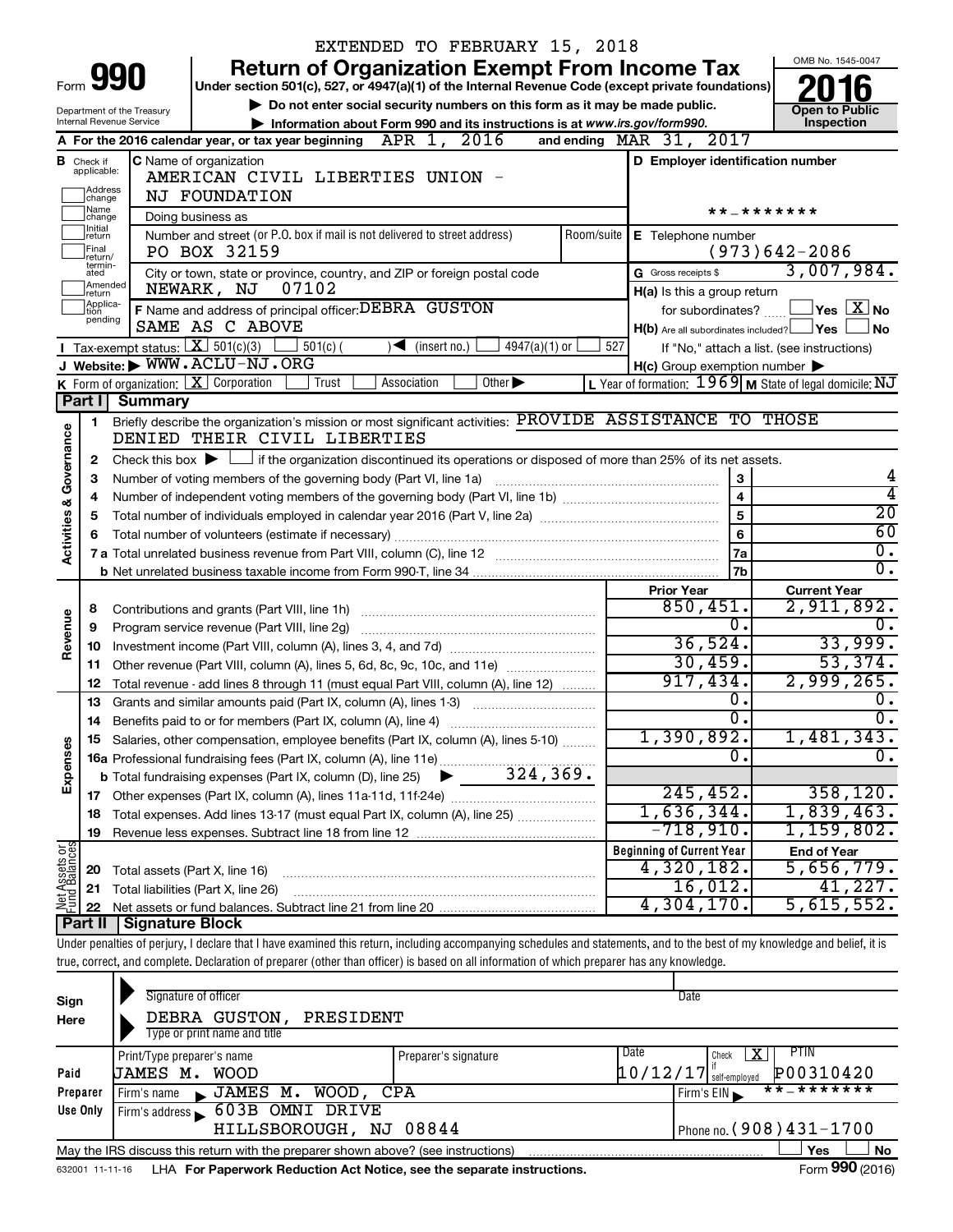| 1.<br>2<br>3<br>4<br>4a<br>Code:<br>1.<br>YEAR.<br>$\overline{2}$ .<br>3.<br>4.<br>NEWARK.<br>4b<br>4c | Part III   Statement of Program Service Accomplishments<br>Briefly describe the organization's mission:<br>PROMOTE AND DEFEND CIVIL LIBERTIES PRINCIPLES.<br>Did the organization undertake any significant program services during the year which were not listed on the<br>$\exists$ Yes $\boxed{\text{X}}$ No<br>prior Form 990 or 990-EZ?<br>If "Yes," describe these new services on Schedule O.<br>$\gamma$ es $\overline{X}$ No<br>Did the organization cease conducting, or make significant changes in how it conducts, any program services?<br>If "Yes," describe these changes on Schedule O.<br>Describe the organization's program service accomplishments for each of its three largest program services, as measured by expenses.<br>Section 501(c)(3) and 501(c)(4) organizations are required to report the amount of grants and allocations to others, the total expenses, and<br>revenue, if any, for each program service reported.<br>1, 232, 659. including grants of \$<br>) (Revenue \$<br>(Expenses \$<br>PROVIDE LEGAL ADVOCACY AND REPRESENTATION TO 50-100 PEOPLE EACH<br>EDUCATE OUR MEMBERS AND THE GENERAL PUBLIC ABOUT THEIR CIVIL<br>LIBERTIES AND CONSTITUTIONAL RIGHTS THROUGH PUBLICATIONS, SPEAKING<br>ENGAGEMENTS, WEBSITE, AND MEDIA.<br>CONDUCT OUTREACH TO COMMUNITIES NEEDING HELP AND GUIDANCE ON CIVIL<br>LIBERTIES ISSUES.<br>DEVELOP PUBLICATIONS AND STUDIES OF CURRENT CIVIL LIBERTIES |
|--------------------------------------------------------------------------------------------------------|-----------------------------------------------------------------------------------------------------------------------------------------------------------------------------------------------------------------------------------------------------------------------------------------------------------------------------------------------------------------------------------------------------------------------------------------------------------------------------------------------------------------------------------------------------------------------------------------------------------------------------------------------------------------------------------------------------------------------------------------------------------------------------------------------------------------------------------------------------------------------------------------------------------------------------------------------------------------------------------------------------------------------------------------------------------------------------------------------------------------------------------------------------------------------------------------------------------------------------------------------------------------------------------------------------------------------------------------------------------------------------------------------------------------------------------------|
|                                                                                                        |                                                                                                                                                                                                                                                                                                                                                                                                                                                                                                                                                                                                                                                                                                                                                                                                                                                                                                                                                                                                                                                                                                                                                                                                                                                                                                                                                                                                                                         |
|                                                                                                        |                                                                                                                                                                                                                                                                                                                                                                                                                                                                                                                                                                                                                                                                                                                                                                                                                                                                                                                                                                                                                                                                                                                                                                                                                                                                                                                                                                                                                                         |
|                                                                                                        |                                                                                                                                                                                                                                                                                                                                                                                                                                                                                                                                                                                                                                                                                                                                                                                                                                                                                                                                                                                                                                                                                                                                                                                                                                                                                                                                                                                                                                         |
|                                                                                                        |                                                                                                                                                                                                                                                                                                                                                                                                                                                                                                                                                                                                                                                                                                                                                                                                                                                                                                                                                                                                                                                                                                                                                                                                                                                                                                                                                                                                                                         |
|                                                                                                        |                                                                                                                                                                                                                                                                                                                                                                                                                                                                                                                                                                                                                                                                                                                                                                                                                                                                                                                                                                                                                                                                                                                                                                                                                                                                                                                                                                                                                                         |
|                                                                                                        |                                                                                                                                                                                                                                                                                                                                                                                                                                                                                                                                                                                                                                                                                                                                                                                                                                                                                                                                                                                                                                                                                                                                                                                                                                                                                                                                                                                                                                         |
|                                                                                                        |                                                                                                                                                                                                                                                                                                                                                                                                                                                                                                                                                                                                                                                                                                                                                                                                                                                                                                                                                                                                                                                                                                                                                                                                                                                                                                                                                                                                                                         |
|                                                                                                        |                                                                                                                                                                                                                                                                                                                                                                                                                                                                                                                                                                                                                                                                                                                                                                                                                                                                                                                                                                                                                                                                                                                                                                                                                                                                                                                                                                                                                                         |
|                                                                                                        |                                                                                                                                                                                                                                                                                                                                                                                                                                                                                                                                                                                                                                                                                                                                                                                                                                                                                                                                                                                                                                                                                                                                                                                                                                                                                                                                                                                                                                         |
|                                                                                                        |                                                                                                                                                                                                                                                                                                                                                                                                                                                                                                                                                                                                                                                                                                                                                                                                                                                                                                                                                                                                                                                                                                                                                                                                                                                                                                                                                                                                                                         |
|                                                                                                        |                                                                                                                                                                                                                                                                                                                                                                                                                                                                                                                                                                                                                                                                                                                                                                                                                                                                                                                                                                                                                                                                                                                                                                                                                                                                                                                                                                                                                                         |
|                                                                                                        |                                                                                                                                                                                                                                                                                                                                                                                                                                                                                                                                                                                                                                                                                                                                                                                                                                                                                                                                                                                                                                                                                                                                                                                                                                                                                                                                                                                                                                         |
|                                                                                                        |                                                                                                                                                                                                                                                                                                                                                                                                                                                                                                                                                                                                                                                                                                                                                                                                                                                                                                                                                                                                                                                                                                                                                                                                                                                                                                                                                                                                                                         |
|                                                                                                        |                                                                                                                                                                                                                                                                                                                                                                                                                                                                                                                                                                                                                                                                                                                                                                                                                                                                                                                                                                                                                                                                                                                                                                                                                                                                                                                                                                                                                                         |
|                                                                                                        |                                                                                                                                                                                                                                                                                                                                                                                                                                                                                                                                                                                                                                                                                                                                                                                                                                                                                                                                                                                                                                                                                                                                                                                                                                                                                                                                                                                                                                         |
|                                                                                                        |                                                                                                                                                                                                                                                                                                                                                                                                                                                                                                                                                                                                                                                                                                                                                                                                                                                                                                                                                                                                                                                                                                                                                                                                                                                                                                                                                                                                                                         |
|                                                                                                        |                                                                                                                                                                                                                                                                                                                                                                                                                                                                                                                                                                                                                                                                                                                                                                                                                                                                                                                                                                                                                                                                                                                                                                                                                                                                                                                                                                                                                                         |
|                                                                                                        |                                                                                                                                                                                                                                                                                                                                                                                                                                                                                                                                                                                                                                                                                                                                                                                                                                                                                                                                                                                                                                                                                                                                                                                                                                                                                                                                                                                                                                         |
|                                                                                                        |                                                                                                                                                                                                                                                                                                                                                                                                                                                                                                                                                                                                                                                                                                                                                                                                                                                                                                                                                                                                                                                                                                                                                                                                                                                                                                                                                                                                                                         |
|                                                                                                        |                                                                                                                                                                                                                                                                                                                                                                                                                                                                                                                                                                                                                                                                                                                                                                                                                                                                                                                                                                                                                                                                                                                                                                                                                                                                                                                                                                                                                                         |
|                                                                                                        |                                                                                                                                                                                                                                                                                                                                                                                                                                                                                                                                                                                                                                                                                                                                                                                                                                                                                                                                                                                                                                                                                                                                                                                                                                                                                                                                                                                                                                         |
|                                                                                                        | PROBLEMS AND ISSUES SUCH AS A REPORT ON STOP-AND-FRISK PRACTICES IN                                                                                                                                                                                                                                                                                                                                                                                                                                                                                                                                                                                                                                                                                                                                                                                                                                                                                                                                                                                                                                                                                                                                                                                                                                                                                                                                                                     |
|                                                                                                        |                                                                                                                                                                                                                                                                                                                                                                                                                                                                                                                                                                                                                                                                                                                                                                                                                                                                                                                                                                                                                                                                                                                                                                                                                                                                                                                                                                                                                                         |
|                                                                                                        |                                                                                                                                                                                                                                                                                                                                                                                                                                                                                                                                                                                                                                                                                                                                                                                                                                                                                                                                                                                                                                                                                                                                                                                                                                                                                                                                                                                                                                         |
|                                                                                                        |                                                                                                                                                                                                                                                                                                                                                                                                                                                                                                                                                                                                                                                                                                                                                                                                                                                                                                                                                                                                                                                                                                                                                                                                                                                                                                                                                                                                                                         |
|                                                                                                        | (Code: ) (Expenses \$<br><b>Example 2018</b> including grants of \$<br>) (Revenue \$                                                                                                                                                                                                                                                                                                                                                                                                                                                                                                                                                                                                                                                                                                                                                                                                                                                                                                                                                                                                                                                                                                                                                                                                                                                                                                                                                    |
|                                                                                                        |                                                                                                                                                                                                                                                                                                                                                                                                                                                                                                                                                                                                                                                                                                                                                                                                                                                                                                                                                                                                                                                                                                                                                                                                                                                                                                                                                                                                                                         |
|                                                                                                        |                                                                                                                                                                                                                                                                                                                                                                                                                                                                                                                                                                                                                                                                                                                                                                                                                                                                                                                                                                                                                                                                                                                                                                                                                                                                                                                                                                                                                                         |
|                                                                                                        |                                                                                                                                                                                                                                                                                                                                                                                                                                                                                                                                                                                                                                                                                                                                                                                                                                                                                                                                                                                                                                                                                                                                                                                                                                                                                                                                                                                                                                         |
|                                                                                                        |                                                                                                                                                                                                                                                                                                                                                                                                                                                                                                                                                                                                                                                                                                                                                                                                                                                                                                                                                                                                                                                                                                                                                                                                                                                                                                                                                                                                                                         |
|                                                                                                        |                                                                                                                                                                                                                                                                                                                                                                                                                                                                                                                                                                                                                                                                                                                                                                                                                                                                                                                                                                                                                                                                                                                                                                                                                                                                                                                                                                                                                                         |
|                                                                                                        |                                                                                                                                                                                                                                                                                                                                                                                                                                                                                                                                                                                                                                                                                                                                                                                                                                                                                                                                                                                                                                                                                                                                                                                                                                                                                                                                                                                                                                         |
|                                                                                                        |                                                                                                                                                                                                                                                                                                                                                                                                                                                                                                                                                                                                                                                                                                                                                                                                                                                                                                                                                                                                                                                                                                                                                                                                                                                                                                                                                                                                                                         |
|                                                                                                        |                                                                                                                                                                                                                                                                                                                                                                                                                                                                                                                                                                                                                                                                                                                                                                                                                                                                                                                                                                                                                                                                                                                                                                                                                                                                                                                                                                                                                                         |
|                                                                                                        |                                                                                                                                                                                                                                                                                                                                                                                                                                                                                                                                                                                                                                                                                                                                                                                                                                                                                                                                                                                                                                                                                                                                                                                                                                                                                                                                                                                                                                         |
|                                                                                                        |                                                                                                                                                                                                                                                                                                                                                                                                                                                                                                                                                                                                                                                                                                                                                                                                                                                                                                                                                                                                                                                                                                                                                                                                                                                                                                                                                                                                                                         |
|                                                                                                        |                                                                                                                                                                                                                                                                                                                                                                                                                                                                                                                                                                                                                                                                                                                                                                                                                                                                                                                                                                                                                                                                                                                                                                                                                                                                                                                                                                                                                                         |
|                                                                                                        | (Code: ) (Expenses \$                                                                                                                                                                                                                                                                                                                                                                                                                                                                                                                                                                                                                                                                                                                                                                                                                                                                                                                                                                                                                                                                                                                                                                                                                                                                                                                                                                                                                   |
|                                                                                                        |                                                                                                                                                                                                                                                                                                                                                                                                                                                                                                                                                                                                                                                                                                                                                                                                                                                                                                                                                                                                                                                                                                                                                                                                                                                                                                                                                                                                                                         |
|                                                                                                        |                                                                                                                                                                                                                                                                                                                                                                                                                                                                                                                                                                                                                                                                                                                                                                                                                                                                                                                                                                                                                                                                                                                                                                                                                                                                                                                                                                                                                                         |
|                                                                                                        |                                                                                                                                                                                                                                                                                                                                                                                                                                                                                                                                                                                                                                                                                                                                                                                                                                                                                                                                                                                                                                                                                                                                                                                                                                                                                                                                                                                                                                         |
|                                                                                                        |                                                                                                                                                                                                                                                                                                                                                                                                                                                                                                                                                                                                                                                                                                                                                                                                                                                                                                                                                                                                                                                                                                                                                                                                                                                                                                                                                                                                                                         |
|                                                                                                        |                                                                                                                                                                                                                                                                                                                                                                                                                                                                                                                                                                                                                                                                                                                                                                                                                                                                                                                                                                                                                                                                                                                                                                                                                                                                                                                                                                                                                                         |
|                                                                                                        |                                                                                                                                                                                                                                                                                                                                                                                                                                                                                                                                                                                                                                                                                                                                                                                                                                                                                                                                                                                                                                                                                                                                                                                                                                                                                                                                                                                                                                         |
|                                                                                                        |                                                                                                                                                                                                                                                                                                                                                                                                                                                                                                                                                                                                                                                                                                                                                                                                                                                                                                                                                                                                                                                                                                                                                                                                                                                                                                                                                                                                                                         |
|                                                                                                        |                                                                                                                                                                                                                                                                                                                                                                                                                                                                                                                                                                                                                                                                                                                                                                                                                                                                                                                                                                                                                                                                                                                                                                                                                                                                                                                                                                                                                                         |
|                                                                                                        |                                                                                                                                                                                                                                                                                                                                                                                                                                                                                                                                                                                                                                                                                                                                                                                                                                                                                                                                                                                                                                                                                                                                                                                                                                                                                                                                                                                                                                         |
|                                                                                                        |                                                                                                                                                                                                                                                                                                                                                                                                                                                                                                                                                                                                                                                                                                                                                                                                                                                                                                                                                                                                                                                                                                                                                                                                                                                                                                                                                                                                                                         |
|                                                                                                        |                                                                                                                                                                                                                                                                                                                                                                                                                                                                                                                                                                                                                                                                                                                                                                                                                                                                                                                                                                                                                                                                                                                                                                                                                                                                                                                                                                                                                                         |
|                                                                                                        |                                                                                                                                                                                                                                                                                                                                                                                                                                                                                                                                                                                                                                                                                                                                                                                                                                                                                                                                                                                                                                                                                                                                                                                                                                                                                                                                                                                                                                         |
| (Expenses \$                                                                                           |                                                                                                                                                                                                                                                                                                                                                                                                                                                                                                                                                                                                                                                                                                                                                                                                                                                                                                                                                                                                                                                                                                                                                                                                                                                                                                                                                                                                                                         |
| 4е                                                                                                     | 4d Other program services (Describe in Schedule O.)<br>Revenue \$                                                                                                                                                                                                                                                                                                                                                                                                                                                                                                                                                                                                                                                                                                                                                                                                                                                                                                                                                                                                                                                                                                                                                                                                                                                                                                                                                                       |
|                                                                                                        | including grants of \$<br>1,232,659.<br>Total program service expenses                                                                                                                                                                                                                                                                                                                                                                                                                                                                                                                                                                                                                                                                                                                                                                                                                                                                                                                                                                                                                                                                                                                                                                                                                                                                                                                                                                  |
| 632002 11-11-16                                                                                        | Form 990 (2016)                                                                                                                                                                                                                                                                                                                                                                                                                                                                                                                                                                                                                                                                                                                                                                                                                                                                                                                                                                                                                                                                                                                                                                                                                                                                                                                                                                                                                         |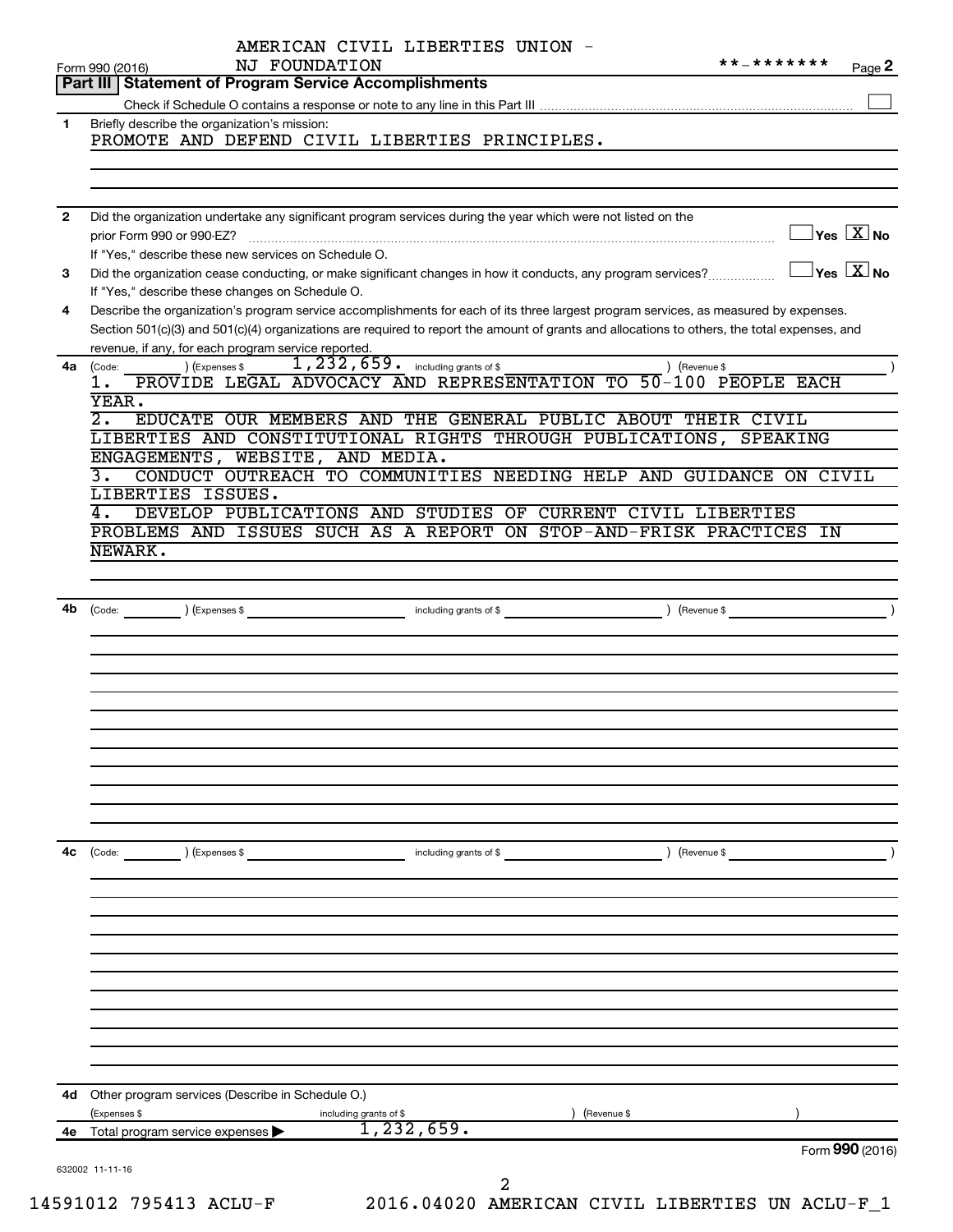|     | <b>Part IV   Checklist of Required Schedules</b>                                                                                                                                                                                    |                |                         |                       |
|-----|-------------------------------------------------------------------------------------------------------------------------------------------------------------------------------------------------------------------------------------|----------------|-------------------------|-----------------------|
|     |                                                                                                                                                                                                                                     |                | Yes                     | No.                   |
| 1   | Is the organization described in section $501(c)(3)$ or $4947(a)(1)$ (other than a private foundation)?                                                                                                                             |                |                         |                       |
|     |                                                                                                                                                                                                                                     | 1              | х                       |                       |
| 2   |                                                                                                                                                                                                                                     | $\mathbf{2}$   | $\overline{\mathtt{x}}$ |                       |
| 3   | Did the organization engage in direct or indirect political campaign activities on behalf of or in opposition to candidates for                                                                                                     |                |                         |                       |
|     |                                                                                                                                                                                                                                     | 3              |                         | x                     |
| 4   | Section 501(c)(3) organizations. Did the organization engage in lobbying activities, or have a section 501(h) election in effect                                                                                                    |                |                         |                       |
|     |                                                                                                                                                                                                                                     | 4              |                         | x                     |
| 5   | Is the organization a section 501(c)(4), 501(c)(5), or 501(c)(6) organization that receives membership dues, assessments, or                                                                                                        |                |                         |                       |
|     |                                                                                                                                                                                                                                     | 5              |                         | x                     |
| 6   | Did the organization maintain any donor advised funds or any similar funds or accounts for which donors have the right to                                                                                                           |                |                         |                       |
|     | provide advice on the distribution or investment of amounts in such funds or accounts? If "Yes," complete Schedule D, Part I                                                                                                        | 6              |                         | x                     |
| 7   | Did the organization receive or hold a conservation easement, including easements to preserve open space,                                                                                                                           |                |                         |                       |
|     |                                                                                                                                                                                                                                     | $\overline{7}$ |                         | x                     |
|     |                                                                                                                                                                                                                                     |                |                         |                       |
| 8   | Did the organization maintain collections of works of art, historical treasures, or other similar assets? If "Yes," complete                                                                                                        |                | x                       |                       |
|     | Schedule D, Part III <b>Markov Communisties</b> Contract and Communisties Contract and Communisties Communisties Communisties Communisties Communisties Communisties Communisties Communisties Communisties Communisties Communisti | 8              |                         |                       |
| 9   | Did the organization report an amount in Part X, line 21, for escrow or custodial account liability, serve as a custodian for                                                                                                       |                |                         |                       |
|     | amounts not listed in Part X; or provide credit counseling, debt management, credit repair, or debt negotiation services?                                                                                                           |                |                         | х                     |
|     |                                                                                                                                                                                                                                     | 9              |                         |                       |
| 10  | Did the organization, directly or through a related organization, hold assets in temporarily restricted endowments, permanent                                                                                                       | 10             |                         |                       |
|     |                                                                                                                                                                                                                                     |                | х                       |                       |
| 11  | If the organization's answer to any of the following questions is "Yes," then complete Schedule D, Parts VI, VII, VIII, IX, or X                                                                                                    |                |                         |                       |
|     | as applicable.                                                                                                                                                                                                                      |                |                         |                       |
|     | a Did the organization report an amount for land, buildings, and equipment in Part X, line 10? If "Yes," complete Schedule D,                                                                                                       |                |                         |                       |
|     | Part VI                                                                                                                                                                                                                             | 11a            | х                       |                       |
|     | <b>b</b> Did the organization report an amount for investments - other securities in Part X, line 12 that is 5% or more of its total                                                                                                |                |                         |                       |
|     |                                                                                                                                                                                                                                     |                | x                       |                       |
|     | c Did the organization report an amount for investments - program related in Part X, line 13 that is 5% or more of its total                                                                                                        |                |                         |                       |
|     |                                                                                                                                                                                                                                     | 11c            |                         | x                     |
|     | d Did the organization report an amount for other assets in Part X, line 15 that is 5% or more of its total assets reported in                                                                                                      |                |                         |                       |
|     |                                                                                                                                                                                                                                     | 11d            |                         | х                     |
|     |                                                                                                                                                                                                                                     | 11e            |                         | $\overline{\text{x}}$ |
| f   | Did the organization's separate or consolidated financial statements for the tax year include a footnote that addresses                                                                                                             |                |                         |                       |
|     | the organization's liability for uncertain tax positions under FIN 48 (ASC 740)? If "Yes," complete Schedule D, Part X                                                                                                              | 11f            |                         | x                     |
|     | 12a Did the organization obtain separate, independent audited financial statements for the tax year? If "Yes," complete                                                                                                             |                |                         |                       |
|     | Schedule D, Parts XI and XII                                                                                                                                                                                                        | 12a            |                         | x                     |
|     | <b>b</b> Was the organization included in consolidated, independent audited financial statements for the tax year?                                                                                                                  |                |                         |                       |
|     | If "Yes," and if the organization answered "No" to line 12a, then completing Schedule D, Parts XI and XII is optional <i></i>                                                                                                       | 12b            | х                       |                       |
| 13  |                                                                                                                                                                                                                                     | 13             |                         | $\overline{\text{X}}$ |
| 14a |                                                                                                                                                                                                                                     | 14a            |                         | X                     |
| b   | Did the organization have aggregate revenues or expenses of more than \$10,000 from grantmaking, fundraising, business,                                                                                                             |                |                         |                       |
|     | investment, and program service activities outside the United States, or aggregate foreign investments valued at \$100,000                                                                                                          |                |                         |                       |
|     |                                                                                                                                                                                                                                     | 14b            |                         | x                     |
| 15  | Did the organization report on Part IX, column (A), line 3, more than \$5,000 of grants or other assistance to or for any                                                                                                           |                |                         |                       |
|     |                                                                                                                                                                                                                                     | 15             |                         | x.                    |
| 16  | Did the organization report on Part IX, column (A), line 3, more than \$5,000 of aggregate grants or other assistance to                                                                                                            |                |                         |                       |
|     |                                                                                                                                                                                                                                     | 16             |                         | x.                    |
| 17  | Did the organization report a total of more than \$15,000 of expenses for professional fundraising services on Part IX,                                                                                                             |                |                         |                       |
|     |                                                                                                                                                                                                                                     | 17             |                         | x.                    |
| 18  | Did the organization report more than \$15,000 total of fundraising event gross income and contributions on Part VIII, lines                                                                                                        |                |                         |                       |
|     |                                                                                                                                                                                                                                     | 18             | х                       |                       |
| 19  | Did the organization report more than \$15,000 of gross income from gaming activities on Part VIII, line 9a? If "Yes,"                                                                                                              |                |                         |                       |
|     |                                                                                                                                                                                                                                     | 19             |                         | x                     |

Form (2016) **990**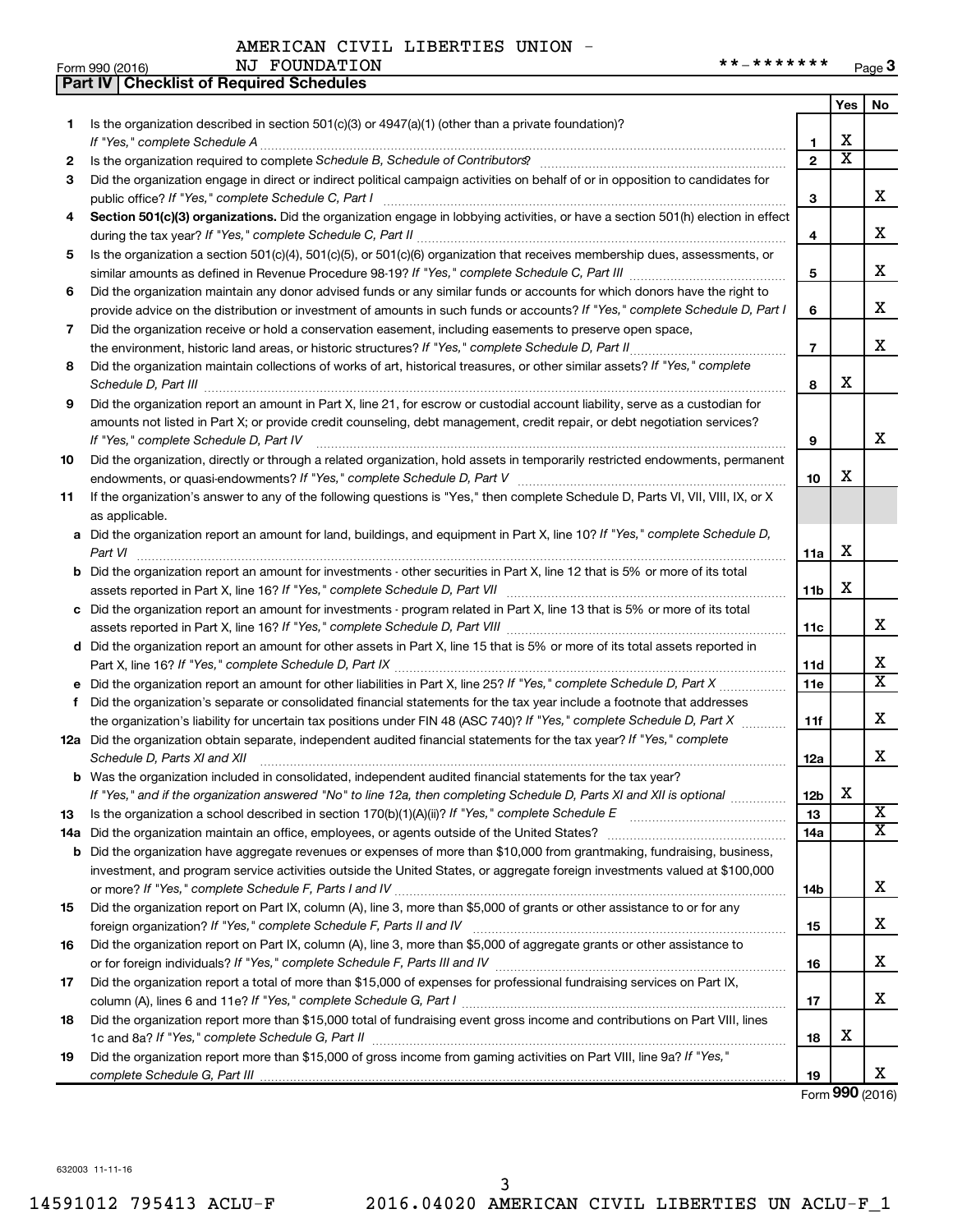|    | **_*******<br>NJ FOUNDATION<br>Form 990 (2016)                                                                                      |                 |                 | Page 4                  |
|----|-------------------------------------------------------------------------------------------------------------------------------------|-----------------|-----------------|-------------------------|
|    | <b>Part IV   Checklist of Required Schedules (continued)</b>                                                                        |                 |                 |                         |
|    |                                                                                                                                     |                 | Yes             | No                      |
|    | 20a Did the organization operate one or more hospital facilities? If "Yes," complete Schedule H                                     | 20a             |                 | $\overline{\mathbf{x}}$ |
|    |                                                                                                                                     | 20 <sub>b</sub> |                 |                         |
| 21 | Did the organization report more than \$5,000 of grants or other assistance to any domestic organization or                         |                 |                 |                         |
|    | domestic government on Part IX, column (A), line 1? If "Yes," complete Schedule I, Parts I and II                                   | 21              |                 | x                       |
| 22 | Did the organization report more than \$5,000 of grants or other assistance to or for domestic individuals on                       |                 |                 |                         |
|    |                                                                                                                                     | 22              |                 | x                       |
| 23 | Did the organization answer "Yes" to Part VII, Section A, line 3, 4, or 5 about compensation of the organization's current          |                 |                 |                         |
|    | and former officers, directors, trustees, key employees, and highest compensated employees? If "Yes," complete                      |                 |                 |                         |
|    |                                                                                                                                     | 23              | х               |                         |
|    | 24a Did the organization have a tax-exempt bond issue with an outstanding principal amount of more than \$100,000 as of the         |                 |                 |                         |
|    | last day of the year, that was issued after December 31, 2002? If "Yes," answer lines 24b through 24d and complete                  |                 |                 |                         |
|    | Schedule K. If "No", go to line 25a                                                                                                 | 24a             |                 | x                       |
|    |                                                                                                                                     | 24 <sub>b</sub> |                 |                         |
|    | c Did the organization maintain an escrow account other than a refunding escrow at any time during the year to defease              |                 |                 |                         |
|    |                                                                                                                                     | 24c             |                 |                         |
|    |                                                                                                                                     | 24d             |                 |                         |
|    | 25a Section 501(c)(3), 501(c)(4), and 501(c)(29) organizations. Did the organization engage in an excess benefit                    |                 |                 |                         |
|    |                                                                                                                                     | 25a             |                 | x                       |
|    | <b>b</b> Is the organization aware that it engaged in an excess benefit transaction with a disqualified person in a prior year, and |                 |                 |                         |
|    | that the transaction has not been reported on any of the organization's prior Forms 990 or 990-EZ? If "Yes," complete               |                 |                 |                         |
|    | Schedule L, Part I                                                                                                                  | 25 <sub>b</sub> |                 | x                       |
| 26 | Did the organization report any amount on Part X, line 5, 6, or 22 for receivables from or payables to any current or               |                 |                 |                         |
|    | former officers, directors, trustees, key employees, highest compensated employees, or disqualified persons? If "Yes,"              |                 |                 |                         |
|    | complete Schedule L, Part II                                                                                                        | 26              |                 | x                       |
| 27 | Did the organization provide a grant or other assistance to an officer, director, trustee, key employee, substantial                |                 |                 |                         |
|    | contributor or employee thereof, a grant selection committee member, or to a 35% controlled entity or family member                 |                 |                 |                         |
|    |                                                                                                                                     | 27              |                 | х                       |
| 28 | Was the organization a party to a business transaction with one of the following parties (see Schedule L, Part IV                   |                 |                 |                         |
|    | instructions for applicable filing thresholds, conditions, and exceptions):                                                         |                 |                 |                         |
|    | a A current or former officer, director, trustee, or key employee? If "Yes," complete Schedule L, Part IV                           | 28a             |                 | x                       |
|    | <b>b</b> A family member of a current or former officer, director, trustee, or key employee? If "Yes," complete Schedule L, Part IV | 28b             |                 | $\overline{\mathbf{x}}$ |
|    | c An entity of which a current or former officer, director, trustee, or key employee (or a family member thereof) was an officer,   |                 |                 |                         |
|    |                                                                                                                                     | 28c             |                 | x                       |
| 29 |                                                                                                                                     | 29              |                 | $\overline{\mathbf{x}}$ |
| 30 | Did the organization receive contributions of art, historical treasures, or other similar assets, or qualified conservation         |                 |                 |                         |
|    |                                                                                                                                     | 30              |                 | x                       |
| 31 | Did the organization liquidate, terminate, or dissolve and cease operations?                                                        |                 |                 |                         |
|    |                                                                                                                                     | 31              |                 | x                       |
| 32 | Did the organization sell, exchange, dispose of, or transfer more than 25% of its net assets? If "Yes," complete                    |                 |                 | x                       |
|    |                                                                                                                                     | 32              |                 |                         |
| 33 | Did the organization own 100% of an entity disregarded as separate from the organization under Regulations                          |                 |                 | х                       |
|    |                                                                                                                                     | 33              |                 |                         |
| 34 | Was the organization related to any tax-exempt or taxable entity? If "Yes," complete Schedule R, Part II, III, or IV, and           |                 | х               |                         |
|    | Part V, line 1                                                                                                                      | 34              |                 | $\overline{X}$          |
|    |                                                                                                                                     | <b>35a</b>      |                 |                         |
|    | b If "Yes" to line 35a, did the organization receive any payment from or engage in any transaction with a controlled entity         |                 |                 |                         |
|    |                                                                                                                                     | 35 <sub>b</sub> |                 |                         |
| 36 | Section 501(c)(3) organizations. Did the organization make any transfers to an exempt non-charitable related organization?          |                 | х               |                         |
|    |                                                                                                                                     | 36              |                 |                         |
| 37 | Did the organization conduct more than 5% of its activities through an entity that is not a related organization                    |                 |                 | x                       |
|    |                                                                                                                                     | 37              |                 |                         |
| 38 | Did the organization complete Schedule O and provide explanations in Schedule O for Part VI, lines 11b and 19?                      |                 | x               |                         |
|    |                                                                                                                                     | 38              | Form 990 (2016) |                         |
|    |                                                                                                                                     |                 |                 |                         |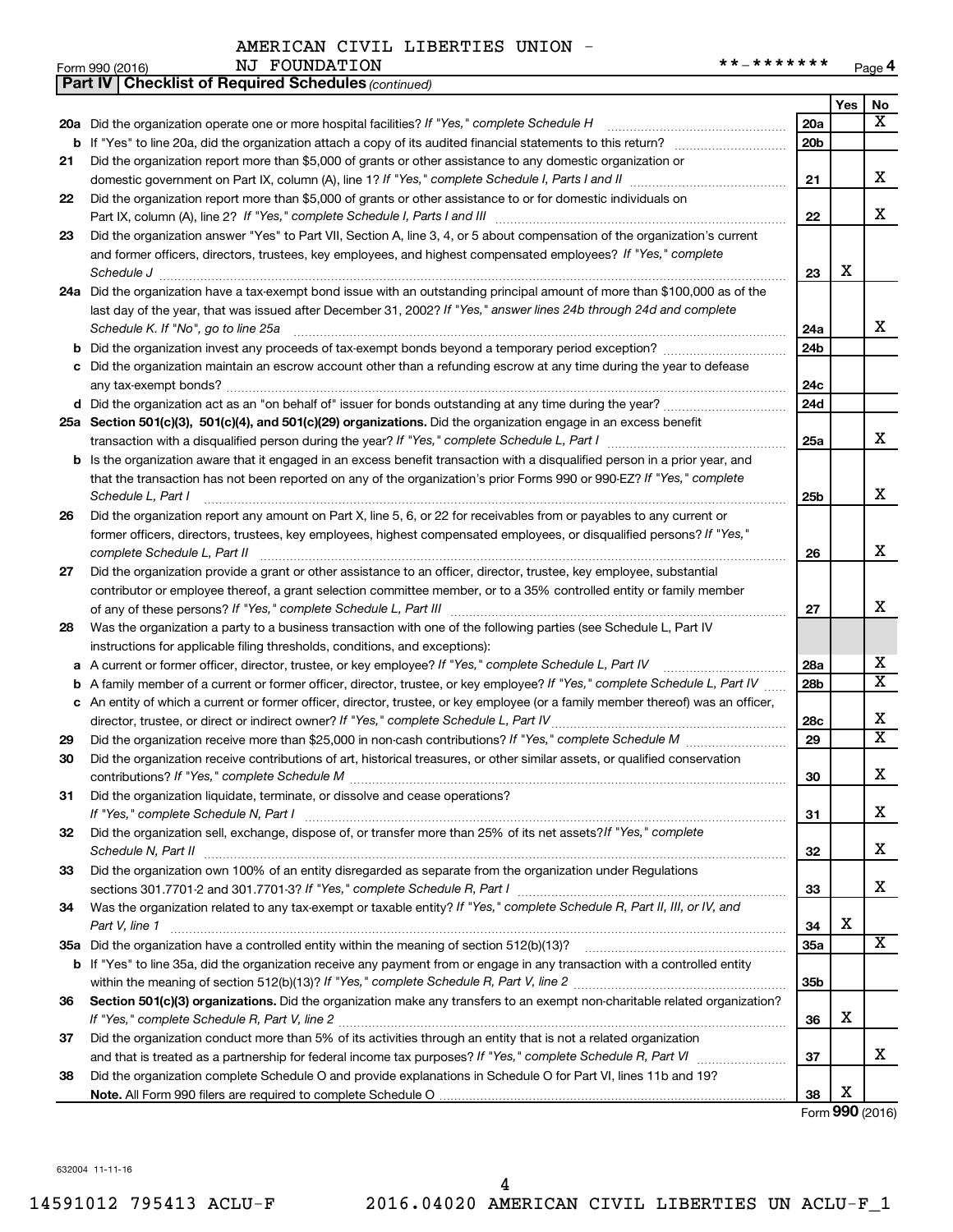|               | AMERICAN CIVIL LIBERTIES UNION - |  |
|---------------|----------------------------------|--|
| NJ FOUNDATION |                                  |  |

|    | <b>Statements Regarding Other IRS Filings and Tax Compliance</b><br><b>Part V</b>                                                                  |                |                         |                              |
|----|----------------------------------------------------------------------------------------------------------------------------------------------------|----------------|-------------------------|------------------------------|
|    | Check if Schedule O contains a response or note to any line in this Part V                                                                         |                |                         |                              |
|    |                                                                                                                                                    |                | Yes                     | No                           |
|    | 1a                                                                                                                                                 | 16             |                         |                              |
|    | <b>b</b> Enter the number of Forms W-2G included in line 1a. Enter -0- if not applicable<br>1 <sub>b</sub>                                         |                |                         |                              |
|    | c Did the organization comply with backup withholding rules for reportable payments to vendors and reportable gaming                               |                |                         |                              |
|    |                                                                                                                                                    | 1c             | х                       |                              |
|    | 2a Enter the number of employees reported on Form W-3, Transmittal of Wage and Tax Statements,                                                     |                |                         |                              |
|    | filed for the calendar year ending with or within the year covered by this return<br>2a                                                            | 20             |                         |                              |
|    | b If at least one is reported on line 2a, did the organization file all required federal employment tax returns?                                   | 2 <sub>b</sub> | х                       |                              |
|    | <b>Note.</b> If the sum of lines 1a and 2a is greater than 250, you may be required to e-file (see instructions)                                   |                |                         |                              |
|    | 3a Did the organization have unrelated business gross income of \$1,000 or more during the year?                                                   | 3a             |                         | х                            |
|    | <b>b</b> If "Yes," has it filed a Form 990-T for this year? If "No," to line 3b, provide an explanation in Schedule O                              | 3 <sub>b</sub> |                         |                              |
|    | 4a At any time during the calendar year, did the organization have an interest in, or a signature or other authority over, a                       |                |                         |                              |
|    | financial account in a foreign country (such as a bank account, securities account, or other financial account)?                                   | 4a             |                         | X                            |
|    | <b>b</b> If "Yes," enter the name of the foreign country: $\blacktriangleright$                                                                    |                |                         |                              |
|    | See instructions for filing requirements for FinCEN Form 114, Report of Foreign Bank and Financial Accounts (FBAR).                                |                |                         |                              |
|    |                                                                                                                                                    | 5a             |                         | х<br>$\overline{\textbf{X}}$ |
|    | <b>b</b> Did any taxable party notify the organization that it was or is a party to a prohibited tax shelter transaction?                          | 5 <sub>b</sub> |                         |                              |
|    |                                                                                                                                                    | 5c             |                         |                              |
|    | 6a Does the organization have annual gross receipts that are normally greater than \$100,000, and did the organization solicit                     |                |                         | X                            |
|    | any contributions that were not tax deductible as charitable contributions?                                                                        | 6a             |                         |                              |
|    | b If "Yes," did the organization include with every solicitation an express statement that such contributions or gifts<br>were not tax deductible? | 6b             |                         |                              |
| 7  | Organizations that may receive deductible contributions under section 170(c).                                                                      |                |                         |                              |
|    | a Did the organization receive a payment in excess of \$75 made partly as a contribution and partly for goods and services provided to the payor?  | 7a             | х                       |                              |
|    | <b>b</b> If "Yes," did the organization notify the donor of the value of the goods or services provided?                                           | 7b             | $\overline{\textbf{x}}$ |                              |
|    | c Did the organization sell, exchange, or otherwise dispose of tangible personal property for which it was required                                |                |                         |                              |
|    | to file Form 8282?                                                                                                                                 | 7c             |                         | х                            |
|    | 7d<br>d If "Yes," indicate the number of Forms 8282 filed during the year manufacture intervent contains the New Yes                               |                |                         |                              |
|    | e Did the organization receive any funds, directly or indirectly, to pay premiums on a personal benefit contract?                                  | 7e             |                         | х                            |
| τ. | Did the organization, during the year, pay premiums, directly or indirectly, on a personal benefit contract?                                       | 7f             |                         | $\overline{\textbf{X}}$      |
| g  | If the organization received a contribution of qualified intellectual property, did the organization file Form 8899 as required?                   | 7g             |                         |                              |
|    | h If the organization received a contribution of cars, boats, airplanes, or other vehicles, did the organization file a Form 1098-C?               | 7h             |                         |                              |
| 8  | Sponsoring organizations maintaining donor advised funds. Did a donor advised fund maintained by the                                               |                |                         |                              |
|    | sponsoring organization have excess business holdings at any time during the year?                                                                 | 8              |                         |                              |
| 9  | Sponsoring organizations maintaining donor advised funds.                                                                                          |                |                         |                              |
|    | a Did the sponsoring organization make any taxable distributions under section 4966?                                                               | 9а             |                         |                              |
|    |                                                                                                                                                    | 9b             |                         |                              |
| 10 | Section 501(c)(7) organizations. Enter:                                                                                                            |                |                         |                              |
|    | 10a                                                                                                                                                |                |                         |                              |
|    | 10 <sub>b</sub><br><b>b</b> Gross receipts, included on Form 990, Part VIII, line 12, for public use of club facilities                            |                |                         |                              |
| 11 | Section 501(c)(12) organizations. Enter:                                                                                                           |                |                         |                              |
|    | 11a                                                                                                                                                |                |                         |                              |
|    | b Gross income from other sources (Do not net amounts due or paid to other sources against                                                         |                |                         |                              |
|    | 11b                                                                                                                                                |                |                         |                              |
|    | 12a Section 4947(a)(1) non-exempt charitable trusts. Is the organization filing Form 990 in lieu of Form 1041?                                     | 12a            |                         |                              |
|    | <b>b</b> If "Yes," enter the amount of tax-exempt interest received or accrued during the year<br>12b                                              |                |                         |                              |
| 13 | Section 501(c)(29) qualified nonprofit health insurance issuers.                                                                                   | 13a            |                         |                              |
|    | Note. See the instructions for additional information the organization must report on Schedule O.                                                  |                |                         |                              |
|    | <b>b</b> Enter the amount of reserves the organization is required to maintain by the states in which the                                          |                |                         |                              |
|    | 13 <sub>b</sub>                                                                                                                                    |                |                         |                              |
|    | 13c                                                                                                                                                |                |                         |                              |
|    |                                                                                                                                                    | 14a            |                         | х                            |
|    |                                                                                                                                                    | 14b            |                         |                              |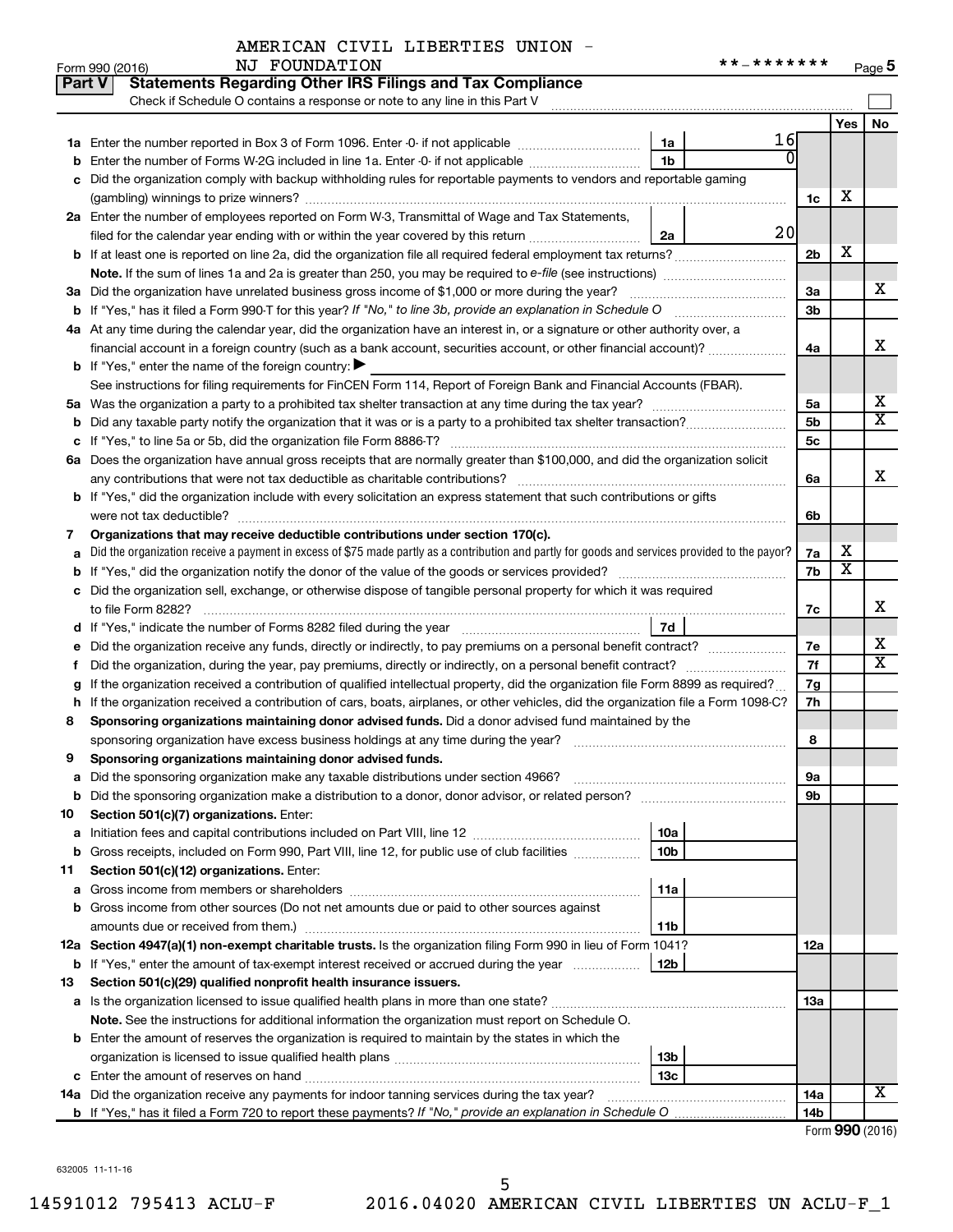Form 990 (2016) NJ FOUNDATION \*\*\_\*\*\*\*\*\*\* <sub>Page</sub> **6**

**Part VI** Governance, Management, and Disclosure For each "Yes" response to lines 2 through 7b below, and for a "No" response *to line 8a, 8b, or 10b below, describe the circumstances, processes, or changes in Schedule O. See instructions.*

|     | Check if Schedule O contains a response or note to any line in this Part VI                                                                                                                                   |                               |                 |                 | $\mathbf{x}$            |
|-----|---------------------------------------------------------------------------------------------------------------------------------------------------------------------------------------------------------------|-------------------------------|-----------------|-----------------|-------------------------|
|     | <b>Section A. Governing Body and Management</b>                                                                                                                                                               |                               |                 |                 |                         |
|     |                                                                                                                                                                                                               |                               |                 | Yes             | No                      |
|     | <b>1a</b> Enter the number of voting members of the governing body at the end of the tax year                                                                                                                 | 1a                            |                 |                 |                         |
|     | If there are material differences in voting rights among members of the governing body, or if the governing                                                                                                   |                               |                 |                 |                         |
|     | body delegated broad authority to an executive committee or similar committee, explain in Schedule O.                                                                                                         |                               |                 |                 |                         |
| b   | Enter the number of voting members included in line 1a, above, who are independent <i>manners</i>                                                                                                             | 1b                            |                 |                 |                         |
| 2   | Did any officer, director, trustee, or key employee have a family relationship or a business relationship with any other                                                                                      |                               |                 |                 |                         |
|     | officer, director, trustee, or key employee?                                                                                                                                                                  |                               | 2               |                 | х                       |
| 3   | Did the organization delegate control over management duties customarily performed by or under the direct supervision                                                                                         |                               |                 |                 |                         |
|     |                                                                                                                                                                                                               |                               | 3               |                 | х                       |
| 4   | Did the organization make any significant changes to its governing documents since the prior Form 990 was filed?                                                                                              |                               | 4               |                 | $\overline{\mathbf{x}}$ |
| 5   |                                                                                                                                                                                                               |                               | 5               |                 | $\overline{\mathbf{X}}$ |
| 6   |                                                                                                                                                                                                               |                               | 6               |                 | $\overline{\mathbf{x}}$ |
| 7a  | Did the organization have members, stockholders, or other persons who had the power to elect or appoint one or                                                                                                |                               |                 |                 |                         |
|     |                                                                                                                                                                                                               |                               | 7a              |                 | х                       |
| b   | Are any governance decisions of the organization reserved to (or subject to approval by) members, stockholders, or                                                                                            |                               |                 |                 |                         |
|     |                                                                                                                                                                                                               |                               | 7b              |                 | х                       |
| 8   | Did the organization contemporaneously document the meetings held or written actions undertaken during the year by the following:                                                                             |                               |                 |                 |                         |
| а   |                                                                                                                                                                                                               |                               | 8а              | х               |                         |
| b   |                                                                                                                                                                                                               |                               | 8b              | х               |                         |
| 9   | Is there any officer, director, trustee, or key employee listed in Part VII, Section A, who cannot be reached at the                                                                                          |                               |                 |                 |                         |
|     |                                                                                                                                                                                                               |                               | 9               |                 | x                       |
|     | <b>Section B. Policies</b> (This Section B requests information about policies not required by the Internal Revenue Code.)                                                                                    |                               |                 |                 |                         |
|     |                                                                                                                                                                                                               |                               |                 | Yes             | No                      |
|     |                                                                                                                                                                                                               |                               | 10a             | х               |                         |
|     | <b>b</b> If "Yes," did the organization have written policies and procedures governing the activities of such chapters, affiliates,                                                                           |                               |                 |                 |                         |
|     |                                                                                                                                                                                                               |                               | 10 <sub>b</sub> | х               |                         |
|     | 11a Has the organization provided a complete copy of this Form 990 to all members of its governing body before filing the form?                                                                               |                               | 11a             | X               |                         |
|     | <b>b</b> Describe in Schedule O the process, if any, used by the organization to review this Form 990.                                                                                                        |                               |                 |                 |                         |
| 12a | Did the organization have a written conflict of interest policy? If "No," go to line 13                                                                                                                       |                               | 12a             | х               |                         |
| b   | Were officers, directors, or trustees, and key employees required to disclose annually interests that could give rise to conflicts?                                                                           |                               | 12 <sub>b</sub> | х               |                         |
|     | c Did the organization regularly and consistently monitor and enforce compliance with the policy? If "Yes," describe                                                                                          |                               |                 |                 |                         |
|     | in Schedule O how this was done <i>maching and accordinational content of the schedule O how this was done</i>                                                                                                |                               | 12c             |                 | х                       |
| 13  |                                                                                                                                                                                                               |                               | 13              | X               |                         |
| 14  | Did the organization have a written document retention and destruction policy? [11] manufaction materials and the organization have a written document retention and destruction policy?                      |                               | 14              | X               |                         |
| 15  | Did the process for determining compensation of the following persons include a review and approval by independent                                                                                            |                               |                 |                 |                         |
|     | persons, comparability data, and contemporaneous substantiation of the deliberation and decision?                                                                                                             |                               |                 |                 |                         |
|     |                                                                                                                                                                                                               |                               | <b>15a</b>      | х               |                         |
|     |                                                                                                                                                                                                               |                               | 15 <sub>b</sub> | х               |                         |
|     | If "Yes" to line 15a or 15b, describe the process in Schedule O (see instructions).                                                                                                                           |                               |                 |                 |                         |
|     | 16a Did the organization invest in, contribute assets to, or participate in a joint venture or similar arrangement with a                                                                                     |                               |                 |                 |                         |
|     | taxable entity during the year?                                                                                                                                                                               |                               | 16a             |                 | х                       |
|     | b If "Yes," did the organization follow a written policy or procedure requiring the organization to evaluate its participation                                                                                |                               |                 |                 |                         |
|     | in joint venture arrangements under applicable federal tax law, and take steps to safeguard the organization's                                                                                                |                               |                 |                 |                         |
|     | exempt status with respect to such arrangements?                                                                                                                                                              |                               | 16b             |                 |                         |
|     | <b>Section C. Disclosure</b>                                                                                                                                                                                  |                               |                 |                 |                         |
| 17  | List the states with which a copy of this Form 990 is required to be filed $\blacktriangleright\text{NJ}$                                                                                                     |                               |                 |                 |                         |
| 18  | Section 6104 requires an organization to make its Forms 1023 (or 1024 if applicable), 990, and 990-T (Section 501(c)(3)s only) available                                                                      |                               |                 |                 |                         |
|     | for public inspection. Indicate how you made these available. Check all that apply.<br>$\lfloor x \rfloor$ Own website<br>$\lfloor \mathbf{X} \rfloor$ Another's website<br>$\boxed{\textbf{X}}$ Upon request |                               |                 |                 |                         |
|     |                                                                                                                                                                                                               | Other (explain in Schedule O) |                 |                 |                         |
| 19  | Describe in Schedule O whether (and if so, how) the organization made its governing documents, conflict of interest policy, and financial                                                                     |                               |                 |                 |                         |
|     | statements available to the public during the tax year.                                                                                                                                                       |                               |                 |                 |                         |
| 20  | State the name, address, and telephone number of the person who possesses the organization's books and records:<br>THE ORGANIZATION $-$ (973)642-2086                                                         |                               |                 |                 |                         |
|     | PO BOX 32159, NEWARK,<br>07102<br>ΝJ                                                                                                                                                                          |                               |                 |                 |                         |
|     | 632006 11-11-16                                                                                                                                                                                               |                               |                 | Form 990 (2016) |                         |
|     | 6<br>14591012 795413 ACLU-F<br>2016.04020 AMERICAN CIVIL LIBERTIES UN ACLU-F_1                                                                                                                                |                               |                 |                 |                         |
|     |                                                                                                                                                                                                               |                               |                 |                 |                         |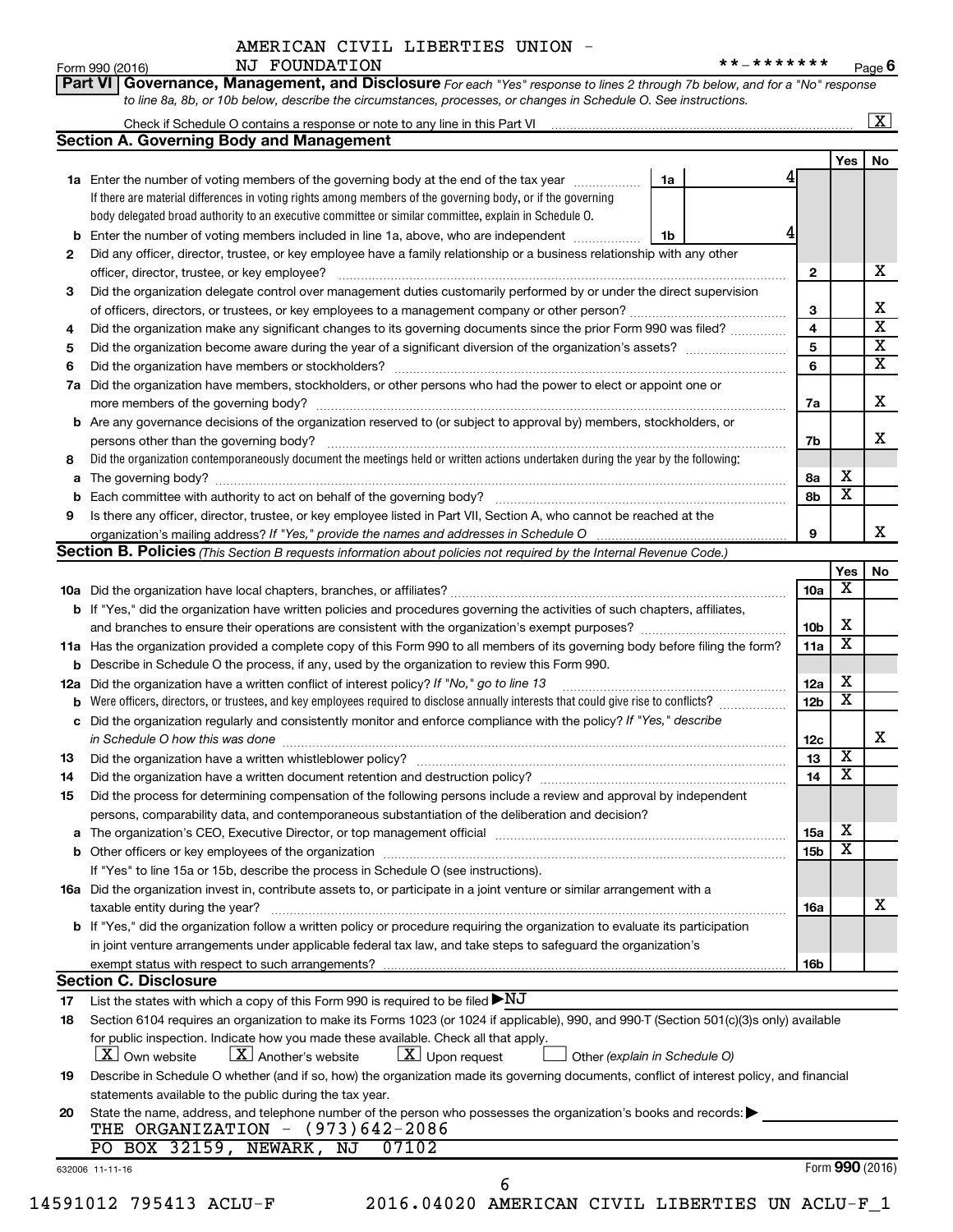$\Box$ 

| Form 990 (2016) |  |  |
|-----------------|--|--|
|-----------------|--|--|

| Part VII Compensation of Officers, Directors, Trustees, Key Employees, Highest Compensated |
|--------------------------------------------------------------------------------------------|
| <b>Employees, and Independent Contractors</b>                                              |

Check if Schedule O contains a response or note to any line in this Part VII

**Section A. Officers, Directors, Trustees, Key Employees, and Highest Compensated Employees**

**1a**  Complete this table for all persons required to be listed. Report compensation for the calendar year ending with or within the organization's tax year.

**•** List all of the organization's current officers, directors, trustees (whether individuals or organizations), regardless of amount of compensation.

**•** List all of the organization's **current** key employees, if any. See instructions for definition of "key employee." Enter -0- in columns  $(D)$ ,  $(E)$ , and  $(F)$  if no compensation was paid.

**•** List the organization's five current highest compensated employees (other than an officer, director, trustee, or key employee) who received report-

**•** List all of the organization's former officers, key employees, and highest compensated employees who received more than \$100,000 of able compensation (Box 5 of Form W-2 and/or Box 7 of Form 1099-MISC) of more than \$100,000 from the organization and any related organizations. reportable compensation from the organization and any related organizations.

**•** List all of the organization's former directors or trustees that received, in the capacity as a former director or trustee of the organization, more than \$10,000 of reportable compensation from the organization and any related organizations.

List persons in the following order: individual trustees or directors; institutional trustees; officers; key employees; highest compensated employees; and former such persons.

 $\boxed{\textbf{X}}$  Check this box if neither the organization nor any related organization compensated any current officer, director, or trustee.

| (A)                                  | (B)               |                                |                                                                          |         | (C)          |                                   |           | (D)                  | (E)                          | (F)                |
|--------------------------------------|-------------------|--------------------------------|--------------------------------------------------------------------------|---------|--------------|-----------------------------------|-----------|----------------------|------------------------------|--------------------|
| Name and Title                       | Average           |                                | Position<br>(do not check more than one<br>box, unless person is both an |         | Reportable   | Reportable                        | Estimated |                      |                              |                    |
|                                      | hours per<br>week |                                |                                                                          |         |              | officer and a director/trustee)   |           | compensation<br>from | compensation<br>from related | amount of<br>other |
|                                      | (list any         |                                |                                                                          |         |              |                                   |           | the                  | organizations                | compensation       |
|                                      | hours for         |                                |                                                                          |         |              |                                   |           | organization         | (W-2/1099-MISC)              | from the           |
|                                      | related           |                                |                                                                          |         |              |                                   |           | (W-2/1099-MISC)      |                              | organization       |
|                                      | organizations     |                                |                                                                          |         |              |                                   |           |                      |                              | and related        |
|                                      | below<br>line)    | Individual trustee or director | Institutional trustee                                                    | Officer | Key employee | Highest compensated<br>  employee | Former    |                      |                              | organizations      |
| (1) DEBRA E. GUSTON                  | 2.00              |                                |                                                                          |         |              |                                   |           |                      |                              |                    |
| PRESIDENT                            |                   | $\mathbf X$                    |                                                                          | X       |              |                                   |           | $\mathbf 0$ .        | $\mathbf 0$ .                | $\boldsymbol{0}$ . |
| (2) CJ GRIFFIN                       | 2.00              |                                |                                                                          |         |              |                                   |           |                      |                              |                    |
| VICE PRESIDENT                       |                   | $\mathbf X$                    |                                                                          | X       |              |                                   |           | $\mathbf 0$ .        | $\mathbf 0$ .                | $\mathbf 0$ .      |
| (3) JOSEPH B. PARSONS                | 2.00              |                                |                                                                          |         |              |                                   |           |                      |                              |                    |
| <b>TREASURER</b>                     |                   | $\mathbf X$                    |                                                                          | X       |              |                                   |           | $\mathbf 0$ .        | $\mathbf 0$ .                | $\mathbf 0$ .      |
| (4) HEATHER TAYLOR                   | 2.00              |                                |                                                                          |         |              |                                   |           |                      |                              |                    |
| <b>SECRETARY</b>                     |                   | X                              |                                                                          | X       |              |                                   |           | 0.                   | $\mathbf 0$ .                | $\mathbf 0$ .      |
| (5) ED BAROCAS                       | 35.00             |                                |                                                                          |         |              |                                   |           |                      |                              |                    |
| LEGAL DIRECTOR                       |                   |                                |                                                                          |         |              | $\mathbf X$                       |           | 125,976.             | 0.                           | 10,320.            |
| (6) DIANE DU BRULE                   | 35.00             |                                |                                                                          |         |              |                                   |           |                      |                              |                    |
| INTERIM EXECUTIVE DIRECTOR/DEVELOPME |                   |                                |                                                                          |         |              | X                                 |           | 119,229.             | 0.                           | 6,667.             |
| (7) JEANNE LOCICERO                  | 35.00             |                                |                                                                          |         |              |                                   |           |                      |                              |                    |
| DEPUTY LEGAL DIRECTOR                |                   |                                |                                                                          |         |              | X                                 |           | 113,526.             | 0.                           | 11,428.            |
| (8) ALEX SHALOM                      | 35.00             |                                |                                                                          |         |              |                                   |           |                      |                              |                    |
| SENIOR STAFF ATTORNEY                |                   |                                |                                                                          |         |              | X                                 |           | 103,844.             | 0.                           | 23, 273.           |
| (9) UDI OFER                         | 35.00             |                                |                                                                          |         |              |                                   |           |                      |                              |                    |
| FORMER EXECUTIVE DIRECTOR            |                   |                                |                                                                          |         |              |                                   | X         | 109,939.             | 0.                           | 6,116.             |
|                                      |                   |                                |                                                                          |         |              |                                   |           |                      |                              |                    |
|                                      |                   |                                |                                                                          |         |              |                                   |           |                      |                              |                    |
|                                      |                   |                                |                                                                          |         |              |                                   |           |                      |                              |                    |
|                                      |                   |                                |                                                                          |         |              |                                   |           |                      |                              |                    |
|                                      |                   |                                |                                                                          |         |              |                                   |           |                      |                              |                    |
|                                      |                   |                                |                                                                          |         |              |                                   |           |                      |                              |                    |
|                                      |                   |                                |                                                                          |         |              |                                   |           |                      |                              |                    |
|                                      |                   |                                |                                                                          |         |              |                                   |           |                      |                              |                    |
|                                      |                   |                                |                                                                          |         |              |                                   |           |                      |                              |                    |
|                                      |                   |                                |                                                                          |         |              |                                   |           |                      |                              |                    |
|                                      |                   |                                |                                                                          |         |              |                                   |           |                      |                              |                    |

7

632007 11-11-16

Form (2016) **990**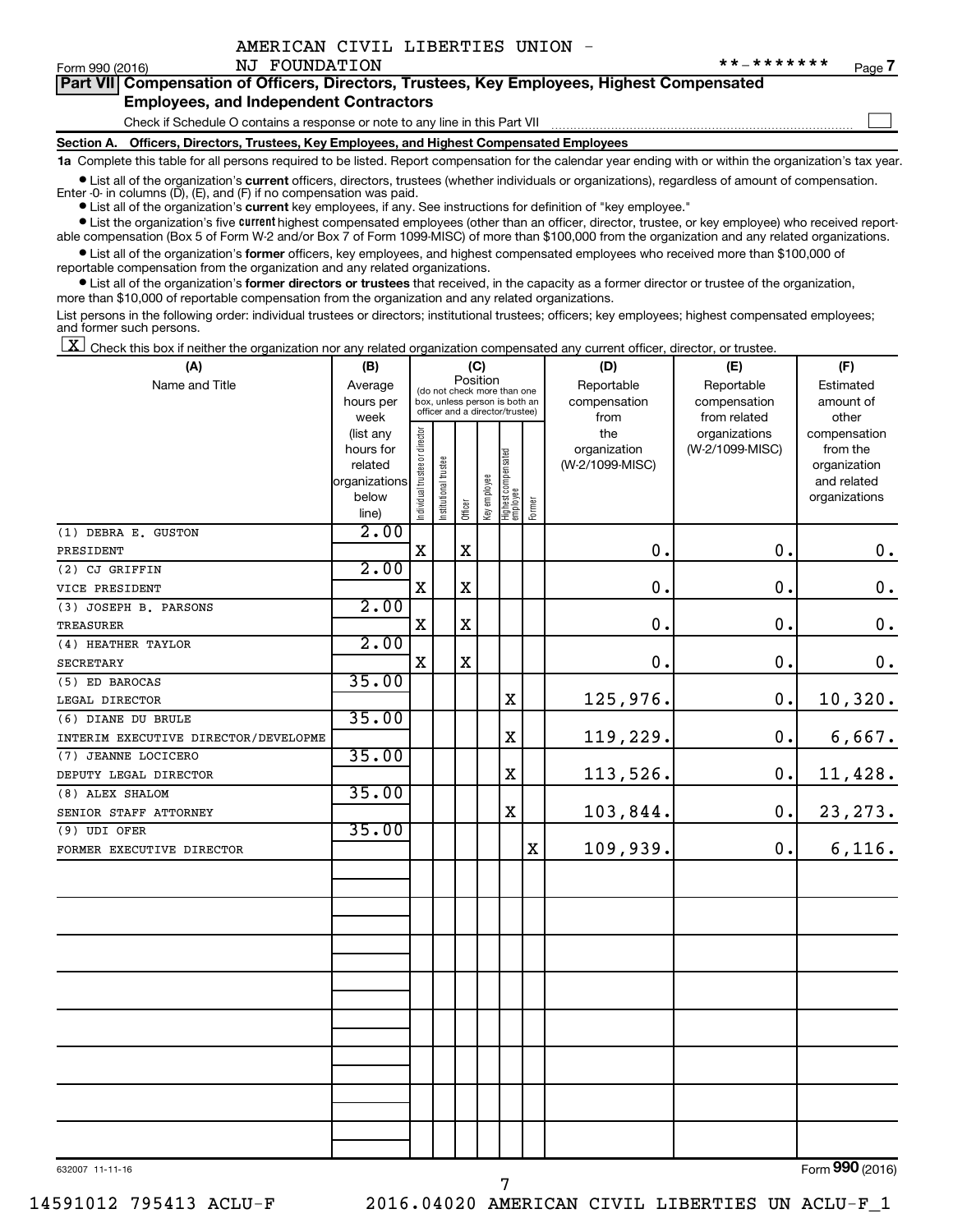|              | AMERICAN CIVIL LIBERTIES UNION -                                                                                                                                                                           |                                                                      |                       |                         |  |                                 |                                                                                                 |                                                |                                                  | * * _ * * * * * * *               |                                                                          |                                        |               |
|--------------|------------------------------------------------------------------------------------------------------------------------------------------------------------------------------------------------------------|----------------------------------------------------------------------|-----------------------|-------------------------|--|---------------------------------|-------------------------------------------------------------------------------------------------|------------------------------------------------|--------------------------------------------------|-----------------------------------|--------------------------------------------------------------------------|----------------------------------------|---------------|
|              | NJ FOUNDATION<br>Form 990 (2016)<br>Part VII Section A. Officers, Directors, Trustees, Key Employees, and Highest Compensated Employees (continued)                                                        |                                                                      |                       |                         |  |                                 |                                                                                                 |                                                |                                                  |                                   |                                                                          |                                        | Page 8        |
|              | (A)<br>Name and title                                                                                                                                                                                      | (B)<br>Average<br>hours per<br>week                                  |                       |                         |  | (C)<br>Position                 | (do not check more than one<br>box, unless person is both an<br>officer and a director/trustee) |                                                | (D)<br>Reportable<br>compensation                | (E)<br>Reportable<br>compensation |                                                                          | (F)<br>Estimated<br>amount of<br>other |               |
|              |                                                                                                                                                                                                            | (list any<br>hours for<br>related<br>organizations<br>below<br>line) | Institutional trustee | key employee<br>Officer |  | Highest compensated<br>employee | Former                                                                                          | from<br>the<br>organization<br>(W-2/1099-MISC) | from related<br>organizations<br>(W-2/1099-MISC) |                                   | compensation<br>from the<br>organization<br>and related<br>organizations |                                        |               |
|              |                                                                                                                                                                                                            |                                                                      |                       |                         |  |                                 |                                                                                                 |                                                |                                                  |                                   |                                                                          |                                        |               |
|              |                                                                                                                                                                                                            |                                                                      |                       |                         |  |                                 |                                                                                                 |                                                |                                                  |                                   |                                                                          |                                        |               |
|              |                                                                                                                                                                                                            |                                                                      |                       |                         |  |                                 |                                                                                                 |                                                |                                                  |                                   |                                                                          |                                        |               |
|              |                                                                                                                                                                                                            |                                                                      |                       |                         |  |                                 |                                                                                                 |                                                |                                                  |                                   |                                                                          |                                        |               |
|              | 1b Sub-total<br>c Total from continuation sheets to Part VII, Section A manuscription by                                                                                                                   |                                                                      |                       |                         |  |                                 |                                                                                                 |                                                | 572, 514.<br>0.                                  |                                   | $\overline{0}$ .<br>$\overline{0}$ .                                     |                                        | 57,804.<br>0. |
| $\mathbf{2}$ | Total number of individuals (including but not limited to those listed above) who received more than \$100,000 of reportable                                                                               |                                                                      |                       |                         |  |                                 |                                                                                                 |                                                | 572, 514.                                        |                                   | $\overline{0}$ .                                                         |                                        | 57,804.       |
|              | compensation from the organization                                                                                                                                                                         |                                                                      |                       |                         |  |                                 |                                                                                                 |                                                |                                                  |                                   |                                                                          | Yes                                    | 5.<br>No      |
| З            | Did the organization list any former officer, director, or trustee, key employee, or highest compensated employee on<br>line 1a? If "Yes," complete Schedule J for such individual                         |                                                                      |                       |                         |  |                                 |                                                                                                 |                                                |                                                  |                                   |                                                                          | $\overline{\textbf{X}}$<br>з           |               |
| 4            | For any individual listed on line 1a, is the sum of reportable compensation and other compensation from the organization                                                                                   |                                                                      |                       |                         |  |                                 |                                                                                                 |                                                |                                                  |                                   |                                                                          | 4                                      | х             |
| 5            | Did any person listed on line 1a receive or accrue compensation from any unrelated organization or individual for services<br>rendered to the organization? If "Yes," complete Schedule J for such person. |                                                                      |                       |                         |  |                                 |                                                                                                 |                                                |                                                  |                                   |                                                                          | 5                                      | х             |
| 1            | <b>Section B. Independent Contractors</b><br>Complete this table for your five highest compensated independent contractors that received more than \$100,000 of compensation from                          |                                                                      |                       |                         |  |                                 |                                                                                                 |                                                |                                                  |                                   |                                                                          |                                        |               |
|              | the organization. Report compensation for the calendar year ending with or within the organization's tax year.                                                                                             |                                                                      |                       |                         |  |                                 |                                                                                                 |                                                |                                                  |                                   |                                                                          |                                        |               |
|              | (A)<br>Name and business address                                                                                                                                                                           |                                                                      |                       | <b>NONE</b>             |  |                                 |                                                                                                 |                                                | (B)<br>Description of services                   |                                   |                                                                          | (C)<br>Compensation                    |               |
|              |                                                                                                                                                                                                            |                                                                      |                       |                         |  |                                 |                                                                                                 |                                                |                                                  |                                   |                                                                          |                                        |               |
|              |                                                                                                                                                                                                            |                                                                      |                       |                         |  |                                 |                                                                                                 |                                                |                                                  |                                   |                                                                          |                                        |               |
|              |                                                                                                                                                                                                            |                                                                      |                       |                         |  |                                 |                                                                                                 |                                                |                                                  |                                   |                                                                          |                                        |               |
| 2            | Total number of independent contractors (including but not limited to those listed above) who received more than                                                                                           |                                                                      |                       |                         |  |                                 |                                                                                                 |                                                |                                                  |                                   |                                                                          |                                        |               |
|              | \$100,000 of compensation from the organization                                                                                                                                                            |                                                                      |                       |                         |  |                                 | 0                                                                                               |                                                |                                                  |                                   |                                                                          | $F_{\text{arm}}$ QQ $\Omega$ (2016)    |               |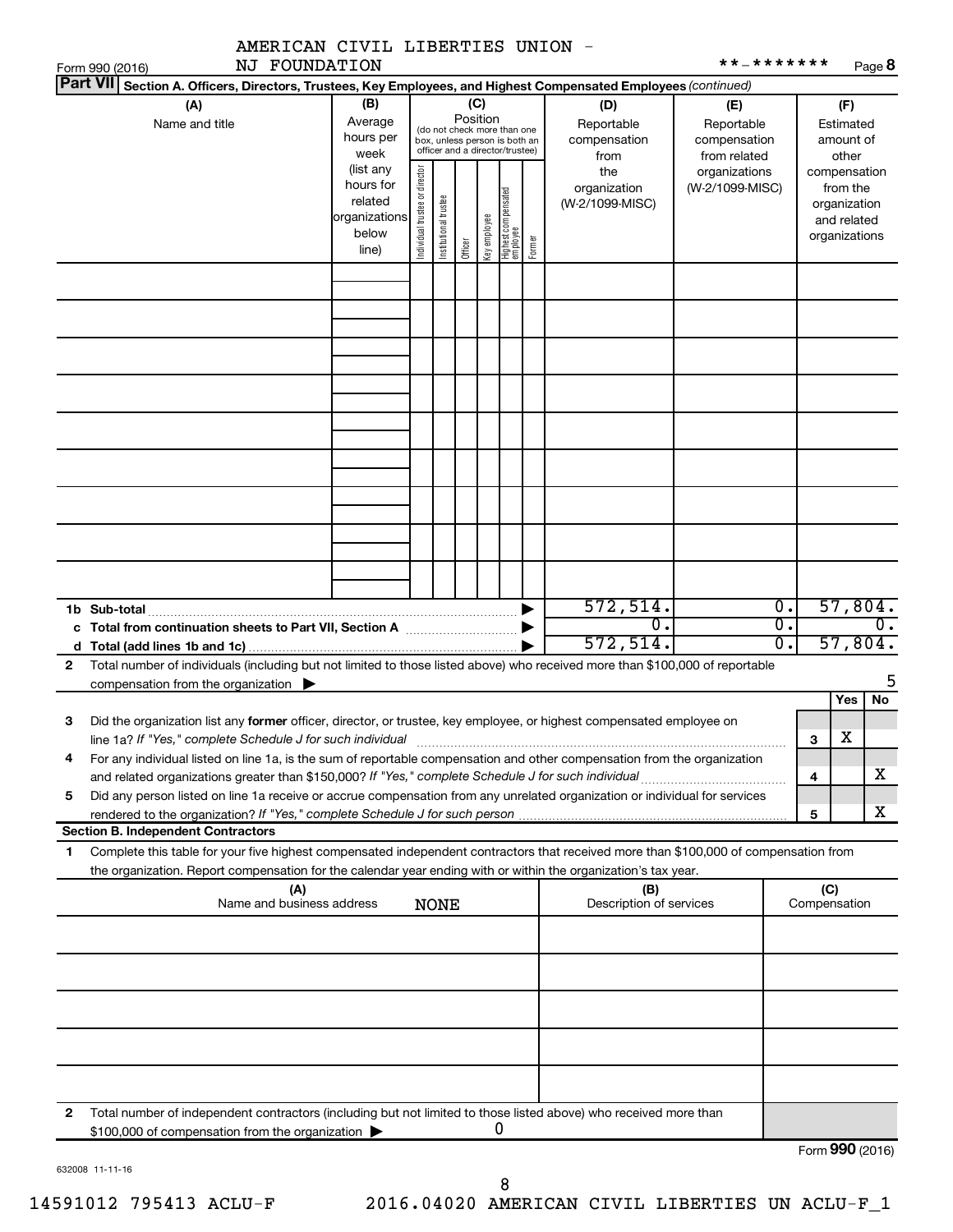|                                                           | <b>Part VIII</b> | <b>Statement of Revenue</b>                                                   |                |                               |                             |                                                 |                                         |                                                                    |
|-----------------------------------------------------------|------------------|-------------------------------------------------------------------------------|----------------|-------------------------------|-----------------------------|-------------------------------------------------|-----------------------------------------|--------------------------------------------------------------------|
|                                                           |                  |                                                                               |                |                               |                             |                                                 |                                         |                                                                    |
|                                                           |                  |                                                                               |                |                               | (A)<br>Total revenue        | (B)<br>Related or<br>exempt function<br>revenue | (C)<br>Unrelated<br>business<br>revenue | (D)<br>Revenue excluded<br>from tax under<br>sections<br>512 - 514 |
|                                                           |                  | 1 a Federated campaigns                                                       | l 1a           |                               |                             |                                                 |                                         |                                                                    |
|                                                           |                  |                                                                               | 1b             |                               |                             |                                                 |                                         |                                                                    |
|                                                           |                  | c Fundraising events                                                          | 1 <sub>c</sub> |                               |                             |                                                 |                                         |                                                                    |
|                                                           |                  | d Related organizations                                                       | 1 <sub>d</sub> |                               |                             |                                                 |                                         |                                                                    |
|                                                           |                  | e Government grants (contributions)                                           | 1e             |                               |                             |                                                 |                                         |                                                                    |
|                                                           |                  | f All other contributions, gifts, grants, and                                 |                |                               |                             |                                                 |                                         |                                                                    |
|                                                           |                  | similar amounts not included above                                            |                | $\vert$ 1f $\vert$ 2,911,892. |                             |                                                 |                                         |                                                                    |
| Contributions, Gifts, Grants<br>and Other Similar Amounts |                  | Noncash contributions included in lines 1a-1f: \$                             |                |                               |                             |                                                 |                                         |                                                                    |
|                                                           |                  |                                                                               |                |                               | $\triangleright$ 2,911,892. |                                                 |                                         |                                                                    |
|                                                           |                  |                                                                               |                | <b>Business Code</b>          |                             |                                                 |                                         |                                                                    |
|                                                           | 2a               | <u> 1980 - Johann John Stone, markin fizikar (</u>                            |                |                               |                             |                                                 |                                         |                                                                    |
|                                                           | b                | the control of the control of the control of the control of the control of    |                |                               |                             |                                                 |                                         |                                                                    |
| Program Service<br>Revenue                                | с<br>d           | the control of the control of the control of the control of the control of    |                |                               |                             |                                                 |                                         |                                                                    |
|                                                           | е                | the contract of the contract of the contract of the contract of               |                |                               |                             |                                                 |                                         |                                                                    |
|                                                           |                  |                                                                               |                |                               |                             |                                                 |                                         |                                                                    |
|                                                           |                  |                                                                               |                | ▶                             |                             |                                                 |                                         |                                                                    |
|                                                           | 3                | Investment income (including dividends, interest, and                         |                |                               |                             |                                                 |                                         |                                                                    |
|                                                           |                  |                                                                               |                |                               | 33,999.                     |                                                 |                                         | 33,999.                                                            |
|                                                           | 4                | Income from investment of tax-exempt bond proceeds                            |                |                               |                             |                                                 |                                         |                                                                    |
|                                                           | 5                |                                                                               |                |                               |                             |                                                 |                                         |                                                                    |
|                                                           |                  |                                                                               | (i) Real       | (ii) Personal                 |                             |                                                 |                                         |                                                                    |
|                                                           |                  | 6 a Gross rents                                                               |                |                               |                             |                                                 |                                         |                                                                    |
|                                                           |                  | Less: rental expenses                                                         |                |                               |                             |                                                 |                                         |                                                                    |
|                                                           |                  | c Rental income or (loss)                                                     |                |                               |                             |                                                 |                                         |                                                                    |
|                                                           |                  |                                                                               |                | ▶                             |                             |                                                 |                                         |                                                                    |
|                                                           |                  | 7 a Gross amount from sales of<br>assets other than inventory                 | (i) Securities | (ii) Other                    |                             |                                                 |                                         |                                                                    |
|                                                           |                  | <b>b</b> Less: cost or other basis                                            |                |                               |                             |                                                 |                                         |                                                                    |
|                                                           |                  | and sales expenses                                                            |                |                               |                             |                                                 |                                         |                                                                    |
|                                                           |                  |                                                                               |                |                               |                             |                                                 |                                         |                                                                    |
|                                                           |                  |                                                                               |                |                               |                             |                                                 |                                         |                                                                    |
| <b>Other Revenue</b>                                      |                  | 8 a Gross income from fundraising events (not<br>including \$<br><u>of</u> of |                |                               |                             |                                                 |                                         |                                                                    |
|                                                           |                  | contributions reported on line 1c). See                                       |                |                               |                             |                                                 |                                         |                                                                    |
|                                                           |                  |                                                                               | a              | 50,724.                       |                             |                                                 |                                         |                                                                    |
|                                                           |                  |                                                                               |                | 8,719.                        |                             |                                                 |                                         |                                                                    |
|                                                           |                  | c Net income or (loss) from fundraising events                                |                | .                             | 42,005.                     |                                                 |                                         | 42,005.                                                            |
|                                                           |                  | 9 a Gross income from gaming activities. See                                  |                |                               |                             |                                                 |                                         |                                                                    |
|                                                           |                  |                                                                               | b              |                               |                             |                                                 |                                         |                                                                    |
|                                                           |                  | c Net income or (loss) from gaming activities                                 |                |                               |                             |                                                 |                                         |                                                                    |
|                                                           |                  | 10 a Gross sales of inventory, less returns                                   |                |                               |                             |                                                 |                                         |                                                                    |
|                                                           |                  |                                                                               |                |                               |                             |                                                 |                                         |                                                                    |
|                                                           |                  |                                                                               | b              |                               |                             |                                                 |                                         |                                                                    |
|                                                           |                  | c Net income or (loss) from sales of inventory                                |                |                               |                             |                                                 |                                         |                                                                    |
|                                                           |                  | Miscellaneous Revenue                                                         |                | <b>Business Code</b>          |                             |                                                 |                                         |                                                                    |
|                                                           |                  | 11 a LEGAL CASE AWARDS                                                        |                | 900099                        | 11,319.                     | 11,319.                                         |                                         |                                                                    |
|                                                           |                  | <b>b OTHER INCOME</b>                                                         |                | 900099                        | 50.                         | 50.                                             |                                         |                                                                    |
|                                                           | c                | the control of the control of the control of                                  |                |                               |                             |                                                 |                                         |                                                                    |
|                                                           |                  |                                                                               |                |                               |                             |                                                 |                                         |                                                                    |
|                                                           |                  |                                                                               |                |                               | 11, 369.                    |                                                 |                                         |                                                                    |
|                                                           | 12               |                                                                               |                |                               | 2,999,265.                  | 11,369.                                         | $\overline{0}$ .                        | 76,004.                                                            |
|                                                           | 632009 11-11-16  |                                                                               |                |                               |                             |                                                 |                                         | Form 990 (2016)                                                    |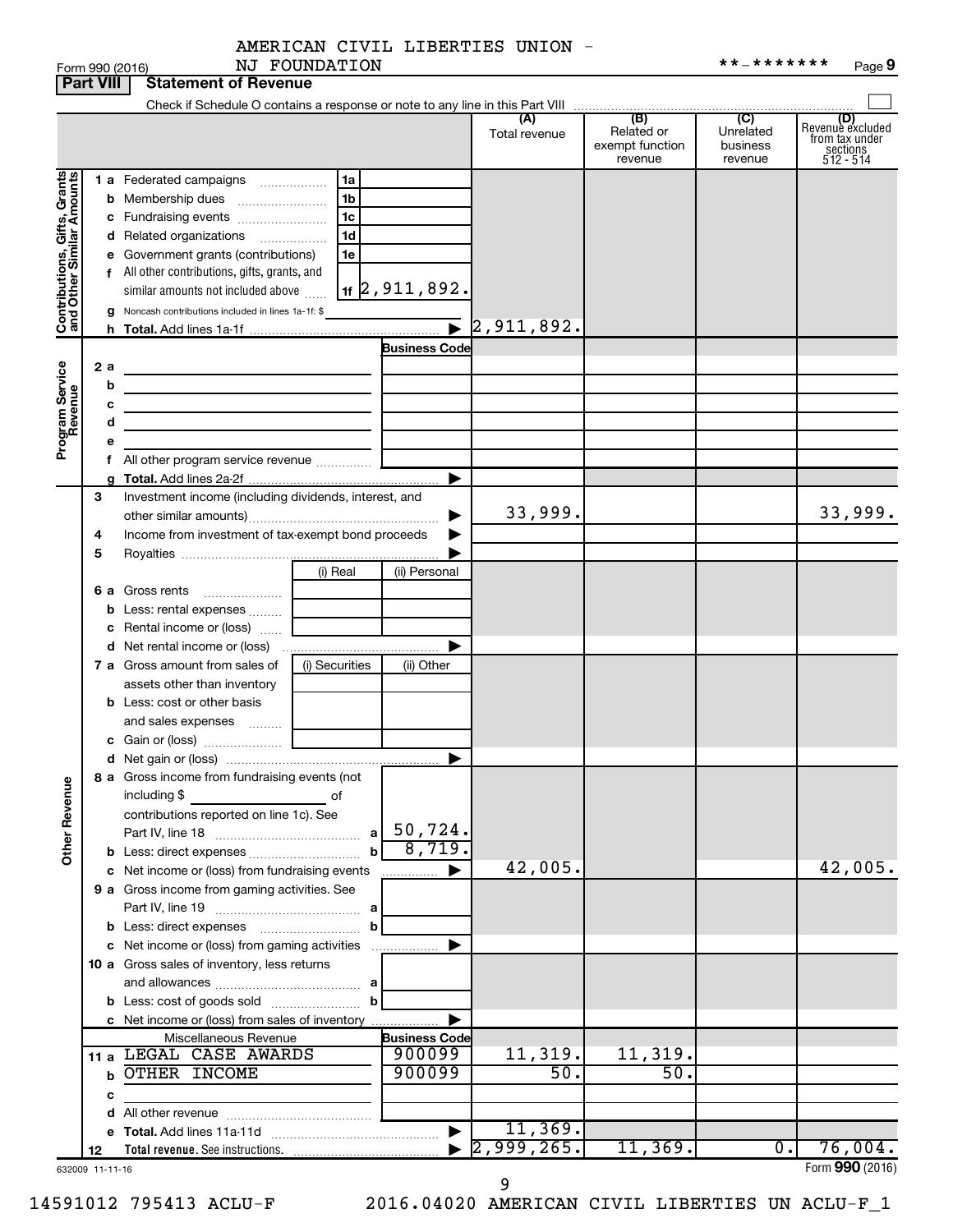|    | Part IX   Statement of Functional Expenses                                                                                                                                                                  |                       |                                    |                                           |                                |  |  |  |  |  |  |
|----|-------------------------------------------------------------------------------------------------------------------------------------------------------------------------------------------------------------|-----------------------|------------------------------------|-------------------------------------------|--------------------------------|--|--|--|--|--|--|
|    | Section 501(c)(3) and 501(c)(4) organizations must complete all columns. All other organizations must complete column (A).                                                                                  |                       |                                    |                                           |                                |  |  |  |  |  |  |
|    | Check if Schedule O contains a response or note to any line in this Part IX                                                                                                                                 |                       |                                    |                                           |                                |  |  |  |  |  |  |
|    | Do not include amounts reported on lines 6b,<br>7b, 8b, 9b, and 10b of Part VIII.                                                                                                                           | (A)<br>Total expenses | (B)<br>Program service<br>expenses | (C)<br>Management and<br>general expenses | (D)<br>Fundraising<br>expenses |  |  |  |  |  |  |
| 1  | Grants and other assistance to domestic organizations                                                                                                                                                       |                       |                                    |                                           |                                |  |  |  |  |  |  |
|    | and domestic governments. See Part IV, line 21                                                                                                                                                              |                       |                                    |                                           |                                |  |  |  |  |  |  |
| 2  | Grants and other assistance to domestic                                                                                                                                                                     |                       |                                    |                                           |                                |  |  |  |  |  |  |
|    | individuals. See Part IV, line 22                                                                                                                                                                           |                       |                                    |                                           |                                |  |  |  |  |  |  |
| 3  | Grants and other assistance to foreign                                                                                                                                                                      |                       |                                    |                                           |                                |  |  |  |  |  |  |
|    | organizations, foreign governments, and foreign                                                                                                                                                             |                       |                                    |                                           |                                |  |  |  |  |  |  |
|    | individuals. See Part IV, lines 15 and 16                                                                                                                                                                   |                       |                                    |                                           |                                |  |  |  |  |  |  |
| 4  | Benefits paid to or for members                                                                                                                                                                             |                       |                                    |                                           |                                |  |  |  |  |  |  |
| 5  | Compensation of current officers, directors,                                                                                                                                                                |                       |                                    |                                           |                                |  |  |  |  |  |  |
|    | trustees, and key employees                                                                                                                                                                                 |                       |                                    |                                           |                                |  |  |  |  |  |  |
| 6  | Compensation not included above, to disqualified                                                                                                                                                            |                       |                                    |                                           |                                |  |  |  |  |  |  |
|    | persons (as defined under section 4958(f)(1)) and                                                                                                                                                           |                       |                                    |                                           |                                |  |  |  |  |  |  |
|    | persons described in section 4958(c)(3)(B)                                                                                                                                                                  |                       |                                    |                                           |                                |  |  |  |  |  |  |
| 7  | Other salaries and wages                                                                                                                                                                                    | 1,131,772.            | 752, 515.                          | 189,798.                                  | 189,459.                       |  |  |  |  |  |  |
| 8  | Pension plan accruals and contributions (include                                                                                                                                                            |                       |                                    |                                           |                                |  |  |  |  |  |  |
|    | section 401(k) and 403(b) employer contributions)                                                                                                                                                           | 122,971.              | $\frac{81,764}{88,073}$ .          | 20,622.<br>$\overline{22,214}$ .          | $\frac{20,585}{22,174}$        |  |  |  |  |  |  |
| 9  | Other employee benefits                                                                                                                                                                                     | 132,461.<br>94, 139.  | 62,593.                            | 15,787.                                   | 15,759.                        |  |  |  |  |  |  |
| 10 |                                                                                                                                                                                                             |                       |                                    |                                           |                                |  |  |  |  |  |  |
| 11 | Fees for services (non-employees):                                                                                                                                                                          |                       |                                    |                                           |                                |  |  |  |  |  |  |
| а  |                                                                                                                                                                                                             |                       |                                    |                                           |                                |  |  |  |  |  |  |
| b  |                                                                                                                                                                                                             |                       |                                    |                                           |                                |  |  |  |  |  |  |
| с  |                                                                                                                                                                                                             |                       |                                    |                                           |                                |  |  |  |  |  |  |
| d  | Professional fundraising services. See Part IV, line 17                                                                                                                                                     |                       |                                    |                                           |                                |  |  |  |  |  |  |
| е  | Investment management fees                                                                                                                                                                                  |                       |                                    |                                           |                                |  |  |  |  |  |  |
| f  | Other. (If line 11g amount exceeds 10% of line 25,                                                                                                                                                          |                       |                                    |                                           |                                |  |  |  |  |  |  |
| g  | column (A) amount, list line 11g expenses on Sch O.)                                                                                                                                                        |                       |                                    |                                           |                                |  |  |  |  |  |  |
| 12 |                                                                                                                                                                                                             |                       |                                    |                                           |                                |  |  |  |  |  |  |
| 13 |                                                                                                                                                                                                             |                       |                                    |                                           |                                |  |  |  |  |  |  |
| 14 |                                                                                                                                                                                                             |                       |                                    |                                           |                                |  |  |  |  |  |  |
| 15 |                                                                                                                                                                                                             |                       |                                    |                                           |                                |  |  |  |  |  |  |
| 16 |                                                                                                                                                                                                             | 62,198.               | 41,355.                            | 10,431.                                   | 10,412.                        |  |  |  |  |  |  |
| 17 | Travel                                                                                                                                                                                                      | 39,128.               | 26,016.                            | 6,562.                                    | 6,550.                         |  |  |  |  |  |  |
| 18 | Payments of travel or entertainment expenses                                                                                                                                                                |                       |                                    |                                           |                                |  |  |  |  |  |  |
|    | for any federal, state, or local public officials                                                                                                                                                           |                       |                                    |                                           |                                |  |  |  |  |  |  |
| 19 | Conferences, conventions, and meetings                                                                                                                                                                      |                       |                                    |                                           |                                |  |  |  |  |  |  |
| 20 | Interest                                                                                                                                                                                                    |                       |                                    |                                           |                                |  |  |  |  |  |  |
| 21 |                                                                                                                                                                                                             |                       |                                    |                                           |                                |  |  |  |  |  |  |
| 22 | Depreciation, depletion, and amortization                                                                                                                                                                   | 14,860.               | 9,880.                             | 2,492.                                    | 2,488.                         |  |  |  |  |  |  |
| 23 | Insurance                                                                                                                                                                                                   |                       |                                    |                                           |                                |  |  |  |  |  |  |
| 24 | Other expenses. Itemize expenses not covered<br>above. (List miscellaneous expenses in line 24e. If line<br>24e amount exceeds 10% of line 25, column (A)<br>amount, list line 24e expenses on Schedule O.) |                       |                                    |                                           |                                |  |  |  |  |  |  |
| a  | PUBLIC EDUCATION                                                                                                                                                                                            | 48,097.               | 48,097.                            | о.                                        | ο.                             |  |  |  |  |  |  |
| b  | DONOR DATA MANAGEMENT                                                                                                                                                                                       | 42,439.               | $\overline{0}$ .                   | σ.                                        | 42,439.                        |  |  |  |  |  |  |
|    | <b>NEWSLETTER</b>                                                                                                                                                                                           | 42,311.               | 42,311.                            | О.                                        | 0.                             |  |  |  |  |  |  |
| d  | <b>TELECOMMUNICATIONS</b>                                                                                                                                                                                   | 21,180.               | 14,082.                            | 3,552.                                    | 3,546.                         |  |  |  |  |  |  |
|    | e All other expenses                                                                                                                                                                                        | 87,907.               | 65,973.                            | 10,977.                                   | 10,957.                        |  |  |  |  |  |  |
| 25 | Total functional expenses. Add lines 1 through 24e                                                                                                                                                          | 1,839,463.            | 1,232,659.                         | 282, 435.                                 | 324, 369.                      |  |  |  |  |  |  |
| 26 | Joint costs. Complete this line only if the organization                                                                                                                                                    |                       |                                    |                                           |                                |  |  |  |  |  |  |
|    | reported in column (B) joint costs from a combined                                                                                                                                                          |                       |                                    |                                           |                                |  |  |  |  |  |  |
|    | educational campaign and fundraising solicitation.                                                                                                                                                          |                       |                                    |                                           |                                |  |  |  |  |  |  |

632010 11-11-16

Check here

 $\Box$ 

if following SOP 98-2 (ASC 958-720)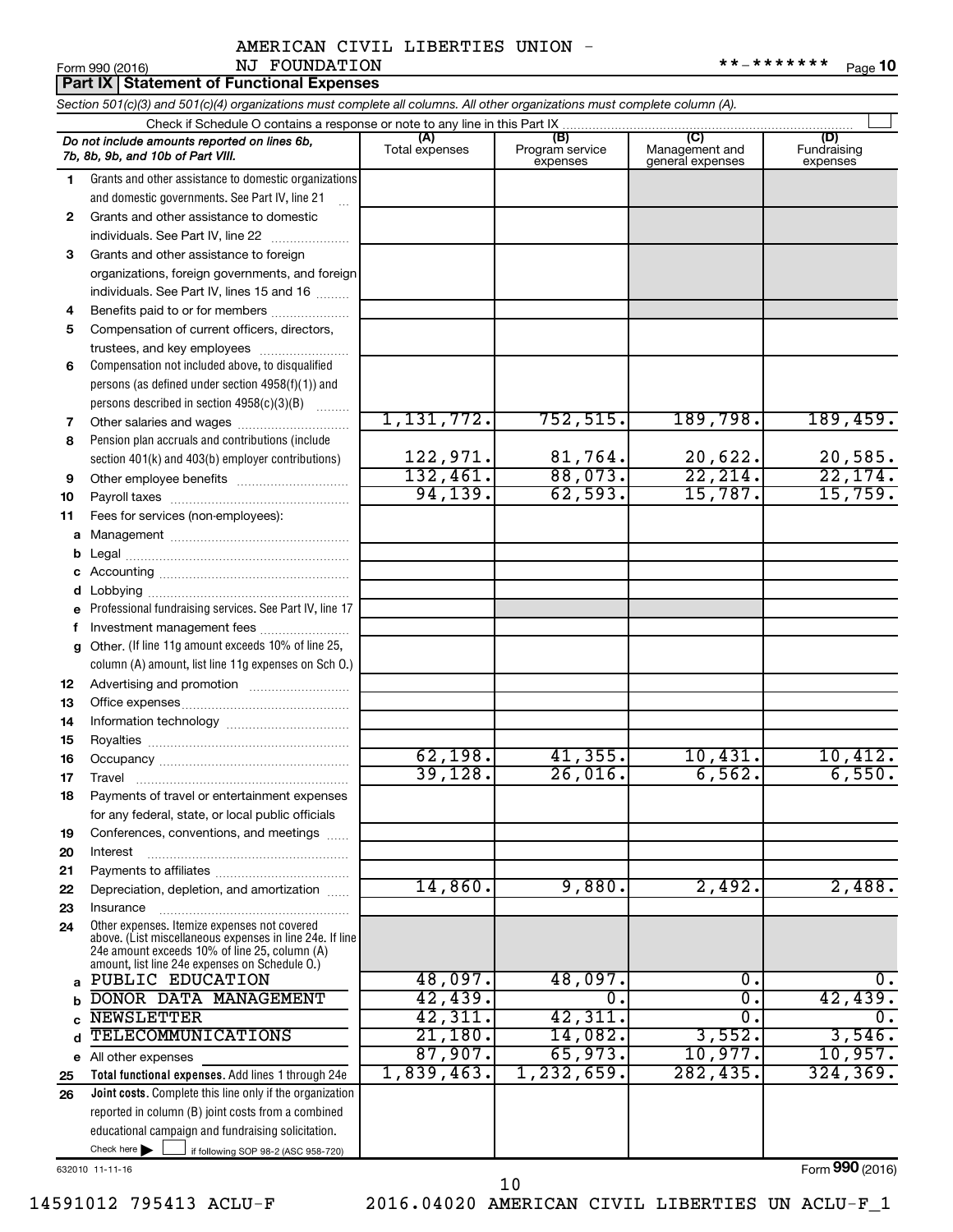**Part X Balance Sheet**

|                      |    |                                                                                                                                                                            |  |            | (A)<br>Beginning of year |                         | (B)<br>End of year |
|----------------------|----|----------------------------------------------------------------------------------------------------------------------------------------------------------------------------|--|------------|--------------------------|-------------------------|--------------------|
|                      | 1  |                                                                                                                                                                            |  |            | 85,668.                  | 1                       | 145,032.           |
|                      | 2  |                                                                                                                                                                            |  |            | 504, 412.                | $\overline{2}$          | 610,086.           |
|                      | З  |                                                                                                                                                                            |  |            | 1,774,331.               | 3                       | 1,865,780.         |
|                      | 4  |                                                                                                                                                                            |  |            | 295,678.                 | $\overline{\mathbf{4}}$ | 955, 725.          |
|                      | 5  | Loans and other receivables from current and former officers, directors,                                                                                                   |  |            |                          |                         |                    |
|                      |    | trustees, key employees, and highest compensated employees. Complete                                                                                                       |  |            |                          |                         |                    |
|                      |    | Part II of Schedule L                                                                                                                                                      |  |            |                          | 5                       |                    |
|                      | 6  | Loans and other receivables from other disqualified persons (as defined under                                                                                              |  |            |                          |                         |                    |
|                      |    | section $4958(f)(1)$ , persons described in section $4958(c)(3)(B)$ , and contributing                                                                                     |  |            |                          |                         |                    |
|                      |    | employers and sponsoring organizations of section 501(c)(9) voluntary                                                                                                      |  |            |                          |                         |                    |
|                      |    | employees' beneficiary organizations (see instr). Complete Part II of Sch L                                                                                                |  |            |                          | 6                       |                    |
| Assets               | 7  |                                                                                                                                                                            |  |            | 7                        |                         |                    |
|                      | 8  |                                                                                                                                                                            |  |            |                          | 8                       |                    |
|                      | 9  |                                                                                                                                                                            |  |            | 18,406.                  | 9                       | 19,160.            |
|                      |    | <b>10a</b> Land, buildings, and equipment: cost or other                                                                                                                   |  |            |                          |                         |                    |
|                      |    | basis. Complete Part VI of Schedule D    10a                                                                                                                               |  | 191,755.   |                          |                         |                    |
|                      |    |                                                                                                                                                                            |  | 159, 917.  | 28, 252.                 | 10c                     | 31,838.            |
|                      | 11 |                                                                                                                                                                            |  | 11         |                          |                         |                    |
|                      | 12 |                                                                                                                                                                            |  | 1,585,758. | 12                       | 2,004,300.              |                    |
|                      | 13 |                                                                                                                                                                            |  |            | 13                       |                         |                    |
|                      | 14 |                                                                                                                                                                            |  |            |                          | 14                      |                    |
|                      | 15 |                                                                                                                                                                            |  |            | 27,677.                  | 15                      | 24,858.            |
|                      | 16 |                                                                                                                                                                            |  |            | 4,320,182.               | 16                      | 5,656,779.         |
|                      | 17 |                                                                                                                                                                            |  | 16,012.    | 17                       | 41,227.                 |                    |
|                      | 18 |                                                                                                                                                                            |  | 18         |                          |                         |                    |
|                      | 19 |                                                                                                                                                                            |  |            | 19                       |                         |                    |
|                      | 20 |                                                                                                                                                                            |  |            |                          | 20                      |                    |
|                      | 21 | Escrow or custodial account liability. Complete Part IV of Schedule D                                                                                                      |  |            |                          | 21                      |                    |
|                      | 22 | Loans and other payables to current and former officers, directors, trustees,                                                                                              |  |            |                          |                         |                    |
| Liabilities          |    | key employees, highest compensated employees, and disqualified persons.                                                                                                    |  |            |                          |                         |                    |
|                      |    |                                                                                                                                                                            |  |            |                          | 22                      |                    |
|                      | 23 | Secured mortgages and notes payable to unrelated third parties                                                                                                             |  |            |                          | 23                      |                    |
|                      | 24 | Unsecured notes and loans payable to unrelated third parties                                                                                                               |  |            |                          | 24                      |                    |
|                      | 25 | Other liabilities (including federal income tax, payables to related third                                                                                                 |  |            |                          |                         |                    |
|                      |    | parties, and other liabilities not included on lines 17-24). Complete Part X of                                                                                            |  |            |                          |                         |                    |
|                      |    | Schedule D                                                                                                                                                                 |  |            | 16,012.                  | 25                      | 41,227.            |
|                      | 26 | Total liabilities. Add lines 17 through 25<br>Organizations that follow SFAS 117 (ASC 958), check here $\blacktriangleright \begin{array}{c} \boxed{X} \\ \end{array}$ and |  |            |                          | 26                      |                    |
|                      |    | complete lines 27 through 29, and lines 33 and 34.                                                                                                                         |  |            |                          |                         |                    |
|                      | 27 |                                                                                                                                                                            |  |            | 2,529,839.               | 27                      | 2,999,772.         |
|                      | 28 |                                                                                                                                                                            |  |            | 1,774,331                | 28                      | 1,865,780.         |
|                      | 29 | Permanently restricted net assets                                                                                                                                          |  |            | о.                       | 29                      | 750,000.           |
| <b>Fund Balances</b> |    | Organizations that do not follow SFAS 117 (ASC 958), check here ▶                                                                                                          |  |            |                          |                         |                    |
|                      |    | and complete lines 30 through 34.                                                                                                                                          |  |            |                          |                         |                    |
| Net Assets or        | 30 |                                                                                                                                                                            |  |            |                          | 30                      |                    |
|                      | 31 | Paid-in or capital surplus, or land, building, or equipment fund                                                                                                           |  |            |                          | 31                      |                    |
|                      | 32 | Retained earnings, endowment, accumulated income, or other funds                                                                                                           |  |            |                          | 32                      |                    |
|                      | 33 |                                                                                                                                                                            |  |            | 4,304,170.               | 33                      | 5,615,552.         |
|                      | 34 |                                                                                                                                                                            |  |            | 4,320,182.               | 34                      | 5,656,779.         |
|                      |    |                                                                                                                                                                            |  |            |                          |                         |                    |

Form (2016) **990**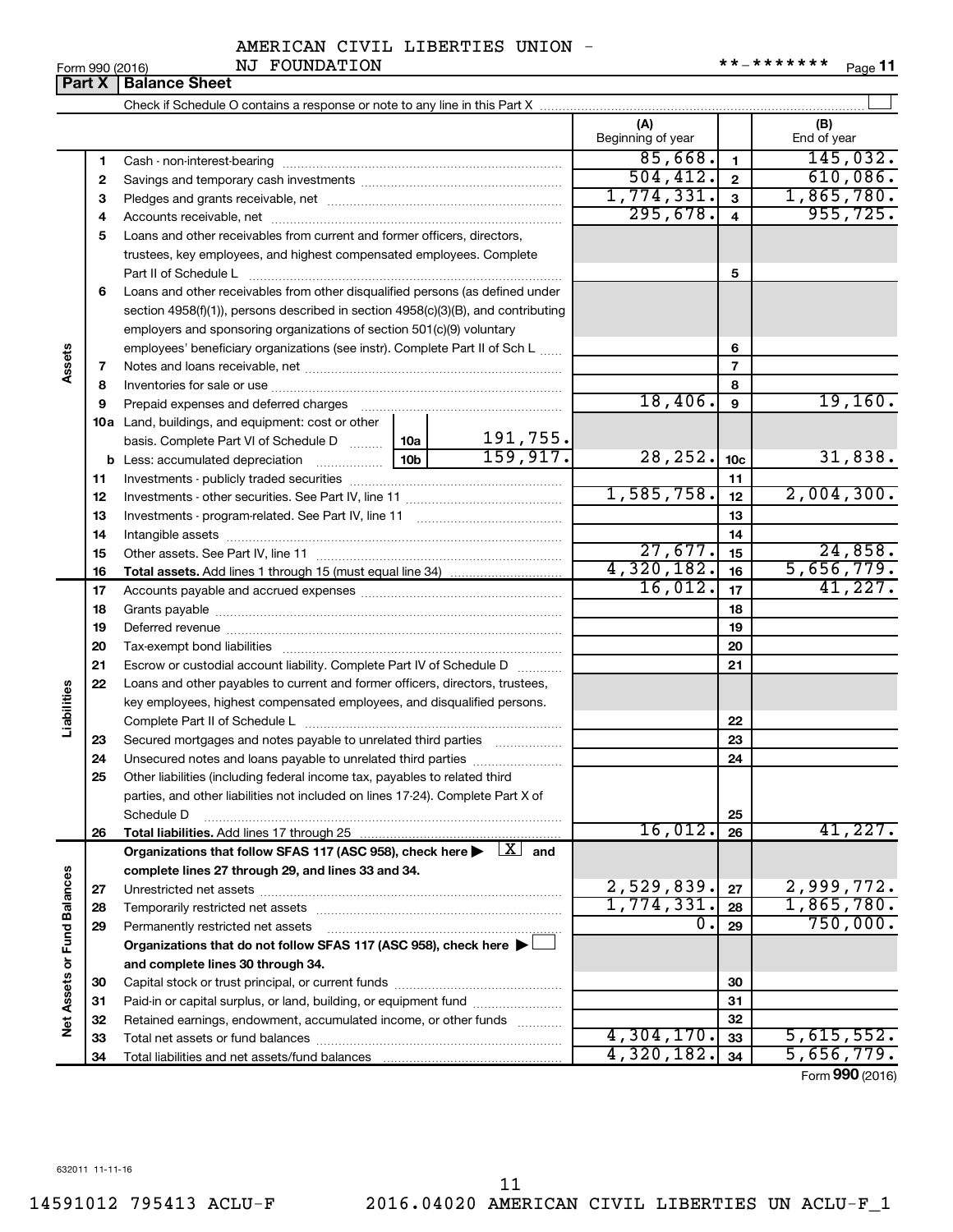|    | NJ FOUNDATION<br>Form 990 (2016)                                                                                                                                                                                                                                                                                                                                                                                                                                             | * * _ * * * * * * *     |                |     | Page 12                 |
|----|------------------------------------------------------------------------------------------------------------------------------------------------------------------------------------------------------------------------------------------------------------------------------------------------------------------------------------------------------------------------------------------------------------------------------------------------------------------------------|-------------------------|----------------|-----|-------------------------|
|    | <b>Part XI Reconciliation of Net Assets</b>                                                                                                                                                                                                                                                                                                                                                                                                                                  |                         |                |     |                         |
|    |                                                                                                                                                                                                                                                                                                                                                                                                                                                                              |                         |                |     |                         |
|    |                                                                                                                                                                                                                                                                                                                                                                                                                                                                              |                         |                |     |                         |
| 1  |                                                                                                                                                                                                                                                                                                                                                                                                                                                                              | 1.                      | 2,999,265.     |     |                         |
| 2  |                                                                                                                                                                                                                                                                                                                                                                                                                                                                              | $\overline{2}$          | 1,839,463.     |     |                         |
| З  | Revenue less expenses. Subtract line 2 from line 1                                                                                                                                                                                                                                                                                                                                                                                                                           | 3                       | 1,159,802.     |     |                         |
| 4  |                                                                                                                                                                                                                                                                                                                                                                                                                                                                              | $\overline{\mathbf{4}}$ | 4,304,170.     |     |                         |
| 5  |                                                                                                                                                                                                                                                                                                                                                                                                                                                                              | 5                       |                |     | 151,580.                |
| 6  | Donated services and use of facilities                                                                                                                                                                                                                                                                                                                                                                                                                                       | 6                       |                |     |                         |
| 7  | Investment expenses                                                                                                                                                                                                                                                                                                                                                                                                                                                          | $\overline{7}$          |                |     |                         |
| 8  | Prior period adjustments<br>$\begin{minipage}{0.5\textwidth} \begin{tabular}{ l l l } \hline \multicolumn{1}{ l l l } \hline \multicolumn{1}{ l l } \hline \multicolumn{1}{ l } \multicolumn{1}{ l } \hline \multicolumn{1}{ l } \multicolumn{1}{ l } \multicolumn{1}{ l } \hline \multicolumn{1}{ l } \multicolumn{1}{ l } \multicolumn{1}{ l } \hline \multicolumn{1}{ l } \multicolumn{1}{ l } \hline \multicolumn{1}{ l } \multicolumn{1}{ l } \hline \multicolumn{1}{ $ | 8                       |                |     |                         |
| 9  |                                                                                                                                                                                                                                                                                                                                                                                                                                                                              | $\mathbf{Q}$            |                |     | $\overline{0}$ .        |
| 10 | Net assets or fund balances at end of year. Combine lines 3 through 9 (must equal Part X, line 33,                                                                                                                                                                                                                                                                                                                                                                           |                         |                |     |                         |
|    | column (B))                                                                                                                                                                                                                                                                                                                                                                                                                                                                  | 10                      | 5,615,552.     |     |                         |
|    | Part XII Financial Statements and Reporting                                                                                                                                                                                                                                                                                                                                                                                                                                  |                         |                |     |                         |
|    |                                                                                                                                                                                                                                                                                                                                                                                                                                                                              |                         |                |     | $\overline{\mathbf{x}}$ |
|    |                                                                                                                                                                                                                                                                                                                                                                                                                                                                              |                         |                | Yes | No                      |
| 1  | $\lfloor x \rfloor$ Accrual<br>Accounting method used to prepare the Form 990: $\Box$ Cash<br>$\Box$ Other                                                                                                                                                                                                                                                                                                                                                                   |                         |                |     |                         |
|    | If the organization changed its method of accounting from a prior year or checked "Other," explain in Schedule O.                                                                                                                                                                                                                                                                                                                                                            |                         |                |     |                         |
|    |                                                                                                                                                                                                                                                                                                                                                                                                                                                                              |                         | 2a             |     | x                       |
|    | If "Yes," check a box below to indicate whether the financial statements for the year were compiled or reviewed on a                                                                                                                                                                                                                                                                                                                                                         |                         |                |     |                         |
|    | separate basis, consolidated basis, or both:                                                                                                                                                                                                                                                                                                                                                                                                                                 |                         |                |     |                         |
|    | Both consolidated and separate basis<br>Separate basis<br>Consolidated basis                                                                                                                                                                                                                                                                                                                                                                                                 |                         |                |     |                         |
|    |                                                                                                                                                                                                                                                                                                                                                                                                                                                                              |                         | 2 <sub>b</sub> | х   |                         |
|    | If "Yes," check a box below to indicate whether the financial statements for the year were audited on a separate basis,                                                                                                                                                                                                                                                                                                                                                      |                         |                |     |                         |
|    | consolidated basis, or both:                                                                                                                                                                                                                                                                                                                                                                                                                                                 |                         |                |     |                         |
|    | $\lfloor x \rfloor$ Consolidated basis<br>Separate basis<br>Both consolidated and separate basis                                                                                                                                                                                                                                                                                                                                                                             |                         |                |     |                         |
|    | c If "Yes" to line 2a or 2b, does the organization have a committee that assumes responsibility for oversight of the audit,                                                                                                                                                                                                                                                                                                                                                  |                         |                |     |                         |
|    | review, or compilation of its financial statements and selection of an independent accountant?                                                                                                                                                                                                                                                                                                                                                                               |                         | 2c             | х   |                         |
|    | If the organization changed either its oversight process or selection process during the tax year, explain in Schedule O.                                                                                                                                                                                                                                                                                                                                                    |                         |                |     |                         |
|    | 3a As a result of a federal award, was the organization required to undergo an audit or audits as set forth in the Single Audit                                                                                                                                                                                                                                                                                                                                              |                         |                |     |                         |
|    |                                                                                                                                                                                                                                                                                                                                                                                                                                                                              |                         | За             |     | х                       |
|    | b If "Yes," did the organization undergo the required audit or audits? If the organization did not undergo the required audit                                                                                                                                                                                                                                                                                                                                                |                         |                |     |                         |
|    |                                                                                                                                                                                                                                                                                                                                                                                                                                                                              |                         | 3b             |     |                         |

Form (2016) **990**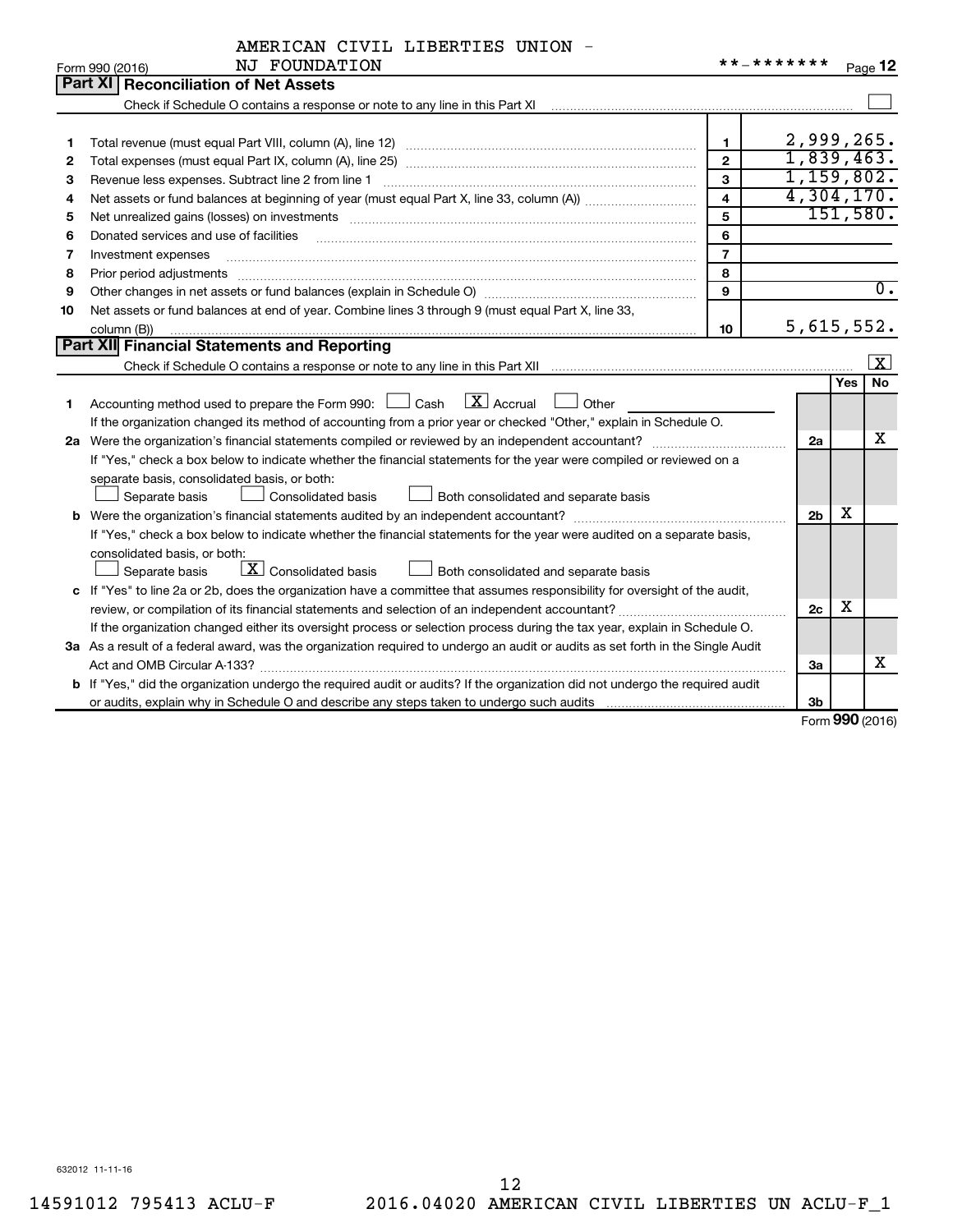| <b>SCHEDULE A</b>          |                                                                          |                                                                                                                                                                                                                                                                |     |                                                                |                                                      |  | OMB No. 1545-0047                                  |  |  |  |
|----------------------------|--------------------------------------------------------------------------|----------------------------------------------------------------------------------------------------------------------------------------------------------------------------------------------------------------------------------------------------------------|-----|----------------------------------------------------------------|------------------------------------------------------|--|----------------------------------------------------|--|--|--|
| (Form 990 or 990-EZ)       |                                                                          | <b>Public Charity Status and Public Support</b>                                                                                                                                                                                                                |     |                                                                |                                                      |  |                                                    |  |  |  |
|                            |                                                                          | Complete if the organization is a section 501(c)(3) organization or a section<br>4947(a)(1) nonexempt charitable trust.                                                                                                                                        |     |                                                                |                                                      |  |                                                    |  |  |  |
| Department of the Treasury |                                                                          | Attach to Form 990 or Form 990-EZ.                                                                                                                                                                                                                             |     |                                                                |                                                      |  | <b>Open to Public</b>                              |  |  |  |
| Internal Revenue Service   |                                                                          | Information about Schedule A (Form 990 or 990-EZ) and its instructions is at WWW.irs.gov/form990.                                                                                                                                                              |     |                                                                |                                                      |  | Inspection                                         |  |  |  |
| Name of the organization   |                                                                          | AMERICAN CIVIL LIBERTIES UNION -                                                                                                                                                                                                                               |     |                                                                |                                                      |  | <b>Employer identification number</b>              |  |  |  |
|                            | NJ FOUNDATION                                                            |                                                                                                                                                                                                                                                                |     |                                                                |                                                      |  | * * _ * * * * * * *                                |  |  |  |
| Part I                     |                                                                          | Reason for Public Charity Status (All organizations must complete this part.) See instructions.                                                                                                                                                                |     |                                                                |                                                      |  |                                                    |  |  |  |
|                            |                                                                          | The organization is not a private foundation because it is: (For lines 1 through 12, check only one box.)                                                                                                                                                      |     |                                                                |                                                      |  |                                                    |  |  |  |
| 1                          |                                                                          | A church, convention of churches, or association of churches described in <b>section 170(b)(1)(A)(i).</b>                                                                                                                                                      |     |                                                                |                                                      |  |                                                    |  |  |  |
| 2                          |                                                                          | A school described in section 170(b)(1)(A)(ii). (Attach Schedule E (Form 990 or 990-EZ).)                                                                                                                                                                      |     |                                                                |                                                      |  |                                                    |  |  |  |
| 3                          |                                                                          | A hospital or a cooperative hospital service organization described in section 170(b)(1)(A)(iii).                                                                                                                                                              |     |                                                                |                                                      |  |                                                    |  |  |  |
| 4                          |                                                                          | A medical research organization operated in conjunction with a hospital described in section 170(b)(1)(A)(iii). Enter the hospital's name,                                                                                                                     |     |                                                                |                                                      |  |                                                    |  |  |  |
| city, and state:           |                                                                          |                                                                                                                                                                                                                                                                |     |                                                                |                                                      |  |                                                    |  |  |  |
| 5                          |                                                                          | An organization operated for the benefit of a college or university owned or operated by a governmental unit described in                                                                                                                                      |     |                                                                |                                                      |  |                                                    |  |  |  |
|                            | section 170(b)(1)(A)(iv). (Complete Part II.)                            |                                                                                                                                                                                                                                                                |     |                                                                |                                                      |  |                                                    |  |  |  |
| 6                          |                                                                          | A federal, state, or local government or governmental unit described in section 170(b)(1)(A)(v).                                                                                                                                                               |     |                                                                |                                                      |  |                                                    |  |  |  |
| $\mathbf{X}$<br>7          |                                                                          | An organization that normally receives a substantial part of its support from a governmental unit or from the general public described in                                                                                                                      |     |                                                                |                                                      |  |                                                    |  |  |  |
|                            | section 170(b)(1)(A)(vi). (Complete Part II.)                            |                                                                                                                                                                                                                                                                |     |                                                                |                                                      |  |                                                    |  |  |  |
| 8                          |                                                                          | A community trust described in section 170(b)(1)(A)(vi). (Complete Part II.)                                                                                                                                                                                   |     |                                                                |                                                      |  |                                                    |  |  |  |
| 9                          |                                                                          | An agricultural research organization described in section 170(b)(1)(A)(ix) operated in conjunction with a land-grant college                                                                                                                                  |     |                                                                |                                                      |  |                                                    |  |  |  |
|                            |                                                                          | or university or a non-land-grant college of agriculture (see instructions). Enter the name, city, and state of the college or                                                                                                                                 |     |                                                                |                                                      |  |                                                    |  |  |  |
| university:                |                                                                          |                                                                                                                                                                                                                                                                |     |                                                                |                                                      |  |                                                    |  |  |  |
| 10                         |                                                                          | An organization that normally receives: (1) more than 33 1/3% of its support from contributions, membership fees, and gross receipts from                                                                                                                      |     |                                                                |                                                      |  |                                                    |  |  |  |
|                            |                                                                          | activities related to its exempt functions - subject to certain exceptions, and (2) no more than 33 1/3% of its support from gross investment                                                                                                                  |     |                                                                |                                                      |  |                                                    |  |  |  |
|                            |                                                                          | income and unrelated business taxable income (less section 511 tax) from businesses acquired by the organization after June 30, 1975.                                                                                                                          |     |                                                                |                                                      |  |                                                    |  |  |  |
|                            | See section 509(a)(2). (Complete Part III.)                              |                                                                                                                                                                                                                                                                |     |                                                                |                                                      |  |                                                    |  |  |  |
| 11                         |                                                                          | An organization organized and operated exclusively to test for public safety. See section 509(a)(4).                                                                                                                                                           |     |                                                                |                                                      |  |                                                    |  |  |  |
| 12                         |                                                                          | An organization organized and operated exclusively for the benefit of, to perform the functions of, or to carry out the purposes of one or                                                                                                                     |     |                                                                |                                                      |  |                                                    |  |  |  |
|                            |                                                                          | more publicly supported organizations described in section 509(a)(1) or section 509(a)(2). See section 509(a)(3). Check the box in                                                                                                                             |     |                                                                |                                                      |  |                                                    |  |  |  |
|                            |                                                                          | lines 12a through 12d that describes the type of supporting organization and complete lines 12e, 12f, and 12g.                                                                                                                                                 |     |                                                                |                                                      |  |                                                    |  |  |  |
| a                          |                                                                          | Type I. A supporting organization operated, supervised, or controlled by its supported organization(s), typically by giving<br>the supported organization(s) the power to regularly appoint or elect a majority of the directors or trustees of the supporting |     |                                                                |                                                      |  |                                                    |  |  |  |
|                            | organization. You must complete Part IV, Sections A and B.               |                                                                                                                                                                                                                                                                |     |                                                                |                                                      |  |                                                    |  |  |  |
| b                          |                                                                          | Type II. A supporting organization supervised or controlled in connection with its supported organization(s), by having                                                                                                                                        |     |                                                                |                                                      |  |                                                    |  |  |  |
|                            |                                                                          | control or management of the supporting organization vested in the same persons that control or manage the supported                                                                                                                                           |     |                                                                |                                                      |  |                                                    |  |  |  |
|                            |                                                                          | organization(s). You must complete Part IV, Sections A and C.                                                                                                                                                                                                  |     |                                                                |                                                      |  |                                                    |  |  |  |
| с                          |                                                                          | Type III functionally integrated. A supporting organization operated in connection with, and functionally integrated with,                                                                                                                                     |     |                                                                |                                                      |  |                                                    |  |  |  |
|                            |                                                                          | its supported organization(s) (see instructions). You must complete Part IV, Sections A, D, and E.                                                                                                                                                             |     |                                                                |                                                      |  |                                                    |  |  |  |
| d                          |                                                                          | Type III non-functionally integrated. A supporting organization operated in connection with its supported organization(s)                                                                                                                                      |     |                                                                |                                                      |  |                                                    |  |  |  |
|                            |                                                                          | that is not functionally integrated. The organization generally must satisfy a distribution requirement and an attentiveness                                                                                                                                   |     |                                                                |                                                      |  |                                                    |  |  |  |
|                            |                                                                          | requirement (see instructions). You must complete Part IV, Sections A and D, and Part V.                                                                                                                                                                       |     |                                                                |                                                      |  |                                                    |  |  |  |
| е                          |                                                                          | Check this box if the organization received a written determination from the IRS that it is a Type I, Type II, Type III                                                                                                                                        |     |                                                                |                                                      |  |                                                    |  |  |  |
|                            |                                                                          | functionally integrated, or Type III non-functionally integrated supporting organization.                                                                                                                                                                      |     |                                                                |                                                      |  |                                                    |  |  |  |
|                            | f Enter the number of supported organizations                            |                                                                                                                                                                                                                                                                |     |                                                                |                                                      |  |                                                    |  |  |  |
|                            | g Provide the following information about the supported organization(s). |                                                                                                                                                                                                                                                                |     |                                                                |                                                      |  |                                                    |  |  |  |
| (i) Name of supported      | (ii) EIN                                                                 | (iii) Type of organization<br>(described on lines 1-10                                                                                                                                                                                                         |     | (iv) Is the organization listed<br>in your governing document? | (v) Amount of monetary<br>support (see instructions) |  | (vi) Amount of other<br>support (see instructions) |  |  |  |
| organization               |                                                                          | above (see instructions))                                                                                                                                                                                                                                      | Yes | No                                                             |                                                      |  |                                                    |  |  |  |
|                            |                                                                          |                                                                                                                                                                                                                                                                |     |                                                                |                                                      |  |                                                    |  |  |  |
|                            |                                                                          |                                                                                                                                                                                                                                                                |     |                                                                |                                                      |  |                                                    |  |  |  |
|                            |                                                                          |                                                                                                                                                                                                                                                                |     |                                                                |                                                      |  |                                                    |  |  |  |
|                            |                                                                          |                                                                                                                                                                                                                                                                |     |                                                                |                                                      |  |                                                    |  |  |  |
|                            |                                                                          |                                                                                                                                                                                                                                                                |     |                                                                |                                                      |  |                                                    |  |  |  |
|                            |                                                                          |                                                                                                                                                                                                                                                                |     |                                                                |                                                      |  |                                                    |  |  |  |
|                            |                                                                          |                                                                                                                                                                                                                                                                |     |                                                                |                                                      |  |                                                    |  |  |  |
|                            |                                                                          |                                                                                                                                                                                                                                                                |     |                                                                |                                                      |  |                                                    |  |  |  |
|                            |                                                                          |                                                                                                                                                                                                                                                                |     |                                                                |                                                      |  |                                                    |  |  |  |
| Total                      |                                                                          |                                                                                                                                                                                                                                                                |     |                                                                |                                                      |  |                                                    |  |  |  |
|                            |                                                                          | LHA For Panerwork Reduction Act Notice, see the Instructions for Form 990 or 990-F7, seems 1994 18 Schedule A (Form 990 or 990-F7) 2016                                                                                                                        |     |                                                                |                                                      |  |                                                    |  |  |  |

632021 09-21-16 **For Paperwork Reduction Act Notice, see the Instructions for Form 990 or 990-EZ. Schedule A (Form 990 or 990-EZ) 2016** LHA  $\overline{13}$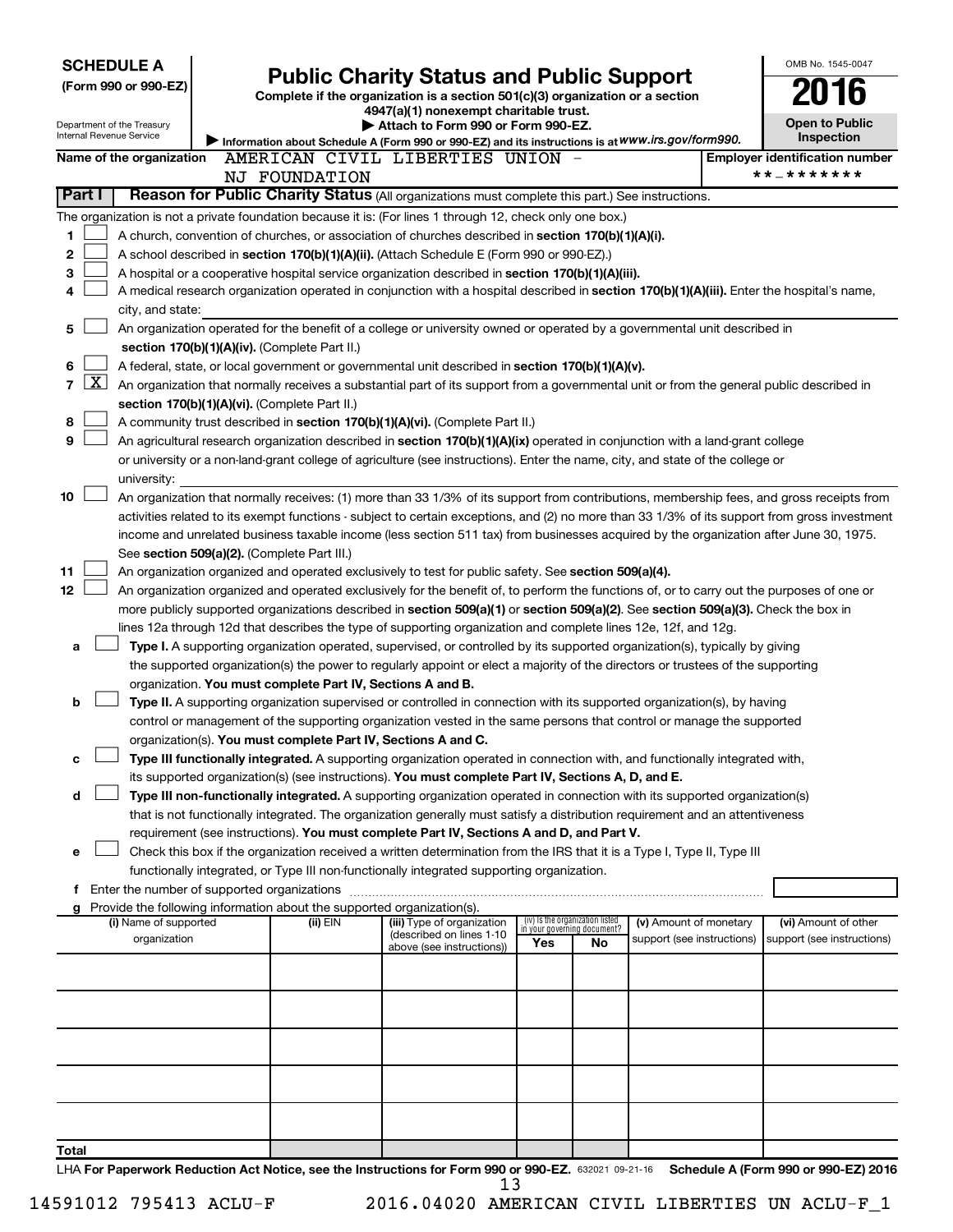**2** Schedule A (Form 990 or 990-EZ) 2016  $NJ$   $\rightarrow$  FOUNDATION  $********$   $_{\text{Page}}$ 

**Part II Support Schedule for Organizations Described in Sections 170(b)(1)(A)(iv) and 170(b)(1)(A)(vi)**

(Complete only if you checked the box on line 5, 7, or 8 of Part I or if the organization failed to qualify under Part III. If the organization fails to qualify under the tests listed below, please complete Part III.)

| Calendar year (or fiscal year beginning in)<br>(a) 2012<br>(b) 2013<br>(f) Total<br>$(c)$ 2014<br>$(d)$ 2015<br>(e) 2016<br>1 Gifts, grants, contributions, and<br>membership fees received. (Do not<br>505,065.<br>850,451.<br>1, 110, 265.<br>3,054,035.<br>2,911,892.<br>8,431,708.<br>include any "unusual grants.")<br>2 Tax revenues levied for the organ-<br>ization's benefit and either paid to<br>or expended on its behalf<br>3 The value of services or facilities<br>furnished by a governmental unit to<br>the organization without charge<br>505,065.<br>850, 451.<br>1,110,265.<br>3,054,035.<br>2,911,892.<br>8,431,708.<br>4 Total. Add lines 1 through 3<br>5 The portion of total contributions<br>by each person (other than a<br>governmental unit or publicly<br>supported organization) included<br>on line 1 that exceeds 2% of the<br>amount shown on line 11,<br>column (f)<br>8,431,708.<br>6 Public support. Subtract line 5 from line 4.<br><b>Section B. Total Support</b><br>Calendar year (or fiscal year beginning in)<br>(b) 2013<br>$(c)$ 2014<br>(e) 2016<br>(f) Total<br>(a) 2012<br>$(d)$ 2015<br>505,065.<br>850,451.<br>3,054,035<br>1,110,265.<br>2,911,892<br>8,431,708.<br>7 Amounts from line 4<br>8 Gross income from interest,<br>dividends, payments received on<br>securities loans, rents, royalties<br>33,999.<br>240,426.<br>64,745.<br>57,584.<br>47,574.<br>36,524.<br>and income from similar sources<br><b>9</b> Net income from unrelated business<br>activities, whether or not the<br>business is regularly carried on<br>10 Other income. Do not include gain<br>or loss from the sale of capital<br>193,556.<br>74,894.<br>3,011.<br>11, 369. 324, 082.<br>41, 252.<br>assets (Explain in Part VI.)<br>8,996,216.<br>11 Total support. Add lines 7 through 10<br>12<br><b>12</b> Gross receipts from related activities, etc. (see instructions)<br>13 First five years. If the Form 990 is for the organization's first, second, third, fourth, or fifth tax year as a section 501(c)(3)<br>organization, check this box and stop here<br><b>Section C. Computation of Public Support Percentage</b><br>93.73<br>%<br>14<br>88.40<br>15<br>%<br>16a 33 1/3% support test - 2016. If the organization did not check the box on line 13, and line 14 is 33 1/3% or more, check this box and<br>$\blacktriangleright$ $\mathbf{X}$<br>stop here. The organization qualifies as a publicly supported organization manufaction manufacture or the organization manufacture or the organization manufacture or the organization of the state of the state of the state<br>b 33 1/3% support test - 2015. If the organization did not check a box on line 13 or 16a, and line 15 is 33 1/3% or more, check this box<br>and stop here. The organization qualifies as a publicly supported organization [11] content to the content of the content of the content of the content of the content of the content of the content of the content of the con<br>17a 10% -facts-and-circumstances test - 2016. If the organization did not check a box on line 13, 16a, or 16b, and line 14 is 10% or more,<br>and if the organization meets the "facts-and-circumstances" test, check this box and stop here. Explain in Part VI how the organization<br><b>b 10%</b> -facts-and-circumstances test - 2015. If the organization did not check a box on line 13, 16a, 16b, or 17a, and line 15 is 10% or<br>more, and if the organization meets the "facts-and-circumstances" test, check this box and stop here. Explain in Part VI how the<br>organization meets the "facts-and-circumstances" test. The organization qualifies as a publicly supported organization<br>Private foundation. If the organization did not check a box on line 13, 16a, 16b, 17a, or 17b, check this box and see instructions.<br>18<br>Schedule A (Form 990 or 990-EZ) 2016 | <b>Section A. Public Support</b> |  |  |  |
|------------------------------------------------------------------------------------------------------------------------------------------------------------------------------------------------------------------------------------------------------------------------------------------------------------------------------------------------------------------------------------------------------------------------------------------------------------------------------------------------------------------------------------------------------------------------------------------------------------------------------------------------------------------------------------------------------------------------------------------------------------------------------------------------------------------------------------------------------------------------------------------------------------------------------------------------------------------------------------------------------------------------------------------------------------------------------------------------------------------------------------------------------------------------------------------------------------------------------------------------------------------------------------------------------------------------------------------------------------------------------------------------------------------------------------------------------------------------------------------------------------------------------------------------------------------------------------------------------------------------------------------------------------------------------------------------------------------------------------------------------------------------------------------------------------------------------------------------------------------------------------------------------------------------------------------------------------------------------------------------------------------------------------------------------------------------------------------------------------------------------------------------------------------------------------------------------------------------------------------------------------------------------------------------------------------------------------------------------------------------------------------------------------------------------------------------------------------------------------------------------------------------------------------------------------------------------------------------------------------------------------------------------------------------------------------------------------------------------------------------------------------------------------------------------------------------------------------------------------------------------------------------------------------------------------------------------------------------------------------------------------------------------------------------------------------------------------------------------------------------------------------------------------------------------------------------------------------------------------------------------------------------------------------------------------------------------------------------------------------------------------------------------------------------------------------------------------------------------------------------------------------------------------------------------------------------------------------------------------------------------------------------------------------------------------------------------------------------------------------------------------------------------------------------------------------------------------------------------------------------------------------------------------|----------------------------------|--|--|--|
|                                                                                                                                                                                                                                                                                                                                                                                                                                                                                                                                                                                                                                                                                                                                                                                                                                                                                                                                                                                                                                                                                                                                                                                                                                                                                                                                                                                                                                                                                                                                                                                                                                                                                                                                                                                                                                                                                                                                                                                                                                                                                                                                                                                                                                                                                                                                                                                                                                                                                                                                                                                                                                                                                                                                                                                                                                                                                                                                                                                                                                                                                                                                                                                                                                                                                                                                                                                                                                                                                                                                                                                                                                                                                                                                                                                                                                                                                                            |                                  |  |  |  |
|                                                                                                                                                                                                                                                                                                                                                                                                                                                                                                                                                                                                                                                                                                                                                                                                                                                                                                                                                                                                                                                                                                                                                                                                                                                                                                                                                                                                                                                                                                                                                                                                                                                                                                                                                                                                                                                                                                                                                                                                                                                                                                                                                                                                                                                                                                                                                                                                                                                                                                                                                                                                                                                                                                                                                                                                                                                                                                                                                                                                                                                                                                                                                                                                                                                                                                                                                                                                                                                                                                                                                                                                                                                                                                                                                                                                                                                                                                            |                                  |  |  |  |
|                                                                                                                                                                                                                                                                                                                                                                                                                                                                                                                                                                                                                                                                                                                                                                                                                                                                                                                                                                                                                                                                                                                                                                                                                                                                                                                                                                                                                                                                                                                                                                                                                                                                                                                                                                                                                                                                                                                                                                                                                                                                                                                                                                                                                                                                                                                                                                                                                                                                                                                                                                                                                                                                                                                                                                                                                                                                                                                                                                                                                                                                                                                                                                                                                                                                                                                                                                                                                                                                                                                                                                                                                                                                                                                                                                                                                                                                                                            |                                  |  |  |  |
|                                                                                                                                                                                                                                                                                                                                                                                                                                                                                                                                                                                                                                                                                                                                                                                                                                                                                                                                                                                                                                                                                                                                                                                                                                                                                                                                                                                                                                                                                                                                                                                                                                                                                                                                                                                                                                                                                                                                                                                                                                                                                                                                                                                                                                                                                                                                                                                                                                                                                                                                                                                                                                                                                                                                                                                                                                                                                                                                                                                                                                                                                                                                                                                                                                                                                                                                                                                                                                                                                                                                                                                                                                                                                                                                                                                                                                                                                                            |                                  |  |  |  |
|                                                                                                                                                                                                                                                                                                                                                                                                                                                                                                                                                                                                                                                                                                                                                                                                                                                                                                                                                                                                                                                                                                                                                                                                                                                                                                                                                                                                                                                                                                                                                                                                                                                                                                                                                                                                                                                                                                                                                                                                                                                                                                                                                                                                                                                                                                                                                                                                                                                                                                                                                                                                                                                                                                                                                                                                                                                                                                                                                                                                                                                                                                                                                                                                                                                                                                                                                                                                                                                                                                                                                                                                                                                                                                                                                                                                                                                                                                            |                                  |  |  |  |
|                                                                                                                                                                                                                                                                                                                                                                                                                                                                                                                                                                                                                                                                                                                                                                                                                                                                                                                                                                                                                                                                                                                                                                                                                                                                                                                                                                                                                                                                                                                                                                                                                                                                                                                                                                                                                                                                                                                                                                                                                                                                                                                                                                                                                                                                                                                                                                                                                                                                                                                                                                                                                                                                                                                                                                                                                                                                                                                                                                                                                                                                                                                                                                                                                                                                                                                                                                                                                                                                                                                                                                                                                                                                                                                                                                                                                                                                                                            |                                  |  |  |  |
|                                                                                                                                                                                                                                                                                                                                                                                                                                                                                                                                                                                                                                                                                                                                                                                                                                                                                                                                                                                                                                                                                                                                                                                                                                                                                                                                                                                                                                                                                                                                                                                                                                                                                                                                                                                                                                                                                                                                                                                                                                                                                                                                                                                                                                                                                                                                                                                                                                                                                                                                                                                                                                                                                                                                                                                                                                                                                                                                                                                                                                                                                                                                                                                                                                                                                                                                                                                                                                                                                                                                                                                                                                                                                                                                                                                                                                                                                                            |                                  |  |  |  |
|                                                                                                                                                                                                                                                                                                                                                                                                                                                                                                                                                                                                                                                                                                                                                                                                                                                                                                                                                                                                                                                                                                                                                                                                                                                                                                                                                                                                                                                                                                                                                                                                                                                                                                                                                                                                                                                                                                                                                                                                                                                                                                                                                                                                                                                                                                                                                                                                                                                                                                                                                                                                                                                                                                                                                                                                                                                                                                                                                                                                                                                                                                                                                                                                                                                                                                                                                                                                                                                                                                                                                                                                                                                                                                                                                                                                                                                                                                            |                                  |  |  |  |
|                                                                                                                                                                                                                                                                                                                                                                                                                                                                                                                                                                                                                                                                                                                                                                                                                                                                                                                                                                                                                                                                                                                                                                                                                                                                                                                                                                                                                                                                                                                                                                                                                                                                                                                                                                                                                                                                                                                                                                                                                                                                                                                                                                                                                                                                                                                                                                                                                                                                                                                                                                                                                                                                                                                                                                                                                                                                                                                                                                                                                                                                                                                                                                                                                                                                                                                                                                                                                                                                                                                                                                                                                                                                                                                                                                                                                                                                                                            |                                  |  |  |  |
|                                                                                                                                                                                                                                                                                                                                                                                                                                                                                                                                                                                                                                                                                                                                                                                                                                                                                                                                                                                                                                                                                                                                                                                                                                                                                                                                                                                                                                                                                                                                                                                                                                                                                                                                                                                                                                                                                                                                                                                                                                                                                                                                                                                                                                                                                                                                                                                                                                                                                                                                                                                                                                                                                                                                                                                                                                                                                                                                                                                                                                                                                                                                                                                                                                                                                                                                                                                                                                                                                                                                                                                                                                                                                                                                                                                                                                                                                                            |                                  |  |  |  |
|                                                                                                                                                                                                                                                                                                                                                                                                                                                                                                                                                                                                                                                                                                                                                                                                                                                                                                                                                                                                                                                                                                                                                                                                                                                                                                                                                                                                                                                                                                                                                                                                                                                                                                                                                                                                                                                                                                                                                                                                                                                                                                                                                                                                                                                                                                                                                                                                                                                                                                                                                                                                                                                                                                                                                                                                                                                                                                                                                                                                                                                                                                                                                                                                                                                                                                                                                                                                                                                                                                                                                                                                                                                                                                                                                                                                                                                                                                            |                                  |  |  |  |
|                                                                                                                                                                                                                                                                                                                                                                                                                                                                                                                                                                                                                                                                                                                                                                                                                                                                                                                                                                                                                                                                                                                                                                                                                                                                                                                                                                                                                                                                                                                                                                                                                                                                                                                                                                                                                                                                                                                                                                                                                                                                                                                                                                                                                                                                                                                                                                                                                                                                                                                                                                                                                                                                                                                                                                                                                                                                                                                                                                                                                                                                                                                                                                                                                                                                                                                                                                                                                                                                                                                                                                                                                                                                                                                                                                                                                                                                                                            |                                  |  |  |  |
|                                                                                                                                                                                                                                                                                                                                                                                                                                                                                                                                                                                                                                                                                                                                                                                                                                                                                                                                                                                                                                                                                                                                                                                                                                                                                                                                                                                                                                                                                                                                                                                                                                                                                                                                                                                                                                                                                                                                                                                                                                                                                                                                                                                                                                                                                                                                                                                                                                                                                                                                                                                                                                                                                                                                                                                                                                                                                                                                                                                                                                                                                                                                                                                                                                                                                                                                                                                                                                                                                                                                                                                                                                                                                                                                                                                                                                                                                                            |                                  |  |  |  |
|                                                                                                                                                                                                                                                                                                                                                                                                                                                                                                                                                                                                                                                                                                                                                                                                                                                                                                                                                                                                                                                                                                                                                                                                                                                                                                                                                                                                                                                                                                                                                                                                                                                                                                                                                                                                                                                                                                                                                                                                                                                                                                                                                                                                                                                                                                                                                                                                                                                                                                                                                                                                                                                                                                                                                                                                                                                                                                                                                                                                                                                                                                                                                                                                                                                                                                                                                                                                                                                                                                                                                                                                                                                                                                                                                                                                                                                                                                            |                                  |  |  |  |
|                                                                                                                                                                                                                                                                                                                                                                                                                                                                                                                                                                                                                                                                                                                                                                                                                                                                                                                                                                                                                                                                                                                                                                                                                                                                                                                                                                                                                                                                                                                                                                                                                                                                                                                                                                                                                                                                                                                                                                                                                                                                                                                                                                                                                                                                                                                                                                                                                                                                                                                                                                                                                                                                                                                                                                                                                                                                                                                                                                                                                                                                                                                                                                                                                                                                                                                                                                                                                                                                                                                                                                                                                                                                                                                                                                                                                                                                                                            |                                  |  |  |  |
|                                                                                                                                                                                                                                                                                                                                                                                                                                                                                                                                                                                                                                                                                                                                                                                                                                                                                                                                                                                                                                                                                                                                                                                                                                                                                                                                                                                                                                                                                                                                                                                                                                                                                                                                                                                                                                                                                                                                                                                                                                                                                                                                                                                                                                                                                                                                                                                                                                                                                                                                                                                                                                                                                                                                                                                                                                                                                                                                                                                                                                                                                                                                                                                                                                                                                                                                                                                                                                                                                                                                                                                                                                                                                                                                                                                                                                                                                                            |                                  |  |  |  |
|                                                                                                                                                                                                                                                                                                                                                                                                                                                                                                                                                                                                                                                                                                                                                                                                                                                                                                                                                                                                                                                                                                                                                                                                                                                                                                                                                                                                                                                                                                                                                                                                                                                                                                                                                                                                                                                                                                                                                                                                                                                                                                                                                                                                                                                                                                                                                                                                                                                                                                                                                                                                                                                                                                                                                                                                                                                                                                                                                                                                                                                                                                                                                                                                                                                                                                                                                                                                                                                                                                                                                                                                                                                                                                                                                                                                                                                                                                            |                                  |  |  |  |
|                                                                                                                                                                                                                                                                                                                                                                                                                                                                                                                                                                                                                                                                                                                                                                                                                                                                                                                                                                                                                                                                                                                                                                                                                                                                                                                                                                                                                                                                                                                                                                                                                                                                                                                                                                                                                                                                                                                                                                                                                                                                                                                                                                                                                                                                                                                                                                                                                                                                                                                                                                                                                                                                                                                                                                                                                                                                                                                                                                                                                                                                                                                                                                                                                                                                                                                                                                                                                                                                                                                                                                                                                                                                                                                                                                                                                                                                                                            |                                  |  |  |  |
|                                                                                                                                                                                                                                                                                                                                                                                                                                                                                                                                                                                                                                                                                                                                                                                                                                                                                                                                                                                                                                                                                                                                                                                                                                                                                                                                                                                                                                                                                                                                                                                                                                                                                                                                                                                                                                                                                                                                                                                                                                                                                                                                                                                                                                                                                                                                                                                                                                                                                                                                                                                                                                                                                                                                                                                                                                                                                                                                                                                                                                                                                                                                                                                                                                                                                                                                                                                                                                                                                                                                                                                                                                                                                                                                                                                                                                                                                                            |                                  |  |  |  |
|                                                                                                                                                                                                                                                                                                                                                                                                                                                                                                                                                                                                                                                                                                                                                                                                                                                                                                                                                                                                                                                                                                                                                                                                                                                                                                                                                                                                                                                                                                                                                                                                                                                                                                                                                                                                                                                                                                                                                                                                                                                                                                                                                                                                                                                                                                                                                                                                                                                                                                                                                                                                                                                                                                                                                                                                                                                                                                                                                                                                                                                                                                                                                                                                                                                                                                                                                                                                                                                                                                                                                                                                                                                                                                                                                                                                                                                                                                            |                                  |  |  |  |
|                                                                                                                                                                                                                                                                                                                                                                                                                                                                                                                                                                                                                                                                                                                                                                                                                                                                                                                                                                                                                                                                                                                                                                                                                                                                                                                                                                                                                                                                                                                                                                                                                                                                                                                                                                                                                                                                                                                                                                                                                                                                                                                                                                                                                                                                                                                                                                                                                                                                                                                                                                                                                                                                                                                                                                                                                                                                                                                                                                                                                                                                                                                                                                                                                                                                                                                                                                                                                                                                                                                                                                                                                                                                                                                                                                                                                                                                                                            |                                  |  |  |  |
|                                                                                                                                                                                                                                                                                                                                                                                                                                                                                                                                                                                                                                                                                                                                                                                                                                                                                                                                                                                                                                                                                                                                                                                                                                                                                                                                                                                                                                                                                                                                                                                                                                                                                                                                                                                                                                                                                                                                                                                                                                                                                                                                                                                                                                                                                                                                                                                                                                                                                                                                                                                                                                                                                                                                                                                                                                                                                                                                                                                                                                                                                                                                                                                                                                                                                                                                                                                                                                                                                                                                                                                                                                                                                                                                                                                                                                                                                                            |                                  |  |  |  |
|                                                                                                                                                                                                                                                                                                                                                                                                                                                                                                                                                                                                                                                                                                                                                                                                                                                                                                                                                                                                                                                                                                                                                                                                                                                                                                                                                                                                                                                                                                                                                                                                                                                                                                                                                                                                                                                                                                                                                                                                                                                                                                                                                                                                                                                                                                                                                                                                                                                                                                                                                                                                                                                                                                                                                                                                                                                                                                                                                                                                                                                                                                                                                                                                                                                                                                                                                                                                                                                                                                                                                                                                                                                                                                                                                                                                                                                                                                            |                                  |  |  |  |
|                                                                                                                                                                                                                                                                                                                                                                                                                                                                                                                                                                                                                                                                                                                                                                                                                                                                                                                                                                                                                                                                                                                                                                                                                                                                                                                                                                                                                                                                                                                                                                                                                                                                                                                                                                                                                                                                                                                                                                                                                                                                                                                                                                                                                                                                                                                                                                                                                                                                                                                                                                                                                                                                                                                                                                                                                                                                                                                                                                                                                                                                                                                                                                                                                                                                                                                                                                                                                                                                                                                                                                                                                                                                                                                                                                                                                                                                                                            |                                  |  |  |  |
|                                                                                                                                                                                                                                                                                                                                                                                                                                                                                                                                                                                                                                                                                                                                                                                                                                                                                                                                                                                                                                                                                                                                                                                                                                                                                                                                                                                                                                                                                                                                                                                                                                                                                                                                                                                                                                                                                                                                                                                                                                                                                                                                                                                                                                                                                                                                                                                                                                                                                                                                                                                                                                                                                                                                                                                                                                                                                                                                                                                                                                                                                                                                                                                                                                                                                                                                                                                                                                                                                                                                                                                                                                                                                                                                                                                                                                                                                                            |                                  |  |  |  |
|                                                                                                                                                                                                                                                                                                                                                                                                                                                                                                                                                                                                                                                                                                                                                                                                                                                                                                                                                                                                                                                                                                                                                                                                                                                                                                                                                                                                                                                                                                                                                                                                                                                                                                                                                                                                                                                                                                                                                                                                                                                                                                                                                                                                                                                                                                                                                                                                                                                                                                                                                                                                                                                                                                                                                                                                                                                                                                                                                                                                                                                                                                                                                                                                                                                                                                                                                                                                                                                                                                                                                                                                                                                                                                                                                                                                                                                                                                            |                                  |  |  |  |
|                                                                                                                                                                                                                                                                                                                                                                                                                                                                                                                                                                                                                                                                                                                                                                                                                                                                                                                                                                                                                                                                                                                                                                                                                                                                                                                                                                                                                                                                                                                                                                                                                                                                                                                                                                                                                                                                                                                                                                                                                                                                                                                                                                                                                                                                                                                                                                                                                                                                                                                                                                                                                                                                                                                                                                                                                                                                                                                                                                                                                                                                                                                                                                                                                                                                                                                                                                                                                                                                                                                                                                                                                                                                                                                                                                                                                                                                                                            |                                  |  |  |  |
|                                                                                                                                                                                                                                                                                                                                                                                                                                                                                                                                                                                                                                                                                                                                                                                                                                                                                                                                                                                                                                                                                                                                                                                                                                                                                                                                                                                                                                                                                                                                                                                                                                                                                                                                                                                                                                                                                                                                                                                                                                                                                                                                                                                                                                                                                                                                                                                                                                                                                                                                                                                                                                                                                                                                                                                                                                                                                                                                                                                                                                                                                                                                                                                                                                                                                                                                                                                                                                                                                                                                                                                                                                                                                                                                                                                                                                                                                                            |                                  |  |  |  |
|                                                                                                                                                                                                                                                                                                                                                                                                                                                                                                                                                                                                                                                                                                                                                                                                                                                                                                                                                                                                                                                                                                                                                                                                                                                                                                                                                                                                                                                                                                                                                                                                                                                                                                                                                                                                                                                                                                                                                                                                                                                                                                                                                                                                                                                                                                                                                                                                                                                                                                                                                                                                                                                                                                                                                                                                                                                                                                                                                                                                                                                                                                                                                                                                                                                                                                                                                                                                                                                                                                                                                                                                                                                                                                                                                                                                                                                                                                            |                                  |  |  |  |
|                                                                                                                                                                                                                                                                                                                                                                                                                                                                                                                                                                                                                                                                                                                                                                                                                                                                                                                                                                                                                                                                                                                                                                                                                                                                                                                                                                                                                                                                                                                                                                                                                                                                                                                                                                                                                                                                                                                                                                                                                                                                                                                                                                                                                                                                                                                                                                                                                                                                                                                                                                                                                                                                                                                                                                                                                                                                                                                                                                                                                                                                                                                                                                                                                                                                                                                                                                                                                                                                                                                                                                                                                                                                                                                                                                                                                                                                                                            |                                  |  |  |  |
|                                                                                                                                                                                                                                                                                                                                                                                                                                                                                                                                                                                                                                                                                                                                                                                                                                                                                                                                                                                                                                                                                                                                                                                                                                                                                                                                                                                                                                                                                                                                                                                                                                                                                                                                                                                                                                                                                                                                                                                                                                                                                                                                                                                                                                                                                                                                                                                                                                                                                                                                                                                                                                                                                                                                                                                                                                                                                                                                                                                                                                                                                                                                                                                                                                                                                                                                                                                                                                                                                                                                                                                                                                                                                                                                                                                                                                                                                                            |                                  |  |  |  |
|                                                                                                                                                                                                                                                                                                                                                                                                                                                                                                                                                                                                                                                                                                                                                                                                                                                                                                                                                                                                                                                                                                                                                                                                                                                                                                                                                                                                                                                                                                                                                                                                                                                                                                                                                                                                                                                                                                                                                                                                                                                                                                                                                                                                                                                                                                                                                                                                                                                                                                                                                                                                                                                                                                                                                                                                                                                                                                                                                                                                                                                                                                                                                                                                                                                                                                                                                                                                                                                                                                                                                                                                                                                                                                                                                                                                                                                                                                            |                                  |  |  |  |
|                                                                                                                                                                                                                                                                                                                                                                                                                                                                                                                                                                                                                                                                                                                                                                                                                                                                                                                                                                                                                                                                                                                                                                                                                                                                                                                                                                                                                                                                                                                                                                                                                                                                                                                                                                                                                                                                                                                                                                                                                                                                                                                                                                                                                                                                                                                                                                                                                                                                                                                                                                                                                                                                                                                                                                                                                                                                                                                                                                                                                                                                                                                                                                                                                                                                                                                                                                                                                                                                                                                                                                                                                                                                                                                                                                                                                                                                                                            |                                  |  |  |  |
|                                                                                                                                                                                                                                                                                                                                                                                                                                                                                                                                                                                                                                                                                                                                                                                                                                                                                                                                                                                                                                                                                                                                                                                                                                                                                                                                                                                                                                                                                                                                                                                                                                                                                                                                                                                                                                                                                                                                                                                                                                                                                                                                                                                                                                                                                                                                                                                                                                                                                                                                                                                                                                                                                                                                                                                                                                                                                                                                                                                                                                                                                                                                                                                                                                                                                                                                                                                                                                                                                                                                                                                                                                                                                                                                                                                                                                                                                                            |                                  |  |  |  |
|                                                                                                                                                                                                                                                                                                                                                                                                                                                                                                                                                                                                                                                                                                                                                                                                                                                                                                                                                                                                                                                                                                                                                                                                                                                                                                                                                                                                                                                                                                                                                                                                                                                                                                                                                                                                                                                                                                                                                                                                                                                                                                                                                                                                                                                                                                                                                                                                                                                                                                                                                                                                                                                                                                                                                                                                                                                                                                                                                                                                                                                                                                                                                                                                                                                                                                                                                                                                                                                                                                                                                                                                                                                                                                                                                                                                                                                                                                            |                                  |  |  |  |
|                                                                                                                                                                                                                                                                                                                                                                                                                                                                                                                                                                                                                                                                                                                                                                                                                                                                                                                                                                                                                                                                                                                                                                                                                                                                                                                                                                                                                                                                                                                                                                                                                                                                                                                                                                                                                                                                                                                                                                                                                                                                                                                                                                                                                                                                                                                                                                                                                                                                                                                                                                                                                                                                                                                                                                                                                                                                                                                                                                                                                                                                                                                                                                                                                                                                                                                                                                                                                                                                                                                                                                                                                                                                                                                                                                                                                                                                                                            |                                  |  |  |  |
|                                                                                                                                                                                                                                                                                                                                                                                                                                                                                                                                                                                                                                                                                                                                                                                                                                                                                                                                                                                                                                                                                                                                                                                                                                                                                                                                                                                                                                                                                                                                                                                                                                                                                                                                                                                                                                                                                                                                                                                                                                                                                                                                                                                                                                                                                                                                                                                                                                                                                                                                                                                                                                                                                                                                                                                                                                                                                                                                                                                                                                                                                                                                                                                                                                                                                                                                                                                                                                                                                                                                                                                                                                                                                                                                                                                                                                                                                                            |                                  |  |  |  |
|                                                                                                                                                                                                                                                                                                                                                                                                                                                                                                                                                                                                                                                                                                                                                                                                                                                                                                                                                                                                                                                                                                                                                                                                                                                                                                                                                                                                                                                                                                                                                                                                                                                                                                                                                                                                                                                                                                                                                                                                                                                                                                                                                                                                                                                                                                                                                                                                                                                                                                                                                                                                                                                                                                                                                                                                                                                                                                                                                                                                                                                                                                                                                                                                                                                                                                                                                                                                                                                                                                                                                                                                                                                                                                                                                                                                                                                                                                            |                                  |  |  |  |
|                                                                                                                                                                                                                                                                                                                                                                                                                                                                                                                                                                                                                                                                                                                                                                                                                                                                                                                                                                                                                                                                                                                                                                                                                                                                                                                                                                                                                                                                                                                                                                                                                                                                                                                                                                                                                                                                                                                                                                                                                                                                                                                                                                                                                                                                                                                                                                                                                                                                                                                                                                                                                                                                                                                                                                                                                                                                                                                                                                                                                                                                                                                                                                                                                                                                                                                                                                                                                                                                                                                                                                                                                                                                                                                                                                                                                                                                                                            |                                  |  |  |  |
|                                                                                                                                                                                                                                                                                                                                                                                                                                                                                                                                                                                                                                                                                                                                                                                                                                                                                                                                                                                                                                                                                                                                                                                                                                                                                                                                                                                                                                                                                                                                                                                                                                                                                                                                                                                                                                                                                                                                                                                                                                                                                                                                                                                                                                                                                                                                                                                                                                                                                                                                                                                                                                                                                                                                                                                                                                                                                                                                                                                                                                                                                                                                                                                                                                                                                                                                                                                                                                                                                                                                                                                                                                                                                                                                                                                                                                                                                                            |                                  |  |  |  |
|                                                                                                                                                                                                                                                                                                                                                                                                                                                                                                                                                                                                                                                                                                                                                                                                                                                                                                                                                                                                                                                                                                                                                                                                                                                                                                                                                                                                                                                                                                                                                                                                                                                                                                                                                                                                                                                                                                                                                                                                                                                                                                                                                                                                                                                                                                                                                                                                                                                                                                                                                                                                                                                                                                                                                                                                                                                                                                                                                                                                                                                                                                                                                                                                                                                                                                                                                                                                                                                                                                                                                                                                                                                                                                                                                                                                                                                                                                            |                                  |  |  |  |
|                                                                                                                                                                                                                                                                                                                                                                                                                                                                                                                                                                                                                                                                                                                                                                                                                                                                                                                                                                                                                                                                                                                                                                                                                                                                                                                                                                                                                                                                                                                                                                                                                                                                                                                                                                                                                                                                                                                                                                                                                                                                                                                                                                                                                                                                                                                                                                                                                                                                                                                                                                                                                                                                                                                                                                                                                                                                                                                                                                                                                                                                                                                                                                                                                                                                                                                                                                                                                                                                                                                                                                                                                                                                                                                                                                                                                                                                                                            |                                  |  |  |  |
|                                                                                                                                                                                                                                                                                                                                                                                                                                                                                                                                                                                                                                                                                                                                                                                                                                                                                                                                                                                                                                                                                                                                                                                                                                                                                                                                                                                                                                                                                                                                                                                                                                                                                                                                                                                                                                                                                                                                                                                                                                                                                                                                                                                                                                                                                                                                                                                                                                                                                                                                                                                                                                                                                                                                                                                                                                                                                                                                                                                                                                                                                                                                                                                                                                                                                                                                                                                                                                                                                                                                                                                                                                                                                                                                                                                                                                                                                                            |                                  |  |  |  |
|                                                                                                                                                                                                                                                                                                                                                                                                                                                                                                                                                                                                                                                                                                                                                                                                                                                                                                                                                                                                                                                                                                                                                                                                                                                                                                                                                                                                                                                                                                                                                                                                                                                                                                                                                                                                                                                                                                                                                                                                                                                                                                                                                                                                                                                                                                                                                                                                                                                                                                                                                                                                                                                                                                                                                                                                                                                                                                                                                                                                                                                                                                                                                                                                                                                                                                                                                                                                                                                                                                                                                                                                                                                                                                                                                                                                                                                                                                            |                                  |  |  |  |
|                                                                                                                                                                                                                                                                                                                                                                                                                                                                                                                                                                                                                                                                                                                                                                                                                                                                                                                                                                                                                                                                                                                                                                                                                                                                                                                                                                                                                                                                                                                                                                                                                                                                                                                                                                                                                                                                                                                                                                                                                                                                                                                                                                                                                                                                                                                                                                                                                                                                                                                                                                                                                                                                                                                                                                                                                                                                                                                                                                                                                                                                                                                                                                                                                                                                                                                                                                                                                                                                                                                                                                                                                                                                                                                                                                                                                                                                                                            |                                  |  |  |  |
|                                                                                                                                                                                                                                                                                                                                                                                                                                                                                                                                                                                                                                                                                                                                                                                                                                                                                                                                                                                                                                                                                                                                                                                                                                                                                                                                                                                                                                                                                                                                                                                                                                                                                                                                                                                                                                                                                                                                                                                                                                                                                                                                                                                                                                                                                                                                                                                                                                                                                                                                                                                                                                                                                                                                                                                                                                                                                                                                                                                                                                                                                                                                                                                                                                                                                                                                                                                                                                                                                                                                                                                                                                                                                                                                                                                                                                                                                                            |                                  |  |  |  |
|                                                                                                                                                                                                                                                                                                                                                                                                                                                                                                                                                                                                                                                                                                                                                                                                                                                                                                                                                                                                                                                                                                                                                                                                                                                                                                                                                                                                                                                                                                                                                                                                                                                                                                                                                                                                                                                                                                                                                                                                                                                                                                                                                                                                                                                                                                                                                                                                                                                                                                                                                                                                                                                                                                                                                                                                                                                                                                                                                                                                                                                                                                                                                                                                                                                                                                                                                                                                                                                                                                                                                                                                                                                                                                                                                                                                                                                                                                            |                                  |  |  |  |
|                                                                                                                                                                                                                                                                                                                                                                                                                                                                                                                                                                                                                                                                                                                                                                                                                                                                                                                                                                                                                                                                                                                                                                                                                                                                                                                                                                                                                                                                                                                                                                                                                                                                                                                                                                                                                                                                                                                                                                                                                                                                                                                                                                                                                                                                                                                                                                                                                                                                                                                                                                                                                                                                                                                                                                                                                                                                                                                                                                                                                                                                                                                                                                                                                                                                                                                                                                                                                                                                                                                                                                                                                                                                                                                                                                                                                                                                                                            |                                  |  |  |  |
|                                                                                                                                                                                                                                                                                                                                                                                                                                                                                                                                                                                                                                                                                                                                                                                                                                                                                                                                                                                                                                                                                                                                                                                                                                                                                                                                                                                                                                                                                                                                                                                                                                                                                                                                                                                                                                                                                                                                                                                                                                                                                                                                                                                                                                                                                                                                                                                                                                                                                                                                                                                                                                                                                                                                                                                                                                                                                                                                                                                                                                                                                                                                                                                                                                                                                                                                                                                                                                                                                                                                                                                                                                                                                                                                                                                                                                                                                                            |                                  |  |  |  |
|                                                                                                                                                                                                                                                                                                                                                                                                                                                                                                                                                                                                                                                                                                                                                                                                                                                                                                                                                                                                                                                                                                                                                                                                                                                                                                                                                                                                                                                                                                                                                                                                                                                                                                                                                                                                                                                                                                                                                                                                                                                                                                                                                                                                                                                                                                                                                                                                                                                                                                                                                                                                                                                                                                                                                                                                                                                                                                                                                                                                                                                                                                                                                                                                                                                                                                                                                                                                                                                                                                                                                                                                                                                                                                                                                                                                                                                                                                            |                                  |  |  |  |

**Schedule A (Form 990 or 990-EZ) 2016**

632022 09-21-16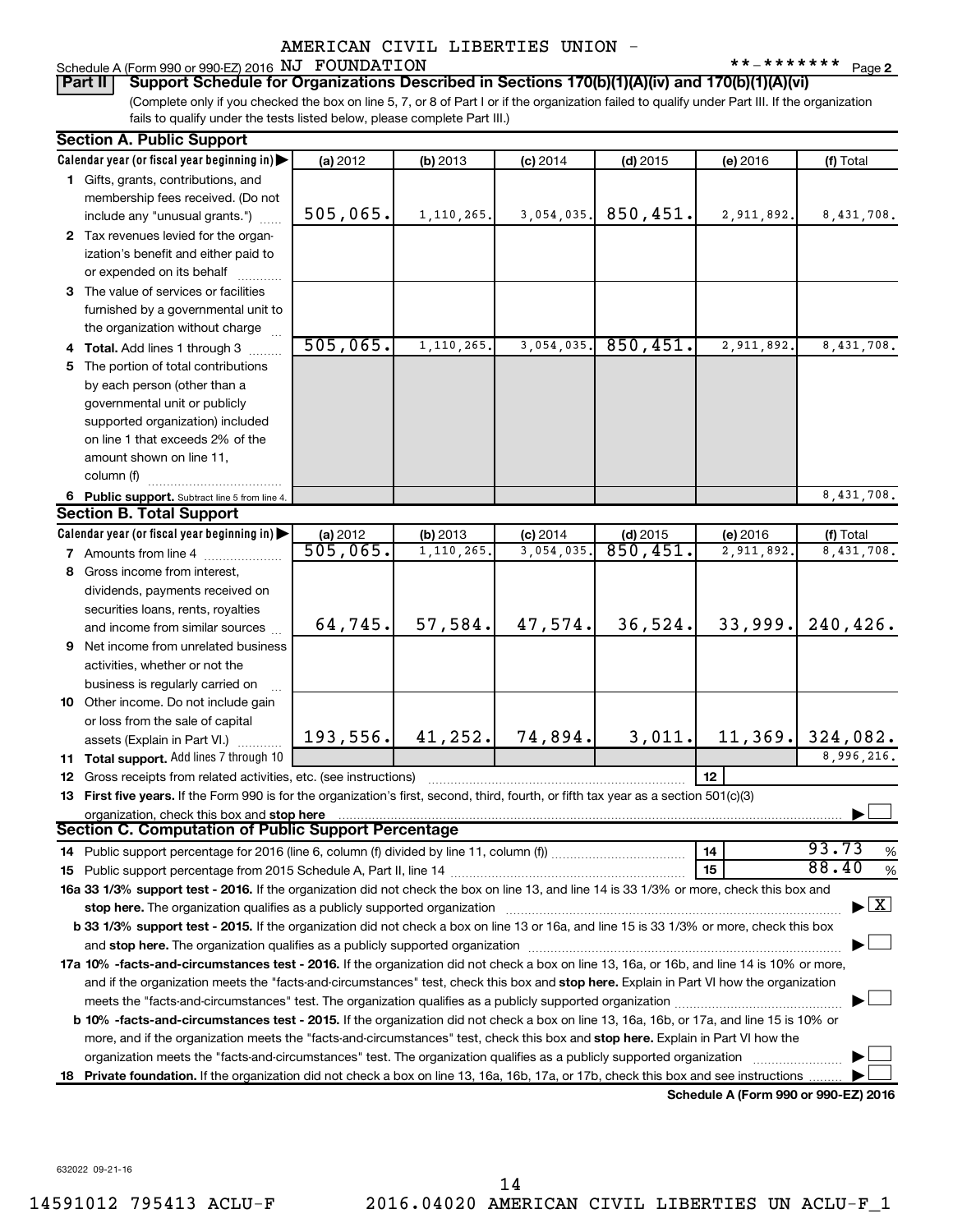#### Schedule A (Form 990 or 990-EZ) 2016  $NJ$   $\rightarrow$  FOUNDATION  $********$   $_{\text{Page}}$ **Part III Support Schedule for Organizations Described in Section 509(a)(2)**

(Complete only if you checked the box on line 10 of Part I or if the organization failed to qualify under Part II. If the organization fails to qualify under the tests listed below, please complete Part II.)

| <b>Section A. Public Support</b>                                                                                                                                                         |          |          |                 |            |          |                                      |
|------------------------------------------------------------------------------------------------------------------------------------------------------------------------------------------|----------|----------|-----------------|------------|----------|--------------------------------------|
| Calendar year (or fiscal year beginning in)                                                                                                                                              | (a) 2012 | (b) 2013 | $(c)$ 2014      | $(d)$ 2015 | (e) 2016 | (f) Total                            |
| 1 Gifts, grants, contributions, and                                                                                                                                                      |          |          |                 |            |          |                                      |
| membership fees received. (Do not                                                                                                                                                        |          |          |                 |            |          |                                      |
| include any "unusual grants.")                                                                                                                                                           |          |          |                 |            |          |                                      |
| 2 Gross receipts from admissions,<br>merchandise sold or services per-<br>formed, or facilities furnished in<br>any activity that is related to the<br>organization's tax-exempt purpose |          |          |                 |            |          |                                      |
| 3 Gross receipts from activities that                                                                                                                                                    |          |          |                 |            |          |                                      |
| are not an unrelated trade or bus-                                                                                                                                                       |          |          |                 |            |          |                                      |
| iness under section 513                                                                                                                                                                  |          |          |                 |            |          |                                      |
| 4 Tax revenues levied for the organ-                                                                                                                                                     |          |          |                 |            |          |                                      |
| ization's benefit and either paid to<br>or expended on its behalf                                                                                                                        |          |          |                 |            |          |                                      |
| 5 The value of services or facilities                                                                                                                                                    |          |          |                 |            |          |                                      |
| furnished by a governmental unit to                                                                                                                                                      |          |          |                 |            |          |                                      |
| the organization without charge                                                                                                                                                          |          |          |                 |            |          |                                      |
| <b>6 Total.</b> Add lines 1 through 5                                                                                                                                                    |          |          |                 |            |          |                                      |
| 7a Amounts included on lines 1, 2, and                                                                                                                                                   |          |          |                 |            |          |                                      |
| 3 received from disqualified persons                                                                                                                                                     |          |          |                 |            |          |                                      |
| <b>b</b> Amounts included on lines 2 and 3 received<br>from other than disqualified persons that<br>exceed the greater of \$5,000 or 1% of the<br>amount on line 13 for the year         |          |          |                 |            |          |                                      |
| c Add lines 7a and 7b                                                                                                                                                                    |          |          |                 |            |          |                                      |
| 8 Public support. (Subtract line 7c from line 6.)                                                                                                                                        |          |          |                 |            |          |                                      |
| <b>Section B. Total Support</b>                                                                                                                                                          |          |          |                 |            |          |                                      |
| Calendar year (or fiscal year beginning in)                                                                                                                                              | (a) 2012 | (b) 2013 | <b>(c)</b> 2014 | $(d)$ 2015 | (e) 2016 | (f) Total                            |
| 9 Amounts from line 6                                                                                                                                                                    |          |          |                 |            |          |                                      |
| <b>10a</b> Gross income from interest,<br>dividends, payments received on<br>securities loans, rents, royalties<br>and income from similar sources                                       |          |          |                 |            |          |                                      |
| <b>b</b> Unrelated business taxable income                                                                                                                                               |          |          |                 |            |          |                                      |
| (less section 511 taxes) from businesses                                                                                                                                                 |          |          |                 |            |          |                                      |
| acquired after June 30, 1975<br>$\frac{1}{2}$                                                                                                                                            |          |          |                 |            |          |                                      |
| c Add lines 10a and 10b                                                                                                                                                                  |          |          |                 |            |          |                                      |
| 11 Net income from unrelated business<br>activities not included in line 10b.<br>whether or not the business is<br>regularly carried on                                                  |          |          |                 |            |          |                                      |
| <b>12</b> Other income. Do not include gain<br>or loss from the sale of capital<br>assets (Explain in Part VI.)                                                                          |          |          |                 |            |          |                                      |
| <b>13</b> Total support. (Add lines 9, 10c, 11, and 12.)                                                                                                                                 |          |          |                 |            |          |                                      |
| 14 First five years. If the Form 990 is for the organization's first, second, third, fourth, or fifth tax year as a section 501(c)(3) organization,                                      |          |          |                 |            |          |                                      |
|                                                                                                                                                                                          |          |          |                 |            |          |                                      |
| Section C. Computation of Public Support Percentage                                                                                                                                      |          |          |                 |            |          |                                      |
|                                                                                                                                                                                          |          |          |                 |            | 15       | %                                    |
| 16 Public support percentage from 2015 Schedule A, Part III, line 15                                                                                                                     |          |          |                 |            | 16       | %                                    |
| Section D. Computation of Investment Income Percentage                                                                                                                                   |          |          |                 |            |          |                                      |
| 17 Investment income percentage for 2016 (line 10c, column (f) divided by line 13, column (f))                                                                                           |          |          |                 |            | 17       | %                                    |
| 18 Investment income percentage from 2015 Schedule A, Part III, line 17                                                                                                                  |          |          |                 |            | 18       | %                                    |
| 19a 33 1/3% support tests - 2016. If the organization did not check the box on line 14, and line 15 is more than 33 1/3%, and line 17 is not                                             |          |          |                 |            |          |                                      |
| more than 33 1/3%, check this box and stop here. The organization qualifies as a publicly supported organization                                                                         |          |          |                 |            |          |                                      |
| b 33 1/3% support tests - 2015. If the organization did not check a box on line 14 or line 19a, and line 16 is more than 33 1/3%, and                                                    |          |          |                 |            |          |                                      |
| line 18 is not more than 33 1/3%, check this box and stop here. The organization qualifies as a publicly supported organization                                                          |          |          |                 |            |          |                                      |
|                                                                                                                                                                                          |          |          |                 |            |          |                                      |
| 632023 09-21-16                                                                                                                                                                          |          |          |                 |            |          | Schedule A (Form 990 or 990-EZ) 2016 |
|                                                                                                                                                                                          |          |          | 15              |            |          |                                      |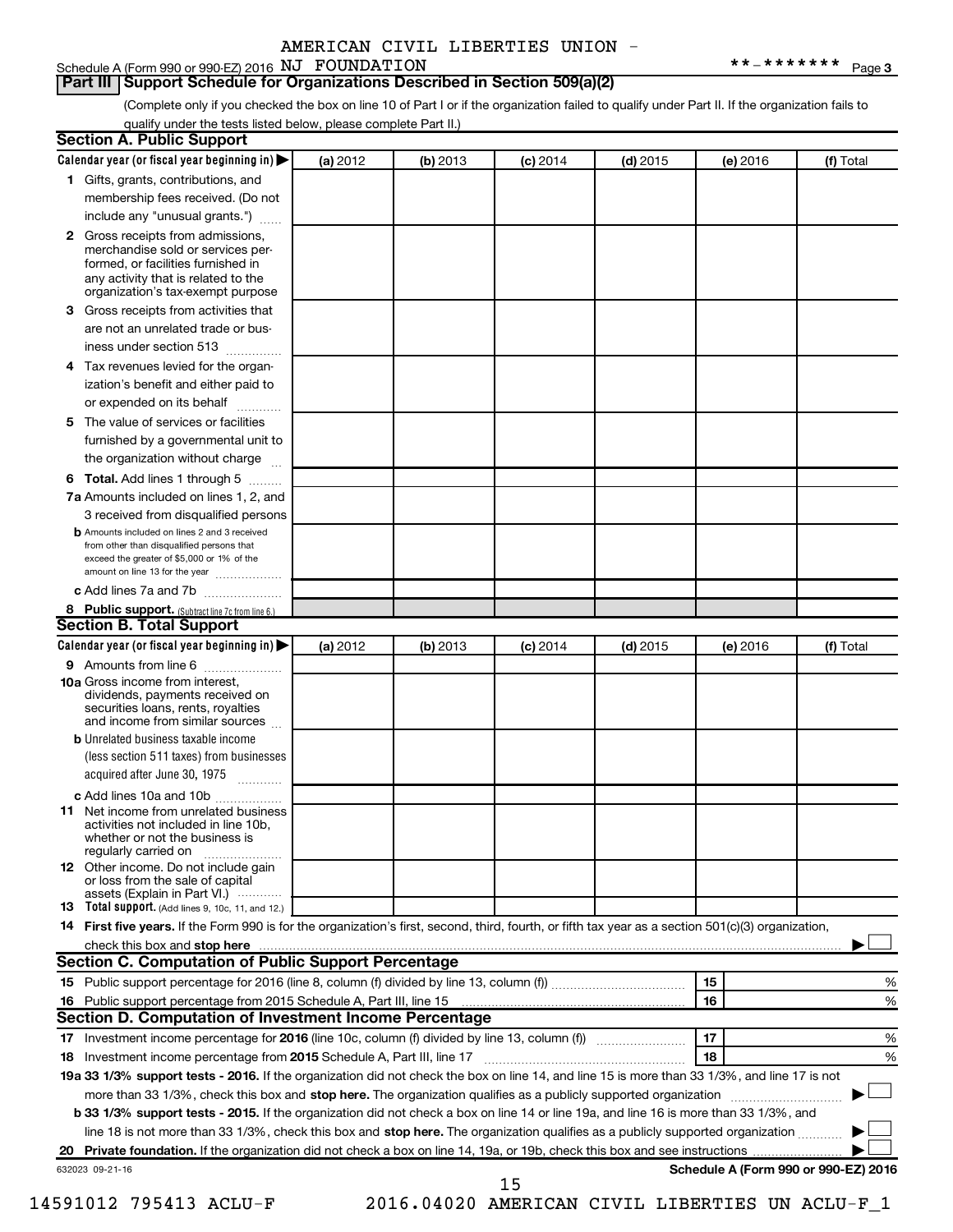#### Schedule A (Form 990 or 990-EZ) 2016  $NJ$   $\rightarrow$  FOUNDATION  $********$   $_{\text{Page}}$ **Part IV Supporting Organizations**

(Complete only if you checked a box in line 12 on Part I. If you checked 12a of Part I, complete Sections A and B. If you checked 12b of Part I, complete Sections A and C. If you checked 12c of Part I, complete Sections A, D, and E. If you checked 12d of Part I, complete Sections A and D, and complete Part V.)

#### **Section A. All Supporting Organizations**

- **1** Are all of the organization's supported organizations listed by name in the organization's governing documents? If "No," describe in Part VI how the supported organizations are designated. If designated by *class or purpose, describe the designation. If historic and continuing relationship, explain.*
- **2** Did the organization have any supported organization that does not have an IRS determination of status under section 509(a)(1) or (2)? If "Yes," explain in Part VI how the organization determined that the supported *organization was described in section 509(a)(1) or (2).*
- **3a** Did the organization have a supported organization described in section 501(c)(4), (5), or (6)? If "Yes," answer *(b) and (c) below.*
- **b** Did the organization confirm that each supported organization qualified under section 501(c)(4), (5), or (6) and satisfied the public support tests under section 509(a)(2)? If "Yes," describe in Part VI when and how the *organization made the determination.*
- **c** Did the organization ensure that all support to such organizations was used exclusively for section 170(c)(2)(B) purposes? If "Yes," explain in Part VI what controls the organization put in place to ensure such use.
- **4 a** *If* Was any supported organization not organized in the United States ("foreign supported organization")? *"Yes," and if you checked 12a or 12b in Part I, answer (b) and (c) below.*
- **b** Did the organization have ultimate control and discretion in deciding whether to make grants to the foreign supported organization? If "Yes," describe in Part VI how the organization had such control and discretion *despite being controlled or supervised by or in connection with its supported organizations.*
- **c** Did the organization support any foreign supported organization that does not have an IRS determination under sections 501(c)(3) and 509(a)(1) or (2)? If "Yes," explain in Part VI what controls the organization used *to ensure that all support to the foreign supported organization was used exclusively for section 170(c)(2)(B) purposes.*
- **5a** Did the organization add, substitute, or remove any supported organizations during the tax year? If "Yes," answer (b) and (c) below (if applicable). Also, provide detail in Part VI, including (i) the names and EIN *numbers of the supported organizations added, substituted, or removed; (ii) the reasons for each such action; (iii) the authority under the organization's organizing document authorizing such action; and (iv) how the action was accomplished (such as by amendment to the organizing document).*
- **b Type I or Type II only.** Was any added or substituted supported organization part of a class already designated in the organization's organizing document?
- **c Substitutions only.**  Was the substitution the result of an event beyond the organization's control?
- **6** Did the organization provide support (whether in the form of grants or the provision of services or facilities) to support or benefit one or more of the filing organization's supported organizations? If "Yes," provide detail in anyone other than (i) its supported organizations, (ii) individuals that are part of the charitable class benefited by one or more of its supported organizations, or (iii) other supporting organizations that also *Part VI.*
- **7** Did the organization provide a grant, loan, compensation, or other similar payment to a substantial contributor regard to a substantial contributor? If "Yes," complete Part I of Schedule L (Form 990 or 990-EZ). (defined in section 4958(c)(3)(C)), a family member of a substantial contributor, or a 35% controlled entity with
- **8** Did the organization make a loan to a disqualified person (as defined in section 4958) not described in line 7? *If "Yes," complete Part I of Schedule L (Form 990 or 990-EZ).*
- **9 a** Was the organization controlled directly or indirectly at any time during the tax year by one or more in section 509(a)(1) or (2))? If "Yes," provide detail in Part VI. disqualified persons as defined in section 4946 (other than foundation managers and organizations described
- **b** Did one or more disqualified persons (as defined in line 9a) hold a controlling interest in any entity in which the supporting organization had an interest? If "Yes," provide detail in Part VI.
- **c** Did a disqualified person (as defined in line 9a) have an ownership interest in, or derive any personal benefit from, assets in which the supporting organization also had an interest? If "Yes," provide detail in Part VI.
- **10 a** Was the organization subject to the excess business holdings rules of section 4943 because of section supporting organizations)? If "Yes," answer 10b below. 4943(f) (regarding certain Type II supporting organizations, and all Type III non-functionally integrated
	- **b** Did the organization have any excess business holdings in the tax year? (Use Schedule C, Form 4720, to *determine whether the organization had excess business holdings.)*

632024 09-21-16

**Yes No 1 2 3a 3b 3c 4a 4b 4c 5a 5b 5c 6 7 8 9a 9b 9c**

**Schedule A (Form 990 or 990-EZ) 2016**

**10a**

**10b**

16

14591012 795413 ACLU-F 2016.04020 AMERICAN CIVIL LIBERTIES UN ACLU-F\_1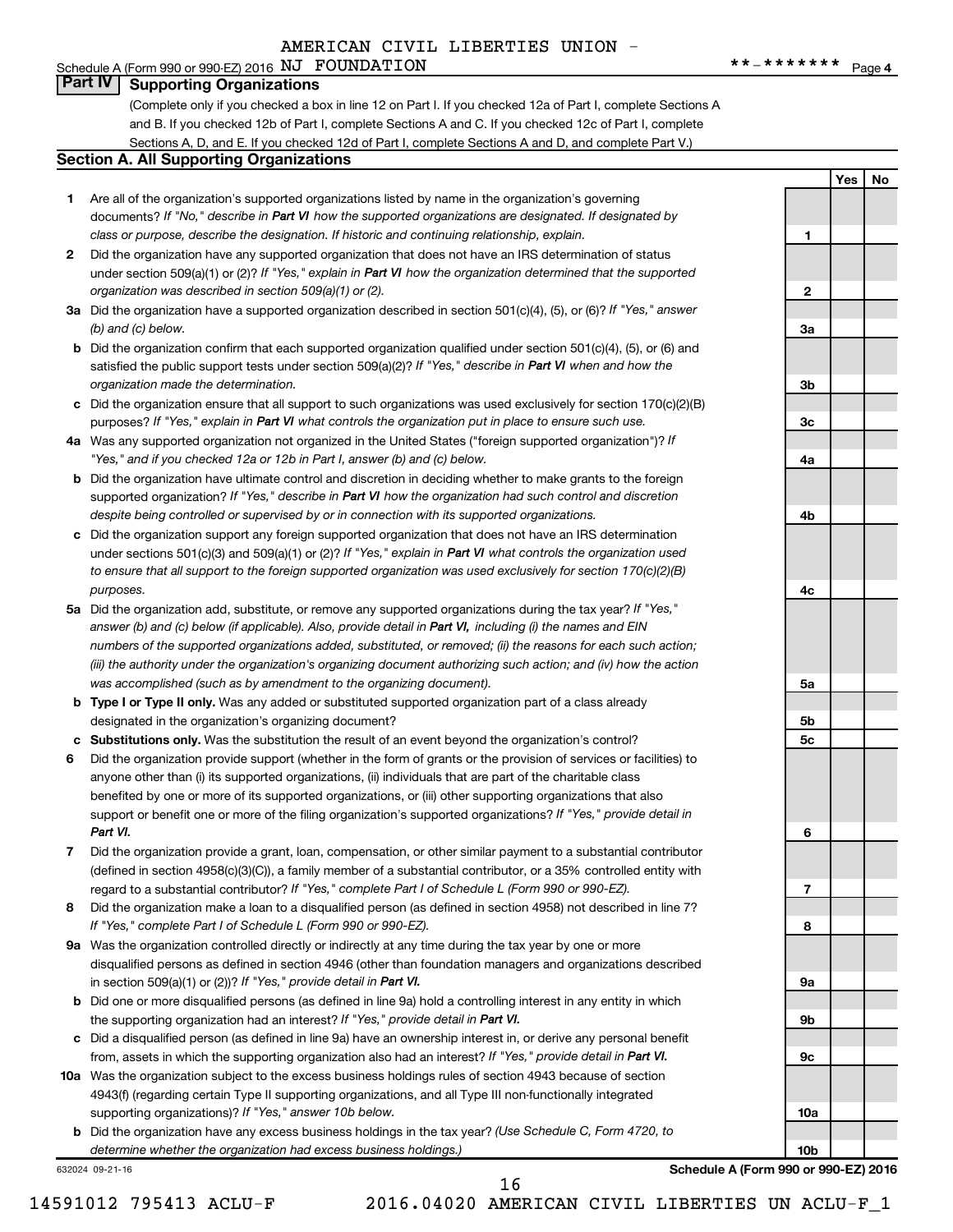## Schedule A (Form 990 or 990-EZ) 2016  $NJ$   $\rightarrow$  FOUNDATION  $********$   $_{\text{Page}}$ AMERICAN CIVIL LIBERTIES UNION -

**5**

|    | Part IV<br><b>Supporting Organizations (continued)</b>                                                                          |                 |     |    |
|----|---------------------------------------------------------------------------------------------------------------------------------|-----------------|-----|----|
|    |                                                                                                                                 |                 | Yes | No |
| 11 | Has the organization accepted a gift or contribution from any of the following persons?                                         |                 |     |    |
|    | a A person who directly or indirectly controls, either alone or together with persons described in (b) and (c)                  |                 |     |    |
|    | below, the governing body of a supported organization?                                                                          | 11a             |     |    |
|    | <b>b</b> A family member of a person described in (a) above?                                                                    | 11 <sub>b</sub> |     |    |
|    | c A 35% controlled entity of a person described in (a) or (b) above? If "Yes" to a, b, or c, provide detail in Part VI.         | 11c             |     |    |
|    | <b>Section B. Type I Supporting Organizations</b>                                                                               |                 |     |    |
|    |                                                                                                                                 |                 | Yes | No |
| 1  | Did the directors, trustees, or membership of one or more supported organizations have the power to                             |                 |     |    |
|    | regularly appoint or elect at least a majority of the organization's directors or trustees at all times during the              |                 |     |    |
|    | tax year? If "No," describe in Part VI how the supported organization(s) effectively operated, supervised, or                   |                 |     |    |
|    | controlled the organization's activities. If the organization had more than one supported organization,                         |                 |     |    |
|    | describe how the powers to appoint and/or remove directors or trustees were allocated among the supported                       |                 |     |    |
|    | organizations and what conditions or restrictions, if any, applied to such powers during the tax year.                          | 1               |     |    |
| 2  | Did the organization operate for the benefit of any supported organization other than the supported                             |                 |     |    |
|    | organization(s) that operated, supervised, or controlled the supporting organization? If "Yes," explain in                      |                 |     |    |
|    | Part VI how providing such benefit carried out the purposes of the supported organization(s) that operated,                     |                 |     |    |
|    | supervised, or controlled the supporting organization.                                                                          | 2               |     |    |
|    | <b>Section C. Type II Supporting Organizations</b>                                                                              |                 |     |    |
|    |                                                                                                                                 |                 | Yes | No |
| 1. | Were a majority of the organization's directors or trustees during the tax year also a majority of the directors                |                 |     |    |
|    | or trustees of each of the organization's supported organization(s)? If "No," describe in Part VI how control                   |                 |     |    |
|    | or management of the supporting organization was vested in the same persons that controlled or managed                          |                 |     |    |
|    | the supported organization(s).                                                                                                  | 1               |     |    |
|    | <b>Section D. All Type III Supporting Organizations</b>                                                                         |                 |     |    |
|    |                                                                                                                                 |                 | Yes | No |
|    |                                                                                                                                 |                 |     |    |
| 1  | Did the organization provide to each of its supported organizations, by the last day of the fifth month of the                  |                 |     |    |
|    | organization's tax year, (i) a written notice describing the type and amount of support provided during the prior tax           |                 |     |    |
|    | year, (ii) a copy of the Form 990 that was most recently filed as of the date of notification, and (iii) copies of the          |                 |     |    |
|    | organization's governing documents in effect on the date of notification, to the extent not previously provided?                | 1               |     |    |
| 2  | Were any of the organization's officers, directors, or trustees either (i) appointed or elected by the supported                |                 |     |    |
|    | organization(s) or (ii) serving on the governing body of a supported organization? If "No," explain in Part VI how              |                 |     |    |
|    | the organization maintained a close and continuous working relationship with the supported organization(s).                     | 2               |     |    |
| 3  | By reason of the relationship described in (2), did the organization's supported organizations have a                           |                 |     |    |
|    | significant voice in the organization's investment policies and in directing the use of the organization's                      |                 |     |    |
|    | income or assets at all times during the tax year? If "Yes," describe in Part VI the role the organization's                    |                 |     |    |
|    | supported organizations played in this regard.                                                                                  | з               |     |    |
|    | Section E. Type III Functionally Integrated Supporting Organizations                                                            |                 |     |    |
| 1  | Check the box next to the method that the organization used to satisfy the Integral Part Test during the yeafsee instructions). |                 |     |    |
| a  | The organization satisfied the Activities Test. Complete line 2 below.                                                          |                 |     |    |
| b  | The organization is the parent of each of its supported organizations. Complete line 3 below.                                   |                 |     |    |
| с  | The organization supported a governmental entity. Describe in Part VI how you supported a government entity (see instructions). |                 |     |    |
| 2  | Activities Test. Answer (a) and (b) below.                                                                                      |                 | Yes | No |
| а  | Did substantially all of the organization's activities during the tax year directly further the exempt purposes of              |                 |     |    |
|    | the supported organization(s) to which the organization was responsive? If "Yes," then in Part VI identify                      |                 |     |    |
|    | those supported organizations and explain<br>how these activities directly furthered their exempt purposes,                     |                 |     |    |
|    | how the organization was responsive to those supported organizations, and how the organization determined                       |                 |     |    |
|    | that these activities constituted substantially all of its activities.                                                          | 2a              |     |    |
| b  | Did the activities described in (a) constitute activities that, but for the organization's involvement, one or more             |                 |     |    |
|    | of the organization's supported organization(s) would have been engaged in? If "Yes," explain in Part VI the                    |                 |     |    |
|    | reasons for the organization's position that its supported organization(s) would have engaged in these                          |                 |     |    |
|    | activities but for the organization's involvement.                                                                              | 2b              |     |    |
| 3  | Parent of Supported Organizations. Answer (a) and (b) below.                                                                    |                 |     |    |
| а  | Did the organization have the power to regularly appoint or elect a majority of the officers, directors, or                     |                 |     |    |
|    | trustees of each of the supported organizations? Provide details in Part VI.                                                    | За              |     |    |
|    | <b>b</b> Did the organization exercise a substantial degree of direction over the policies, programs, and activities of each    |                 |     |    |
|    | of its supported organizations? If "Yes," describe in Part VI the role played by the organization in this regard.               | 3b              |     |    |
|    | Schedule A (Form 990 or 990-EZ) 2016<br>632025 09-21-16                                                                         |                 |     |    |

14591012 795413 ACLU-F 2016.04020 AMERICAN CIVIL LIBERTIES UN ACLU-F\_1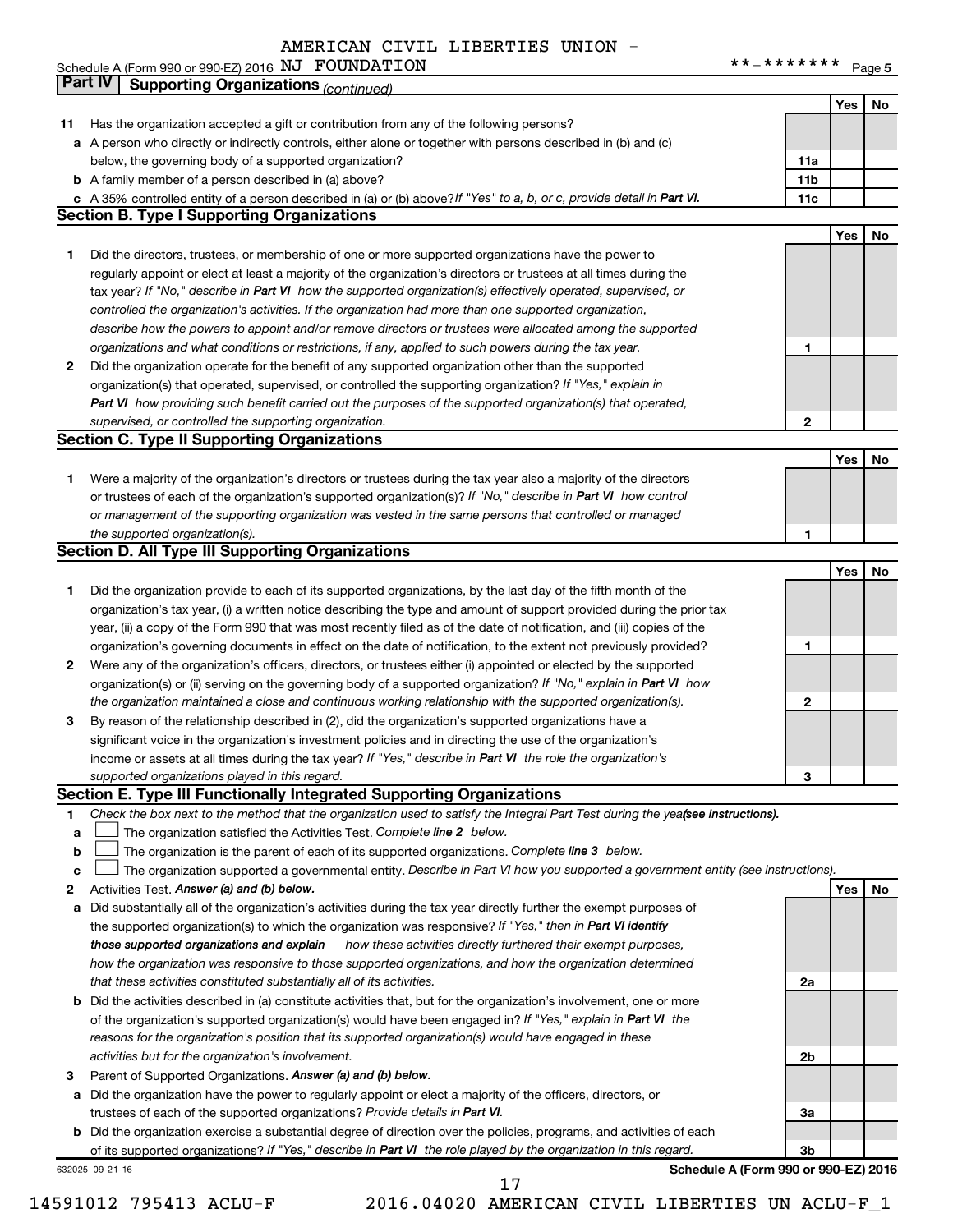# **Part V Type III Non-Functionally Integrated 509(a)(3) Supporting Organizations**

1 **Letter See instructions.** All Check here if the organization satisfied the Integral Part Test as a qualifying trust on Nov. 20, 1970 (explain in Part VI.) See instructions. All other Type III non-functionally integrated supporting organizations must complete Sections A through E.

|              | Section A - Adjusted Net Income                                              |                | (A) Prior Year | (B) Current Year<br>(optional) |
|--------------|------------------------------------------------------------------------------|----------------|----------------|--------------------------------|
| 1            | Net short-term capital gain                                                  | 1              |                |                                |
| 2            | Recoveries of prior-year distributions                                       | $\overline{2}$ |                |                                |
| 3            | Other gross income (see instructions)                                        | 3              |                |                                |
| 4            | Add lines 1 through 3                                                        | 4              |                |                                |
| 5            | Depreciation and depletion                                                   | 5              |                |                                |
| 6            | Portion of operating expenses paid or incurred for production or             |                |                |                                |
|              | collection of gross income or for management, conservation, or               |                |                |                                |
|              | maintenance of property held for production of income (see instructions)     | 6              |                |                                |
| 7            | Other expenses (see instructions)                                            | $\overline{7}$ |                |                                |
| 8            | <b>Adjusted Net Income</b> (subtract lines 5, 6, and 7 from line 4)          | 8              |                |                                |
|              | <b>Section B - Minimum Asset Amount</b>                                      |                | (A) Prior Year | (B) Current Year<br>(optional) |
| 1.           | Aggregate fair market value of all non-exempt-use assets (see                |                |                |                                |
|              | instructions for short tax year or assets held for part of year):            |                |                |                                |
|              | a Average monthly value of securities                                        | 1a             |                |                                |
|              | <b>b</b> Average monthly cash balances                                       | 1 <sub>b</sub> |                |                                |
|              | c Fair market value of other non-exempt-use assets                           | 1c             |                |                                |
|              | <b>d</b> Total (add lines 1a, 1b, and 1c)                                    | 1 <sub>d</sub> |                |                                |
|              | e Discount claimed for blockage or other                                     |                |                |                                |
|              | factors (explain in detail in <b>Part VI</b> ):                              |                |                |                                |
| 2            | Acquisition indebtedness applicable to non-exempt-use assets                 | $\mathbf{2}$   |                |                                |
| 3            | Subtract line 2 from line 1d                                                 | 3              |                |                                |
| 4            | Cash deemed held for exempt use. Enter 1-1/2% of line 3 (for greater amount, |                |                |                                |
|              | see instructions)                                                            | 4              |                |                                |
| 5            | Net value of non-exempt-use assets (subtract line 4 from line 3)             | 5              |                |                                |
| 6            | Multiply line 5 by .035                                                      | 6              |                |                                |
| 7            | Recoveries of prior-year distributions                                       | $\overline{7}$ |                |                                |
| 8            | Minimum Asset Amount (add line 7 to line 6)                                  | 8              |                |                                |
|              | <b>Section C - Distributable Amount</b>                                      |                |                | <b>Current Year</b>            |
| 1            | Adjusted net income for prior year (from Section A, line 8, Column A)        | 1              |                |                                |
| $\mathbf{2}$ | Enter 85% of line 1                                                          | $\overline{2}$ |                |                                |
| З            | Minimum asset amount for prior year (from Section B, line 8, Column A)       | 3              |                |                                |
| 4            | Enter greater of line 2 or line 3                                            | 4              |                |                                |
| 5            | Income tax imposed in prior year                                             | 5              |                |                                |
| 6            | Distributable Amount. Subtract line 5 from line 4, unless subject to         |                |                |                                |
|              | emergency temporary reduction (see instructions)                             | 6              |                |                                |
|              |                                                                              |                |                |                                |

**7** Check here if the current year is the organization's first as a non-functionally integrated Type III supporting organization (see † instructions).

**Schedule A (Form 990 or 990-EZ) 2016**

632026 09-21-16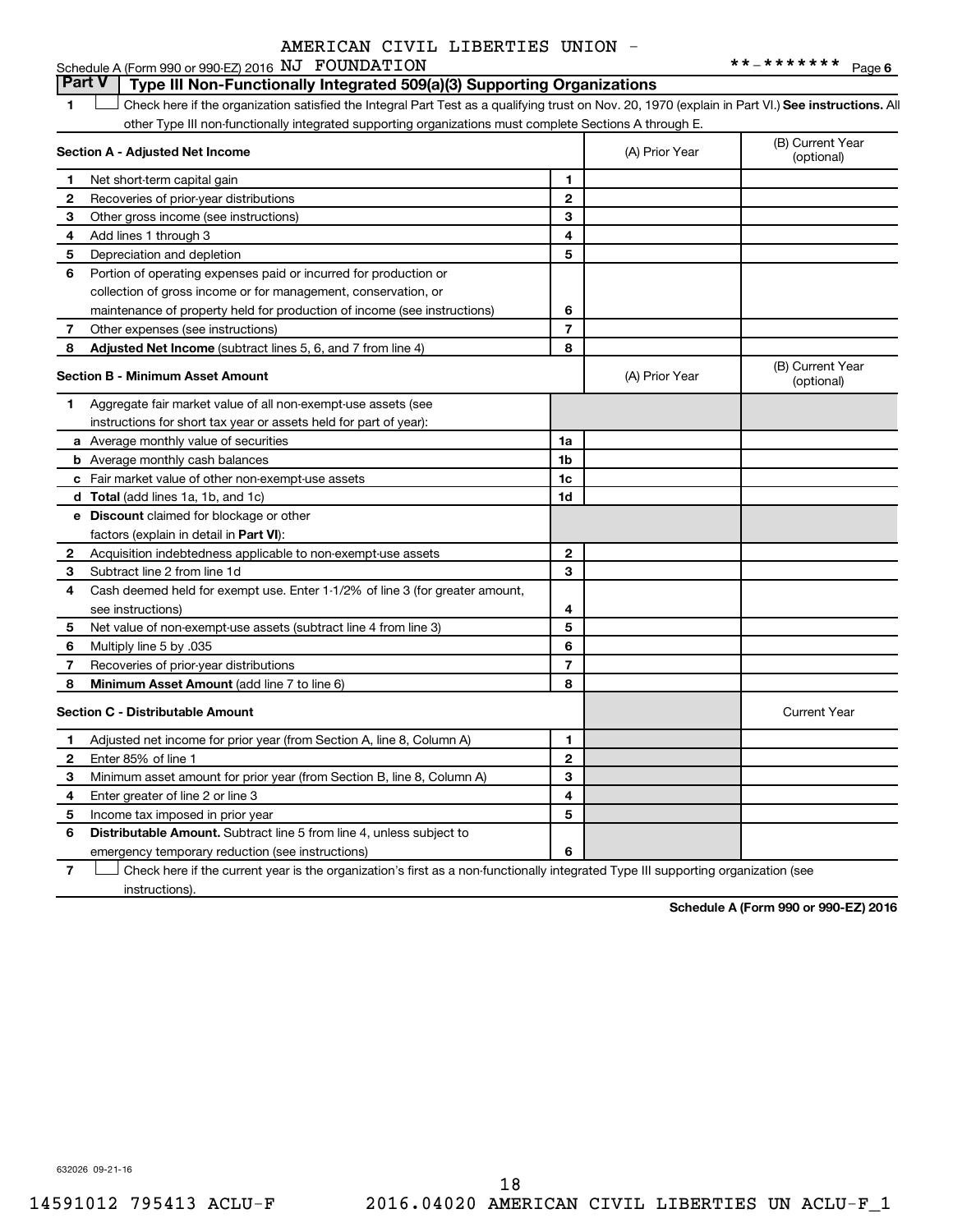|               | Schedule A (Form 990 or 990-EZ) 2016 NJ FOUNDATION                                         |                             |                           | **_*******<br>Page 7 |  |  |  |  |
|---------------|--------------------------------------------------------------------------------------------|-----------------------------|---------------------------|----------------------|--|--|--|--|
| <b>Part V</b> | Type III Non-Functionally Integrated 509(a)(3) Supporting Organizations (continued)        |                             |                           |                      |  |  |  |  |
|               | <b>Section D - Distributions</b>                                                           |                             |                           | <b>Current Year</b>  |  |  |  |  |
| 1             | Amounts paid to supported organizations to accomplish exempt purposes                      |                             |                           |                      |  |  |  |  |
| 2             | Amounts paid to perform activity that directly furthers exempt purposes of supported       |                             |                           |                      |  |  |  |  |
|               | organizations, in excess of income from activity                                           |                             |                           |                      |  |  |  |  |
| 3             | Administrative expenses paid to accomplish exempt purposes of supported organizations      |                             |                           |                      |  |  |  |  |
| 4             | Amounts paid to acquire exempt-use assets                                                  |                             |                           |                      |  |  |  |  |
| 5             | Qualified set-aside amounts (prior IRS approval required)                                  |                             |                           |                      |  |  |  |  |
| 6             | Other distributions (describe in Part VI). See instructions                                |                             |                           |                      |  |  |  |  |
| 7             | Total annual distributions. Add lines 1 through 6                                          |                             |                           |                      |  |  |  |  |
| 8             | Distributions to attentive supported organizations to which the organization is responsive |                             |                           |                      |  |  |  |  |
|               | (provide details in Part VI). See instructions                                             |                             |                           |                      |  |  |  |  |
| 9             | Distributable amount for 2016 from Section C, line 6                                       |                             |                           |                      |  |  |  |  |
| 10            | Line 8 amount divided by Line 9 amount                                                     |                             |                           |                      |  |  |  |  |
|               |                                                                                            | (i)                         | (ii)                      | (iii)                |  |  |  |  |
|               |                                                                                            | <b>Excess Distributions</b> | <b>Underdistributions</b> | <b>Distributable</b> |  |  |  |  |
|               | Section E - Distribution Allocations (see instructions)                                    |                             | Pre-2016                  | Amount for 2016      |  |  |  |  |
| 1             | Distributable amount for 2016 from Section C, line 6                                       |                             |                           |                      |  |  |  |  |
| 2             | Underdistributions, if any, for years prior to 2016 (reason-                               |                             |                           |                      |  |  |  |  |
|               | able cause required- explain in Part VI). See instructions                                 |                             |                           |                      |  |  |  |  |
| 3             | Excess distributions carryover, if any, to 2016:                                           |                             |                           |                      |  |  |  |  |
| a             |                                                                                            |                             |                           |                      |  |  |  |  |
| b             |                                                                                            |                             |                           |                      |  |  |  |  |
|               | c From 2013                                                                                |                             |                           |                      |  |  |  |  |
|               | d From 2014                                                                                |                             |                           |                      |  |  |  |  |
|               | e From 2015                                                                                |                             |                           |                      |  |  |  |  |
|               | f Total of lines 3a through e                                                              |                             |                           |                      |  |  |  |  |
|               | g Applied to underdistributions of prior years                                             |                             |                           |                      |  |  |  |  |
|               | <b>h</b> Applied to 2016 distributable amount                                              |                             |                           |                      |  |  |  |  |
| Ť.            | Carryover from 2011 not applied (see instructions)                                         |                             |                           |                      |  |  |  |  |
|               | Remainder. Subtract lines 3g, 3h, and 3i from 3f.                                          |                             |                           |                      |  |  |  |  |
| 4             | Distributions for 2016 from Section D,                                                     |                             |                           |                      |  |  |  |  |
|               | line $7:$                                                                                  |                             |                           |                      |  |  |  |  |
|               | a Applied to underdistributions of prior years                                             |                             |                           |                      |  |  |  |  |
|               | <b>b</b> Applied to 2016 distributable amount                                              |                             |                           |                      |  |  |  |  |
|               | <b>c</b> Remainder. Subtract lines 4a and 4b from 4                                        |                             |                           |                      |  |  |  |  |
|               | 5 Remaining underdistributions for years prior to 2016, if                                 |                             |                           |                      |  |  |  |  |
|               | any. Subtract lines 3q and 4a from line 2. For result greater                              |                             |                           |                      |  |  |  |  |
|               | than zero, explain in Part VI. See instructions                                            |                             |                           |                      |  |  |  |  |
| 6             | Remaining underdistributions for 2016. Subtract lines 3h                                   |                             |                           |                      |  |  |  |  |
|               | and 4b from line 1. For result greater than zero, explain in                               |                             |                           |                      |  |  |  |  |
|               | Part VI. See instructions                                                                  |                             |                           |                      |  |  |  |  |
| 7             | Excess distributions carryover to 2017. Add lines 3j                                       |                             |                           |                      |  |  |  |  |
|               | and 4c                                                                                     |                             |                           |                      |  |  |  |  |
| 8             | Breakdown of line 7:                                                                       |                             |                           |                      |  |  |  |  |
| a             |                                                                                            |                             |                           |                      |  |  |  |  |
|               | <b>b</b> Excess from 2013                                                                  |                             |                           |                      |  |  |  |  |
|               | c Excess from 2014                                                                         |                             |                           |                      |  |  |  |  |
|               | d Excess from 2015                                                                         |                             |                           |                      |  |  |  |  |
|               | e Excess from 2016                                                                         |                             |                           |                      |  |  |  |  |
|               |                                                                                            |                             |                           |                      |  |  |  |  |

**Schedule A (Form 990 or 990-EZ) 2016**

632027 09-21-16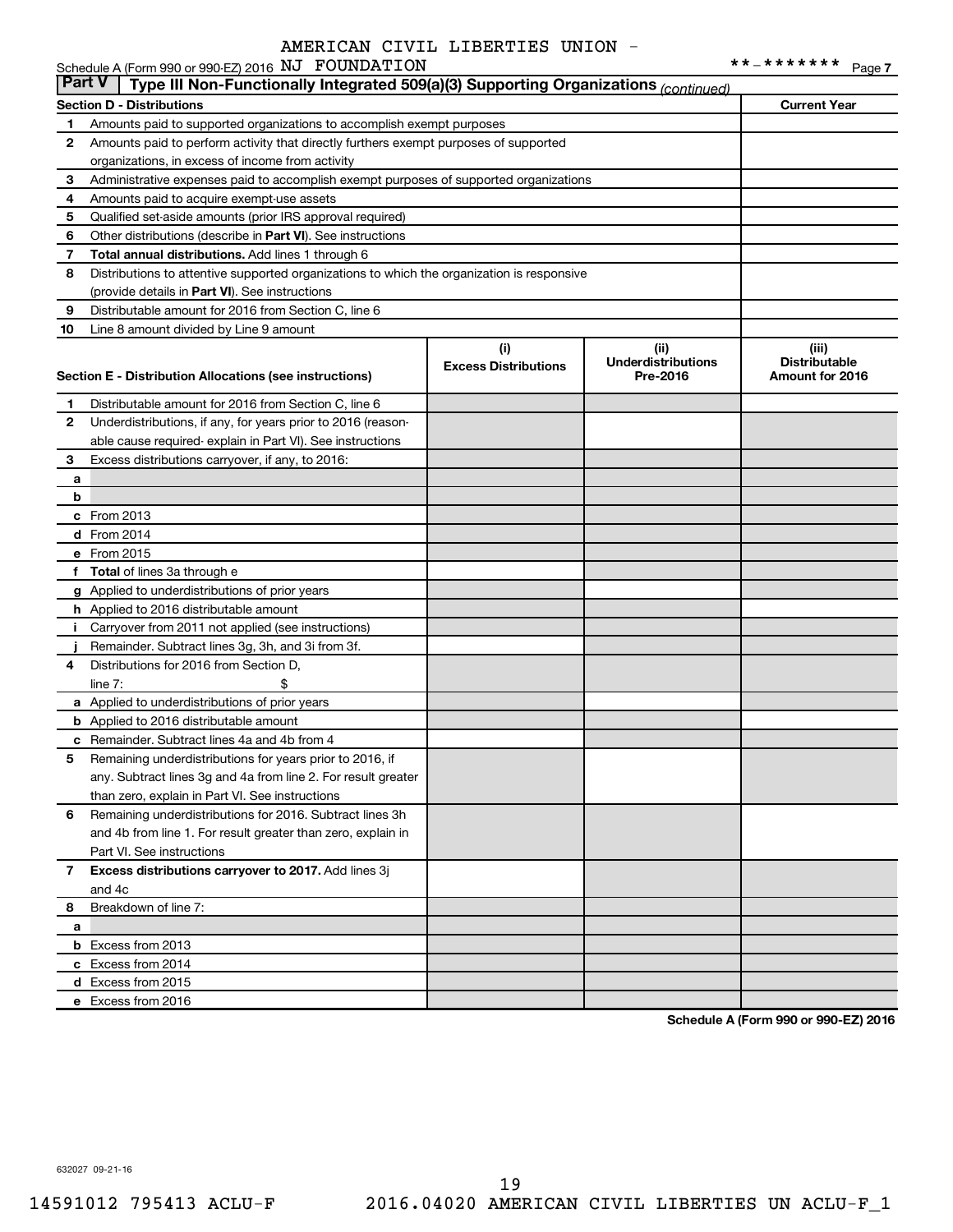|                 |                                                                                                                                                                                                                                                                                                                                                                                                                                                                                                                                                                                                                                                   | AMERICAN CIVIL LIBERTIES UNION - |    |  | **_******* Page 8                               |
|-----------------|---------------------------------------------------------------------------------------------------------------------------------------------------------------------------------------------------------------------------------------------------------------------------------------------------------------------------------------------------------------------------------------------------------------------------------------------------------------------------------------------------------------------------------------------------------------------------------------------------------------------------------------------------|----------------------------------|----|--|-------------------------------------------------|
| Part VI         | Schedule A (Form 990 or 990-EZ) 2016 NJ FOUNDATION<br>Supplemental Information. Provide the explanations required by Part II, line 10; Part II, line 17a or 17b; Part III, line 12;<br>Part IV, Section A, lines 1, 2, 3b, 3c, 4b, 4c, 5a, 6, 9a, 9b, 9c, 11a, 11b, and 11c; Part IV, Section B, lines 1 and 2; Part IV, Section C,<br>line 1; Part IV, Section D, lines 2 and 3; Part IV, Section E, lines 1c, 2a, 2b, 3a, and 3b; Part V, line 1; Part V, Section B, line 1e; Part V,<br>Section D, lines 5, 6, and 8; and Part V, Section E, lines 2, 5, and 6. Also complete this part for any additional information.<br>(See instructions.) |                                  |    |  |                                                 |
|                 |                                                                                                                                                                                                                                                                                                                                                                                                                                                                                                                                                                                                                                                   |                                  |    |  |                                                 |
|                 |                                                                                                                                                                                                                                                                                                                                                                                                                                                                                                                                                                                                                                                   |                                  |    |  |                                                 |
|                 |                                                                                                                                                                                                                                                                                                                                                                                                                                                                                                                                                                                                                                                   |                                  |    |  |                                                 |
|                 |                                                                                                                                                                                                                                                                                                                                                                                                                                                                                                                                                                                                                                                   |                                  |    |  |                                                 |
|                 |                                                                                                                                                                                                                                                                                                                                                                                                                                                                                                                                                                                                                                                   |                                  |    |  |                                                 |
|                 |                                                                                                                                                                                                                                                                                                                                                                                                                                                                                                                                                                                                                                                   |                                  |    |  |                                                 |
|                 |                                                                                                                                                                                                                                                                                                                                                                                                                                                                                                                                                                                                                                                   |                                  |    |  |                                                 |
|                 |                                                                                                                                                                                                                                                                                                                                                                                                                                                                                                                                                                                                                                                   |                                  |    |  |                                                 |
|                 |                                                                                                                                                                                                                                                                                                                                                                                                                                                                                                                                                                                                                                                   |                                  |    |  |                                                 |
|                 |                                                                                                                                                                                                                                                                                                                                                                                                                                                                                                                                                                                                                                                   |                                  |    |  |                                                 |
|                 |                                                                                                                                                                                                                                                                                                                                                                                                                                                                                                                                                                                                                                                   |                                  |    |  |                                                 |
|                 |                                                                                                                                                                                                                                                                                                                                                                                                                                                                                                                                                                                                                                                   |                                  |    |  |                                                 |
|                 |                                                                                                                                                                                                                                                                                                                                                                                                                                                                                                                                                                                                                                                   |                                  |    |  |                                                 |
|                 |                                                                                                                                                                                                                                                                                                                                                                                                                                                                                                                                                                                                                                                   |                                  |    |  |                                                 |
|                 |                                                                                                                                                                                                                                                                                                                                                                                                                                                                                                                                                                                                                                                   |                                  |    |  |                                                 |
|                 |                                                                                                                                                                                                                                                                                                                                                                                                                                                                                                                                                                                                                                                   |                                  |    |  |                                                 |
|                 |                                                                                                                                                                                                                                                                                                                                                                                                                                                                                                                                                                                                                                                   |                                  |    |  |                                                 |
|                 |                                                                                                                                                                                                                                                                                                                                                                                                                                                                                                                                                                                                                                                   |                                  |    |  |                                                 |
|                 |                                                                                                                                                                                                                                                                                                                                                                                                                                                                                                                                                                                                                                                   |                                  |    |  |                                                 |
|                 |                                                                                                                                                                                                                                                                                                                                                                                                                                                                                                                                                                                                                                                   |                                  |    |  |                                                 |
|                 |                                                                                                                                                                                                                                                                                                                                                                                                                                                                                                                                                                                                                                                   |                                  |    |  |                                                 |
|                 |                                                                                                                                                                                                                                                                                                                                                                                                                                                                                                                                                                                                                                                   |                                  |    |  |                                                 |
|                 |                                                                                                                                                                                                                                                                                                                                                                                                                                                                                                                                                                                                                                                   |                                  |    |  |                                                 |
|                 |                                                                                                                                                                                                                                                                                                                                                                                                                                                                                                                                                                                                                                                   |                                  |    |  |                                                 |
|                 |                                                                                                                                                                                                                                                                                                                                                                                                                                                                                                                                                                                                                                                   |                                  |    |  |                                                 |
|                 |                                                                                                                                                                                                                                                                                                                                                                                                                                                                                                                                                                                                                                                   |                                  |    |  |                                                 |
|                 |                                                                                                                                                                                                                                                                                                                                                                                                                                                                                                                                                                                                                                                   |                                  |    |  |                                                 |
|                 |                                                                                                                                                                                                                                                                                                                                                                                                                                                                                                                                                                                                                                                   |                                  |    |  |                                                 |
|                 |                                                                                                                                                                                                                                                                                                                                                                                                                                                                                                                                                                                                                                                   |                                  |    |  |                                                 |
| 632028 09-21-16 |                                                                                                                                                                                                                                                                                                                                                                                                                                                                                                                                                                                                                                                   |                                  |    |  | Schedule A (Form 990 or 990-EZ) 2016            |
|                 | 14591012 795413 ACLU-F                                                                                                                                                                                                                                                                                                                                                                                                                                                                                                                                                                                                                            |                                  | 20 |  | 2016.04020 AMERICAN CIVIL LIBERTIES UN ACLU-F_1 |
|                 |                                                                                                                                                                                                                                                                                                                                                                                                                                                                                                                                                                                                                                                   |                                  |    |  |                                                 |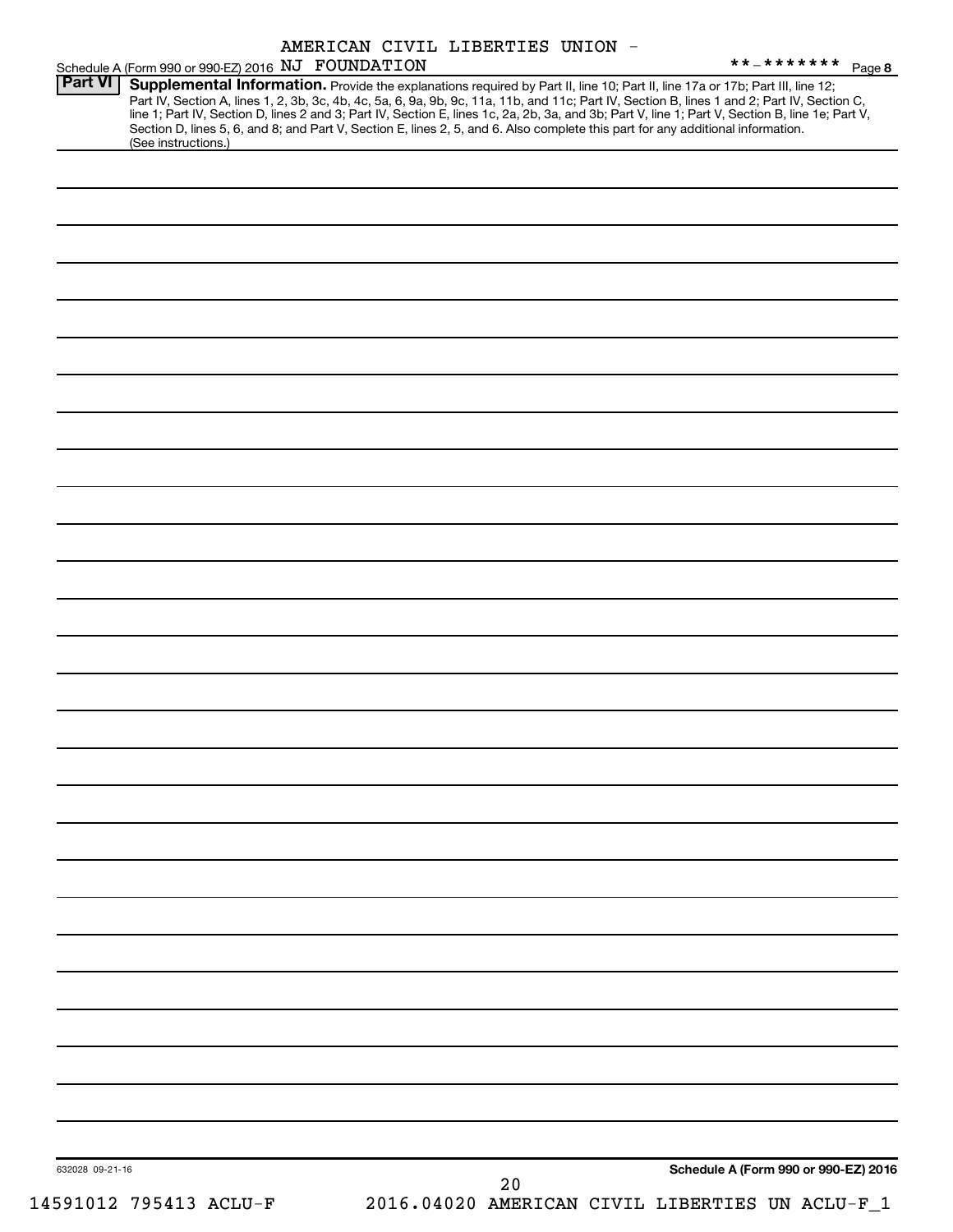**(Form 990, 990-EZ,**

#### Department of the Treasury Internal Revenue Service

# **Schedule B Schedule of Contributors**

**or 990-PF) | Attach to Form 990, Form 990-EZ, or Form 990-PF. | Information about Schedule B (Form 990, 990-EZ, or 990-PF) and** its instructions is at www.irs.gov/form990.

UNION -

OMB No. 1545-0047

**2016**

**Name of the organization Employer identification number**

|  |             | AMERICAN CIVIL LIBERTIES |
|--|-------------|--------------------------|
|  | ----------- |                          |

NJ FOUNDATION \*\*-\*\*\*\*\*\*\*

| Organization type (check one): |  |
|--------------------------------|--|
|                                |  |

| Filers of:         | Section:                                                                  |
|--------------------|---------------------------------------------------------------------------|
| Form 990 or 990-EZ | $\lfloor x \rfloor$ 501(c)( 3) (enter number) organization                |
|                    | 4947(a)(1) nonexempt charitable trust not treated as a private foundation |
|                    | 527 political organization                                                |
| Form 990-PF        | 501(c)(3) exempt private foundation                                       |
|                    | 4947(a)(1) nonexempt charitable trust treated as a private foundation     |
|                    | 501(c)(3) taxable private foundation                                      |

Check if your organization is covered by the General Rule or a Special Rule.

**Note:**  Only a section 501(c)(7), (8), or (10) organization can check boxes for both the General Rule and a Special Rule. See instructions.

#### **General Rule**

 $\Box$ 

For an organization filing Form 990, 990-EZ, or 990-PF that received, during the year, contributions totaling \$5,000 or more (in money or property) from any one contributor. Complete Parts I and II. See instructions for determining a contributor's total contributions.

#### **Special Rules**

any one contributor, during the year, total contributions of the greater of **(1)** \$5,000 or **(2)** 2% of the amount on (i) Form 990, Part VIII, line 1h,  $\boxed{\text{X}}$  For an organization described in section 501(c)(3) filing Form 990 or 990-EZ that met the 33 1/3% support test of the regulations under sections 509(a)(1) and 170(b)(1)(A)(vi), that checked Schedule A (Form 990 or 990-EZ), Part II, line 13, 16a, or 16b, and that received from or (ii) Form 990-EZ, line 1. Complete Parts I and II.

year, total contributions of more than \$1,000 *exclusively* for religious, charitable, scientific, literary, or educational purposes, or for For an organization described in section 501(c)(7), (8), or (10) filing Form 990 or 990-EZ that received from any one contributor, during the the prevention of cruelty to children or animals. Complete Parts I, II, and III.  $\Box$ 

purpose. Don't complete any of the parts unless the General Rule applies to this organization because it received nonexclusively year, contributions exclusively for religious, charitable, etc., purposes, but no such contributions totaled more than \$1,000. If this box is checked, enter here the total contributions that were received during the year for an exclusively religious, charitable, etc., For an organization described in section 501(c)(7), (8), or (10) filing Form 990 or 990-EZ that received from any one contributor, during the religious, charitable, etc., contributions totaling \$5,000 or more during the year  $\ldots$  $\ldots$  $\ldots$  $\ldots$  $\ldots$  $\ldots$  $\Box$ 

**Caution:**  An organization that isn't covered by the General Rule and/or the Special Rules doesn't file Schedule B (Form 990, 990-EZ, or 990-PF),  **must** but it answer "No" on Part IV, line 2, of its Form 990; or check the box on line H of its Form 990-EZ or on its Form 990-PF, Part I, line 2, to certify that it doesn't meet the filing requirements of Schedule B (Form 990, 990-EZ, or 990-PF).

LHA For Paperwork Reduction Act Notice, see the Instructions for Form 990, 990-EZ, or 990-PF. Schedule B (Form 990, 990-EZ, or 990-PF) (2016)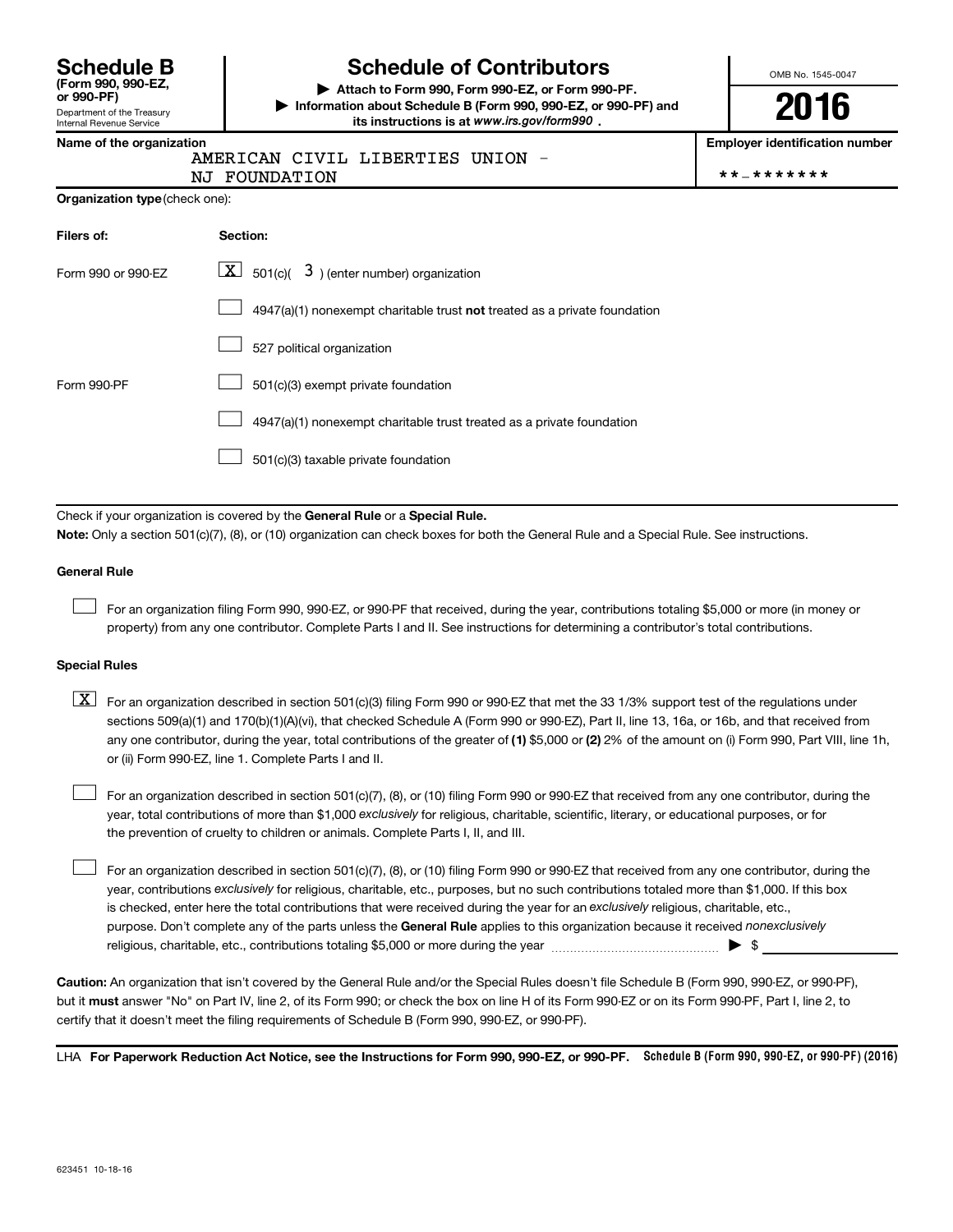#### Schedule B (Form 990, 990-EZ, or 990-PF) (2016)

**Name of organization Employer identification number** AMERICAN CIVIL LIBERTIES UNION - NJ FOUNDATION \*\*-\*\*\*\*\*\*\*

| Part I          | Contributors (See instructions). Use duplicate copies of Part I if additional space is needed. |                                   |                                                                                                             |
|-----------------|------------------------------------------------------------------------------------------------|-----------------------------------|-------------------------------------------------------------------------------------------------------------|
| (a)<br>No.      | (b)<br>Name, address, and ZIP + 4                                                              | (c)<br><b>Total contributions</b> | (d)<br>Type of contribution                                                                                 |
| 1               |                                                                                                | 432,833.<br>\$                    | $\overline{\mathbf{X}}$<br>Person<br>Payroll<br>Noncash<br>(Complete Part II for<br>noncash contributions.) |
| (a)<br>No.      | (b)<br>Name, address, and ZIP + 4                                                              | (c)<br><b>Total contributions</b> | (d)<br>Type of contribution                                                                                 |
| 2               |                                                                                                | 750,000.<br>\$                    | $\overline{\mathbf{X}}$<br>Person<br>Payroll<br>Noncash<br>(Complete Part II for<br>noncash contributions.) |
| (a)<br>No.      | (b)<br>Name, address, and ZIP + 4                                                              | (c)<br><b>Total contributions</b> | (d)<br>Type of contribution                                                                                 |
|                 |                                                                                                | \$                                | Person<br>Payroll<br>Noncash<br>(Complete Part II for<br>noncash contributions.)                            |
| (a)<br>No.      | (b)<br>Name, address, and ZIP + 4                                                              | (c)<br><b>Total contributions</b> | (d)<br>Type of contribution                                                                                 |
|                 |                                                                                                | \$                                | Person<br>Payroll<br>Noncash<br>(Complete Part II for<br>noncash contributions.)                            |
| (a)<br>No.      | (b)<br>Name, address, and ZIP + 4                                                              | (c)<br><b>Total contributions</b> | (d)<br>Type of contribution                                                                                 |
|                 |                                                                                                | \$                                | Person<br>Payroll<br>Noncash<br>(Complete Part II for<br>noncash contributions.)                            |
| (a)<br>No.      | (b)<br>Name, address, and ZIP + 4                                                              | (c)<br><b>Total contributions</b> | (d)<br>Type of contribution                                                                                 |
|                 |                                                                                                | \$                                | Person<br>Payroll<br>Noncash<br>(Complete Part II for<br>noncash contributions.)                            |
| 623452 10-18-16 |                                                                                                | 22                                | Schedule B (Form 990, 990-EZ, or 990-PF) (2016)                                                             |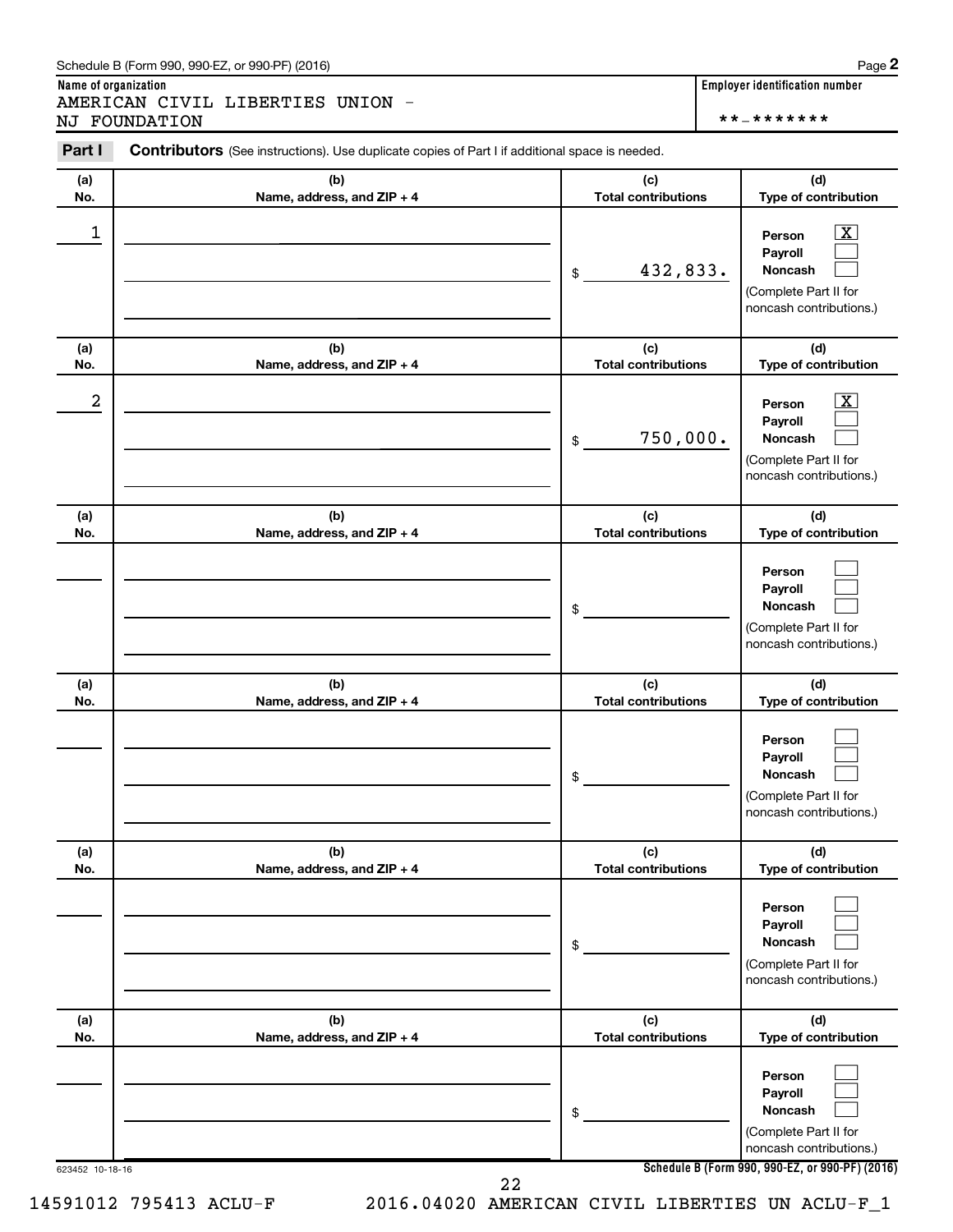| Schedule B (Form 990, 990-EZ, or 990-PF) (2016) | Page |  |
|-------------------------------------------------|------|--|
|-------------------------------------------------|------|--|

AMERICAN CIVIL LIBERTIES UNION - NJ FOUNDATION \*\*-\*\*\*\*\*\*\*

**Name of organization Employer identification number**

623453 10-18-16 **Schedule B (Form 990, 990-EZ, or 990-PF) (2016) (a) No. from Part I (c) FMV (or estimate) (See instructions) (b) Description of noncash property given (d) Date received (a) No. from Part I (c) FMV (or estimate) (See instructions) (b) Description of noncash property given (d) Date received (a) No. from Part I (c) FMV (or estimate) (See instructions) (b) Description of noncash property given (d) Date received (a) No. from Part I (c) FMV (or estimate) (See instructions) (b) Description of noncash property given (d) Date received (a) No. from Part I (c) FMV (or estimate) (See instructions) (b) Description of noncash property given (d) Date received (a) No. from Part I (c) FMV (or estimate) (See instructions) (b) Description of noncash property given (d) Date received** Part II Noncash Property (See instructions). Use duplicate copies of Part II if additional space is needed. \$ \$ \$ \$ \$ \$ 23

**3**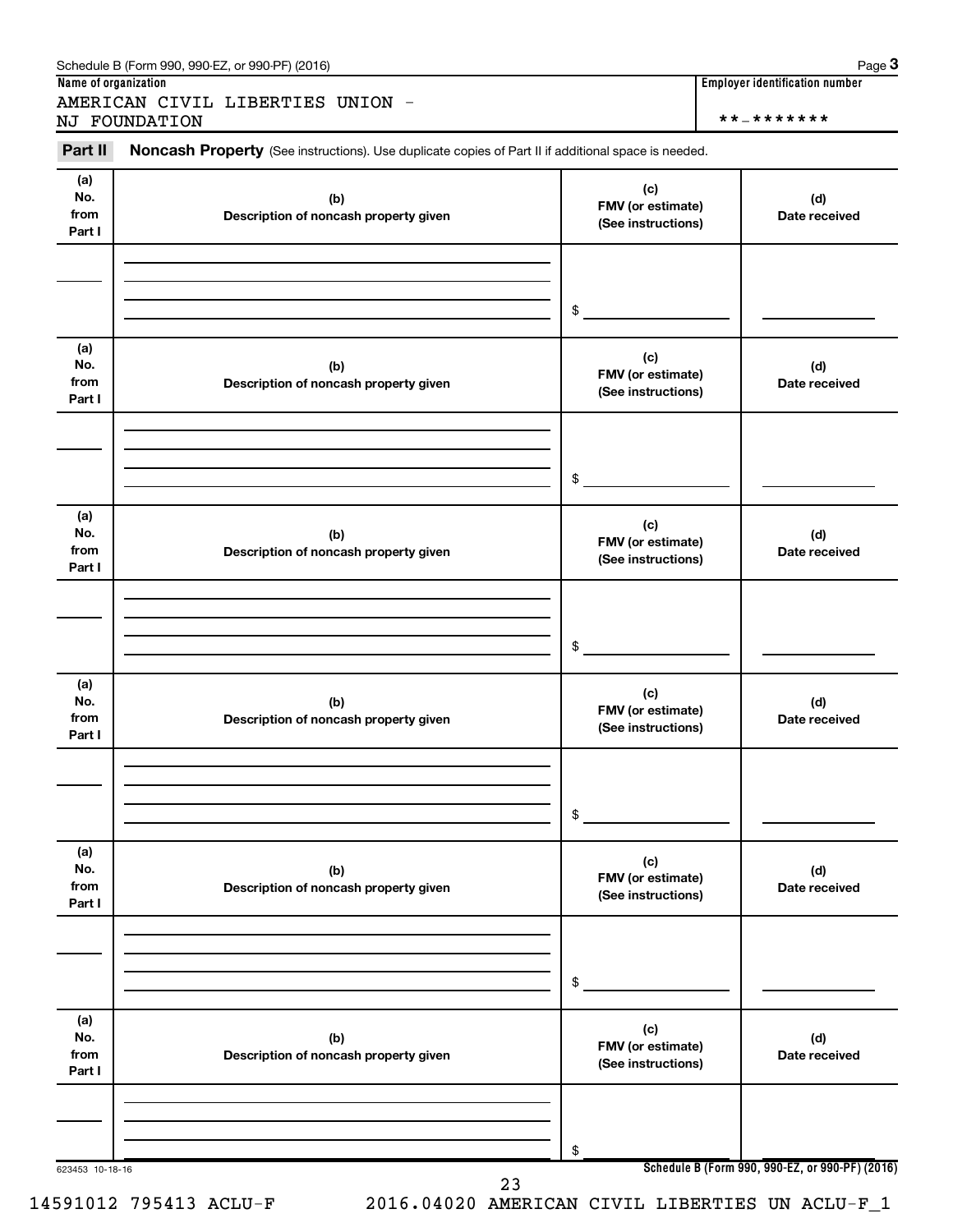|                           | Schedule B (Form 990, 990-EZ, or 990-PF) (2016)                                                                                                                                                                                                                                                                                                                                                                                                                                                                              |                      | Page 4                                          |
|---------------------------|------------------------------------------------------------------------------------------------------------------------------------------------------------------------------------------------------------------------------------------------------------------------------------------------------------------------------------------------------------------------------------------------------------------------------------------------------------------------------------------------------------------------------|----------------------|-------------------------------------------------|
| Name of organization      |                                                                                                                                                                                                                                                                                                                                                                                                                                                                                                                              |                      | <b>Employer identification number</b>           |
|                           | AMERICAN CIVIL LIBERTIES UNION -                                                                                                                                                                                                                                                                                                                                                                                                                                                                                             |                      | **_*******                                      |
| Part III                  | NJ FOUNDATION<br>Exclusively religious, charitable, etc., contributions to organizations described in section 501(c)(7), (8), or (10) that total more than \$1,000 for<br>the year from any one contributor. Complete columns (a) through (e) and the following line entry. For organizations<br>completing Part III, enter the total of exclusively religious, charitable, etc., contributions of \$1,000 or less for the year. (Enter this info. once.)<br>Use duplicate copies of Part III if additional space is needed. |                      | $\blacktriangleright$ \$                        |
| (a) No.                   |                                                                                                                                                                                                                                                                                                                                                                                                                                                                                                                              |                      |                                                 |
| from<br>Part I            | (b) Purpose of gift                                                                                                                                                                                                                                                                                                                                                                                                                                                                                                          | (c) Use of gift      | (d) Description of how gift is held             |
|                           |                                                                                                                                                                                                                                                                                                                                                                                                                                                                                                                              | (e) Transfer of gift |                                                 |
|                           | Transferee's name, address, and ZIP + 4                                                                                                                                                                                                                                                                                                                                                                                                                                                                                      |                      | Relationship of transferor to transferee        |
| (a) No.<br>from<br>Part I | (b) Purpose of gift                                                                                                                                                                                                                                                                                                                                                                                                                                                                                                          | (c) Use of gift      | (d) Description of how gift is held             |
|                           | Transferee's name, address, and ZIP + 4                                                                                                                                                                                                                                                                                                                                                                                                                                                                                      | (e) Transfer of gift | Relationship of transferor to transferee        |
| (a) No.<br>from<br>Part I | (b) Purpose of gift                                                                                                                                                                                                                                                                                                                                                                                                                                                                                                          | (c) Use of gift      | (d) Description of how gift is held             |
|                           | Transferee's name, address, and ZIP + 4                                                                                                                                                                                                                                                                                                                                                                                                                                                                                      | (e) Transfer of gift | Relationship of transferor to transferee        |
| (a) No.<br>from<br>Part I | (b) Purpose of gift                                                                                                                                                                                                                                                                                                                                                                                                                                                                                                          | (c) Use of gift      | (d) Description of how gift is held             |
|                           | Transferee's name, address, and ZIP + 4                                                                                                                                                                                                                                                                                                                                                                                                                                                                                      | (e) Transfer of gift | Relationship of transferor to transferee        |
| 623454 10-18-16           |                                                                                                                                                                                                                                                                                                                                                                                                                                                                                                                              |                      | Schedule B (Form 990, 990-EZ, or 990-PF) (2016) |
|                           |                                                                                                                                                                                                                                                                                                                                                                                                                                                                                                                              | 24                   |                                                 |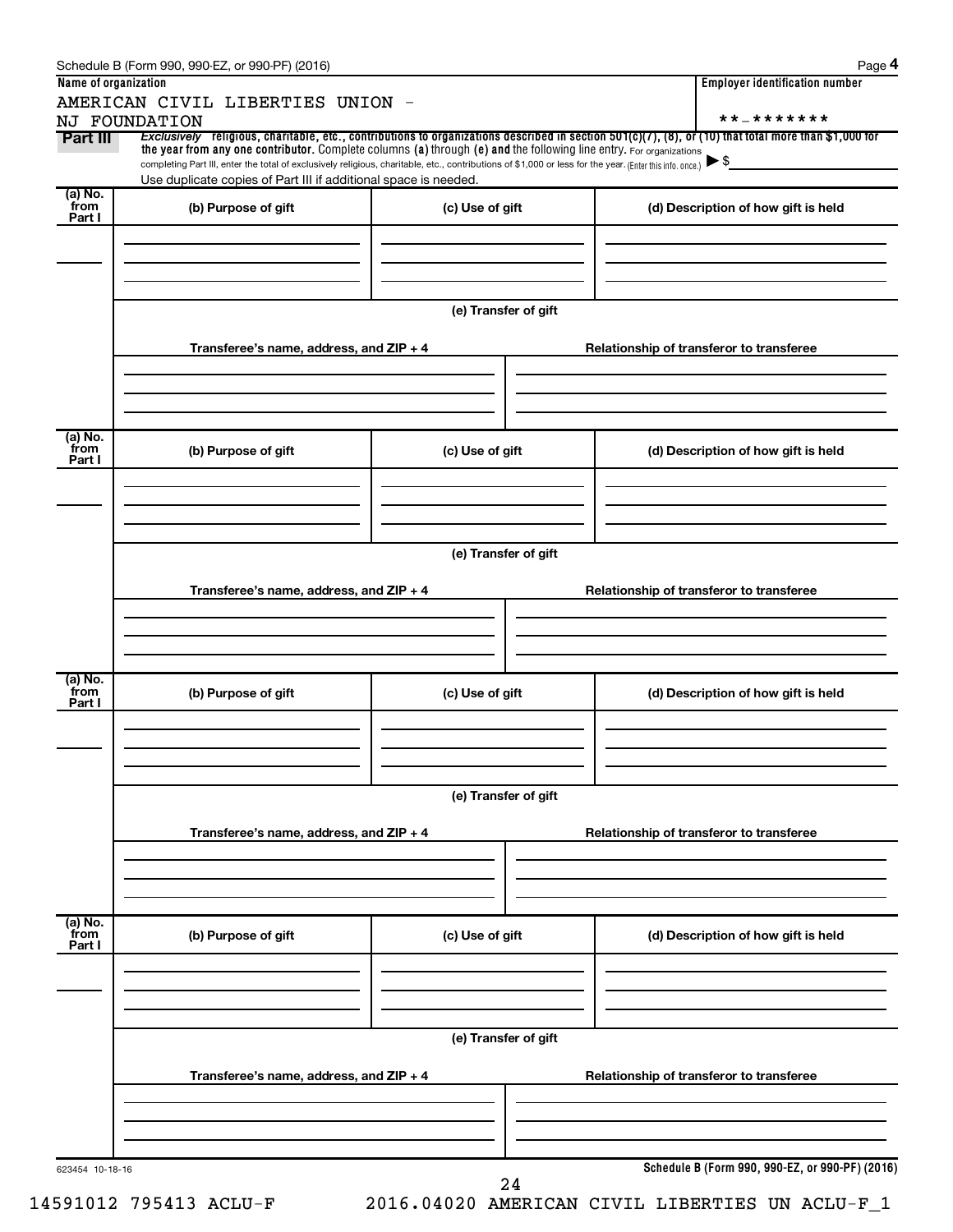|         | <b>SCHEDULE D</b><br>(Form 990)                        |                                                                                                        | <b>Supplemental Financial Statements</b><br>Complete if the organization answered "Yes" on Form 990,<br>Part IV, line 6, 7, 8, 9, 10, 11a, 11b, 11c, 11d, 11e, 11f, 12a, or 12b. |                         | OMB No. 1545-0047<br><b>Open to Public</b>          |
|---------|--------------------------------------------------------|--------------------------------------------------------------------------------------------------------|----------------------------------------------------------------------------------------------------------------------------------------------------------------------------------|-------------------------|-----------------------------------------------------|
|         | Department of the Treasury<br>Internal Revenue Service |                                                                                                        | Attach to Form 990.<br>Information about Schedule D (Form 990) and its instructions is at www.irs.gov/form990.                                                                   |                         | Inspection                                          |
|         | Name of the organization                               | AMERICAN CIVIL LIBERTIES UNION<br>NJ FOUNDATION                                                        |                                                                                                                                                                                  |                         | <b>Employer identification number</b><br>**_******* |
| Part I  |                                                        |                                                                                                        | Organizations Maintaining Donor Advised Funds or Other Similar Funds or Accounts. Complete if the                                                                                |                         |                                                     |
|         |                                                        | organization answered "Yes" on Form 990, Part IV, line 6.                                              |                                                                                                                                                                                  |                         |                                                     |
|         |                                                        |                                                                                                        | (a) Donor advised funds                                                                                                                                                          |                         | (b) Funds and other accounts                        |
| 1       |                                                        |                                                                                                        |                                                                                                                                                                                  |                         |                                                     |
| 2<br>З  |                                                        | Aggregate value of contributions to (during year)<br>Aggregate value of grants from (during year)      |                                                                                                                                                                                  |                         |                                                     |
| 4       |                                                        |                                                                                                        |                                                                                                                                                                                  |                         |                                                     |
| 5       |                                                        |                                                                                                        | Did the organization inform all donors and donor advisors in writing that the assets held in donor advised funds                                                                 |                         |                                                     |
|         |                                                        |                                                                                                        |                                                                                                                                                                                  |                         | <b>No</b><br>Yes                                    |
| 6       |                                                        |                                                                                                        | Did the organization inform all grantees, donors, and donor advisors in writing that grant funds can be used only                                                                |                         |                                                     |
|         |                                                        |                                                                                                        | for charitable purposes and not for the benefit of the donor or donor advisor, or for any other purpose conferring                                                               |                         |                                                     |
|         | impermissible private benefit?                         |                                                                                                        |                                                                                                                                                                                  |                         | Yes<br>No                                           |
| Part II |                                                        |                                                                                                        | Conservation Easements. Complete if the organization answered "Yes" on Form 990, Part IV, line 7.                                                                                |                         |                                                     |
| 1       |                                                        | Purpose(s) of conservation easements held by the organization (check all that apply).                  |                                                                                                                                                                                  |                         |                                                     |
|         |                                                        | Preservation of land for public use (e.g., recreation or education)                                    | Preservation of a historically important land area                                                                                                                               |                         |                                                     |
|         |                                                        | Protection of natural habitat                                                                          | Preservation of a certified historic structure                                                                                                                                   |                         |                                                     |
|         |                                                        | Preservation of open space                                                                             |                                                                                                                                                                                  |                         |                                                     |
| 2       |                                                        |                                                                                                        | Complete lines 2a through 2d if the organization held a qualified conservation contribution in the form of a conservation easement on the last                                   |                         | Held at the End of the Tax Year                     |
| а       | day of the tax year.                                   |                                                                                                        |                                                                                                                                                                                  | 2a                      |                                                     |
| b       |                                                        |                                                                                                        |                                                                                                                                                                                  | 2b                      |                                                     |
| с       |                                                        |                                                                                                        |                                                                                                                                                                                  | 2c                      |                                                     |
| d       |                                                        |                                                                                                        | Number of conservation easements included in (c) acquired after 8/17/06, and not on a historic structure                                                                         |                         |                                                     |
|         |                                                        |                                                                                                        |                                                                                                                                                                                  | 2d                      |                                                     |
| 3       |                                                        |                                                                                                        | Number of conservation easements modified, transferred, released, extinguished, or terminated by the organization during the tax                                                 |                         |                                                     |
|         | $\vee$ ear $\blacktriangleright$                       |                                                                                                        |                                                                                                                                                                                  |                         |                                                     |
| 4       |                                                        | Number of states where property subject to conservation easement is located >                          |                                                                                                                                                                                  |                         |                                                     |
| 5       |                                                        | Does the organization have a written policy regarding the periodic monitoring, inspection, handling of |                                                                                                                                                                                  |                         |                                                     |
|         |                                                        | violations, and enforcement of the conservation easements it holds?                                    |                                                                                                                                                                                  |                         | <b>No</b><br>Yes                                    |
| 6       |                                                        |                                                                                                        | Staff and volunteer hours devoted to monitoring, inspecting, handling of violations, and enforcing conservation easements during the year                                        |                         |                                                     |
|         |                                                        |                                                                                                        |                                                                                                                                                                                  |                         |                                                     |
| 7       |                                                        |                                                                                                        | Amount of expenses incurred in monitoring, inspecting, handling of violations, and enforcing conservation easements during the year                                              |                         |                                                     |
|         | $\blacktriangleright$ \$                               |                                                                                                        |                                                                                                                                                                                  |                         |                                                     |
| 8       |                                                        |                                                                                                        | Does each conservation easement reported on line 2(d) above satisfy the requirements of section 170(h)(4)(B)(i)                                                                  |                         | No<br>Yes                                           |
| 9       |                                                        |                                                                                                        | In Part XIII, describe how the organization reports conservation easements in its revenue and expense statement, and balance sheet, and                                          |                         |                                                     |
|         |                                                        |                                                                                                        | include, if applicable, the text of the footnote to the organization's financial statements that describes the organization's accounting for                                     |                         |                                                     |
|         | conservation easements.                                |                                                                                                        |                                                                                                                                                                                  |                         |                                                     |
|         | Part III                                               |                                                                                                        | Organizations Maintaining Collections of Art, Historical Treasures, or Other Similar Assets.                                                                                     |                         |                                                     |
|         |                                                        | Complete if the organization answered "Yes" on Form 990, Part IV, line 8.                              |                                                                                                                                                                                  |                         |                                                     |
|         |                                                        |                                                                                                        | 1a If the organization elected, as permitted under SFAS 116 (ASC 958), not to report in its revenue statement and balance sheet works of art,                                    |                         |                                                     |
|         |                                                        |                                                                                                        | historical treasures, or other similar assets held for public exhibition, education, or research in furtherance of public service, provide, in Part XIII,                        |                         |                                                     |
|         |                                                        | the text of the footnote to its financial statements that describes these items.                       |                                                                                                                                                                                  |                         |                                                     |
| b       |                                                        |                                                                                                        | If the organization elected, as permitted under SFAS 116 (ASC 958), to report in its revenue statement and balance sheet works of art, historical                                |                         |                                                     |
|         |                                                        |                                                                                                        | treasures, or other similar assets held for public exhibition, education, or research in furtherance of public service, provide the following amounts                            |                         |                                                     |
|         | relating to these items:                               |                                                                                                        |                                                                                                                                                                                  |                         |                                                     |
|         |                                                        |                                                                                                        |                                                                                                                                                                                  |                         | $\frac{1}{2}$                                       |
| 2       |                                                        | (ii) Assets included in Form 990, Part X                                                               | If the organization received or held works of art, historical treasures, or other similar assets for financial gain, provide                                                     |                         | $\triangleright$ \$                                 |
|         |                                                        | the following amounts required to be reported under SFAS 116 (ASC 958) relating to these items:        |                                                                                                                                                                                  |                         |                                                     |
| а       |                                                        |                                                                                                        |                                                                                                                                                                                  | \$                      |                                                     |
|         |                                                        |                                                                                                        |                                                                                                                                                                                  | $\blacktriangleright$ s |                                                     |
|         |                                                        | LHA For Paperwork Reduction Act Notice, see the Instructions for Form 990.                             |                                                                                                                                                                                  |                         | Schedule D (Form 990) 2016                          |
|         | 632051 08-29-16                                        |                                                                                                        |                                                                                                                                                                                  |                         |                                                     |
|         |                                                        |                                                                                                        | 25                                                                                                                                                                               |                         |                                                     |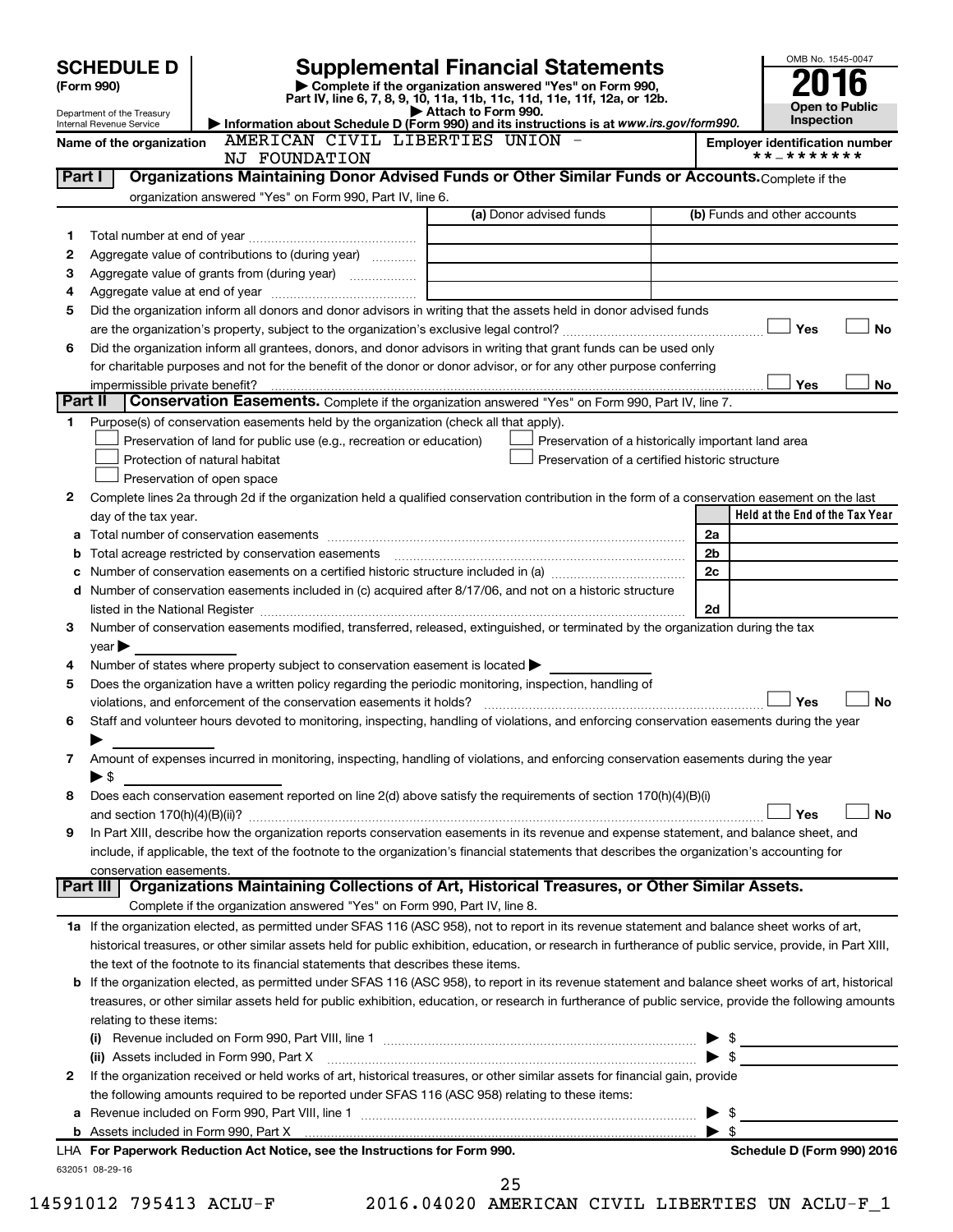|               |                                                                                                                                                                                                                                | AMERICAN CIVIL LIBERTIES UNION - |                |                                                                                                                                                                                                                               |                  |                                            |                   |
|---------------|--------------------------------------------------------------------------------------------------------------------------------------------------------------------------------------------------------------------------------|----------------------------------|----------------|-------------------------------------------------------------------------------------------------------------------------------------------------------------------------------------------------------------------------------|------------------|--------------------------------------------|-------------------|
|               | NJ FOUNDATION<br>Schedule D (Form 990) 2016                                                                                                                                                                                    |                                  |                |                                                                                                                                                                                                                               |                  | **_*******                                 | Page 2            |
|               | Part III<br>Organizations Maintaining Collections of Art, Historical Treasures, or Other Similar Assets (continued)                                                                                                            |                                  |                |                                                                                                                                                                                                                               |                  |                                            |                   |
| З             | Using the organization's acquisition, accession, and other records, check any of the following that are a significant use of its collection items                                                                              |                                  |                |                                                                                                                                                                                                                               |                  |                                            |                   |
|               | (check all that apply):                                                                                                                                                                                                        |                                  |                |                                                                                                                                                                                                                               |                  |                                            |                   |
| a             | Public exhibition                                                                                                                                                                                                              |                                  |                | Loan or exchange programs                                                                                                                                                                                                     |                  |                                            |                   |
| b             | Scholarly research                                                                                                                                                                                                             | e                                |                | Other and the contract of the contract of the contract of the contract of the contract of the contract of the contract of the contract of the contract of the contract of the contract of the contract of the contract of the |                  |                                            |                   |
| с             | Preservation for future generations                                                                                                                                                                                            |                                  |                |                                                                                                                                                                                                                               |                  |                                            |                   |
| 4             | Provide a description of the organization's collections and explain how they further the organization's exempt purpose in Part XIII.                                                                                           |                                  |                |                                                                                                                                                                                                                               |                  |                                            |                   |
| 5             | During the year, did the organization solicit or receive donations of art, historical treasures, or other similar assets                                                                                                       |                                  |                |                                                                                                                                                                                                                               |                  |                                            |                   |
|               |                                                                                                                                                                                                                                |                                  |                |                                                                                                                                                                                                                               |                  | Yes                                        | $\overline{X}$ No |
|               | Part IV<br>Escrow and Custodial Arrangements. Complete if the organization answered "Yes" on Form 990, Part IV, line 9, or<br>reported an amount on Form 990, Part X, line 21.                                                 |                                  |                |                                                                                                                                                                                                                               |                  |                                            |                   |
|               |                                                                                                                                                                                                                                |                                  |                |                                                                                                                                                                                                                               |                  |                                            |                   |
|               | 1a Is the organization an agent, trustee, custodian or other intermediary for contributions or other assets not included                                                                                                       |                                  |                |                                                                                                                                                                                                                               |                  | Yes                                        | <b>No</b>         |
|               | b If "Yes," explain the arrangement in Part XIII and complete the following table:                                                                                                                                             |                                  |                |                                                                                                                                                                                                                               |                  |                                            |                   |
|               |                                                                                                                                                                                                                                |                                  |                |                                                                                                                                                                                                                               |                  | Amount                                     |                   |
|               |                                                                                                                                                                                                                                |                                  |                |                                                                                                                                                                                                                               | 1c               |                                            |                   |
|               | c Beginning balance measurements and the contract of the contract of the contract of the contract of the contract of the contract of the contract of the contract of the contract of the contract of the contract of the contr |                                  |                |                                                                                                                                                                                                                               | 1d               |                                            |                   |
| е             |                                                                                                                                                                                                                                |                                  |                |                                                                                                                                                                                                                               | 1e               |                                            |                   |
| f             | Distributions during the year manufactured and continuum control of the year manufactured and the year manufactured and the year manufactured and the year manufactured and the year manufactured and the year manufactured an |                                  |                |                                                                                                                                                                                                                               | 1f               |                                            |                   |
|               | 2a Did the organization include an amount on Form 990, Part X, line 21, for escrow or custodial account liability?                                                                                                             |                                  |                |                                                                                                                                                                                                                               |                  | <b>Yes</b>                                 | No                |
|               | b If "Yes," explain the arrangement in Part XIII. Check here if the explanation has been provided on Part XIII                                                                                                                 |                                  |                |                                                                                                                                                                                                                               |                  |                                            |                   |
| <b>Part V</b> | Endowment Funds. Complete if the organization answered "Yes" on Form 990, Part IV, line 10.                                                                                                                                    |                                  |                |                                                                                                                                                                                                                               |                  |                                            |                   |
|               |                                                                                                                                                                                                                                | (a) Current year                 | (b) Prior year | (c) Two years back                                                                                                                                                                                                            |                  | (d) Three years back   (e) Four years back |                   |
|               | 1a Beginning of year balance                                                                                                                                                                                                   | $\mathbf{0}$ .                   |                |                                                                                                                                                                                                                               |                  |                                            |                   |
| b             |                                                                                                                                                                                                                                | 750,000.                         |                |                                                                                                                                                                                                                               |                  |                                            |                   |
| с             | Net investment earnings, gains, and losses                                                                                                                                                                                     |                                  |                |                                                                                                                                                                                                                               |                  |                                            |                   |
|               | <b>d</b> Grants or scholarships <i></i>                                                                                                                                                                                        |                                  |                |                                                                                                                                                                                                                               |                  |                                            |                   |
|               | e Other expenditures for facilities                                                                                                                                                                                            |                                  |                |                                                                                                                                                                                                                               |                  |                                            |                   |
|               | and programs                                                                                                                                                                                                                   |                                  |                |                                                                                                                                                                                                                               |                  |                                            |                   |
|               | f Administrative expenses                                                                                                                                                                                                      |                                  |                |                                                                                                                                                                                                                               |                  |                                            |                   |
| g             |                                                                                                                                                                                                                                | 750,000.                         |                |                                                                                                                                                                                                                               |                  |                                            |                   |
| 2             | Provide the estimated percentage of the current year end balance (line 1g, column (a)) held as:                                                                                                                                |                                  |                |                                                                                                                                                                                                                               |                  |                                            |                   |
| a             | Board designated or quasi-endowment                                                                                                                                                                                            |                                  | %              |                                                                                                                                                                                                                               |                  |                                            |                   |
| b             | Permanent endowment > 100.00                                                                                                                                                                                                   | %                                |                |                                                                                                                                                                                                                               |                  |                                            |                   |
|               | c Temporarily restricted endowment $\blacktriangleright$                                                                                                                                                                       | %                                |                |                                                                                                                                                                                                                               |                  |                                            |                   |
|               | The percentages on lines 2a, 2b, and 2c should equal 100%.                                                                                                                                                                     |                                  |                |                                                                                                                                                                                                                               |                  |                                            |                   |
|               | 3a Are there endowment funds not in the possession of the organization that are held and administered for the organization                                                                                                     |                                  |                |                                                                                                                                                                                                                               |                  |                                            |                   |
|               | by:                                                                                                                                                                                                                            |                                  |                |                                                                                                                                                                                                                               |                  |                                            | No<br>Yes         |
|               | (i)                                                                                                                                                                                                                            |                                  |                |                                                                                                                                                                                                                               |                  | 3a(i)                                      | X                 |
|               |                                                                                                                                                                                                                                |                                  |                |                                                                                                                                                                                                                               |                  | 3a(ii)                                     | x                 |
|               |                                                                                                                                                                                                                                |                                  |                |                                                                                                                                                                                                                               |                  | 3b                                         |                   |
| 4             | Describe in Part XIII the intended uses of the organization's endowment funds.                                                                                                                                                 |                                  |                |                                                                                                                                                                                                                               |                  |                                            |                   |
|               | Land, Buildings, and Equipment.<br><b>Part VI</b>                                                                                                                                                                              |                                  |                |                                                                                                                                                                                                                               |                  |                                            |                   |
|               | Complete if the organization answered "Yes" on Form 990, Part IV, line 11a. See Form 990, Part X, line 10.                                                                                                                     |                                  |                |                                                                                                                                                                                                                               |                  |                                            |                   |
|               | Description of property                                                                                                                                                                                                        | (a) Cost or other                |                | (b) Cost or other                                                                                                                                                                                                             | (c) Accumulated  | (d) Book value                             |                   |
|               |                                                                                                                                                                                                                                | basis (investment)               |                | basis (other)                                                                                                                                                                                                                 | depreciation     |                                            |                   |
|               |                                                                                                                                                                                                                                |                                  |                |                                                                                                                                                                                                                               |                  |                                            |                   |
|               |                                                                                                                                                                                                                                |                                  |                |                                                                                                                                                                                                                               |                  |                                            |                   |
|               |                                                                                                                                                                                                                                |                                  |                |                                                                                                                                                                                                                               |                  |                                            |                   |
|               |                                                                                                                                                                                                                                |                                  |                | 191,755.                                                                                                                                                                                                                      | 159,917 <b>.</b> |                                            | 31,838.           |
|               |                                                                                                                                                                                                                                |                                  |                |                                                                                                                                                                                                                               |                  |                                            |                   |
|               | Total. Add lines 1a through 1e. (Column (d) must equal Form 990, Part X, column (B), line 10c.)                                                                                                                                |                                  |                |                                                                                                                                                                                                                               |                  |                                            | 31,838.           |
|               |                                                                                                                                                                                                                                |                                  |                |                                                                                                                                                                                                                               |                  | Schedule D (Form 990) 2016                 |                   |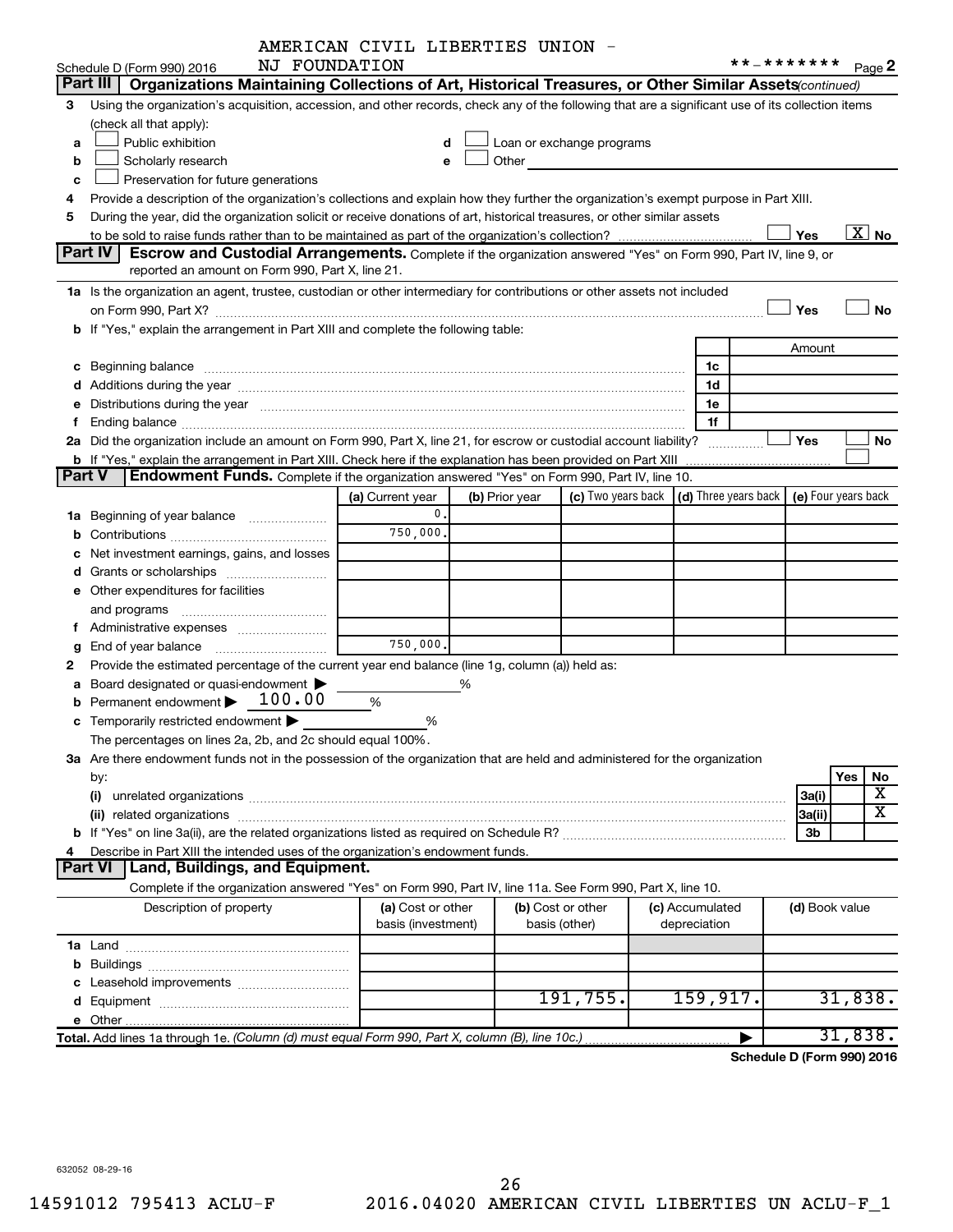|  | AMERICAN CIVIL LIBERTIES UNION |  |
|--|--------------------------------|--|
|  |                                |  |

| NJ FOUNDATION<br>Schedule D (Form 990) 2016                                                                                                             |                 |                                                           | **_*******<br>Page $3$ |
|---------------------------------------------------------------------------------------------------------------------------------------------------------|-----------------|-----------------------------------------------------------|------------------------|
| Part VII Investments - Other Securities.                                                                                                                |                 |                                                           |                        |
| Complete if the organization answered "Yes" on Form 990, Part IV, line 11b. See Form 990, Part X, line 12.                                              |                 |                                                           |                        |
| (a) Description of security or category (including name of security)                                                                                    | (b) Book value  | (c) Method of valuation: Cost or end-of-year market value |                        |
|                                                                                                                                                         |                 |                                                           |                        |
|                                                                                                                                                         |                 |                                                           |                        |
| (3) Other                                                                                                                                               |                 |                                                           |                        |
| (A) MUTUAL FUNDS                                                                                                                                        | 1,908,258.      | END-OF-YEAR MARKET VALUE                                  |                        |
| <b>ACLU POOLED FUND</b><br>(B)                                                                                                                          | 96,042.         | END-OF-YEAR MARKET VALUE                                  |                        |
|                                                                                                                                                         |                 |                                                           |                        |
| (C)                                                                                                                                                     |                 |                                                           |                        |
| (D)                                                                                                                                                     |                 |                                                           |                        |
| (E)                                                                                                                                                     |                 |                                                           |                        |
| (F)                                                                                                                                                     |                 |                                                           |                        |
| (G)                                                                                                                                                     |                 |                                                           |                        |
| (H)                                                                                                                                                     |                 |                                                           |                        |
| Total. (Col. (b) must equal Form 990, Part X, col. (B) line 12.)                                                                                        | 2,004,300.      |                                                           |                        |
| Part VIII Investments - Program Related.                                                                                                                |                 |                                                           |                        |
| Complete if the organization answered "Yes" on Form 990, Part IV, line 11c. See Form 990, Part X, line 13.                                              |                 |                                                           |                        |
| (a) Description of investment                                                                                                                           | (b) Book value  | (c) Method of valuation: Cost or end-of-year market value |                        |
| (1)                                                                                                                                                     |                 |                                                           |                        |
| (2)                                                                                                                                                     |                 |                                                           |                        |
| (3)                                                                                                                                                     |                 |                                                           |                        |
| (4)                                                                                                                                                     |                 |                                                           |                        |
| (5)                                                                                                                                                     |                 |                                                           |                        |
| (6)                                                                                                                                                     |                 |                                                           |                        |
| (7)                                                                                                                                                     |                 |                                                           |                        |
| (8)                                                                                                                                                     |                 |                                                           |                        |
| (9)                                                                                                                                                     |                 |                                                           |                        |
| Total. (Col. (b) must equal Form 990, Part X, col. (B) line 13.)                                                                                        |                 |                                                           |                        |
| Part IX<br><b>Other Assets.</b>                                                                                                                         |                 |                                                           |                        |
| Complete if the organization answered "Yes" on Form 990, Part IV, line 11d. See Form 990, Part X, line 15.                                              |                 |                                                           |                        |
|                                                                                                                                                         | (a) Description |                                                           | (b) Book value         |
| (1)                                                                                                                                                     |                 |                                                           |                        |
| (2)                                                                                                                                                     |                 |                                                           |                        |
| (3)                                                                                                                                                     |                 |                                                           |                        |
| (4)                                                                                                                                                     |                 |                                                           |                        |
| (5)                                                                                                                                                     |                 |                                                           |                        |
| (6)                                                                                                                                                     |                 |                                                           |                        |
| (7)                                                                                                                                                     |                 |                                                           |                        |
| (8)                                                                                                                                                     |                 |                                                           |                        |
| (9)                                                                                                                                                     |                 |                                                           |                        |
| Total. (Column (b) must equal Form 990, Part X, col. (B) line 15.)                                                                                      |                 |                                                           |                        |
| <b>Other Liabilities.</b><br>Part X                                                                                                                     |                 |                                                           |                        |
| Complete if the organization answered "Yes" on Form 990, Part IV, line 11e or 11f. See Form 990, Part X, line 25.                                       |                 |                                                           |                        |
| (a) Description of liability                                                                                                                            |                 | (b) Book value                                            |                        |
| 1.                                                                                                                                                      |                 |                                                           |                        |
| Federal income taxes<br>(1)                                                                                                                             |                 |                                                           |                        |
| (2)                                                                                                                                                     |                 |                                                           |                        |
| (3)                                                                                                                                                     |                 |                                                           |                        |
| (4)                                                                                                                                                     |                 |                                                           |                        |
| (5)                                                                                                                                                     |                 |                                                           |                        |
| (6)                                                                                                                                                     |                 |                                                           |                        |
| (7)                                                                                                                                                     |                 |                                                           |                        |
| (8)                                                                                                                                                     |                 |                                                           |                        |
| (9)                                                                                                                                                     |                 |                                                           |                        |
| Total. (Column (b) must equal Form 990, Part X, col. (B) line 25.)                                                                                      |                 |                                                           |                        |
| Liability for uncertain tax positions. In Part XIII, provide the text of the footnote to the organization's financial statements that reports the<br>2. |                 |                                                           |                        |
| organization's liability for uncertain tax positions under FIN 48 (ASC 740). Check here if the text of the footnote has been provided in Part XIII      |                 |                                                           |                        |
|                                                                                                                                                         |                 |                                                           |                        |

632053 08-29-16

**Schedule D (Form 990) 2016**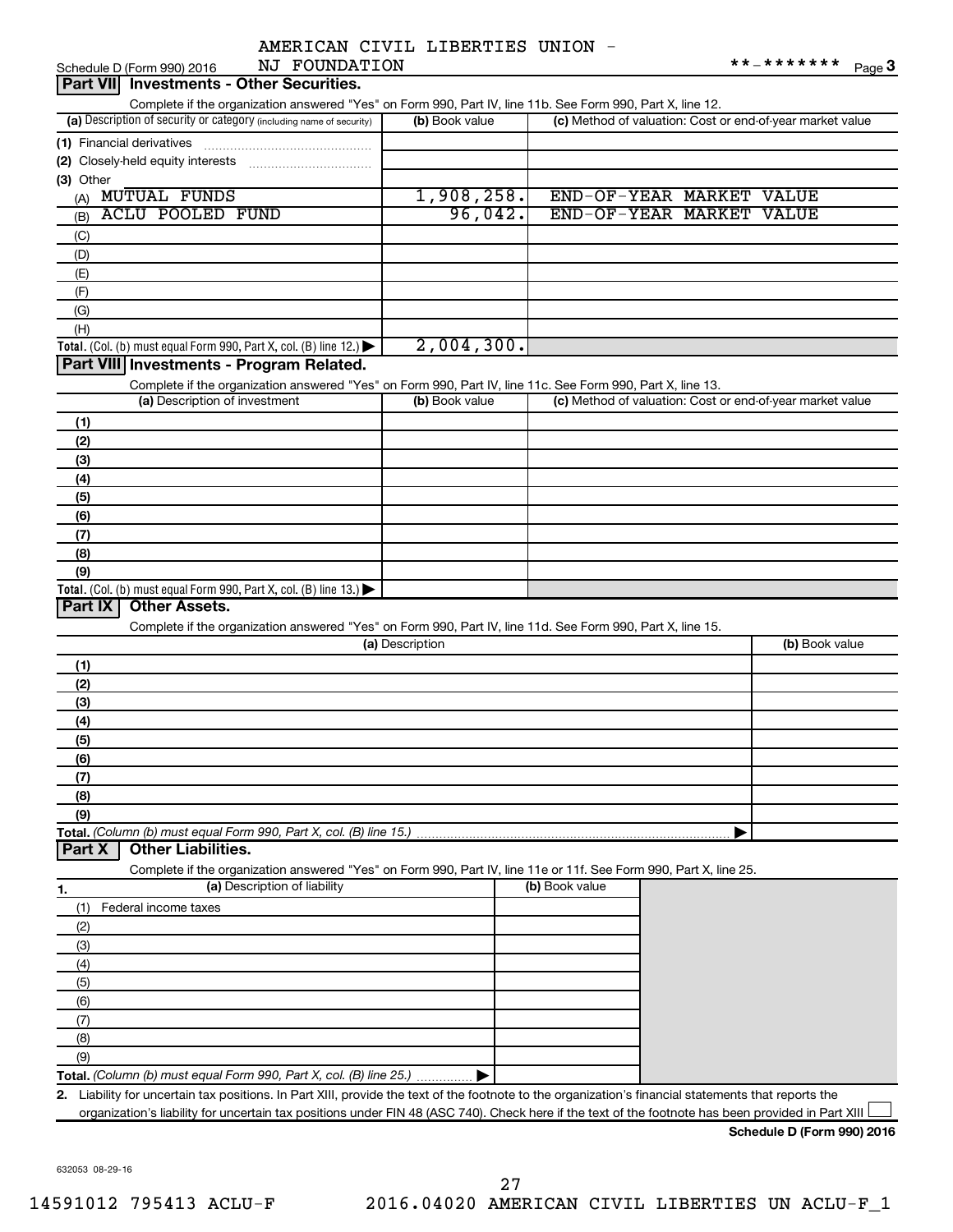| AMERICAN CIVIL LIBERTIES UNION |  |  |  |  |  |
|--------------------------------|--|--|--|--|--|
|--------------------------------|--|--|--|--|--|

|    | NJ FOUNDATION<br>Schedule D (Form 990) 2016                                                                                                                                                                                        |                 | * * _ * * * * * * * | Page 4   |
|----|------------------------------------------------------------------------------------------------------------------------------------------------------------------------------------------------------------------------------------|-----------------|---------------------|----------|
|    | Reconciliation of Revenue per Audited Financial Statements With Revenue per Return.<br><b>Part XI</b>                                                                                                                              |                 |                     |          |
|    | Complete if the organization answered "Yes" on Form 990, Part IV, line 12a.                                                                                                                                                        |                 |                     |          |
| 1  | Total revenue, gains, and other support per audited financial statements                                                                                                                                                           | $\blacksquare$  | 3,150,845.          |          |
| 2  | Amounts included on line 1 but not on Form 990, Part VIII, line 12:                                                                                                                                                                |                 |                     |          |
| a  | 151,580.<br>2a                                                                                                                                                                                                                     |                 |                     |          |
| b  | 2 <sub>b</sub>                                                                                                                                                                                                                     |                 |                     |          |
| C  | 2c<br>Recoveries of prior year grants [11,111] Recoveries of prior year grants [11,111] Recoveries of prior year grants                                                                                                            |                 |                     |          |
| d  | 2d                                                                                                                                                                                                                                 |                 |                     |          |
| e  | Add lines 2a through 2d                                                                                                                                                                                                            | 2e              |                     | 151,580. |
| З  |                                                                                                                                                                                                                                    | 3               | 2,999,265.          |          |
| 4  | Amounts included on Form 990, Part VIII, line 12, but not on line 1:                                                                                                                                                               |                 |                     |          |
|    | 4a                                                                                                                                                                                                                                 |                 |                     |          |
| b  | 4 <sub>b</sub>                                                                                                                                                                                                                     |                 |                     |          |
| c. | Add lines 4a and 4b                                                                                                                                                                                                                | 4c              |                     | 0.       |
| 5  |                                                                                                                                                                                                                                    | $5\overline{5}$ | 2,999,265.          |          |
|    | Part XII Reconciliation of Expenses per Audited Financial Statements With Expenses per Return.                                                                                                                                     |                 |                     |          |
|    | Complete if the organization answered "Yes" on Form 990, Part IV, line 12a.                                                                                                                                                        |                 |                     |          |
| 1  |                                                                                                                                                                                                                                    | $\blacksquare$  | 1,839,463.          |          |
| 2  | Amounts included on line 1 but not on Form 990, Part IX, line 25:                                                                                                                                                                  |                 |                     |          |
| a  | 2a                                                                                                                                                                                                                                 |                 |                     |          |
| b  | 2 <sub>b</sub>                                                                                                                                                                                                                     |                 |                     |          |
| C  | 2 <sub>c</sub>                                                                                                                                                                                                                     |                 |                     |          |
|    | 2d                                                                                                                                                                                                                                 |                 |                     |          |
| е  | Add lines 2a through 2d <b>[10]</b> Committee and the control of the control of the control of the control of the control of the control of the control of the control of the control of the control of the control of the control | 2e              |                     | 0.       |
| З  | Subtract line 2e from line 1                                                                                                                                                                                                       | 3               | 1,839,463.          |          |
| 4  | Amounts included on Form 990, Part IX, line 25, but not on line 1:                                                                                                                                                                 |                 |                     |          |
| a  | 4a                                                                                                                                                                                                                                 |                 |                     |          |
| b  | 4h                                                                                                                                                                                                                                 |                 |                     |          |
|    | Add lines 4a and 4b                                                                                                                                                                                                                | 4c              |                     | 0.       |
| 5  |                                                                                                                                                                                                                                    | 5               | 1,839,463.          |          |
|    | <b>Part XIII Supplemental Information.</b>                                                                                                                                                                                         |                 |                     |          |

Provide the descriptions required for Part II, lines 3, 5, and 9; Part III, lines 1a and 4; Part IV, lines 1b and 2b; Part V, line 4; Part X, line 2; Part XI, lines 2d and 4b; and Part XII, lines 2d and 4b. Also complete this part to provide any additional information.

## PART III, LINE 1A:

|                                                                          |  |  |  |  |  |  | ORGANIZATION RECEIVED THE RIGHT TO USE THE IMAGE OF ORIGINAL ARTWORK FROM |
|--------------------------------------------------------------------------|--|--|--|--|--|--|---------------------------------------------------------------------------|
| WHICH PRINTS ARE MADE. PRINTS ARE NOT CAPITALIZED AS THEY ARE HELD AND   |  |  |  |  |  |  |                                                                           |
| DISTRIBUTED IN FURTHERANCE OF PUBLIC SERVICE RATHER THAN FINANCIAL GAIN. |  |  |  |  |  |  |                                                                           |
| PRINTS ARE PROTECTED, PRESERVED, AND KEPT UNENCUMBERED. ORGANIZATION     |  |  |  |  |  |  |                                                                           |
| POLICY REQUIRES THAT PRINTS NOT BE SOLD.                                 |  |  |  |  |  |  |                                                                           |
|                                                                          |  |  |  |  |  |  |                                                                           |

632054 08-29-16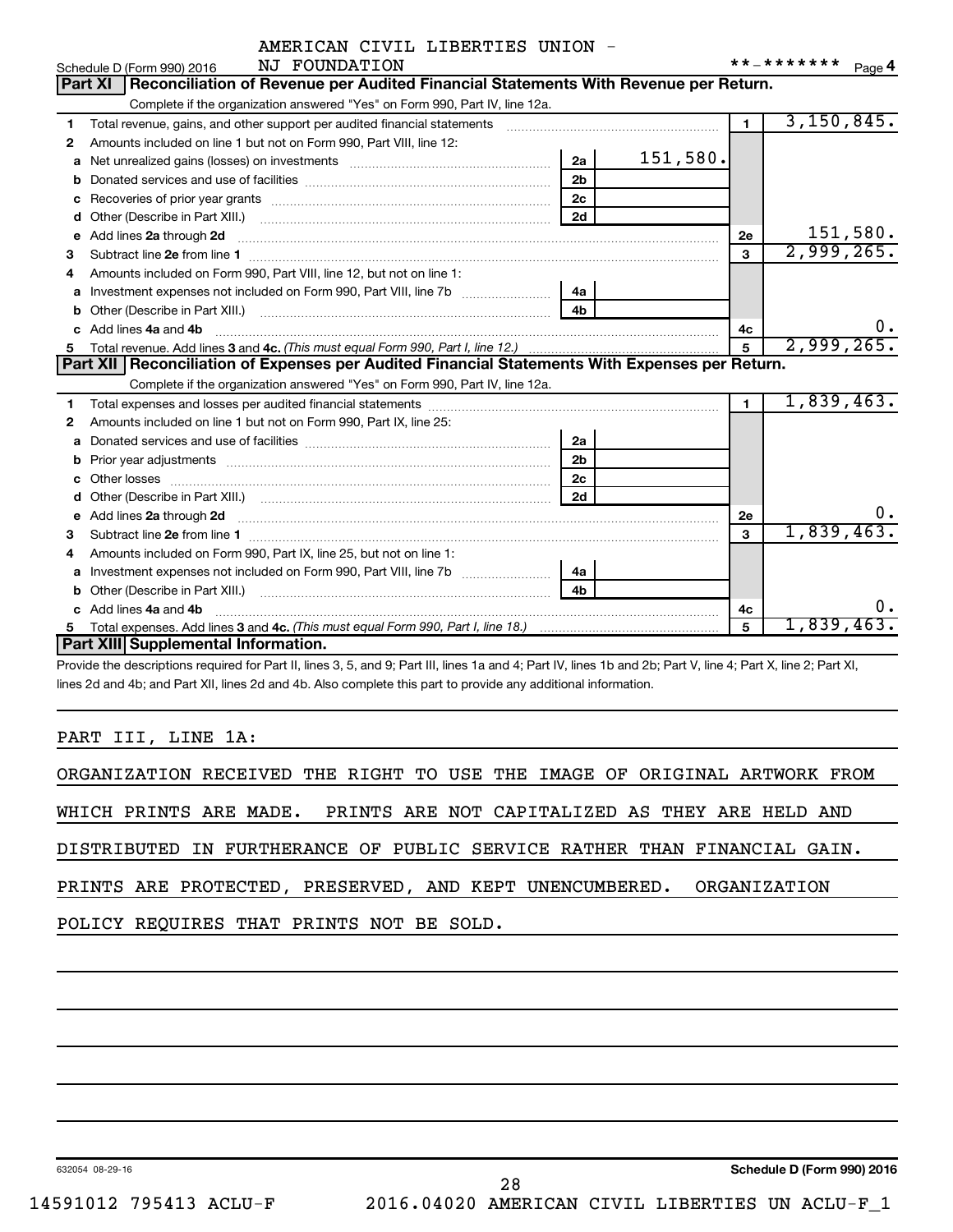| <b>SCHEDULE G</b><br>(Form 990 or 990-EZ)<br>Department of the Treasury<br>Internal Revenue Service<br>Name of the organization                                                                                      | <b>Supplemental Information Regarding Fundraising or Gaming Activities</b><br>Complete if the organization answered "Yes" on Form 990, Part IV, line 17, 18, or 19, or if the<br>organization entered more than \$15,000 on Form 990-EZ, line 6a.<br>Attach to Form 990 or Form 990-EZ.<br>Information about Schedule G (Form 990 or 990-EZ) and its instructions is at WWW.irs.gov/form990.<br>AMERICAN CIVIL LIBERTIES UNION                                                                                                                            |                                                          |                |                                                                            | * * _ * * * * * * *                                                        | OMB No. 1545-0047<br><b>Open to Public</b><br>Inspection<br><b>Employer identification number</b> |
|----------------------------------------------------------------------------------------------------------------------------------------------------------------------------------------------------------------------|-----------------------------------------------------------------------------------------------------------------------------------------------------------------------------------------------------------------------------------------------------------------------------------------------------------------------------------------------------------------------------------------------------------------------------------------------------------------------------------------------------------------------------------------------------------|----------------------------------------------------------|----------------|----------------------------------------------------------------------------|----------------------------------------------------------------------------|---------------------------------------------------------------------------------------------------|
| Part I                                                                                                                                                                                                               | NJ FOUNDATION<br>Fundraising Activities. Complete if the organization answered "Yes" on Form 990, Part IV, line 17. Form 990-EZ filers are not                                                                                                                                                                                                                                                                                                                                                                                                            |                                                          |                |                                                                            |                                                                            |                                                                                                   |
| required to complete this part.<br>Mail solicitations<br>a<br>Internet and email solicitations<br>b<br>Phone solicitations<br>c<br>In-person solicitations<br>d<br>compensated at least \$5,000 by the organization. | 1 Indicate whether the organization raised funds through any of the following activities. Check all that apply.<br>е<br>f<br>Special fundraising events<br>g<br>2 a Did the organization have a written or oral agreement with any individual (including officers, directors, trustees, or<br>key employees listed in Form 990, Part VII) or entity in connection with professional fundraising services?<br><b>b</b> If "Yes," list the 10 highest paid individuals or entities (fundraisers) pursuant to agreements under which the fundraiser is to be |                                                          |                | Solicitation of non-government grants<br>Solicitation of government grants | Yes                                                                        | No                                                                                                |
| (i) Name and address of individual<br>or entity (fundraiser)                                                                                                                                                         | (ii) Activity                                                                                                                                                                                                                                                                                                                                                                                                                                                                                                                                             | (iii) Did<br>fundraiser<br>have custody<br>or control of | contributions? | (iv) Gross receipts<br>from activity                                       | (v) Amount paid<br>to (or retained by)<br>fundraiser<br>listed in col. (i) | (vi) Amount paid<br>to (or retained by)<br>organization                                           |
|                                                                                                                                                                                                                      |                                                                                                                                                                                                                                                                                                                                                                                                                                                                                                                                                           | Yes                                                      | No             |                                                                            |                                                                            |                                                                                                   |
|                                                                                                                                                                                                                      |                                                                                                                                                                                                                                                                                                                                                                                                                                                                                                                                                           |                                                          |                |                                                                            |                                                                            |                                                                                                   |
|                                                                                                                                                                                                                      |                                                                                                                                                                                                                                                                                                                                                                                                                                                                                                                                                           |                                                          |                |                                                                            |                                                                            |                                                                                                   |
|                                                                                                                                                                                                                      |                                                                                                                                                                                                                                                                                                                                                                                                                                                                                                                                                           |                                                          |                |                                                                            |                                                                            |                                                                                                   |
|                                                                                                                                                                                                                      |                                                                                                                                                                                                                                                                                                                                                                                                                                                                                                                                                           |                                                          |                |                                                                            |                                                                            |                                                                                                   |
|                                                                                                                                                                                                                      |                                                                                                                                                                                                                                                                                                                                                                                                                                                                                                                                                           |                                                          |                |                                                                            |                                                                            |                                                                                                   |
|                                                                                                                                                                                                                      |                                                                                                                                                                                                                                                                                                                                                                                                                                                                                                                                                           |                                                          |                |                                                                            |                                                                            |                                                                                                   |
|                                                                                                                                                                                                                      |                                                                                                                                                                                                                                                                                                                                                                                                                                                                                                                                                           |                                                          |                |                                                                            |                                                                            |                                                                                                   |
|                                                                                                                                                                                                                      |                                                                                                                                                                                                                                                                                                                                                                                                                                                                                                                                                           |                                                          |                |                                                                            |                                                                            |                                                                                                   |
|                                                                                                                                                                                                                      |                                                                                                                                                                                                                                                                                                                                                                                                                                                                                                                                                           |                                                          |                |                                                                            |                                                                            |                                                                                                   |
|                                                                                                                                                                                                                      |                                                                                                                                                                                                                                                                                                                                                                                                                                                                                                                                                           |                                                          |                |                                                                            |                                                                            |                                                                                                   |
| Total                                                                                                                                                                                                                |                                                                                                                                                                                                                                                                                                                                                                                                                                                                                                                                                           |                                                          |                |                                                                            |                                                                            |                                                                                                   |
| or licensing.                                                                                                                                                                                                        | 3 List all states in which the organization is registered or licensed to solicit contributions or has been notified it is exempt from registration                                                                                                                                                                                                                                                                                                                                                                                                        |                                                          |                |                                                                            |                                                                            |                                                                                                   |
|                                                                                                                                                                                                                      |                                                                                                                                                                                                                                                                                                                                                                                                                                                                                                                                                           |                                                          |                |                                                                            |                                                                            |                                                                                                   |
|                                                                                                                                                                                                                      |                                                                                                                                                                                                                                                                                                                                                                                                                                                                                                                                                           |                                                          |                |                                                                            |                                                                            |                                                                                                   |
|                                                                                                                                                                                                                      |                                                                                                                                                                                                                                                                                                                                                                                                                                                                                                                                                           |                                                          |                |                                                                            |                                                                            |                                                                                                   |
|                                                                                                                                                                                                                      |                                                                                                                                                                                                                                                                                                                                                                                                                                                                                                                                                           |                                                          |                |                                                                            |                                                                            |                                                                                                   |
|                                                                                                                                                                                                                      |                                                                                                                                                                                                                                                                                                                                                                                                                                                                                                                                                           |                                                          |                |                                                                            |                                                                            |                                                                                                   |
|                                                                                                                                                                                                                      |                                                                                                                                                                                                                                                                                                                                                                                                                                                                                                                                                           |                                                          |                |                                                                            |                                                                            |                                                                                                   |

**For Paperwork Reduction Act Notice, see the Instructions for Form 990 or 990-EZ. Schedule G (Form 990 or 990-EZ) 2016** LHA

632081 09-12-16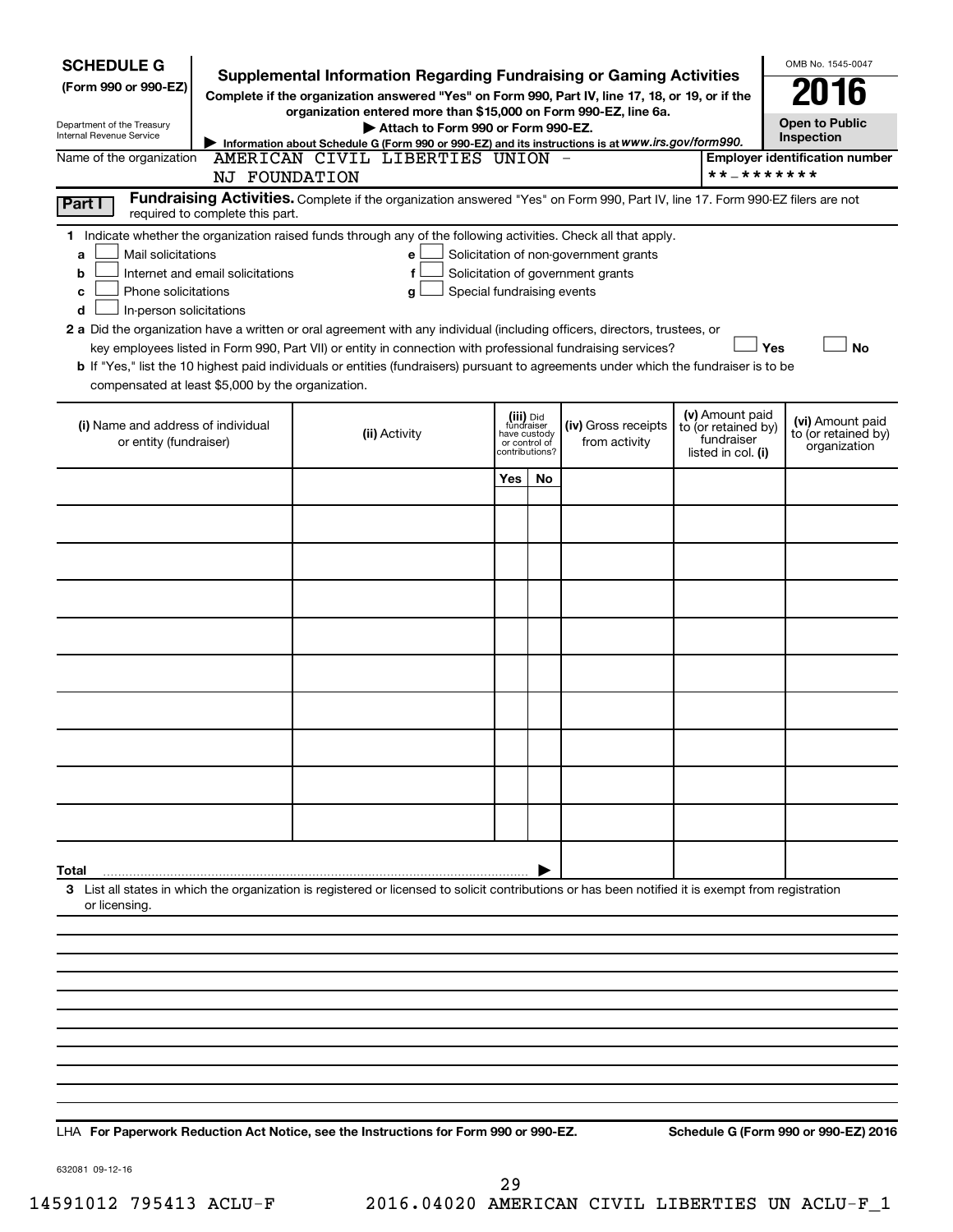Schedule G (Form 990 or 990-EZ) 2016  $\overline{NJ}$   $\overline{FOUNDATION}$   $\overline{**1}$   $\overline{******}$   $\overline{P}$   $\overline{P}$   $\overline{P}$   $\overline{S}$ 

**2**

| Part II         |    | Fundraising Events. Complete if the organization answered "Yes" on Form 990, Part IV, line 18, or reported more than \$15,000<br>of fundraising event contributions and gross income on Form 990-EZ, lines 1 and 6b. List events with gross receipts greater than \$5,000. |                                        |                         |                                 |                                                        |
|-----------------|----|----------------------------------------------------------------------------------------------------------------------------------------------------------------------------------------------------------------------------------------------------------------------------|----------------------------------------|-------------------------|---------------------------------|--------------------------------------------------------|
|                 |    |                                                                                                                                                                                                                                                                            | (a) Event $#1$<br>LIGHTS OF<br>LIBERTY | (b) Event #2            | (c) Other events<br><b>NONE</b> | (d) Total events<br>(add col. (a) through<br>col. (c)) |
|                 |    |                                                                                                                                                                                                                                                                            | (event type)                           | (event type)            | (total number)                  |                                                        |
| Revenue         | 1  |                                                                                                                                                                                                                                                                            | 50,724.                                |                         |                                 | 50,724.                                                |
|                 | 2  |                                                                                                                                                                                                                                                                            |                                        |                         |                                 |                                                        |
|                 | 3  | Gross income (line 1 minus line 2)                                                                                                                                                                                                                                         | 50,724.                                |                         |                                 | 50,724.                                                |
|                 | 4  |                                                                                                                                                                                                                                                                            |                                        |                         |                                 |                                                        |
|                 | 5  |                                                                                                                                                                                                                                                                            |                                        |                         |                                 |                                                        |
| Direct Expenses | 6  |                                                                                                                                                                                                                                                                            |                                        |                         |                                 |                                                        |
|                 | 7  |                                                                                                                                                                                                                                                                            |                                        |                         |                                 |                                                        |
|                 | 8  |                                                                                                                                                                                                                                                                            |                                        |                         |                                 |                                                        |
|                 | 9  |                                                                                                                                                                                                                                                                            | 8,719.                                 |                         |                                 | 8,719.                                                 |
|                 | 10 | Direct expense summary. Add lines 4 through 9 in column (d)                                                                                                                                                                                                                |                                        |                         |                                 | 8,719.                                                 |
| Part III        | 11 | Gaming. Complete if the organization answered "Yes" on Form 990, Part IV, line 19, or reported more than                                                                                                                                                                   |                                        |                         |                                 | 42,005.                                                |
|                 |    | \$15,000 on Form 990-EZ, line 6a.                                                                                                                                                                                                                                          |                                        |                         |                                 |                                                        |
|                 |    |                                                                                                                                                                                                                                                                            |                                        | (b) Pull tabs/instant   |                                 | (d) Total gaming (add                                  |
| Revenue         |    |                                                                                                                                                                                                                                                                            | (a) Bingo                              | bingo/progressive bingo | (c) Other gaming                | col. (a) through col. (c))                             |
|                 |    |                                                                                                                                                                                                                                                                            |                                        |                         |                                 |                                                        |
|                 | 1  |                                                                                                                                                                                                                                                                            |                                        |                         |                                 |                                                        |
|                 |    |                                                                                                                                                                                                                                                                            |                                        |                         |                                 |                                                        |
|                 | 2  |                                                                                                                                                                                                                                                                            |                                        |                         |                                 |                                                        |
|                 | 3  |                                                                                                                                                                                                                                                                            |                                        |                         |                                 |                                                        |
| Direct Expenses | 4  |                                                                                                                                                                                                                                                                            |                                        |                         |                                 |                                                        |
|                 | 5  |                                                                                                                                                                                                                                                                            |                                        |                         |                                 |                                                        |
|                 |    | 6 Volunteer labor                                                                                                                                                                                                                                                          | Yes<br>%<br>No                         | Yes<br>%<br>No          | Yes<br>%<br>No                  |                                                        |
|                 | 7  |                                                                                                                                                                                                                                                                            |                                        |                         |                                 |                                                        |
|                 | 8  |                                                                                                                                                                                                                                                                            |                                        |                         |                                 |                                                        |
|                 |    |                                                                                                                                                                                                                                                                            |                                        |                         |                                 |                                                        |
| 9               |    | Enter the state(s) in which the organization conducts gaming activities: <u>[11]</u>                                                                                                                                                                                       |                                        |                         |                                 |                                                        |
|                 |    |                                                                                                                                                                                                                                                                            |                                        |                         |                                 | Yes<br><b>No</b>                                       |
|                 |    |                                                                                                                                                                                                                                                                            |                                        |                         |                                 |                                                        |
|                 |    |                                                                                                                                                                                                                                                                            |                                        |                         |                                 |                                                        |
|                 |    |                                                                                                                                                                                                                                                                            |                                        |                         |                                 |                                                        |
|                 |    |                                                                                                                                                                                                                                                                            |                                        |                         |                                 | <b>No</b><br>Yes                                       |
|                 |    |                                                                                                                                                                                                                                                                            |                                        |                         |                                 |                                                        |
|                 |    |                                                                                                                                                                                                                                                                            |                                        |                         |                                 |                                                        |
|                 |    | 632082 09-12-16                                                                                                                                                                                                                                                            |                                        |                         |                                 | Schedule G (Form 990 or 990-EZ) 2016                   |
|                 |    |                                                                                                                                                                                                                                                                            |                                        |                         |                                 |                                                        |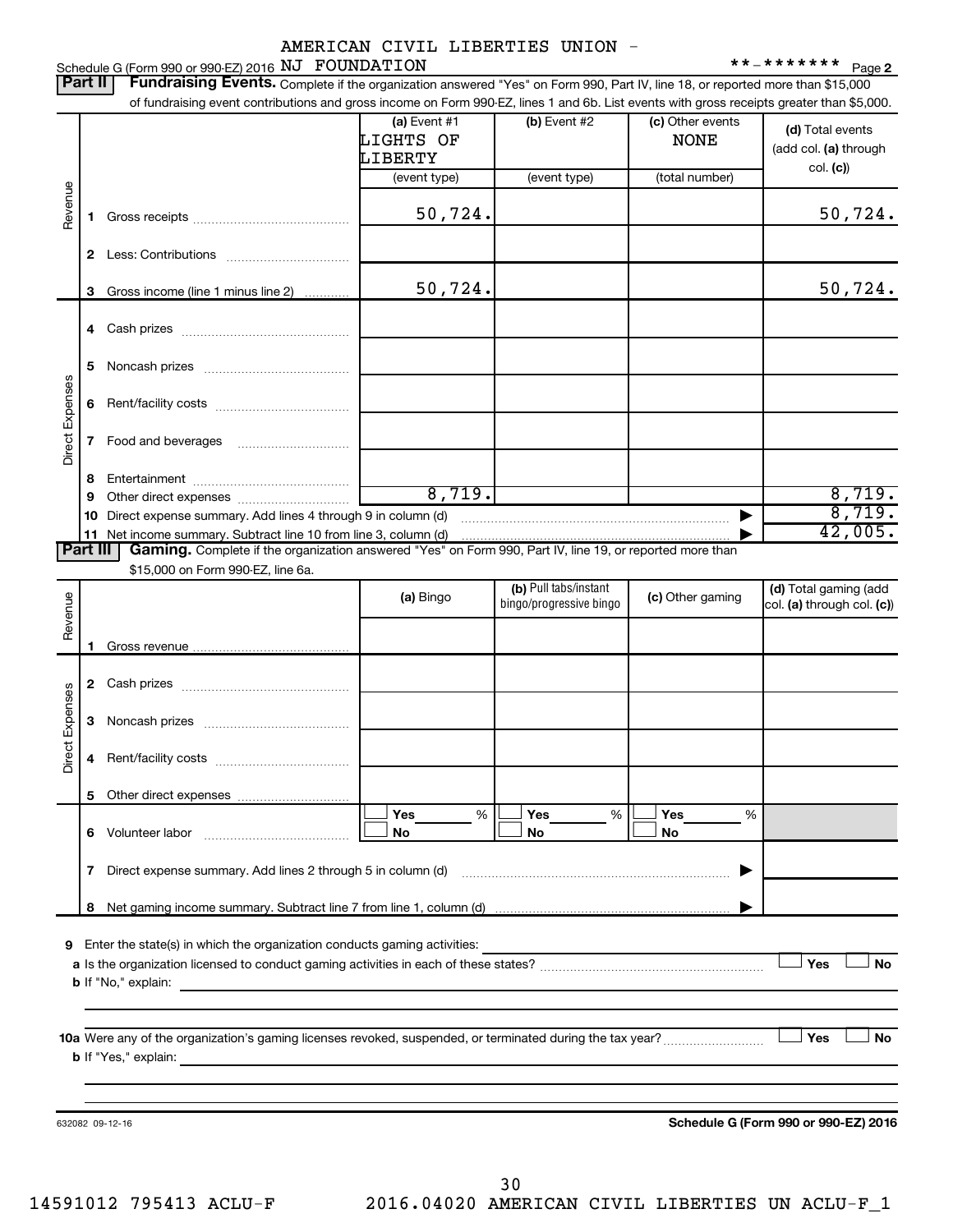|  |  | AMERICAN CIVIL LIBERTIES UNION |  |  |
|--|--|--------------------------------|--|--|
|--|--|--------------------------------|--|--|

| Schedule G (Form 990 or 990-EZ) 2016 NJ FOUNDATION                                                                                                                                                                                                                 | **_*******      | Page 3               |
|--------------------------------------------------------------------------------------------------------------------------------------------------------------------------------------------------------------------------------------------------------------------|-----------------|----------------------|
|                                                                                                                                                                                                                                                                    | Yes             | No                   |
| 12 Is the organization a grantor, beneficiary or trustee of a trust, or a member of a partnership or other entity formed                                                                                                                                           | Yes             | No                   |
| 13 Indicate the percentage of gaming activity conducted in:                                                                                                                                                                                                        |                 |                      |
|                                                                                                                                                                                                                                                                    | 13a             | %                    |
| <b>b</b> An outside facility <i>www.communicality www.communicality.communicality www.communicality www.communicality.communicality www.communicality.com</i>                                                                                                      | 13 <sub>b</sub> | %                    |
| 14 Enter the name and address of the person who prepares the organization's gaming/special events books and records:                                                                                                                                               |                 |                      |
| Name $\blacktriangleright$<br><u>and the contract of the contract of the contract of the contract of the contract of the contract of the contract of</u>                                                                                                           |                 |                      |
|                                                                                                                                                                                                                                                                    |                 |                      |
| 15a Does the organization have a contract with a third party from whom the organization receives gaming revenue?                                                                                                                                                   | Yes             | <b>No</b>            |
|                                                                                                                                                                                                                                                                    |                 |                      |
| of gaming revenue retained by the third party > \$                                                                                                                                                                                                                 |                 |                      |
| c If "Yes," enter name and address of the third party:                                                                                                                                                                                                             |                 |                      |
| Name $\blacktriangleright$<br><u>and the state of the state of the state of the state of the state of the state of the state of the state of the state of the state of the state of the state of the state of the state of the state of the state of the state</u> |                 |                      |
| Address $\blacktriangleright$<br><u>and the contract of the contract of the contract of the contract of the contract of the contract of the contract of</u>                                                                                                        |                 |                      |
| 16 Gaming manager information:                                                                                                                                                                                                                                     |                 |                      |
| <u> 1989 - Johann Stein, mars an de Brazilian (b. 1989)</u><br>Name $\blacktriangleright$                                                                                                                                                                          |                 |                      |
| Gaming manager compensation > \$                                                                                                                                                                                                                                   |                 |                      |
|                                                                                                                                                                                                                                                                    |                 |                      |
|                                                                                                                                                                                                                                                                    |                 |                      |
|                                                                                                                                                                                                                                                                    |                 |                      |
| Employee<br>Director/officer<br>Independent contractor                                                                                                                                                                                                             |                 |                      |
| <b>17</b> Mandatory distributions:                                                                                                                                                                                                                                 |                 |                      |
| a Is the organization required under state law to make charitable distributions from the gaming proceeds to                                                                                                                                                        |                 |                      |
| retain the state gaming license?                                                                                                                                                                                                                                   |                 | $\Box$ Yes $\Box$ No |
| <b>b</b> Enter the amount of distributions required under state law to be distributed to other exempt organizations or spent in the                                                                                                                                |                 |                      |
| organization's own exempt activities during the tax year $\triangleright$ \$                                                                                                                                                                                       |                 |                      |
| <b>Part IV</b><br>Supplemental Information. Provide the explanations required by Part I, line 2b, columns (iii) and (v); and Part III, lines 9, 9b, 10b, 15b,<br>15c, 16, and 17b, as applicable. Also provide any additional information. See instructions        |                 |                      |
|                                                                                                                                                                                                                                                                    |                 |                      |
|                                                                                                                                                                                                                                                                    |                 |                      |
|                                                                                                                                                                                                                                                                    |                 |                      |
|                                                                                                                                                                                                                                                                    |                 |                      |
|                                                                                                                                                                                                                                                                    |                 |                      |
|                                                                                                                                                                                                                                                                    |                 |                      |
|                                                                                                                                                                                                                                                                    |                 |                      |
|                                                                                                                                                                                                                                                                    |                 |                      |
|                                                                                                                                                                                                                                                                    |                 |                      |
| Schedule G (Form 990 or 990-EZ) 2016<br>632083 09-12-16                                                                                                                                                                                                            |                 |                      |
| 31                                                                                                                                                                                                                                                                 |                 |                      |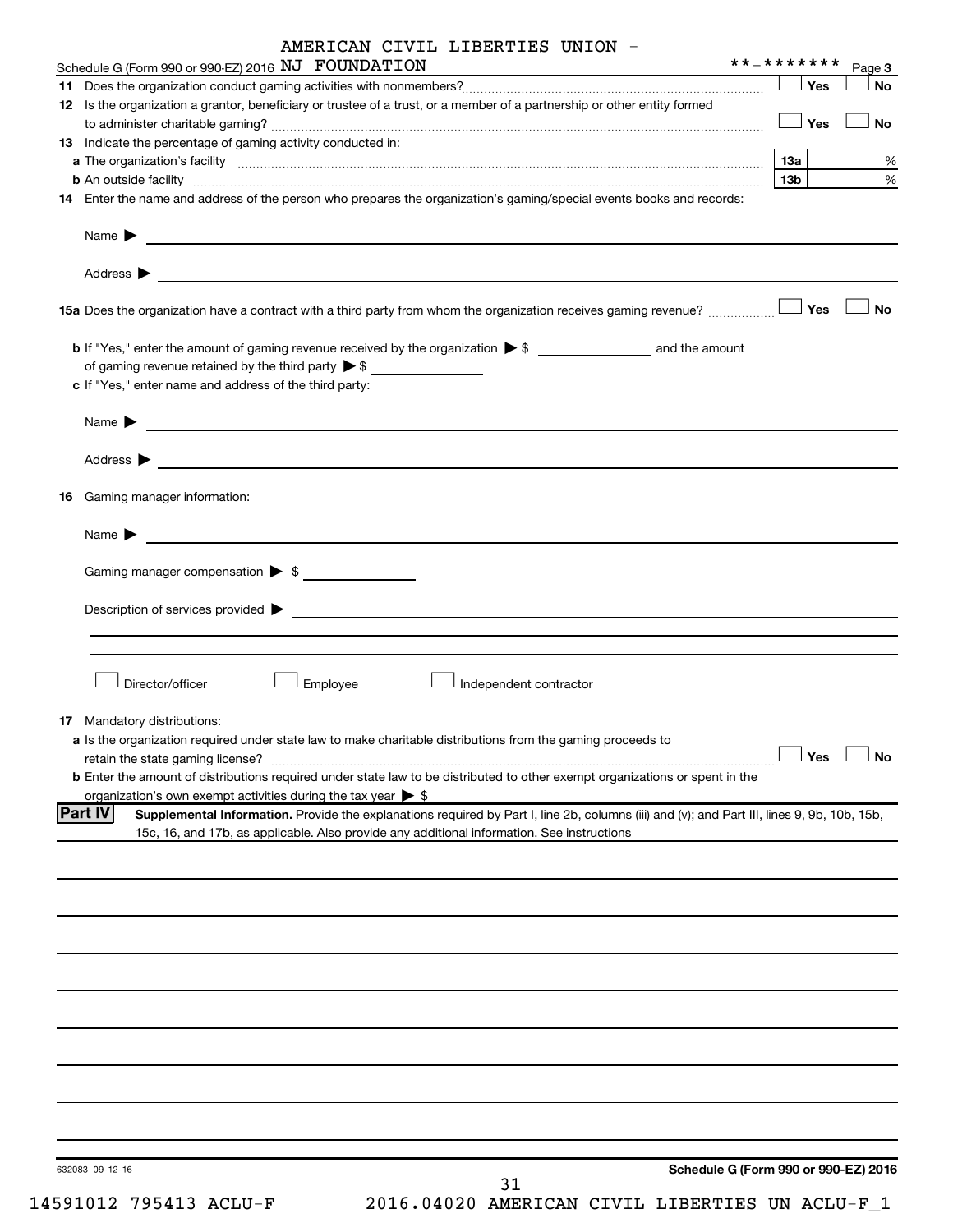|               | AMERICAN CIVIL LIBERTIES UNION - |  |
|---------------|----------------------------------|--|
| NJ FOUNDATION |                                  |  |

|                    |                                                                                                     | NJ FOUNDATION | **_******** Page 4              |
|--------------------|-----------------------------------------------------------------------------------------------------|---------------|---------------------------------|
|                    | Schedule G (Form 990 or 990-EZ) NJ FOUNDAT<br><b>Part IV   Supplemental Information</b> (continued) |               |                                 |
|                    |                                                                                                     |               |                                 |
|                    |                                                                                                     |               |                                 |
|                    |                                                                                                     |               |                                 |
|                    |                                                                                                     |               |                                 |
|                    |                                                                                                     |               |                                 |
|                    |                                                                                                     |               |                                 |
|                    |                                                                                                     |               |                                 |
|                    |                                                                                                     |               |                                 |
|                    |                                                                                                     |               |                                 |
|                    |                                                                                                     |               |                                 |
|                    |                                                                                                     |               |                                 |
|                    |                                                                                                     |               |                                 |
|                    |                                                                                                     |               |                                 |
|                    |                                                                                                     |               |                                 |
|                    |                                                                                                     |               |                                 |
|                    |                                                                                                     |               |                                 |
|                    |                                                                                                     |               |                                 |
|                    |                                                                                                     |               |                                 |
|                    |                                                                                                     |               |                                 |
|                    |                                                                                                     |               |                                 |
|                    |                                                                                                     |               |                                 |
|                    |                                                                                                     |               |                                 |
|                    |                                                                                                     |               |                                 |
|                    |                                                                                                     |               |                                 |
|                    |                                                                                                     |               |                                 |
|                    |                                                                                                     |               |                                 |
|                    |                                                                                                     |               |                                 |
|                    |                                                                                                     |               |                                 |
|                    |                                                                                                     |               |                                 |
|                    |                                                                                                     |               |                                 |
|                    |                                                                                                     |               |                                 |
|                    |                                                                                                     |               |                                 |
|                    |                                                                                                     |               |                                 |
|                    |                                                                                                     |               |                                 |
|                    |                                                                                                     |               |                                 |
|                    |                                                                                                     |               |                                 |
|                    |                                                                                                     |               |                                 |
|                    |                                                                                                     |               |                                 |
|                    |                                                                                                     |               |                                 |
|                    |                                                                                                     |               |                                 |
|                    |                                                                                                     |               |                                 |
|                    |                                                                                                     |               |                                 |
|                    |                                                                                                     |               |                                 |
|                    |                                                                                                     |               |                                 |
|                    |                                                                                                     |               |                                 |
|                    |                                                                                                     |               |                                 |
|                    |                                                                                                     |               |                                 |
|                    |                                                                                                     |               |                                 |
|                    |                                                                                                     |               |                                 |
|                    |                                                                                                     |               |                                 |
| 632084<br>04-01-16 |                                                                                                     |               | Schedule G (Form 990 or 990-EZ) |
|                    |                                                                                                     |               |                                 |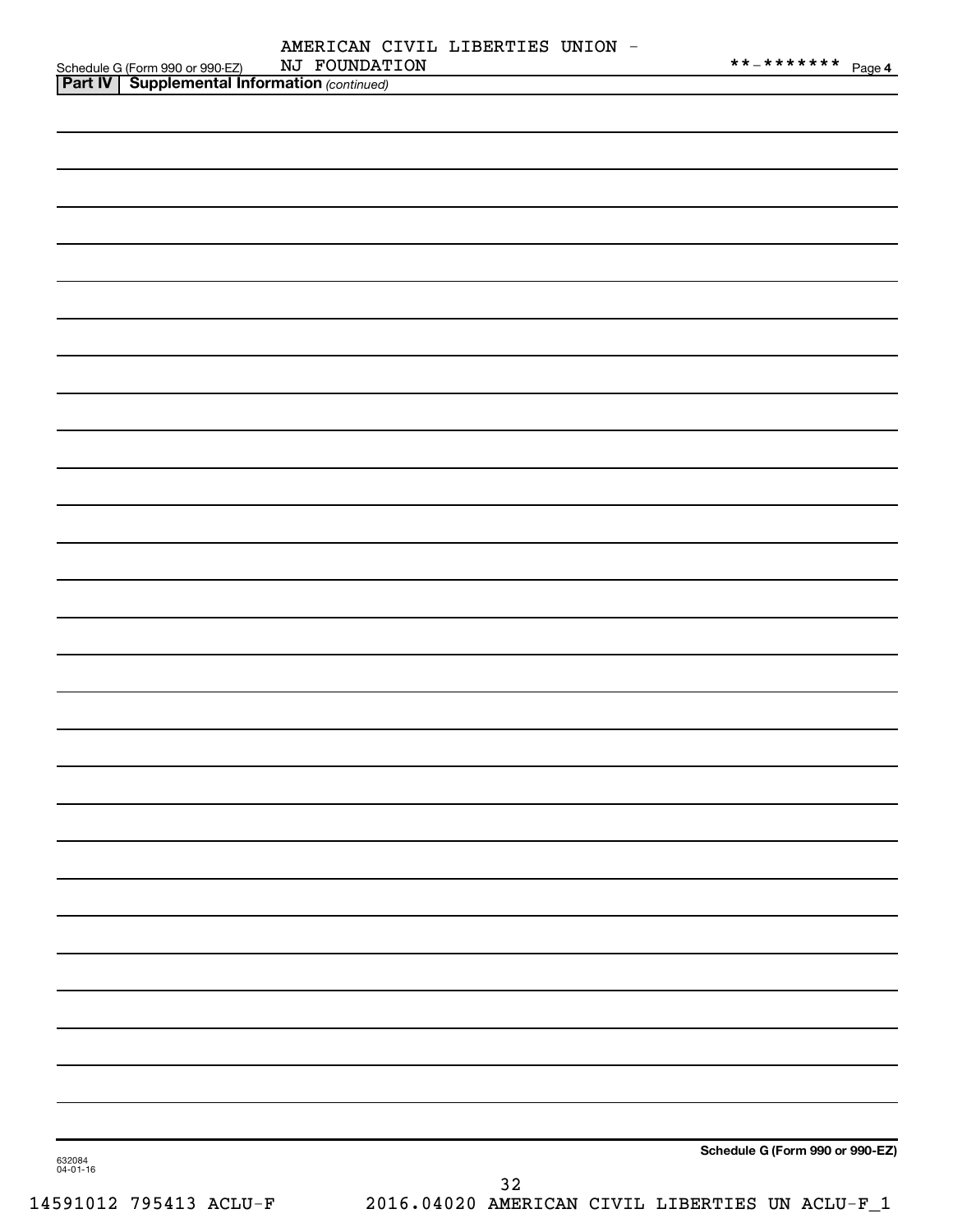|    | <b>SCHEDULE J</b>                  | <b>Compensation Information</b>                                                                                           |                                       | OMB No. 1545-0047          |                       |                         |  |
|----|------------------------------------|---------------------------------------------------------------------------------------------------------------------------|---------------------------------------|----------------------------|-----------------------|-------------------------|--|
|    | (Form 990)                         | For certain Officers, Directors, Trustees, Key Employees, and Highest                                                     |                                       | 2016                       |                       |                         |  |
|    |                                    | <b>Compensated Employees</b><br>Complete if the organization answered "Yes" on Form 990, Part IV, line 23.                |                                       |                            |                       |                         |  |
|    | Department of the Treasury         | Attach to Form 990.                                                                                                       |                                       |                            | <b>Open to Public</b> |                         |  |
|    | Internal Revenue Service           | Information about Schedule J (Form 990) and its instructions is at www.irs.gov/form990.                                   |                                       |                            | Inspection            |                         |  |
|    | Name of the organization           | AMERICAN CIVIL LIBERTIES UNION -                                                                                          | <b>Employer identification number</b> | **_*******                 |                       |                         |  |
|    |                                    | <b>NJ FOUNDATION</b>                                                                                                      |                                       |                            |                       |                         |  |
|    | Part I                             | <b>Questions Regarding Compensation</b>                                                                                   |                                       |                            |                       |                         |  |
|    |                                    |                                                                                                                           |                                       |                            | Yes                   | No                      |  |
| 1a |                                    | Check the appropriate box(es) if the organization provided any of the following to or for a person listed on Form 990,    |                                       |                            |                       |                         |  |
|    |                                    | Part VII, Section A, line 1a. Complete Part III to provide any relevant information regarding these items.                |                                       |                            |                       |                         |  |
|    | First-class or charter travel      | Housing allowance or residence for personal use                                                                           |                                       |                            |                       |                         |  |
|    | Travel for companions              | Payments for business use of personal residence                                                                           |                                       |                            |                       |                         |  |
|    |                                    | $ \mathbf{X} $ Tax indemnification and gross-up payments<br>Health or social club dues or initiation fees                 |                                       |                            |                       |                         |  |
|    |                                    | Discretionary spending account<br>Personal services (such as, maid, chauffeur, chef)                                      |                                       |                            |                       |                         |  |
|    |                                    |                                                                                                                           |                                       |                            |                       |                         |  |
|    |                                    | <b>b</b> If any of the boxes on line 1a are checked, did the organization follow a written policy regarding payment or    |                                       |                            | х                     |                         |  |
|    |                                    | reimbursement or provision of all of the expenses described above? If "No," complete Part III to explain                  |                                       | 1b                         |                       |                         |  |
| 2  |                                    | Did the organization require substantiation prior to reimbursing or allowing expenses incurred by all directors,          |                                       |                            |                       | х                       |  |
|    |                                    | trustees, and officers, including the CEO/Executive Director, regarding the items checked on line 1a?                     |                                       | $\mathbf{2}$               |                       |                         |  |
|    |                                    |                                                                                                                           |                                       |                            |                       |                         |  |
| з  |                                    | Indicate which, if any, of the following the filing organization used to establish the compensation of the organization's |                                       |                            |                       |                         |  |
|    |                                    | CEO/Executive Director. Check all that apply. Do not check any boxes for methods used by a related organization to        |                                       |                            |                       |                         |  |
|    |                                    | establish compensation of the CEO/Executive Director, but explain in Part III.                                            |                                       |                            |                       |                         |  |
|    | Compensation committee             | Written employment contract                                                                                               |                                       |                            |                       |                         |  |
|    |                                    | Independent compensation consultant<br>Compensation survey or study                                                       |                                       |                            |                       |                         |  |
|    |                                    | Form 990 of other organizations<br>Approval by the board or compensation committee                                        |                                       |                            |                       |                         |  |
| 4  |                                    | During the year, did any person listed on Form 990, Part VII, Section A, line 1a, with respect to the filing              |                                       |                            |                       |                         |  |
|    |                                    | organization or a related organization:                                                                                   |                                       |                            |                       |                         |  |
| а  |                                    | Receive a severance payment or change-of-control payment?                                                                 |                                       | 4a                         |                       | х                       |  |
| b  |                                    |                                                                                                                           |                                       | 4b                         |                       | $\overline{\textbf{X}}$ |  |
| c  |                                    |                                                                                                                           |                                       | 4c                         |                       | $\overline{\textbf{x}}$ |  |
|    |                                    | If "Yes" to any of lines 4a-c, list the persons and provide the applicable amounts for each item in Part III.             |                                       |                            |                       |                         |  |
|    |                                    |                                                                                                                           |                                       |                            |                       |                         |  |
|    |                                    | Only section 501(c)(3), 501(c)(4), and 501(c)(29) organizations must complete lines 5-9.                                  |                                       |                            |                       |                         |  |
|    |                                    | For persons listed on Form 990, Part VII, Section A, line 1a, did the organization pay or accrue any compensation         |                                       |                            |                       |                         |  |
|    | contingent on the revenues of:     |                                                                                                                           |                                       |                            |                       |                         |  |
|    |                                    |                                                                                                                           |                                       | 5a                         |                       | X                       |  |
|    |                                    |                                                                                                                           |                                       | 5b                         |                       | $\overline{\texttt{x}}$ |  |
|    |                                    | If "Yes" on line 5a or 5b, describe in Part III.                                                                          |                                       |                            |                       |                         |  |
|    |                                    | 6 For persons listed on Form 990, Part VII, Section A, line 1a, did the organization pay or accrue any compensation       |                                       |                            |                       |                         |  |
|    | contingent on the net earnings of: |                                                                                                                           |                                       |                            |                       |                         |  |
|    |                                    |                                                                                                                           |                                       | 6a                         |                       | х                       |  |
|    |                                    |                                                                                                                           |                                       | 6b                         |                       | $\overline{\mathbf{x}}$ |  |
|    |                                    | If "Yes" on line 6a or 6b, describe in Part III.                                                                          |                                       |                            |                       |                         |  |
|    |                                    | 7 For persons listed on Form 990, Part VII, Section A, line 1a, did the organization provide any nonfixed payments        |                                       |                            |                       |                         |  |
|    |                                    |                                                                                                                           |                                       | $\overline{7}$             |                       | x                       |  |
| 8  |                                    | Were any amounts reported on Form 990, Part VII, paid or accrued pursuant to a contract that was subject to the           |                                       |                            |                       |                         |  |
|    |                                    |                                                                                                                           |                                       | 8                          |                       | X                       |  |
| 9  |                                    | If "Yes" on line 8, did the organization also follow the rebuttable presumption procedure described in                    |                                       |                            |                       |                         |  |
|    |                                    |                                                                                                                           |                                       | 9                          |                       |                         |  |
|    |                                    | LHA For Paperwork Reduction Act Notice, see the Instructions for Form 990.                                                |                                       | Schedule J (Form 990) 2016 |                       |                         |  |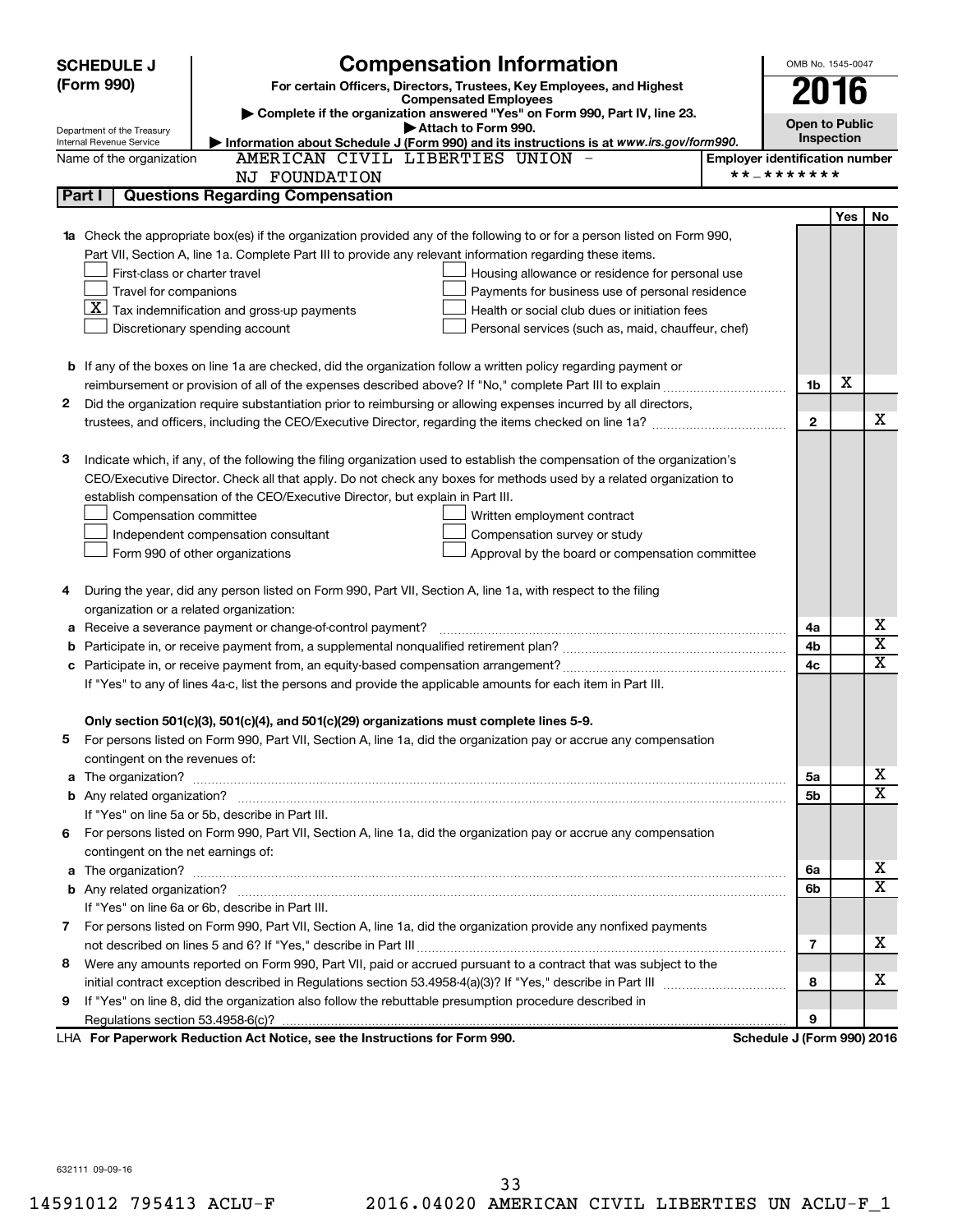Schedule J (Form 990) 2016 NJ FOUNDATION  $*********$ NJ FOUNDATION

Part II | Officers, Directors, Trustees, Key Employees, and Highest Compensated Employees. Use duplicate copies if additional space is needed.

For each individual whose compensation must be reported on Schedule J, report compensation from the organization on row (i) and from related organizations, described in the instructions, on row (ii). Do not list any individuals that aren't listed on Form 990, Part VII.

Note: The sum of columns (B)(i)-(iii) for each listed individual must equal the total amount of Form 990, Part VII, Section A, line 1a, applicable column (D) and (E) amounts for that individual.

|                           |                    |                          | (B) Breakdown of W-2 and/or 1099-MISC compensation |                                           | (C) Retirement and<br>other deferred | (D) Nontaxable<br>benefits  | (E) Total of columns<br>$(B)(i)$ - $(D)$ | (F) Compensation<br>in column (B)         |
|---------------------------|--------------------|--------------------------|----------------------------------------------------|-------------------------------------------|--------------------------------------|-----------------------------|------------------------------------------|-------------------------------------------|
| (A) Name and Title        |                    | (i) Base<br>compensation | (ii) Bonus &<br>incentive<br>compensation          | (iii) Other<br>reportable<br>compensation | compensation                         |                             |                                          | reported as deferred<br>on prior Form 990 |
| $(1)$ UDI OFER            | (i)                | 104,939.                 | 5,000.                                             | $\overline{0}$ .                          | $\overline{0}$ .                     | 6,116.                      | 116,055.                                 | $\overline{0}$ .                          |
| FORMER EXECUTIVE DIRECTOR | (ii)               | $\overline{0}$ .         | $\overline{0}$ .                                   | $\overline{0}$ .                          | $\overline{\mathfrak{o}}$ .          | $\overline{\mathfrak{o}}$ . | $\overline{\mathfrak{o}}$ .              | $\overline{0}$ .                          |
|                           | (i)                |                          |                                                    |                                           |                                      |                             |                                          |                                           |
|                           | (ii)               |                          |                                                    |                                           |                                      |                             |                                          |                                           |
|                           | (i)                |                          |                                                    |                                           |                                      |                             |                                          |                                           |
|                           | (ii)               |                          |                                                    |                                           |                                      |                             |                                          |                                           |
|                           | $(\sf{i})$         |                          |                                                    |                                           |                                      |                             |                                          |                                           |
|                           | (ii)               |                          |                                                    |                                           |                                      |                             |                                          |                                           |
|                           | $(\sf{i})$         |                          |                                                    |                                           |                                      |                             |                                          |                                           |
|                           | (ii)               |                          |                                                    |                                           |                                      |                             |                                          |                                           |
|                           | $(\sf{i})$         |                          |                                                    |                                           |                                      |                             |                                          |                                           |
|                           | (ii)               |                          |                                                    |                                           |                                      |                             |                                          |                                           |
|                           | $(\sf{i})$         |                          |                                                    |                                           |                                      |                             |                                          |                                           |
|                           | (ii)               |                          |                                                    |                                           |                                      |                             |                                          |                                           |
|                           | $(\sf{i})$         |                          |                                                    |                                           |                                      |                             |                                          |                                           |
|                           | (ii)               |                          |                                                    |                                           |                                      |                             |                                          |                                           |
|                           | $(\sf{i})$<br>(ii) |                          |                                                    |                                           |                                      |                             |                                          |                                           |
|                           | $(\sf{i})$         |                          |                                                    |                                           |                                      |                             |                                          |                                           |
|                           | (ii)               |                          |                                                    |                                           |                                      |                             |                                          |                                           |
|                           | $(\sf{i})$         |                          |                                                    |                                           |                                      |                             |                                          |                                           |
|                           | (ii)               |                          |                                                    |                                           |                                      |                             |                                          |                                           |
|                           | $(\sf{i})$         |                          |                                                    |                                           |                                      |                             |                                          |                                           |
|                           | (ii)               |                          |                                                    |                                           |                                      |                             |                                          |                                           |
|                           | $(\sf{i})$         |                          |                                                    |                                           |                                      |                             |                                          |                                           |
|                           | (ii)               |                          |                                                    |                                           |                                      |                             |                                          |                                           |
|                           | $(\sf{i})$         |                          |                                                    |                                           |                                      |                             |                                          |                                           |
|                           | (ii)               |                          |                                                    |                                           |                                      |                             |                                          |                                           |
|                           | $(\sf{i})$         |                          |                                                    |                                           |                                      |                             |                                          |                                           |
|                           | (ii)               |                          |                                                    |                                           |                                      |                             |                                          |                                           |
|                           | $(\sf{i})$         |                          |                                                    |                                           |                                      |                             |                                          |                                           |
|                           | (ii)               |                          |                                                    |                                           |                                      |                             |                                          |                                           |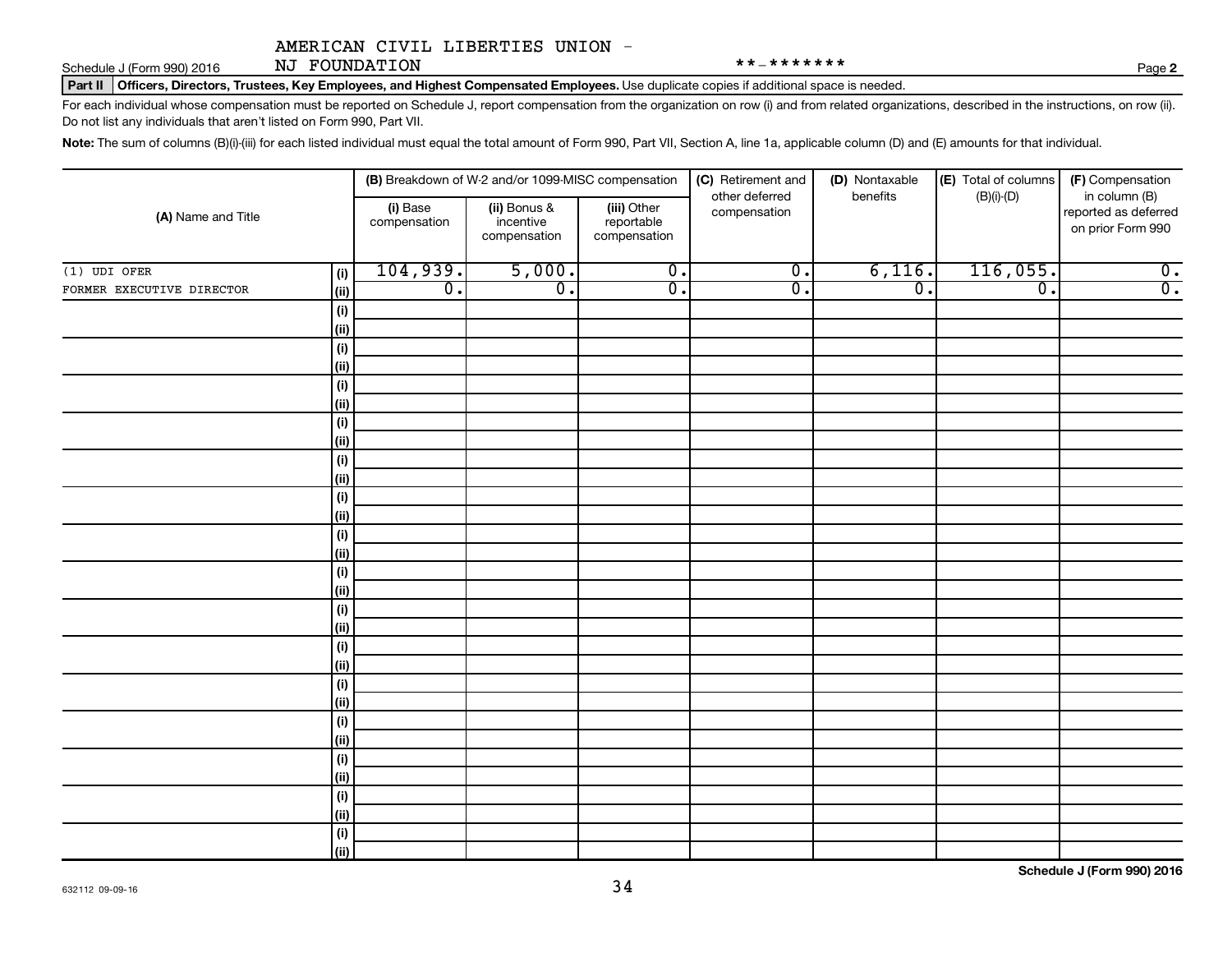Schedule J (Form 990) 2016 NJ  $\overline{V}$  NJ  $\overline{V}$  FOUNDATION

Page 3

#### **Part III Supplemental Information**

Provide the information, explanation, or descriptions required for Part I, lines 1a, 1b, 3, 4a, 4b, 4c, 5a, 5b, 6a, 6b, 7, and 8, and for Part II. Also complete this part for any additional information.

#### PART I, LINE 1A:

CERTAIN EMPLOYEES WAIVE HEALTH INSURANCE COVERAGE PROVIDED BY THE

ORGANIZATION. THEY ARE COMPENSATED FOR THE VALUE OF THE WAIVED HEALTH

INSURANCE COVERAGE, GROSSED UP FOR THE INCOME TAX ON THE ADDITIONAL

#### COMPENSATION.

**Schedule J (Form 990) 2016**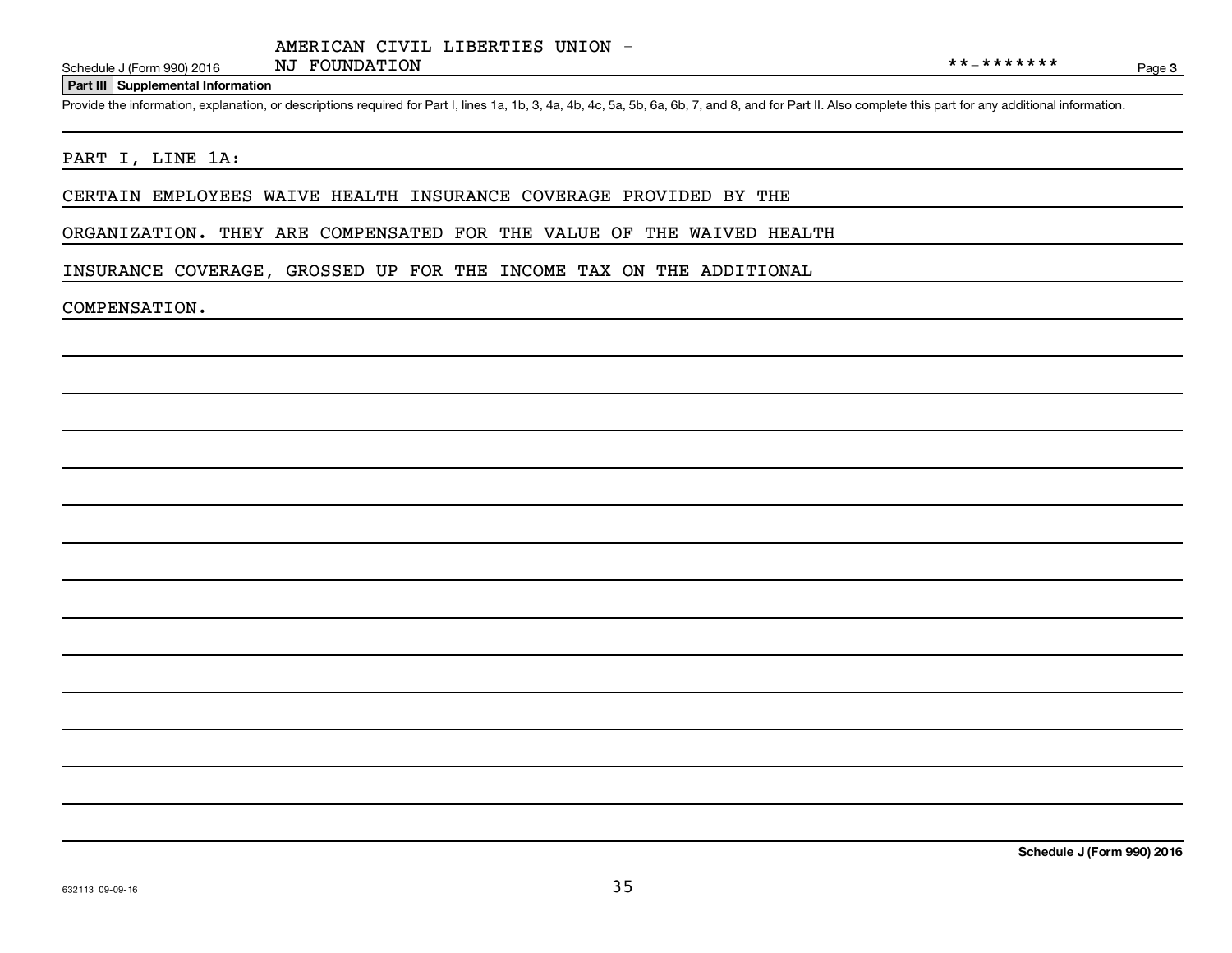| <b>SCHEDULE O</b><br>(Form 990 or 990-EZ)              | Supplemental Information to Form 990 or 990-EZ<br>Complete to provide information for responses to specific questions on<br>Form 990 or 990-EZ or to provide any additional information. | OMB No. 1545-0047                                   |
|--------------------------------------------------------|------------------------------------------------------------------------------------------------------------------------------------------------------------------------------------------|-----------------------------------------------------|
| Department of the Treasury<br>Internal Revenue Service | Attach to Form 990 or 990-EZ.<br>Information about Schedule O (Form 990 or 990-EZ) and its instructions is at WWW.irs.gov/form990.                                                       | <b>Open to Public</b><br>Inspection                 |
| Name of the organization                               | AMERICAN CIVIL LIBERTIES UNION -<br>NJ FOUNDATION                                                                                                                                        | <b>Employer identification number</b><br>**_******* |
|                                                        | FORM 990, PART VI, SECTION B, LINE 11B:                                                                                                                                                  |                                                     |
| AN ELECTRONIC VERSION OF                               | THE 990 IS PROVIDED TO ALL BOARD MEMBERS FOR A                                                                                                                                           |                                                     |
| 7-DAY REVIEW PERIOD.                                   | THEREAFTER, THE 990 IS SIGNED BY THE BOARD PRESIDENT                                                                                                                                     |                                                     |
|                                                        | AND IS FILED WITH THE IRS.                                                                                                                                                               |                                                     |
|                                                        |                                                                                                                                                                                          |                                                     |
|                                                        | FORM 990, PART VI, SECTION B, LINE 15:                                                                                                                                                   |                                                     |
|                                                        | COMPARABLE POSITION SALARY DATA IS USED<br>TO DETERMINE THE SALARY OF THE                                                                                                                |                                                     |
|                                                        | EXECUTIVE DIRECTOR; THE FINAL SALARY LEVEL IS APPROVED BY THE BOARD AFTER                                                                                                                |                                                     |
| REVIEW.                                                |                                                                                                                                                                                          |                                                     |
|                                                        |                                                                                                                                                                                          |                                                     |
|                                                        | FORM 990, PART VI, SECTION C, LINE 19:                                                                                                                                                   |                                                     |
| ORGANIZATION'S WEBSITE.                                |                                                                                                                                                                                          |                                                     |
|                                                        |                                                                                                                                                                                          |                                                     |
|                                                        | FORM 990, PART XII, LINE 2C:                                                                                                                                                             |                                                     |
| SAME AS LAST YEAR.                                     |                                                                                                                                                                                          |                                                     |
|                                                        |                                                                                                                                                                                          |                                                     |
|                                                        |                                                                                                                                                                                          |                                                     |
|                                                        |                                                                                                                                                                                          |                                                     |
|                                                        |                                                                                                                                                                                          |                                                     |
|                                                        |                                                                                                                                                                                          |                                                     |
|                                                        |                                                                                                                                                                                          |                                                     |
|                                                        |                                                                                                                                                                                          |                                                     |
|                                                        |                                                                                                                                                                                          |                                                     |
|                                                        |                                                                                                                                                                                          |                                                     |
|                                                        |                                                                                                                                                                                          |                                                     |
|                                                        |                                                                                                                                                                                          |                                                     |
| 632211 08-25-16                                        | LHA For Paperwork Reduction Act Notice, see the Instructions for Form 990 or 990-EZ.                                                                                                     | Schedule O (Form 990 or 990-EZ) (2016)              |
|                                                        | 36                                                                                                                                                                                       |                                                     |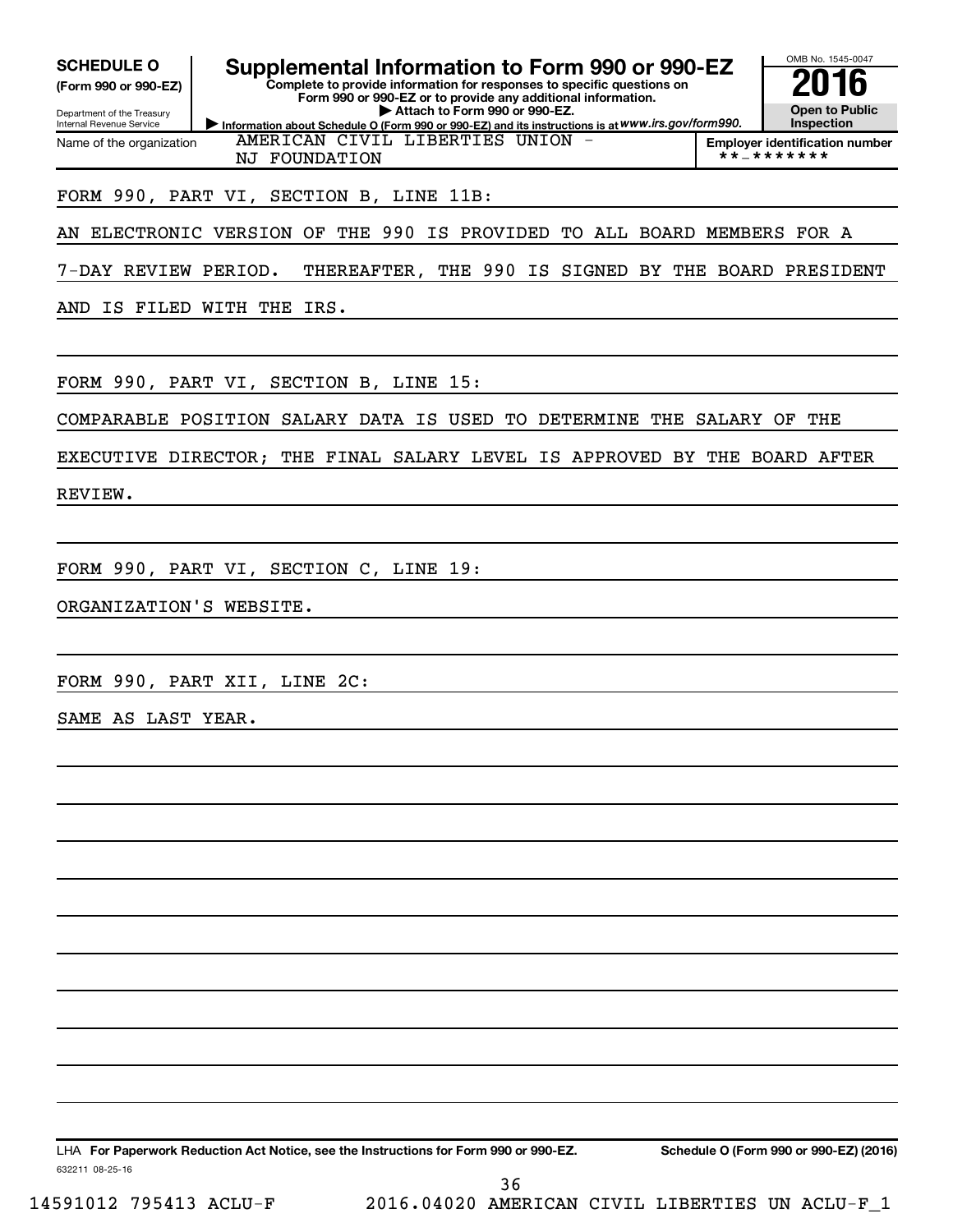| <b>Related Organizations and Unrelated Partnerships</b><br>(Form 990)<br>> Complete if the organization answered "Yes" on Form 990, Part IV, line 33, 34, 35b, 36, or 37.<br>2016<br>Attach to Form 990.<br><b>Open to Public</b><br>Department of the Treasury<br>Internal Revenue Service<br>Inspection<br>Information about Schedule R (Form 990) and its instructions is at www.irs.gov/form990.<br>AMERICAN CIVIL LIBERTIES UNION -<br>Name of the organization<br><b>Employer identification number</b><br>**_*******<br><b>NJ FOUNDATION</b><br>Part I<br>Identification of Disregarded Entities. Complete if the organization answered "Yes" on Form 990, Part IV, line 33.<br>(b)<br>(f)<br>(a)<br>(c)<br>(d)<br>(e)<br>Name, address, and EIN (if applicable)<br>Primary activity<br>Legal domicile (state or<br>Total income<br>Direct controlling<br>End-of-year assets<br>of disregarded entity<br>entity<br>foreign country)<br>Identification of Related Tax-Exempt Organizations. Complete if the organization answered "Yes" on Form 990, Part IV, line 34 because it had one or more related tax-exempt<br>Part II<br>organizations during the tax year.<br>(b)<br>(d)<br>(a)<br>(c)<br>(e)<br>(f)<br>$(g)$<br>Section 512(b)(13)<br>Exempt Code<br>Direct controlling<br>Name, address, and EIN<br>Primary activity<br>Legal domicile (state or<br>Public charity<br>controlled<br>status (if section<br>of related organization<br>section<br>entity<br>entity?<br>foreign country)<br>501(c)(3)<br>Yes<br>No<br>AMERICAN CIVIL LIBERTIES UNION OF NJ -<br>х<br>22-1758950, PO BOX 32159, NEWARK, NJ<br>07102<br>MEMBERSHIP<br>NEW JERSEY<br>501(C)(4)<br>AMERICAN CIVIL LIBERTIES UNION FOUNDATION -<br>13-6213516 125 BROAD STREET NEW YORK NY<br>X<br>10004<br>PARENT ORGANIZATION<br>NEW YORK<br>501(C)(3)<br>LINE 10<br>AMERICAN CIVIL LIBERTIES UNION - 13-3871360<br>125 BROAD STREET<br>x<br>NEW YORK, NY 10004<br>NEW YORK<br>501(C)(4)<br>PARENT ORGANIZATION<br>Schedule R (Form 990) 2016<br>For Paperwork Reduction Act Notice, see the Instructions for Form 990. | <b>SCHEDULE R</b> |  |  | OMB No. 1545-0047 |  |
|-----------------------------------------------------------------------------------------------------------------------------------------------------------------------------------------------------------------------------------------------------------------------------------------------------------------------------------------------------------------------------------------------------------------------------------------------------------------------------------------------------------------------------------------------------------------------------------------------------------------------------------------------------------------------------------------------------------------------------------------------------------------------------------------------------------------------------------------------------------------------------------------------------------------------------------------------------------------------------------------------------------------------------------------------------------------------------------------------------------------------------------------------------------------------------------------------------------------------------------------------------------------------------------------------------------------------------------------------------------------------------------------------------------------------------------------------------------------------------------------------------------------------------------------------------------------------------------------------------------------------------------------------------------------------------------------------------------------------------------------------------------------------------------------------------------------------------------------------------------------------------------------------------------------------------------------------------------------------------------------------------------------------------------------------------------------------------------------------------|-------------------|--|--|-------------------|--|
|                                                                                                                                                                                                                                                                                                                                                                                                                                                                                                                                                                                                                                                                                                                                                                                                                                                                                                                                                                                                                                                                                                                                                                                                                                                                                                                                                                                                                                                                                                                                                                                                                                                                                                                                                                                                                                                                                                                                                                                                                                                                                                     |                   |  |  |                   |  |
|                                                                                                                                                                                                                                                                                                                                                                                                                                                                                                                                                                                                                                                                                                                                                                                                                                                                                                                                                                                                                                                                                                                                                                                                                                                                                                                                                                                                                                                                                                                                                                                                                                                                                                                                                                                                                                                                                                                                                                                                                                                                                                     |                   |  |  |                   |  |
|                                                                                                                                                                                                                                                                                                                                                                                                                                                                                                                                                                                                                                                                                                                                                                                                                                                                                                                                                                                                                                                                                                                                                                                                                                                                                                                                                                                                                                                                                                                                                                                                                                                                                                                                                                                                                                                                                                                                                                                                                                                                                                     |                   |  |  |                   |  |
|                                                                                                                                                                                                                                                                                                                                                                                                                                                                                                                                                                                                                                                                                                                                                                                                                                                                                                                                                                                                                                                                                                                                                                                                                                                                                                                                                                                                                                                                                                                                                                                                                                                                                                                                                                                                                                                                                                                                                                                                                                                                                                     |                   |  |  |                   |  |
|                                                                                                                                                                                                                                                                                                                                                                                                                                                                                                                                                                                                                                                                                                                                                                                                                                                                                                                                                                                                                                                                                                                                                                                                                                                                                                                                                                                                                                                                                                                                                                                                                                                                                                                                                                                                                                                                                                                                                                                                                                                                                                     |                   |  |  |                   |  |
|                                                                                                                                                                                                                                                                                                                                                                                                                                                                                                                                                                                                                                                                                                                                                                                                                                                                                                                                                                                                                                                                                                                                                                                                                                                                                                                                                                                                                                                                                                                                                                                                                                                                                                                                                                                                                                                                                                                                                                                                                                                                                                     |                   |  |  |                   |  |
|                                                                                                                                                                                                                                                                                                                                                                                                                                                                                                                                                                                                                                                                                                                                                                                                                                                                                                                                                                                                                                                                                                                                                                                                                                                                                                                                                                                                                                                                                                                                                                                                                                                                                                                                                                                                                                                                                                                                                                                                                                                                                                     |                   |  |  |                   |  |
|                                                                                                                                                                                                                                                                                                                                                                                                                                                                                                                                                                                                                                                                                                                                                                                                                                                                                                                                                                                                                                                                                                                                                                                                                                                                                                                                                                                                                                                                                                                                                                                                                                                                                                                                                                                                                                                                                                                                                                                                                                                                                                     |                   |  |  |                   |  |
|                                                                                                                                                                                                                                                                                                                                                                                                                                                                                                                                                                                                                                                                                                                                                                                                                                                                                                                                                                                                                                                                                                                                                                                                                                                                                                                                                                                                                                                                                                                                                                                                                                                                                                                                                                                                                                                                                                                                                                                                                                                                                                     |                   |  |  |                   |  |
|                                                                                                                                                                                                                                                                                                                                                                                                                                                                                                                                                                                                                                                                                                                                                                                                                                                                                                                                                                                                                                                                                                                                                                                                                                                                                                                                                                                                                                                                                                                                                                                                                                                                                                                                                                                                                                                                                                                                                                                                                                                                                                     |                   |  |  |                   |  |
|                                                                                                                                                                                                                                                                                                                                                                                                                                                                                                                                                                                                                                                                                                                                                                                                                                                                                                                                                                                                                                                                                                                                                                                                                                                                                                                                                                                                                                                                                                                                                                                                                                                                                                                                                                                                                                                                                                                                                                                                                                                                                                     |                   |  |  |                   |  |
|                                                                                                                                                                                                                                                                                                                                                                                                                                                                                                                                                                                                                                                                                                                                                                                                                                                                                                                                                                                                                                                                                                                                                                                                                                                                                                                                                                                                                                                                                                                                                                                                                                                                                                                                                                                                                                                                                                                                                                                                                                                                                                     |                   |  |  |                   |  |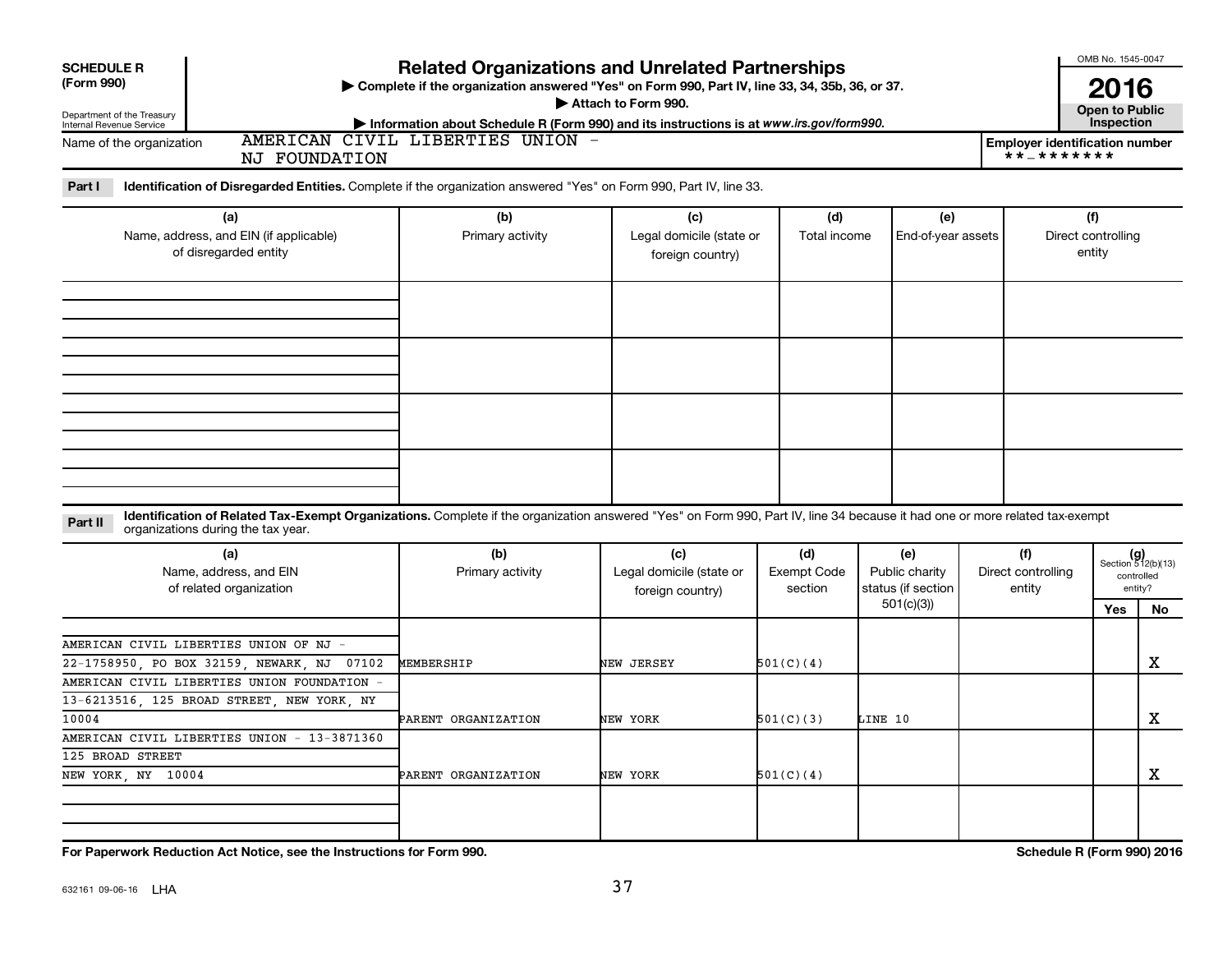#### Schedule R (Form 990) 2016 NJ FOUNDATION NJ FOUNDATION

Part III Identification of Related Organizations Taxable as a Partnership. Complete if the organization answered "Yes" on Form 990, Part IV, line 34 because it had one or more related<br>Read to the organizations tracted as a organizations treated as a partnership during the tax year.

| (a)                                               | (b)              | (c)                                       | (d)                          | (e)                                                                                        | (f)                      | (g)                               |                  | (h)          | (i)                                                                     | (j) | (k)                                                     |
|---------------------------------------------------|------------------|-------------------------------------------|------------------------------|--------------------------------------------------------------------------------------------|--------------------------|-----------------------------------|------------------|--------------|-------------------------------------------------------------------------|-----|---------------------------------------------------------|
| Name, address, and EIN<br>of related organization | Primary activity | Legal<br>domicile<br>(state or<br>foreign | Direct controlling<br>entity | Predominant income<br>(related, unrelated,<br>excluded from tax under<br>sections 512-514) | Share of total<br>income | Share of<br>end-of-year<br>assets | Disproportionate | allocations? | Code V-UBI<br>amount in box<br>20 of Schedule<br>K-1 (Form 1065) Yes No |     | General or Percentage<br>managing ownership<br>partner? |
|                                                   |                  | country)                                  |                              |                                                                                            |                          |                                   |                  | Yes   No     |                                                                         |     |                                                         |
|                                                   |                  |                                           |                              |                                                                                            |                          |                                   |                  |              |                                                                         |     |                                                         |
|                                                   |                  |                                           |                              |                                                                                            |                          |                                   |                  |              |                                                                         |     |                                                         |
|                                                   |                  |                                           |                              |                                                                                            |                          |                                   |                  |              |                                                                         |     |                                                         |
|                                                   |                  |                                           |                              |                                                                                            |                          |                                   |                  |              |                                                                         |     |                                                         |
|                                                   |                  |                                           |                              |                                                                                            |                          |                                   |                  |              |                                                                         |     |                                                         |
|                                                   |                  |                                           |                              |                                                                                            |                          |                                   |                  |              |                                                                         |     |                                                         |
|                                                   |                  |                                           |                              |                                                                                            |                          |                                   |                  |              |                                                                         |     |                                                         |
|                                                   |                  |                                           |                              |                                                                                            |                          |                                   |                  |              |                                                                         |     |                                                         |
|                                                   |                  |                                           |                              |                                                                                            |                          |                                   |                  |              |                                                                         |     |                                                         |
|                                                   |                  |                                           |                              |                                                                                            |                          |                                   |                  |              |                                                                         |     |                                                         |
|                                                   |                  |                                           |                              |                                                                                            |                          |                                   |                  |              |                                                                         |     |                                                         |
|                                                   |                  |                                           |                              |                                                                                            |                          |                                   |                  |              |                                                                         |     |                                                         |
|                                                   |                  |                                           |                              |                                                                                            |                          |                                   |                  |              |                                                                         |     |                                                         |
|                                                   |                  |                                           |                              |                                                                                            |                          |                                   |                  |              |                                                                         |     |                                                         |
|                                                   |                  |                                           |                              |                                                                                            |                          |                                   |                  |              |                                                                         |     |                                                         |
|                                                   |                  |                                           |                              |                                                                                            |                          |                                   |                  |              |                                                                         |     |                                                         |
|                                                   |                  |                                           |                              |                                                                                            |                          |                                   |                  |              |                                                                         |     |                                                         |

Part IV Identification of Related Organizations Taxable as a Corporation or Trust. Complete if the organization answered "Yes" on Form 990, Part IV, line 34 because it had one or more related<br>Complete intervals are accompa organizations treated as a corporation or trust during the tax year.

| (a)<br>Name, address, and EIN<br>of related organization | (b)<br>Primary activity | (c)<br>Legal domicile<br>(state or<br>foreign | (d)<br>Direct controlling<br>entity | (e)<br>Type of entity<br>(C corp, S corp,<br>or trust) | (f)<br>Share of total<br>income | (g)<br>Share of<br>end-of-year<br>assets | (h)<br>Percentage<br>ownership | $(i)$<br>Section<br>512(b)(13)<br>controlled<br>entity? |  |
|----------------------------------------------------------|-------------------------|-----------------------------------------------|-------------------------------------|--------------------------------------------------------|---------------------------------|------------------------------------------|--------------------------------|---------------------------------------------------------|--|
|                                                          |                         | country)                                      |                                     |                                                        |                                 |                                          |                                | Yes   No                                                |  |
|                                                          |                         |                                               |                                     |                                                        |                                 |                                          |                                |                                                         |  |
|                                                          |                         |                                               |                                     |                                                        |                                 |                                          |                                |                                                         |  |
|                                                          |                         |                                               |                                     |                                                        |                                 |                                          |                                |                                                         |  |
|                                                          |                         |                                               |                                     |                                                        |                                 |                                          |                                |                                                         |  |
|                                                          |                         |                                               |                                     |                                                        |                                 |                                          |                                |                                                         |  |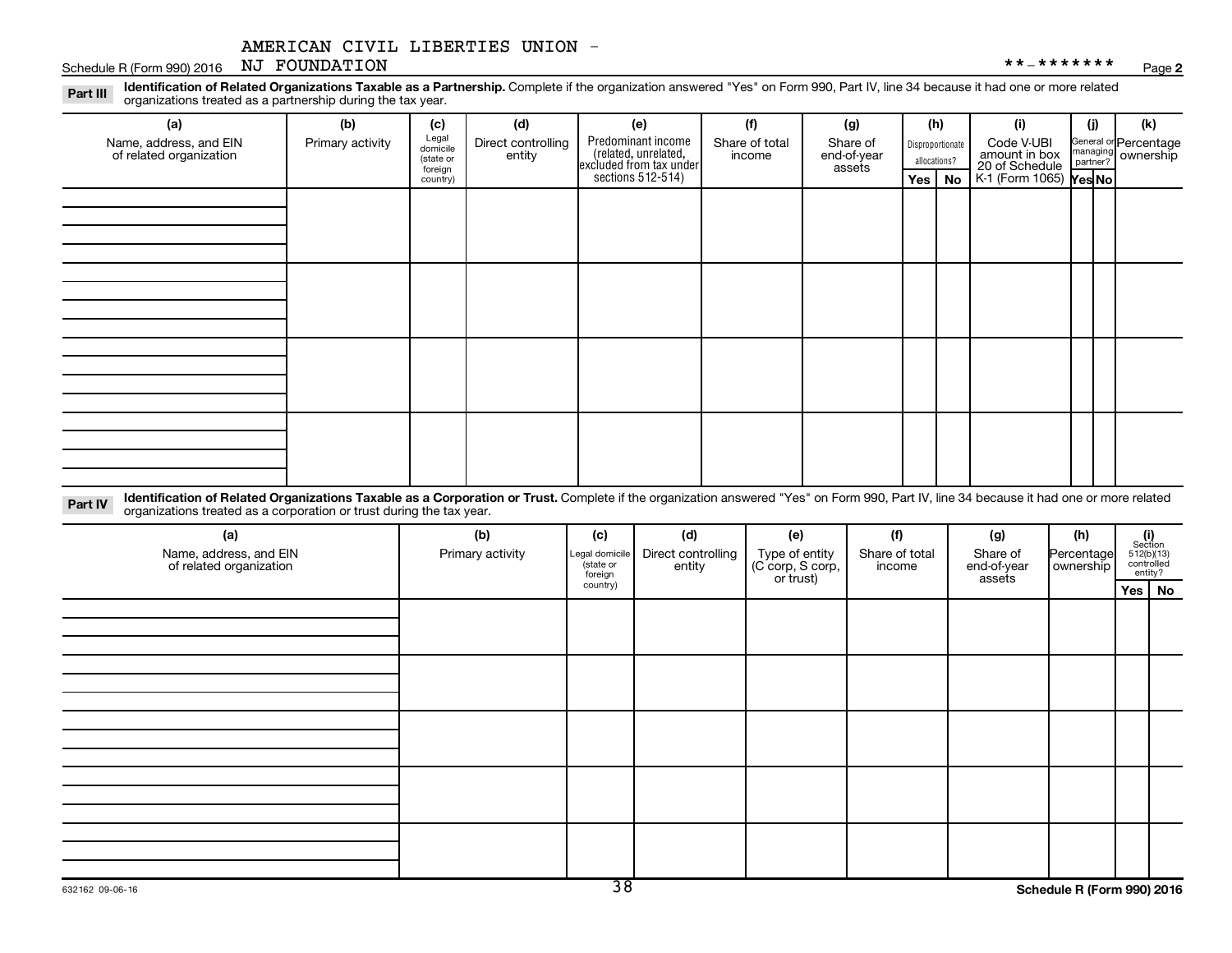Schedule R (Form 990) 2016 NJ FOUNDATION  $***$   $*$ 

|                            | Note: Complete line 1 if any entity is listed in Parts II, III, or IV of this schedule.                                                                                                                                        |             |                 |                                       |                |                         | Yes   No                                           |  |  |
|----------------------------|--------------------------------------------------------------------------------------------------------------------------------------------------------------------------------------------------------------------------------|-------------|-----------------|---------------------------------------|----------------|-------------------------|----------------------------------------------------|--|--|
|                            | During the tax year, did the organization engage in any of the following transactions with one or more related organizations listed in Parts II-IV?                                                                            |             |                 |                                       |                |                         |                                                    |  |  |
|                            |                                                                                                                                                                                                                                |             |                 |                                       | 1a             |                         | $\overline{\mathbf{x}}$                            |  |  |
|                            | b Gift, grant, or capital contribution to related organization(s) manufaction content and content and contribution to related organization(s) manufaction content and content and content and content and content and content  |             |                 |                                       | 1 <sub>b</sub> |                         | $\overline{\texttt{x}}$                            |  |  |
| 1 <sub>c</sub>             |                                                                                                                                                                                                                                |             |                 |                                       |                |                         |                                                    |  |  |
|                            | d Loans or loan guarantees to or for related organization(s) www.communities.com/www.communities/communities/community/community/community/community/community/community/community/community/community/community/community/com |             |                 |                                       | 1 <sub>d</sub> |                         | $\overline{\mathbf{x}}$                            |  |  |
|                            | e Loans or loan guarantees by related organization(s) manufaction content to the manufacture content to the manufacture content of the manufacture content of the content of the content of the content of the content of the  |             |                 |                                       | 1e             |                         | $\overline{\mathbf{x}}$                            |  |  |
|                            |                                                                                                                                                                                                                                |             |                 |                                       |                |                         |                                                    |  |  |
|                            | Dividends from related organization(s) machinesis and contract and contract and contract and contract and contract and contract and contract and contract and contract and contract and contract and contract and contract and |             |                 |                                       | 1f             |                         | X                                                  |  |  |
| a                          | Sale of assets to related organization(s) www.assettion.com/www.assettion.com/www.assettion.com/www.assettion.com/www.assettion.com/www.assettion.com/www.assettion.com/www.assettion.com/www.assettion.com/www.assettion.com/ |             |                 |                                       | 1 <sub>q</sub> |                         | $\overline{\mathbf{x}}$                            |  |  |
|                            | h Purchase of assets from related organization(s) manufactured and content to content the content of assets from related organization(s) manufactured and content and content and content of the content of the content of the |             |                 |                                       | 1 <sub>h</sub> |                         | $\overline{\text{x}}$                              |  |  |
|                            | Exchange of assets with related organization(s) www.web.com/www.web.com/www.web.com/www.web/www.web/www.web/ww                                                                                                                 |             |                 |                                       | 1i.            |                         | $\overline{\mathbf{x}}$<br>$\overline{\texttt{x}}$ |  |  |
| 1i.                        |                                                                                                                                                                                                                                |             |                 |                                       |                |                         |                                                    |  |  |
|                            |                                                                                                                                                                                                                                |             |                 |                                       |                |                         |                                                    |  |  |
|                            |                                                                                                                                                                                                                                |             |                 |                                       | 1k             |                         | X                                                  |  |  |
|                            |                                                                                                                                                                                                                                |             |                 |                                       | 11             |                         | $\overline{\textnormal{x}}$                        |  |  |
|                            |                                                                                                                                                                                                                                |             |                 |                                       | 1 <sub>m</sub> | $\overline{\texttt{x}}$ |                                                    |  |  |
|                            |                                                                                                                                                                                                                                |             |                 |                                       | 1n             | $\overline{\texttt{x}}$ |                                                    |  |  |
|                            | o Sharing of paid employees with related organization(s) manufaction contracts and an examinary contracts and an examination contracts and an example of paid employees with related organization(s) manufactured manufactured |             |                 |                                       | 1 <sub>o</sub> | х                       |                                                    |  |  |
|                            |                                                                                                                                                                                                                                |             |                 |                                       |                |                         |                                                    |  |  |
|                            |                                                                                                                                                                                                                                |             |                 |                                       | 1 <sub>p</sub> | х                       |                                                    |  |  |
|                            |                                                                                                                                                                                                                                |             |                 |                                       | 1q             | $\overline{\texttt{x}}$ |                                                    |  |  |
|                            |                                                                                                                                                                                                                                |             |                 |                                       |                |                         |                                                    |  |  |
|                            | Other transfer of cash or property to related organization(s) manufactured contains and contains and contains a series of cash or property to related organization(s) manufactured contains and contains a series of cash or p |             |                 |                                       | 1r             | X                       |                                                    |  |  |
|                            |                                                                                                                                                                                                                                |             |                 |                                       | 1s             | X                       |                                                    |  |  |
| $\mathbf{2}$               | If the answer to any of the above is "Yes," see the instructions for information on who must complete this line, including covered relationships and transaction thresholds.                                                   |             |                 |                                       |                |                         |                                                    |  |  |
|                            |                                                                                                                                                                                                                                | (b)         | (c)             | (d)                                   |                |                         |                                                    |  |  |
|                            | (a)<br>Name of related organization                                                                                                                                                                                            | Transaction | Amount involved | Method of determining amount involved |                |                         |                                                    |  |  |
| $t$ <sub>vne</sub> $(a,e)$ |                                                                                                                                                                                                                                |             |                 |                                       |                |                         |                                                    |  |  |

| Name of related organization | <b>וטן</b><br>Transaction<br>type (a-s) | ्ज<br>Amount involved | la)<br>Method of determining amount involved |
|------------------------------|-----------------------------------------|-----------------------|----------------------------------------------|
| $(1)$ ACLU NJ                | N                                       | 0.                    |                                              |
| $(2)$ ACLU NJ                | O                                       | 0.                    |                                              |
| (3) ACLU FOUNDATION          | $\mathbf C$                             |                       | 0.GRANT AWARDS                               |
| (4)                          |                                         |                       |                                              |
| (5)                          |                                         |                       |                                              |
| (6)                          | $\overline{\phantom{a}}$                |                       |                                              |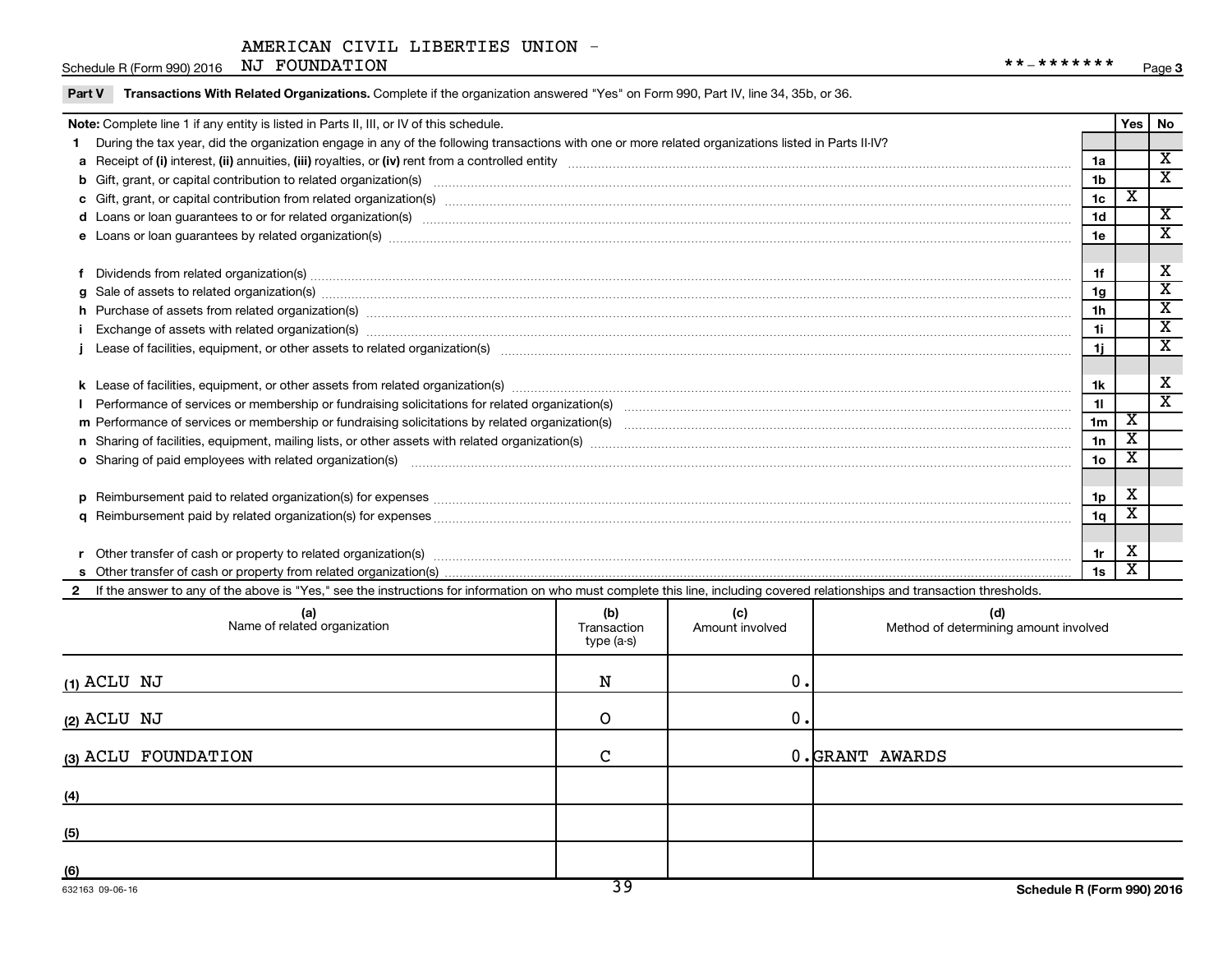Schedule R (Form 990) 2016 NJ FOUNDATION  $***$   $*$ 

Part VI Unrelated Organizations Taxable as a Partnership. Complete if the organization answered "Yes" on Form 990, Part IV, line 37.

Provide the following information for each entity taxed as a partnership through which the organization conducted more than five percent of its activities (measured by total assets or gross revenue) that was not a related organization. See instructions regarding exclusion for certain investment partnerships.

| that was not a related erganization. Occ includitions regarding exclusion for cortain investment partnerships.<br>(a) | (b)              | (c)               | (d)                                                                                        |                                                            | (f)      | (g)         |                                  | (h) | (i)                                                                                             | (i)    | (k) |
|-----------------------------------------------------------------------------------------------------------------------|------------------|-------------------|--------------------------------------------------------------------------------------------|------------------------------------------------------------|----------|-------------|----------------------------------|-----|-------------------------------------------------------------------------------------------------|--------|-----|
| Name, address, and EIN                                                                                                | Primary activity | Legal domicile    |                                                                                            | $(e)$<br>Are all<br>partners sec.<br>$501(c)(3)$<br>orgs.? | Share of | Share of    |                                  |     |                                                                                                 |        |     |
| of entity                                                                                                             |                  | (state or foreign | Predominant income<br>(related, unrelated,<br>excluded from tax under<br>sections 512-514) |                                                            | total    | end-of-year | Disproportionate<br>allocations? |     | Code V-UBI<br>amount in box 20 managing<br>of Schedule K-1<br>(Form 1065)<br>$\chi_{\rm es}$ No |        |     |
|                                                                                                                       |                  | country)          |                                                                                            | Yes No                                                     | income   | assets      | Yes No                           |     |                                                                                                 | Yes NO |     |
|                                                                                                                       |                  |                   |                                                                                            |                                                            |          |             |                                  |     |                                                                                                 |        |     |
|                                                                                                                       |                  |                   |                                                                                            |                                                            |          |             |                                  |     |                                                                                                 |        |     |
|                                                                                                                       |                  |                   |                                                                                            |                                                            |          |             |                                  |     |                                                                                                 |        |     |
|                                                                                                                       |                  |                   |                                                                                            |                                                            |          |             |                                  |     |                                                                                                 |        |     |
|                                                                                                                       |                  |                   |                                                                                            |                                                            |          |             |                                  |     |                                                                                                 |        |     |
|                                                                                                                       |                  |                   |                                                                                            |                                                            |          |             |                                  |     |                                                                                                 |        |     |
|                                                                                                                       |                  |                   |                                                                                            |                                                            |          |             |                                  |     |                                                                                                 |        |     |
|                                                                                                                       |                  |                   |                                                                                            |                                                            |          |             |                                  |     |                                                                                                 |        |     |
|                                                                                                                       |                  |                   |                                                                                            |                                                            |          |             |                                  |     |                                                                                                 |        |     |
|                                                                                                                       |                  |                   |                                                                                            |                                                            |          |             |                                  |     |                                                                                                 |        |     |
|                                                                                                                       |                  |                   |                                                                                            |                                                            |          |             |                                  |     |                                                                                                 |        |     |
|                                                                                                                       |                  |                   |                                                                                            |                                                            |          |             |                                  |     |                                                                                                 |        |     |
|                                                                                                                       |                  |                   |                                                                                            |                                                            |          |             |                                  |     |                                                                                                 |        |     |
|                                                                                                                       |                  |                   |                                                                                            |                                                            |          |             |                                  |     |                                                                                                 |        |     |
|                                                                                                                       |                  |                   |                                                                                            |                                                            |          |             |                                  |     |                                                                                                 |        |     |
|                                                                                                                       |                  |                   |                                                                                            |                                                            |          |             |                                  |     |                                                                                                 |        |     |
|                                                                                                                       |                  |                   |                                                                                            |                                                            |          |             |                                  |     |                                                                                                 |        |     |
|                                                                                                                       |                  |                   |                                                                                            |                                                            |          |             |                                  |     |                                                                                                 |        |     |
|                                                                                                                       |                  |                   |                                                                                            |                                                            |          |             |                                  |     |                                                                                                 |        |     |
|                                                                                                                       |                  |                   |                                                                                            |                                                            |          |             |                                  |     |                                                                                                 |        |     |
|                                                                                                                       |                  |                   |                                                                                            |                                                            |          |             |                                  |     |                                                                                                 |        |     |
|                                                                                                                       |                  |                   |                                                                                            |                                                            |          |             |                                  |     |                                                                                                 |        |     |
|                                                                                                                       |                  |                   |                                                                                            |                                                            |          |             |                                  |     |                                                                                                 |        |     |
|                                                                                                                       |                  |                   |                                                                                            |                                                            |          |             |                                  |     |                                                                                                 |        |     |
|                                                                                                                       |                  |                   |                                                                                            |                                                            |          |             |                                  |     |                                                                                                 |        |     |
|                                                                                                                       |                  |                   |                                                                                            |                                                            |          |             |                                  |     |                                                                                                 |        |     |
|                                                                                                                       |                  |                   |                                                                                            |                                                            |          |             |                                  |     |                                                                                                 |        |     |
|                                                                                                                       |                  |                   |                                                                                            |                                                            |          |             |                                  |     |                                                                                                 |        |     |
|                                                                                                                       |                  |                   |                                                                                            |                                                            |          |             |                                  |     |                                                                                                 |        |     |
|                                                                                                                       |                  |                   |                                                                                            |                                                            |          |             |                                  |     |                                                                                                 |        |     |
|                                                                                                                       |                  |                   |                                                                                            |                                                            |          |             |                                  |     |                                                                                                 |        |     |
|                                                                                                                       |                  |                   |                                                                                            |                                                            |          |             |                                  |     |                                                                                                 |        |     |

**Schedule R (Form 990) 2016**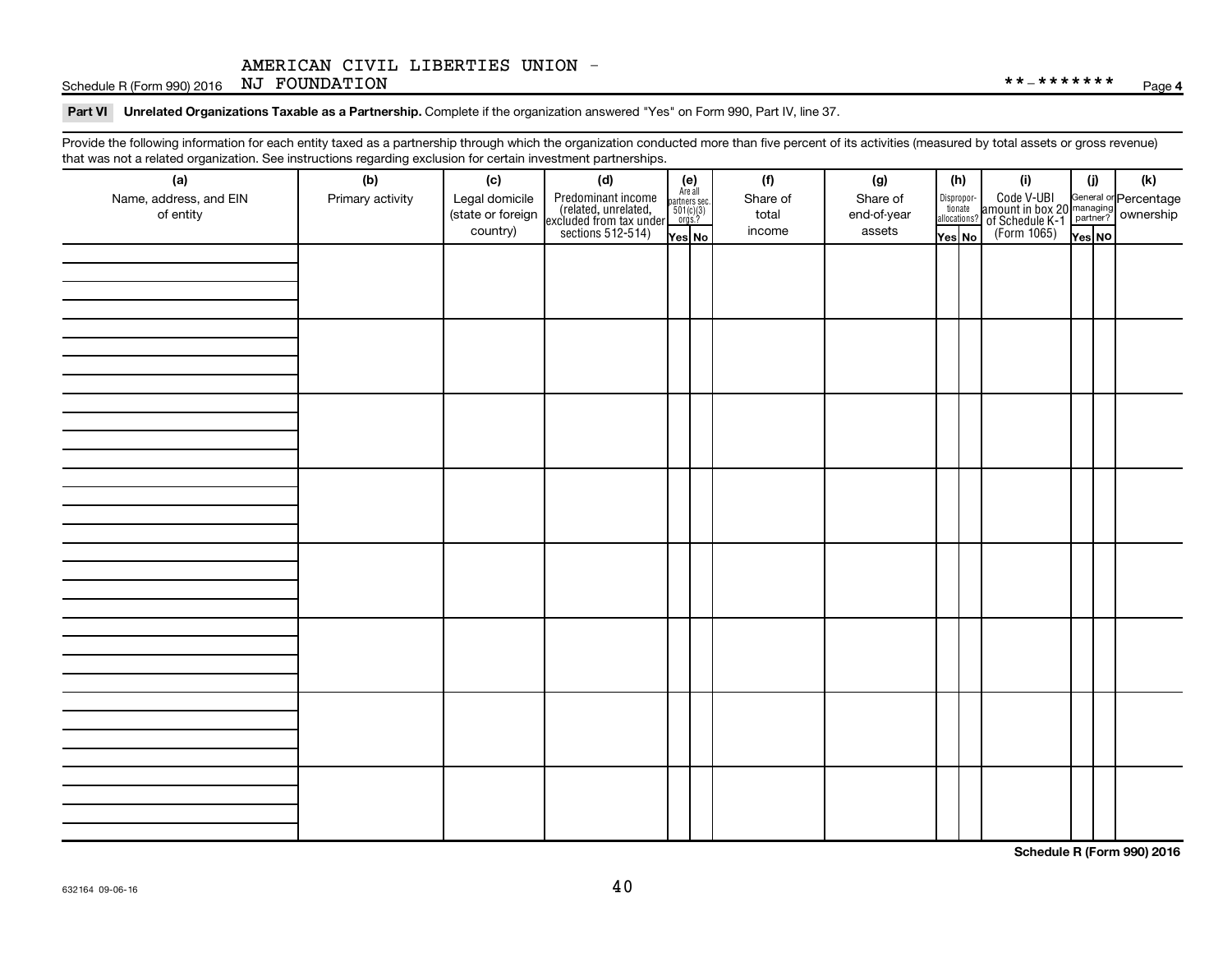| NJ FOUNDATION<br>**_*******<br>Schedule R (Form 990) 2016 | Page 5 |  |  |  |
|-----------------------------------------------------------|--------|--|--|--|
|-----------------------------------------------------------|--------|--|--|--|

# **Part VII Supplemental Information.**

Provide additional information for responses to questions on Schedule R. See instructions.

632165 09-06-16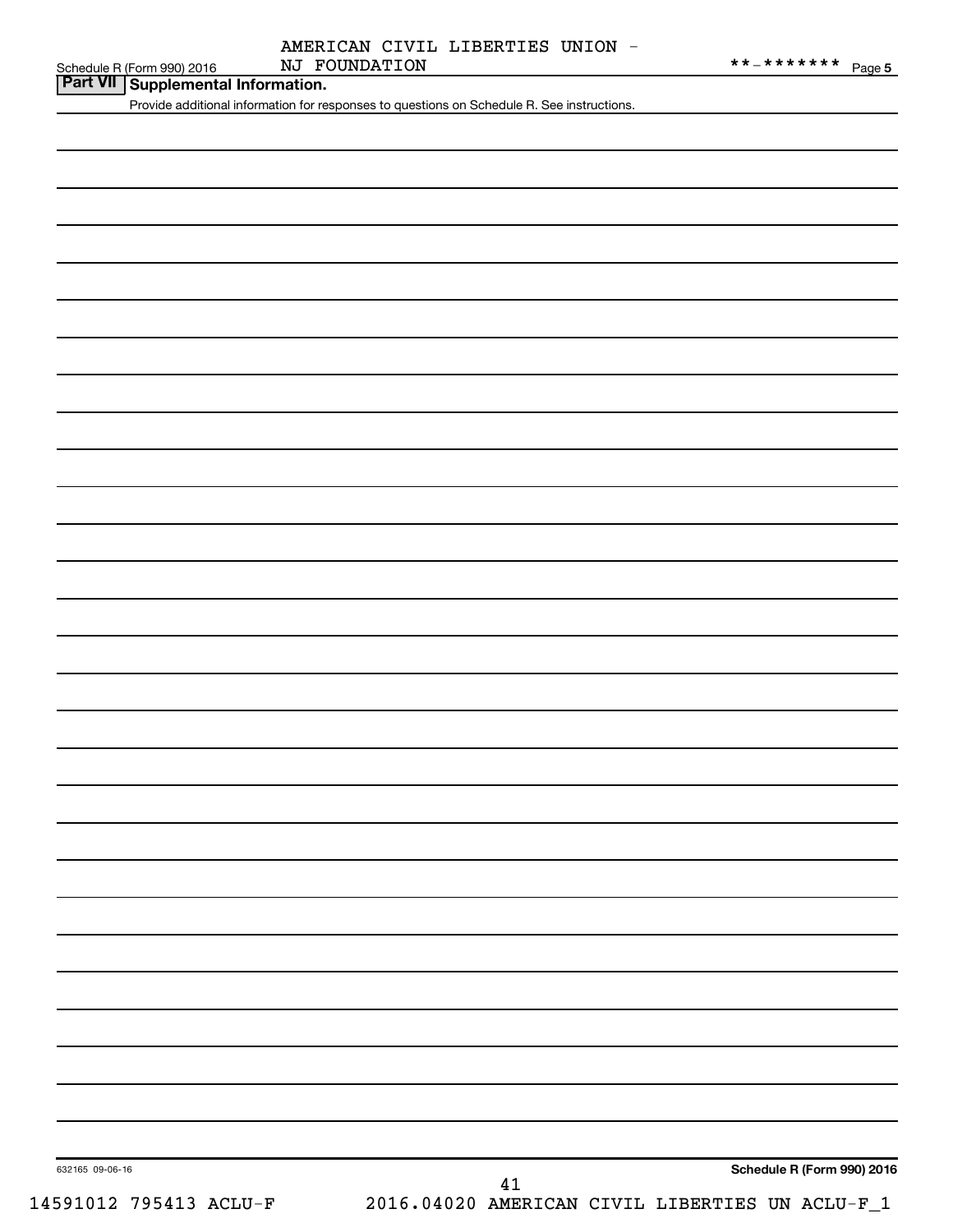Department of the Treasury Internal Revenue Service

# (Rev. January 2017) **Exempt Organization Return** and  $\overline{\text{C}}$  OMB No. 1545-1709 **Form 8868 Application for Automatic Extension of Time To File an**<br>**Exempt Organization Return**

**| File a separate application for each return.**

**Information about Form 8868 and its instructions is at www.irs.gov/form8868.** 

Electronic filing (e-file). You can electronically file Form 8868 to request a 6-month automatic extension of time to file any of the filing of this form, visit www.irs.gov/efile, click on Charities & Non-Profits, and click on e-file for Charities and Non-Profits. forms listed below with the exception of Form 8870, Information Return for Transfers Associated With Certain Personal Benefit Contracts, for which an extension request must be sent to the IRS in paper format (see instructions). For more details on the electronic

## **Automatic 6-Month Extension of Time.** Only submit original (no copies needed).

All corporations required to file an income tax return other than Form 990-T (including 1120-C filers), partnerships, REMICs, and trusts must use Form 7004 to request an extension of time to file income tax returns.

|                                                        |                                                                                                                                                    |        |                                                                                |                     | Enter mer 3 identifying number |                                         |  |  |
|--------------------------------------------------------|----------------------------------------------------------------------------------------------------------------------------------------------------|--------|--------------------------------------------------------------------------------|---------------------|--------------------------------|-----------------------------------------|--|--|
| Type or<br>print                                       | Name of exempt organization or other filer, see instructions.<br>AMERICAN CIVIL LIBERTIES UNION                                                    |        |                                                                                |                     |                                | Employer identification number (EIN) or |  |  |
| File by the                                            | NJ FOUNDATION                                                                                                                                      |        |                                                                                | * * _ * * * * * * * |                                |                                         |  |  |
| due date for<br>filing your<br>return. See             | Number, street, and room or suite no. If a P.O. box, see instructions.<br>PO BOX 32159                                                             |        |                                                                                |                     | Social security number (SSN)   |                                         |  |  |
| instructions.                                          | City, town or post office, state, and ZIP code. For a foreign address, see instructions.<br>07102<br>NEWARK, NJ                                    |        |                                                                                |                     |                                |                                         |  |  |
|                                                        | Enter the Return Code for the return that this application is for (file a separate application for each return)                                    |        |                                                                                |                     |                                | $\overline{0}$<br>ı                     |  |  |
| Application                                            |                                                                                                                                                    | Return | Application                                                                    |                     |                                | Return                                  |  |  |
| Is For                                                 |                                                                                                                                                    | Code   | Is For                                                                         |                     |                                | Code                                    |  |  |
|                                                        | Form 990 or Form 990-EZ                                                                                                                            | 01     | Form 990-T (corporation)                                                       |                     |                                | 07                                      |  |  |
| Form 990-BL                                            |                                                                                                                                                    | 02     | Form 1041 A                                                                    |                     |                                | 08                                      |  |  |
|                                                        | Form 4720 (individual)                                                                                                                             | 03     | Form 4720 (other than individual)                                              |                     |                                | 09                                      |  |  |
| Form 990-PF                                            |                                                                                                                                                    | 04     | Form 5227                                                                      |                     |                                | 10                                      |  |  |
|                                                        | Form 990-T (sec. 401(a) or 408(a) trust)                                                                                                           | 05     | Form 6069                                                                      |                     |                                | 11                                      |  |  |
| 06<br>Form 990-T (trust other than above)<br>Form 8870 |                                                                                                                                                    |        |                                                                                | 12                  |                                |                                         |  |  |
|                                                        | THE ORGANIZATION                                                                                                                                   |        |                                                                                |                     |                                |                                         |  |  |
|                                                        | • The books are in the care of > PO BOX 32159 - NEWARK, NJ 07102                                                                                   |        |                                                                                |                     |                                |                                         |  |  |
|                                                        | Telephone No. $\triangleright$ (973) 642-2086                                                                                                      |        | Fax No.                                                                        |                     |                                |                                         |  |  |
|                                                        |                                                                                                                                                    |        |                                                                                |                     |                                |                                         |  |  |
|                                                        | If this is for a Group Return, enter the organization's four digit Group Exemption Number (GEN) [16] If this is for the whole group, check this    |        |                                                                                |                     |                                |                                         |  |  |
| $box \blacktriangleright$                              | . If it is for part of the group, check this box $\blacktriangleright$                                                                             |        | and attach a list with the names and EINs of all members the extension is for. |                     |                                |                                         |  |  |
| $\blacksquare$                                         | I request an automatic 6-month extension of time until                                                                                             |        | FEBRUARY $15$ , $2018$ , to file the exempt organization return                |                     |                                |                                         |  |  |
|                                                        | for the organization named above. The extension is for the organization's return for:                                                              |        |                                                                                |                     |                                |                                         |  |  |
|                                                        |                                                                                                                                                    |        |                                                                                |                     |                                |                                         |  |  |
|                                                        | $\Box$ calendar year $\qquad \qquad$ or                                                                                                            |        |                                                                                |                     |                                |                                         |  |  |
|                                                        | $\blacktriangleright$ $\boxed{\text{X}}$ tax year beginning APR 1, 2016                                                                            |        | MAR 31, 2017<br>, and ending                                                   |                     |                                |                                         |  |  |
| $\mathbf{2}$                                           | If the tax year entered in line 1 is for less than 12 months, check reason:                                                                        |        | Initial return                                                                 | Final return        |                                |                                         |  |  |
|                                                        | Change in accounting period                                                                                                                        |        |                                                                                |                     |                                |                                         |  |  |
| 3a                                                     | If this application is for Forms 990-BL, 990-PF, 990-T, 4720, or 6069, enter the tentative tax, less any                                           |        |                                                                                |                     |                                |                                         |  |  |
|                                                        | nonrefundable credits. See instructions.                                                                                                           |        |                                                                                | За                  | \$                             | 0.                                      |  |  |
| b                                                      | If this application is for Forms 990-PF, 990-T, 4720, or 6069, enter any refundable credits and                                                    |        |                                                                                |                     |                                |                                         |  |  |
|                                                        | estimated tax payments made. Include any prior year overpayment allowed as a credit.                                                               |        |                                                                                | 3b                  | \$                             | 0.                                      |  |  |
| c                                                      | Balance due. Subtract line 3b from line 3a. Include your payment with this form, if required,                                                      |        |                                                                                |                     |                                |                                         |  |  |
|                                                        | by using EFTPS (Electronic Federal Tax Payment System). See instructions.                                                                          |        |                                                                                | 3c                  |                                | 0.                                      |  |  |
|                                                        | Caution: If you are going to make an electronic funds withdrawal (direct debit) with this Form 8868, see Form 8453-EO and Form 8879-EO for payment |        |                                                                                |                     |                                |                                         |  |  |
| instructions.                                          |                                                                                                                                                    |        |                                                                                |                     |                                |                                         |  |  |
| LHA                                                    | For Privacy Act and Paperwork Reduction Act Notice, see instructions.                                                                              |        |                                                                                |                     |                                | Form 8868 (Rev. 1-2017)                 |  |  |

**Enter filer's identifying number**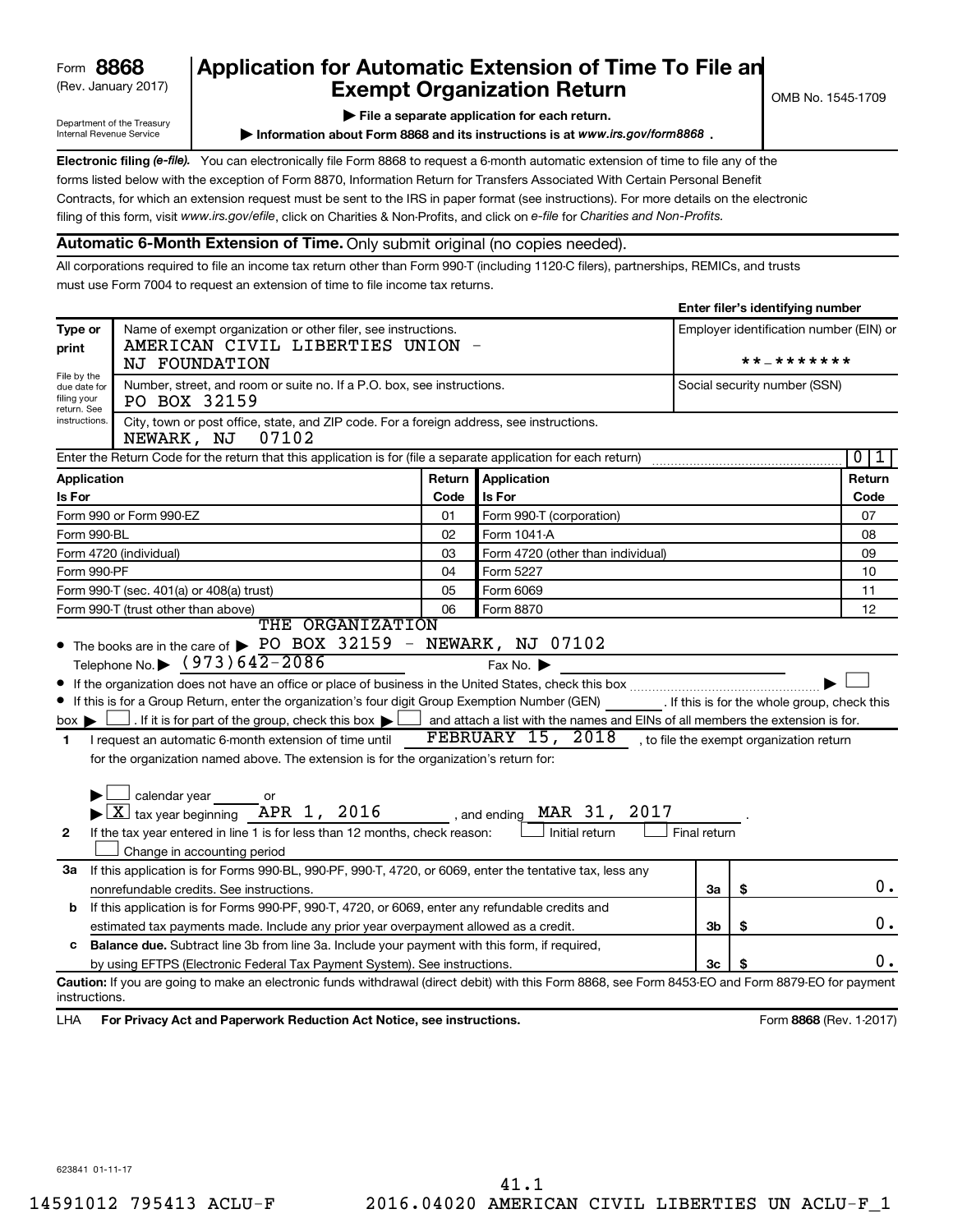# **TAX RETURN FILING INSTRUCTIONS**

NEW JERSEY FORM CRI-300R

## **FOR THE YEAR ENDING**

~~~~~~~~~~~~~~~~~ March 31, 2017

| <b>Prepared for</b>                                | American Civil Liberties Union -<br>NJ Foundation<br>Po Box 32159<br>Newark, NJ<br>07102                       |
|----------------------------------------------------|----------------------------------------------------------------------------------------------------------------|
| <b>Prepared by</b>                                 | James M. Wood, CPA<br>603B Omni Drive<br>Hillsborough, NJ<br>08844                                             |
| <b>Amount due</b><br>or refund                     | Balance due of \$250.00                                                                                        |
| Make check<br>payable to                           | Not Applicable                                                                                                 |
| Mail tax return<br>and check (if<br>applicable) to | The New Jersey Form CRI-300R should be filed via the web at:<br>https://njconsumeraffairs.state.nj.us/sign-in/ |
| Return must be<br>mailed on<br>or before           | April 2, 2018                                                                                                  |
| <b>Special</b><br><b>Instructions</b>              |                                                                                                                |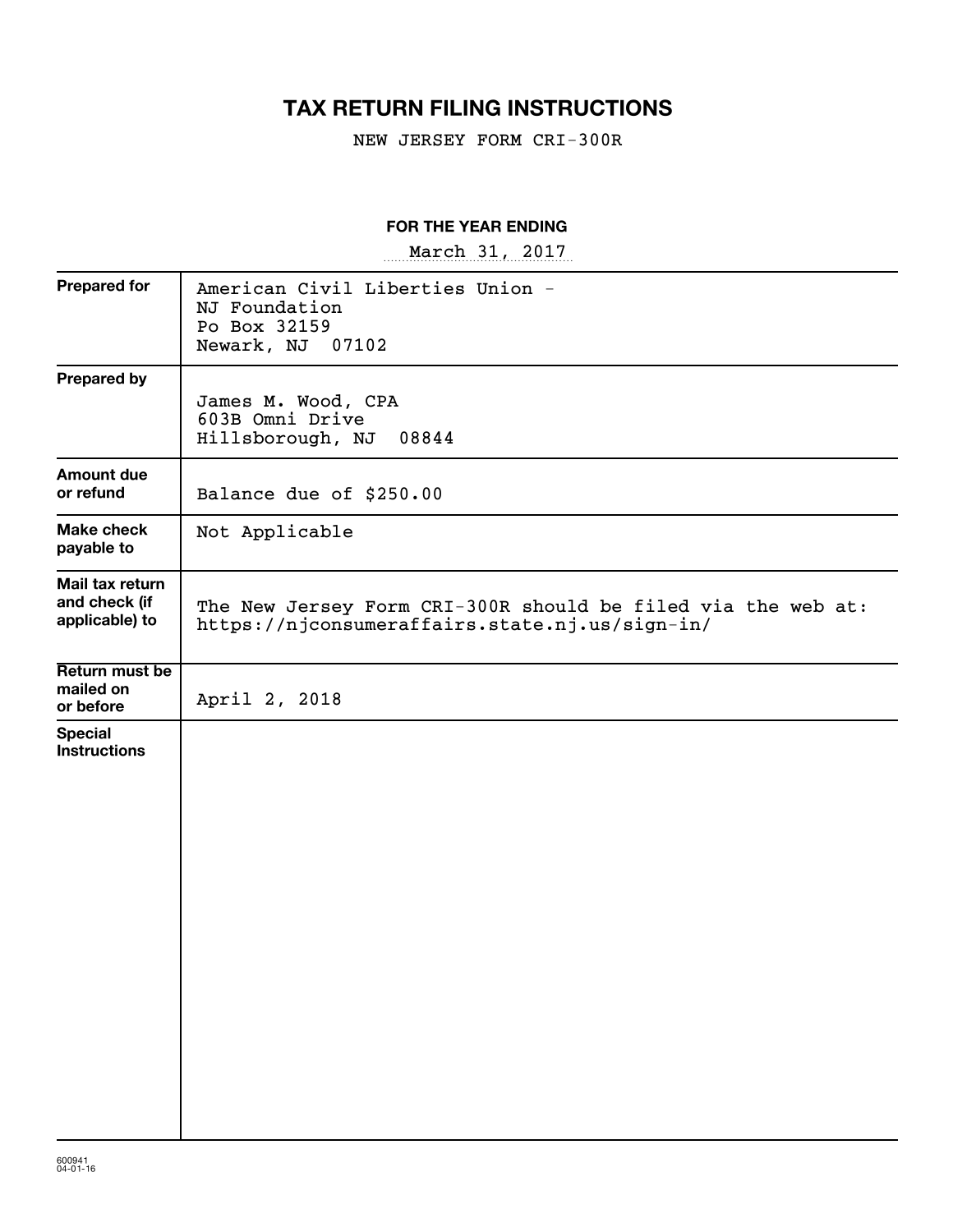# **This form cannot be paper filed - this copy is for informational purposes only. RETURN MUST BE FILED ONLINE.**

# **Form CRI-300R Long-Form Renewal Registration/Verification Statement**

**(Revised April 2008)**

**All questions must be answered.**

Pursuant to the New Jersey Charitable Registration and Investigation Act (also known as "the C.R.I. Act" (N.J.S.A. 45:17A-18 et seq.), and prior to operating or commencing solicitation activity in the State, a charitable organization unless exempted from registration requirements (or qualified to file a Short-Form Registration Statement, CRI-200) shall file a Long-Form Initial Registration Statement, CRI-150-I. Charities submitting their annual long-form renewal registration must use Form CRI-300R. Please see the checklist at the end of this form for a discussion of fees, financial statements, documents to be attached, and other requirements for registration.

| 1. This statement contains the facts and financial information for the fiscal year ending: $03/31/2017$ |                |  |
|---------------------------------------------------------------------------------------------------------|----------------|--|
|                                                                                                         | month day vear |  |

2. Federal ID Number (EIN) Federal ID Number (EIN)  $********$  2a. N.J. Charities Registration Number: CH-  $0210000$ 

| 3. Full legal name of the registering organization: AMERICAN CIVIL LIBERTIES UNION - NJ FOUNDATION |  |  |  |
|----------------------------------------------------------------------------------------------------|--|--|--|
| In care of: (if necessary, otherwise leave this line blank)                                        |  |  |  |
|                                                                                                    |  |  |  |

**Mailing Address: Change of Address**

 $\boxed{\text{X}}$  No

 $\Box$ 

 $|$  Yes

| 4. Mailing Address: PO BOX 32159, NEWARK, NJ 07102 |                |  |      |
|----------------------------------------------------|----------------|--|------|
|                                                    | Street Address |  | JITV |

*NOTE: If "in care of," a postal, private or rural delivery mail box number is used, the street address of the charity must be given below.*

| 5. The principal street address of the registering organization 89 MARKET ST. 7TH FLOOR NEWARK, NJ 07102 |                       |      |       |          |
|----------------------------------------------------------------------------------------------------------|-----------------------|------|-------|----------|
| Same as Mailing Address                                                                                  | <b>Street Address</b> | City | State | ZIP CODE |

6. Does the organization have any offices in New Jersey in addition to the one listed above? Note  $\Box$  Yes Note  $\Box$  Yes Yes Note 1 If "Yes," attach a list giving the street address and telephone number of each office in New Jersey.

6a. If the street address listed above is not where the organization's official records are kept, or if the organization does not maintain an office in New Jersey, indicate the name, full address, phone and fax number of the person having custody of the organization's records, and to whom correspondence should be addressed.

|                          | Contact person                                                                                     |                     | Street address                 | City                                            | State<br>ZIP Code |
|--------------------------|----------------------------------------------------------------------------------------------------|---------------------|--------------------------------|-------------------------------------------------|-------------------|
|                          | Telephone number (include area code)                                                               |                     | Fax number (include area code) |                                                 |                   |
|                          | 7. Organization's contact information:<br>$973)642 - 2086$<br>Telephone number (include area code) |                     |                                | (973)642-6523<br>Fax number (include area code) |                   |
|                          | INFO@ACLU-NJ.ORG                                                                                   |                     |                                | WWW.ACLU-NJ.ORG                                 |                   |
| 8.                       | Type of organization (check one):<br>$\mathbf{X}$<br>Nonprofit corporation<br>Partnership          | Foundation<br>Trust | Individual<br>Other (Specify)  | Association                                     | Society           |
| 690301<br>$01 - 13 - 17$ |                                                                                                    | Form CRI-300R       |                                | Page 1                                          |                   |
|                          |                                                                                                    |                     | 2                              |                                                 |                   |
|                          | 14591012 795413 ACLU-F                                                                             |                     | 2016.04020<br><b>AMERICAN</b>  | CIVIL LIBERTIES                                 | UN ACLU-F         |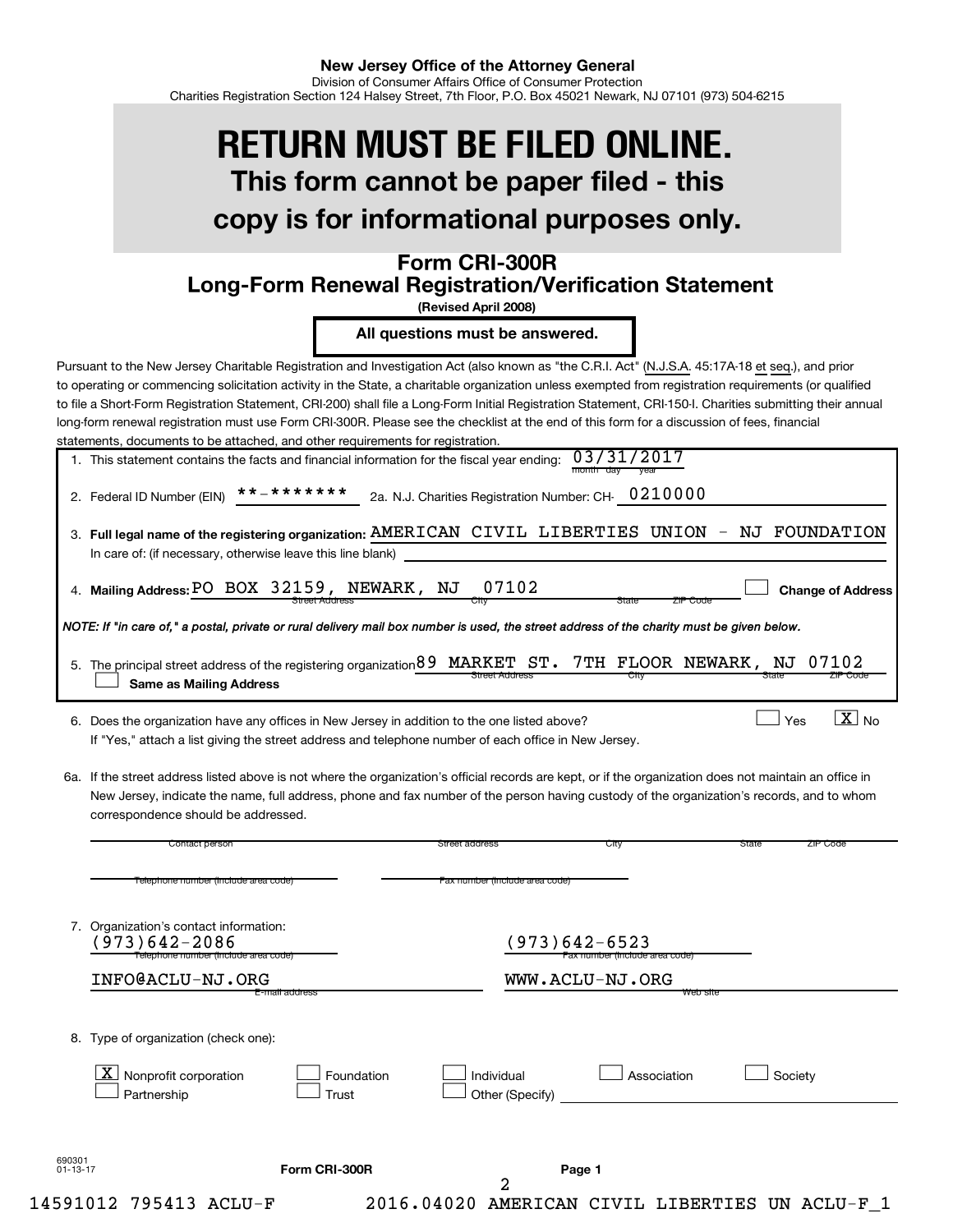|                          | 9. Where and when was the organization legally established?                                                                                                                                                                                                                                                                                                                                                                                                                                                                                                                                                                                                                                                                                                                                                                                                                | Date: 04/10/1969 | State: NJ                                   |                                                                          |
|--------------------------|----------------------------------------------------------------------------------------------------------------------------------------------------------------------------------------------------------------------------------------------------------------------------------------------------------------------------------------------------------------------------------------------------------------------------------------------------------------------------------------------------------------------------------------------------------------------------------------------------------------------------------------------------------------------------------------------------------------------------------------------------------------------------------------------------------------------------------------------------------------------------|------------------|---------------------------------------------|--------------------------------------------------------------------------|
|                          | As required by the C.R.I. Act (N.J.S.A. 45:17A-24c(1)), attach to this registration a copy of the organization's bylaws and instrument of<br>organization (that is, the organization's charter, articles of incorporation or organization, agreement of association, instrument of trust, or<br>constitution) only if the document has been issued or amended during the fiscal year being reported.                                                                                                                                                                                                                                                                                                                                                                                                                                                                       |                  |                                             |                                                                          |
|                          | 10. Does the organization solicit funds under any name or names other than as indicated on line 3 of this form?<br>If "Yes," indicate all of the other names used:                                                                                                                                                                                                                                                                                                                                                                                                                                                                                                                                                                                                                                                                                                         |                  | Yes                                         | $\boxed{\text{X}}$ No                                                    |
|                          | 11. Does the organization intend to solicit contributions from the general public?                                                                                                                                                                                                                                                                                                                                                                                                                                                                                                                                                                                                                                                                                                                                                                                         |                  | $\boxed{\text{X}}$ Yes                      | <b>No</b>                                                                |
|                          | 12. Is the organization authorized by any other state or jurisdiction to solicit contributions?<br>If "Yes," please provide a list of those states or jurisdictions, below or on a separate sheet of paper.                                                                                                                                                                                                                                                                                                                                                                                                                                                                                                                                                                                                                                                                |                  | Yes                                         | $\sqrt{X}$ No                                                            |
|                          | 13. Does the organization have affiliates which share the contributions or other revenue it raised in New Jersey?<br>If "Yes," provide a separate listing of those affiliates indicating the name, street address and telephone number for each one.<br>SEE STATEMENT 1                                                                                                                                                                                                                                                                                                                                                                                                                                                                                                                                                                                                    |                  | $X$ Yes                                     | <b>No</b>                                                                |
|                          | 14. What is the charitable purpose or purposes for which the organization was formed? If necessary, attach a separate statement to this<br>registration.<br>SEE ATTACHED FEDERAL FORM 990                                                                                                                                                                                                                                                                                                                                                                                                                                                                                                                                                                                                                                                                                  |                  |                                             |                                                                          |
|                          |                                                                                                                                                                                                                                                                                                                                                                                                                                                                                                                                                                                                                                                                                                                                                                                                                                                                            |                  |                                             |                                                                          |
|                          | 14a. What are the specific programs and charitable purposes for which contributions are used? For each program, state whether it already exists or<br>is planned. Only major program categories need be listed. If necessary, attach a separate statement to this registration.                                                                                                                                                                                                                                                                                                                                                                                                                                                                                                                                                                                            |                  |                                             |                                                                          |
|                          | <b>SEE STATEMENT 2</b><br>15. Does the organization use an independent paid fund-raiser or fund-raising counsel?<br>If "Yes," please attach to this registration a list of paid fund-raiser(s) or fund-raising counsel(s), including their full address, telephone number, fax<br>number, registration number in New Jersey, and a contact person's name.                                                                                                                                                                                                                                                                                                                                                                                                                                                                                                                  |                  | Yes                                         | $\overline{\mathbf{X}}$ No                                               |
|                          | 15a. Does the independent paid fund-raiser or fund-raising counsel have custody, control or access to the organization's funds?<br>If "Yes," please describe the situation.                                                                                                                                                                                                                                                                                                                                                                                                                                                                                                                                                                                                                                                                                                |                  | Yes                                         | $\boxed{\text{X}}$ No                                                    |
|                          | 16. Has the organization permitted a charitable sales promotion to be conducted on its behalf by a commercial co-venturer during the fiscal year-<br>end being reported?                                                                                                                                                                                                                                                                                                                                                                                                                                                                                                                                                                                                                                                                                                   |                  | Yes                                         | $X$ No                                                                   |
|                          | 17. Has the Internal Revenue Service (I.R.S.) determined that the organization is tax exempt under code 501(c)(3)?<br>a. If "No," has an application been filed which is still pending? If so, please attach a copy of the<br>I.R.S. 1023 form filed.<br>b. Has a tax exemption been granted under another I.R.S. code?<br>If "Yes," advise which one:<br>Sales The Sales Contract of The Sales Contract of The Sales Contract of The Sales Contract of The Sales Contract of The Sales Contract of The Sales Contract of The Sales Contract of The Sales C<br>Has an I.R.S. tax exemption been refused, changed or revoked?<br>C.<br>If an exemption has been refused, changed or revoked, attach to this registration a copy of the I.R.S. determination letter of notification<br>and provide a detailed explanation of the circumstances on a separate sheet of paper. |                  | $\boxed{\text{X}}$ Yes<br>Yes<br>Yes<br>Yes | <b>No</b><br>$\overline{X}$ No<br>$\overline{X}$ No<br>$\overline{X}$ No |
| 690302<br>$04 - 01 - 16$ | Form CRI-300R                                                                                                                                                                                                                                                                                                                                                                                                                                                                                                                                                                                                                                                                                                                                                                                                                                                              | Page 2           |                                             |                                                                          |

3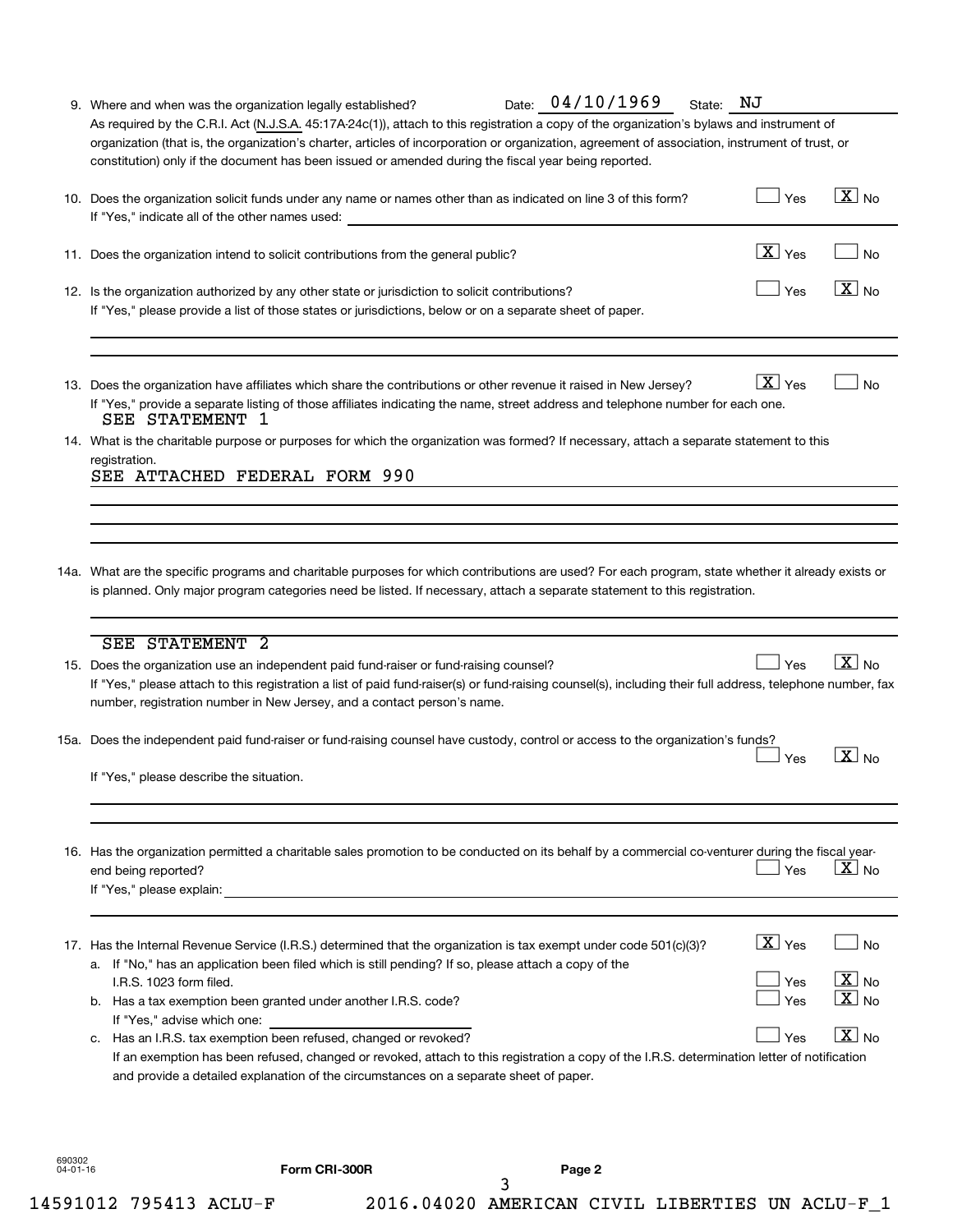|     | 18. Has the organization ever had its authority to conduct charitable activities denied, suspended, or revoked in any jurisdiction or has the<br>$ \underline{X} $ No<br>Yes<br>organization ever entered into any voluntary agreement of discontinuance with any governmental entity?<br>If "Yes," attach to this registration a copy of the denial, suspension, revocation or voluntary agreement of discontinuance. If the document                                                                                                                                                                                                                                                                                                                                         |
|-----|--------------------------------------------------------------------------------------------------------------------------------------------------------------------------------------------------------------------------------------------------------------------------------------------------------------------------------------------------------------------------------------------------------------------------------------------------------------------------------------------------------------------------------------------------------------------------------------------------------------------------------------------------------------------------------------------------------------------------------------------------------------------------------|
|     | does not explain the reasons for the denial, suspension or revocation, attach to this registration an explanation on a separate sheet of paper.                                                                                                                                                                                                                                                                                                                                                                                                                                                                                                                                                                                                                                |
|     | 19. Has the organization voluntarily entered into an assurance of voluntary compliance or similar order or agreement (including, but not limited to,<br>a settlement of an administrative investigation or proceeding, with or without an admission of liability) with any jurisdiction, state or federal<br>$ X _{\sf No}$<br>Yes<br>agency or officer?<br>If "Yes," please attach to this registration the relevant document.                                                                                                                                                                                                                                                                                                                                                |
|     | 20. Has the organization or any of its present officers, directors, executive personnel or trustees ever been found to have engaged in unlawful<br>practices in the solicitation of contributions or administration of charitable assets or been enjoined from soliciting contributions, or are<br>$\lfloor x \rfloor$ No<br>Yes<br>such proceedings pending in this or any other jurisdiction?<br>If "Yes," attach to this registration photocopies of any and all written documentation (such as a court order, administrative order, judgment,<br>formal notice, written assurance or other document) which show the final disposition of the matter.                                                                                                                       |
| 21. | Has the organization or any of its present officers, directors, trustees or principal salaried executive staff employees ever been convicted<br>of any criminal offense committed in connection with the performance of activities regulated under this act or any criminal or civil offense<br>involving untruthfulness or dishonesty or any criminal offense relating adversely to the registrant's fitness to perform activities regulated<br>by this Act? A plea of guilty, non vult, nolo contendere or any similar disposition of alleged criminal activity shall be deemed a<br>$\boxed{\text{X}}$ No<br>Yes<br>conviction.                                                                                                                                             |
|     | 22. Has the organization or any of its officers, directors, trustees or principal salaried executive staff employees been adjudged liable in any<br>administrative or civil action involving theft, fraud, or deceptive business practices? For purposes of this question a judgment of liability<br>in an administrative or civil action shall include, but is not limited to, any finding or admission that the individual engaged in an unlawful<br>$\boxed{\text{X}}$ No<br>Yes<br>practice in relation to the solicitation of contributions or the administration of charitable assets.<br>If "Yes," identify the individual(s) below and attach to this registration a copy of any order, judgment or other documents indicating the<br>final disposition of the matter. |

23. Provide the following information for each officer, director, trustee and the five most-highly compensated executive staff employees:

| Name            | <b>Business address</b> | Telephone number<br>(include area code) | Title | Salary |
|-----------------|-------------------------|-----------------------------------------|-------|--------|
| SEE STATEMENT 3 |                         |                                         |       |        |
|                 |                         |                                         |       |        |
|                 |                         |                                         |       |        |
|                 |                         |                                         |       |        |
|                 |                         |                                         |       |        |
|                 |                         |                                         |       |        |
|                 |                         |                                         |       |        |
|                 |                         |                                         |       |        |
|                 |                         |                                         |       |        |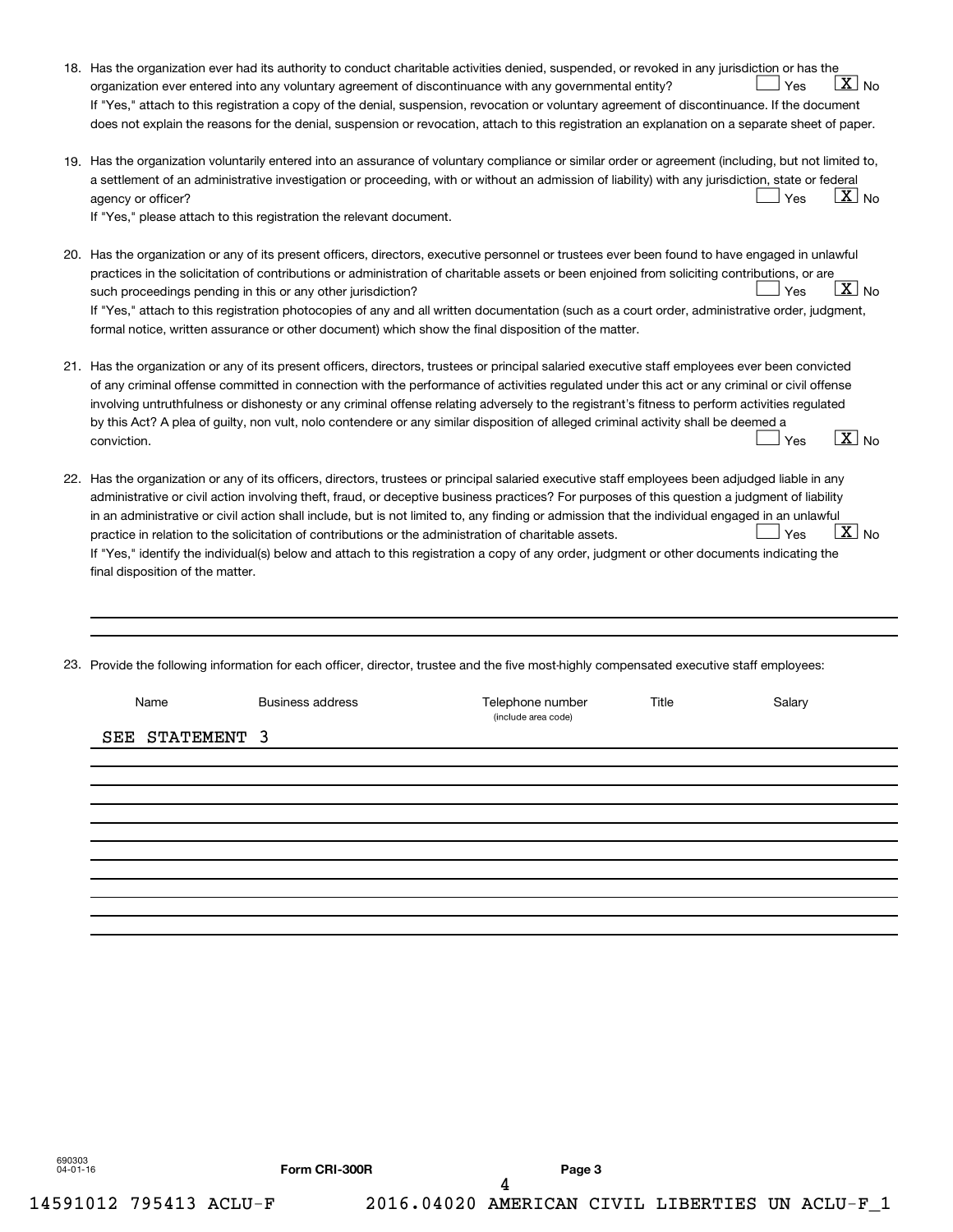# **CRI-300R Long-Form Registration Renewal Financial Statement**

**Note:**  *If the financial value of a line item = 0, place a zero in the space provided.*

|  | Please report all figures as GROSS, not NET. |
|--|----------------------------------------------|
|  |                                              |

| Full legal name and street address of the organization                                                                                          |
|-------------------------------------------------------------------------------------------------------------------------------------------------|
| Full legal name: AMERICAN CIVIL LIBERTIES UNION - NJ FOUNDATION                                                                                 |
| Federal ID Number (EIN) $***$ * * * * * * *<br>Fiscal year-end being reported: $03/31/2017$                                                     |
| Mailing address:<br>PO BOX 32159, NEWARK, NJ<br>07102<br><b>Mailing Address</b><br>State<br><b>ZIP Code</b><br>P.O. Box Number or Suite<br>City |
| MARKET ST. 7TH FLOOR NEWARK, NJ 07102<br>89<br>Street address of the registering organization:<br>ZIP Code<br>State<br>Street Address<br>City   |
| Telephone number: (973) 642-2086<br>New Jersey Charities Registration number: CH 0210000<br>-00<br>(include area code)                          |

\$500,000. Note: If the organization received gross revenue of less than \$500,000, the financial reports must be certified by the organization's Attach to this registration the most recent Internal Revenue Service Form 990 and Schedule A (990), if the organization has filed those forms. Attach a copy if the organization's annual financial report included an audited financial statement, or if the organization received gross revenue in excess of president or other authorized officer of the organization's board.

In lieu of completing the CRI-300R Financial Statement pages, attached please find a copy of the I.R.S. 990 filing for the fiscal year-end indicated above.

#### **A. Receipts**

 $\Box$ 

Line A1a. Direct Public Support received from the following sources:

| (1)  |                                                                                   | 2,911,892.       |
|------|-----------------------------------------------------------------------------------|------------------|
| (2)  |                                                                                   | $\overline{0}$ . |
| (3)  |                                                                                   | $\overline{0}$ . |
| (4)  |                                                                                   | 50, 724.         |
| (5)  |                                                                                   | $0$ .            |
| (6)  |                                                                                   | $\overline{0}$ . |
| (7)  |                                                                                   | $\overline{0}$ . |
| (8)  | Donated land, buildings, property, equipment                                      | 0.               |
| (9)  |                                                                                   | $\overline{0}$ . |
| (10) | Membership dues solely resulting from<br>solicitations                            | $0$ .            |
| (11) |                                                                                   | $\overline{0}$ . |
|      |                                                                                   | 2,962,616.       |
|      | Line A1c. Indirect Public Support received from the following sources:            |                  |
| (1)  |                                                                                   | 0.               |
| (2)  |                                                                                   | $\overline{0}$ . |
| (3)  |                                                                                   | $\overline{0}$ . |
|      | Line A1d. Total Indirect Public Support (add lines A1c(1) thru A1c(3)) ………………………… | 0.               |
|      | Line A1e. Total Gross Contributions (add lines A1b and A1d)                       | 2,962,616.       |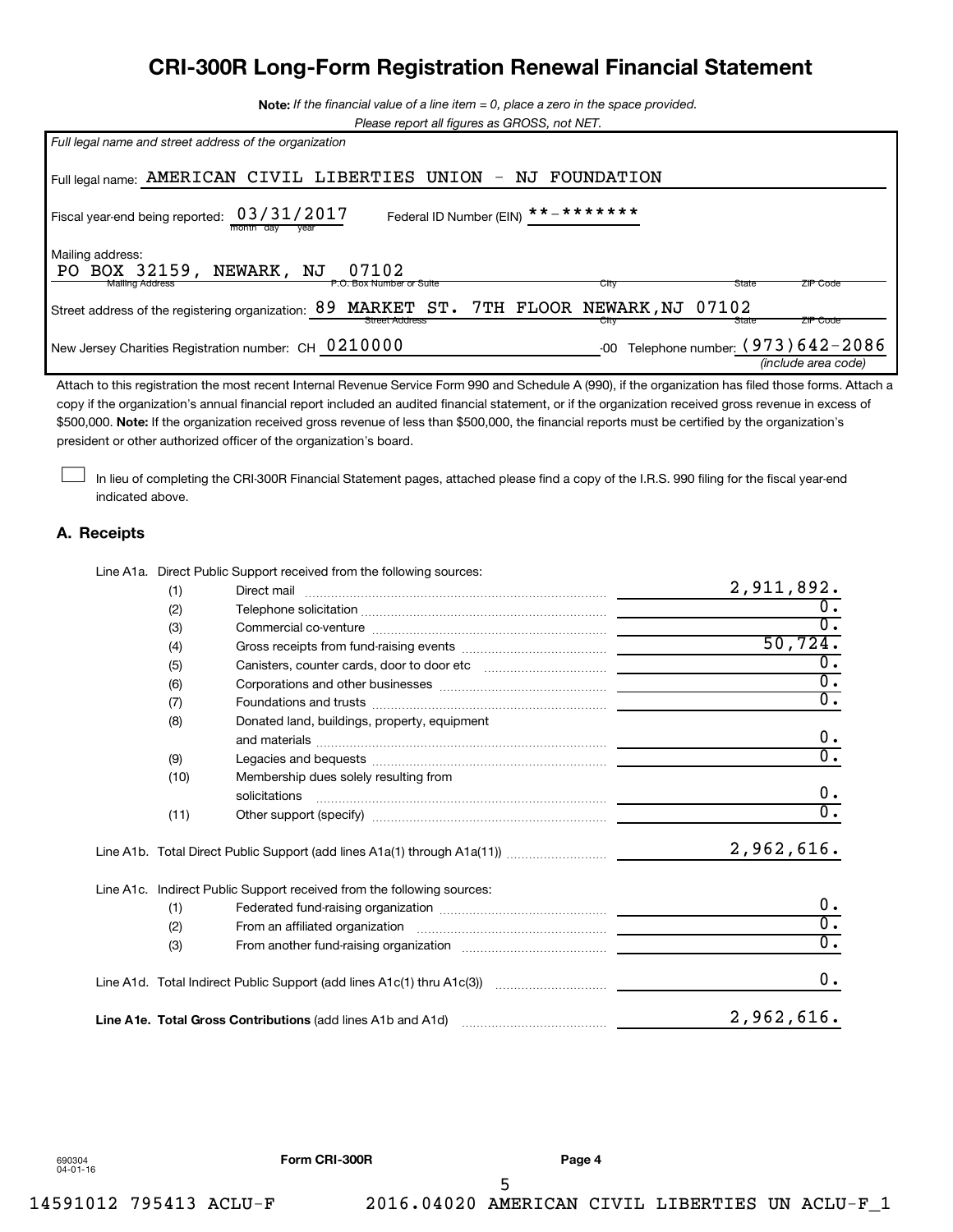Line A2. Government grants including purchase of service contracts (specify agency)

| u. |                                                          |  |
|----|----------------------------------------------------------|--|
| ້  |                                                          |  |
|    |                                                          |  |
|    |                                                          |  |
|    | Line A2e. Total Government Grants (add lines 2a thru 2d) |  |

#### Line A3. Other Support

|  | a. Bona fide membership                                             |  |            |
|--|---------------------------------------------------------------------|--|------------|
|  |                                                                     |  |            |
|  | c. Professional services rendered by volunteers                     |  |            |
|  |                                                                     |  | 36,649.    |
|  | Line A3e. Total Other Support (add the total of lines A3a thru A3d) |  | 36,649.    |
|  | Line A4. Total Gross Revenue (add lines A1e, A2e and A3e)           |  | 2,999,265. |

#### **B. Expenses**

| Line B1.                    | Program expenses [[11] material contracts are responsed to the material contracts and the contracts of the contracts of the contracts of the contracts of the contracts of the contracts of the contracts of the contracts of | 1,232,659. |
|-----------------------------|-------------------------------------------------------------------------------------------------------------------------------------------------------------------------------------------------------------------------------|------------|
| Line B2.                    |                                                                                                                                                                                                                               | 282, 435.  |
| Line B3.                    |                                                                                                                                                                                                                               | 324, 369.  |
| Line B4.                    |                                                                                                                                                                                                                               |            |
| Line B5.                    | <b>Total Expenses</b> (add the totals of line B1 thru B4)                                                                                                                                                                     | 1,839,463. |
| <b>C. Excess or Deficit</b> | For the fiscal year-end (subtract line B5 from line A4)                                                                                                                                                                       | 1,159,802. |
| D. Fund Balance             |                                                                                                                                                                                                                               |            |
| Line D1.                    |                                                                                                                                                                                                                               | 4,304,170. |
| Line D <sub>2</sub> .       | Other changes in net assets or fund balances (attach explanation) $S\texttt{TMT} \quad 4$                                                                                                                                     | 151,580.   |
| Line D3.                    | Net assets or fund balances at end of year (Combine line C, D1 and D2)                                                                                                                                                        | 5,615,552. |
|                             |                                                                                                                                                                                                                               |            |

Please Note: The amount of Gross Contributions (line A1e on this form) determines the registration fee which must be paid and the form which should be used. July 2006 revisions to the Charities Registration Act now require all charities to pay a registration fee, including charities whose Gross Contributions are less than \$10,000. Further information for charity registrants may be found on our Web site: http://www.njconsumeraffairs.gov/ocp/charities.htm.

690305 04-01-16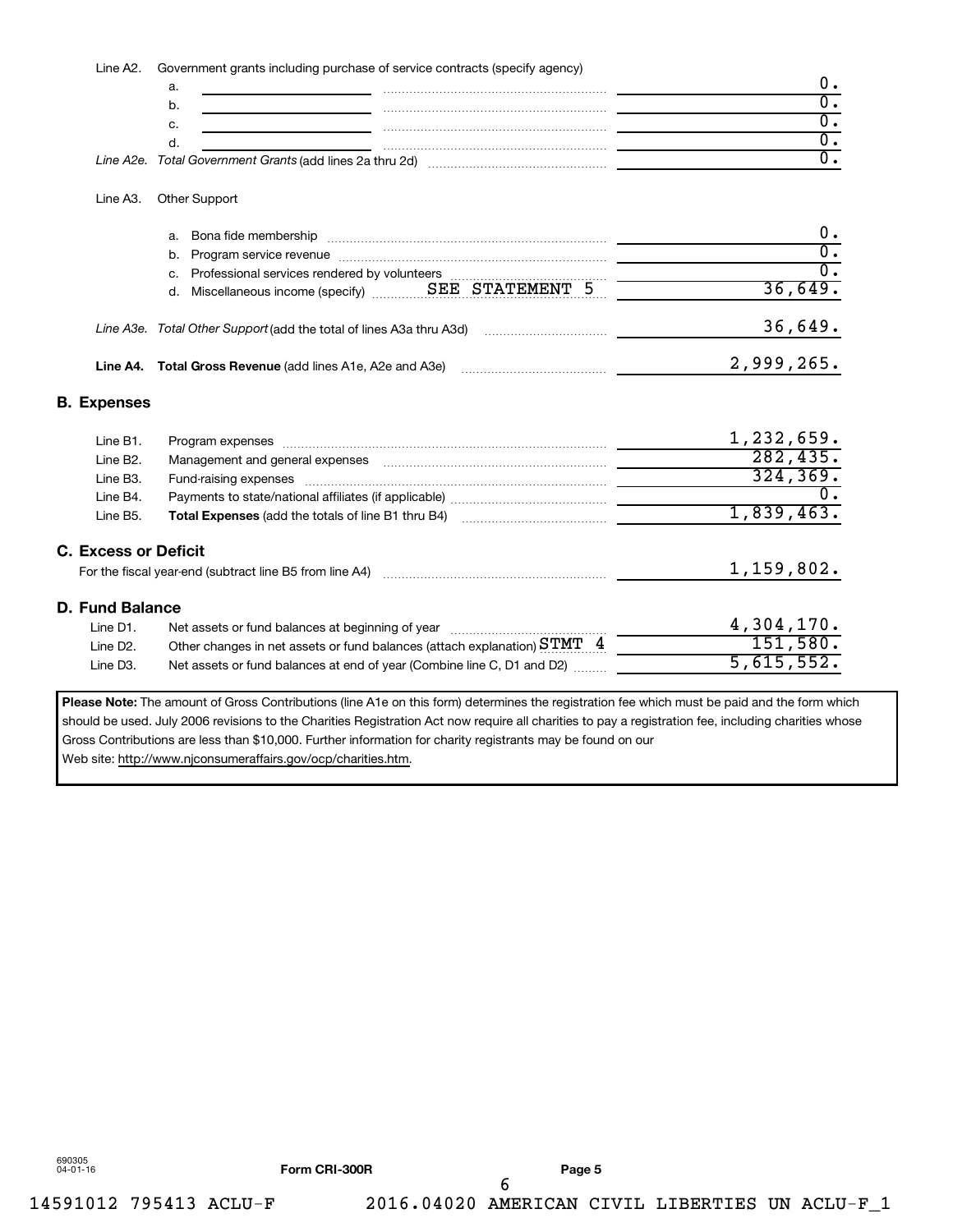# **Long-Form Renewal Registration Statement Form CRI-300RC Confidential Information**

| Organization's Name: AMERICAN CIVIL LIBERTIES UNION - NJ FOUNDATION                                                                                                                                                                                                                                                                                                                                                                                                                                                                                                                                                                                                      |  |  |  |
|--------------------------------------------------------------------------------------------------------------------------------------------------------------------------------------------------------------------------------------------------------------------------------------------------------------------------------------------------------------------------------------------------------------------------------------------------------------------------------------------------------------------------------------------------------------------------------------------------------------------------------------------------------------------------|--|--|--|
| **_*******<br>N.J. Charities Registration Number: CH- 0210000<br>$-00$<br>Federal ID Number (EIN)                                                                                                                                                                                                                                                                                                                                                                                                                                                                                                                                                                        |  |  |  |
| Fiscal Year-End being reported: 03/31/2017                                                                                                                                                                                                                                                                                                                                                                                                                                                                                                                                                                                                                               |  |  |  |
| 24. Are any of the organization's officers, directors, trustees or the five most-highly compensated employees related by blood, marriage or<br>adoption to:                                                                                                                                                                                                                                                                                                                                                                                                                                                                                                              |  |  |  |
| $X_{\text{No}}$<br>Yes<br>each other?<br>a.<br>any officers, agents or employees of any fund-raising counsel or independent paid fund-raiser under contract to the organization?<br>b.<br>$\lfloor x \rfloor$ No<br>Yes<br>any chief executive, employee, any other employee of the organization with a direct financial interest in the transaction, or any partner,<br>C.<br>proprietor, director, officer, trustee, or to any shareholder of the organization with more than two (2) percent interest in any supplier or<br>$X$ No<br>Yes<br>vendor providing goods or services to the organization?                                                                  |  |  |  |
| d. If you answered "Yes," to questions 24a, b, or c, please provide a statement explaining these relationships.<br>25. Do any of the organization's officers, directors, trustees or the five most-highly compensated employees have a financial interest in any<br>activities engaged in by a fund-raising counsel or independent paid fund-raiser under contract to the organization, or any supplier or<br>$X_{N0}$<br>Yes<br>vendor providing goods or services to the organization?<br>If "Yes," please detail these relationships below or on a separate sheet of paper, and provide the name, business address and telephone<br>number of all interested parties. |  |  |  |
| We understand that this registration is being issued at the discretion of the Division of Consumer Affairs and agree that employees of the Division<br>may inspect the records in the possession of this organization in order to ascertain compliance with the statute and all pertinent regulations. We<br>also understand that we may be required to provide additional information if requested.                                                                                                                                                                                                                                                                     |  |  |  |
| We hereby certify that the above information and the attached financial schedule(s) and statement(s) are true. We are aware that if any of the<br>above statements are willfully false, we are subject to punishment.                                                                                                                                                                                                                                                                                                                                                                                                                                                    |  |  |  |
| Name DEBRA GUSTON<br>Title PRESIDENT<br>Signature<br>Date                                                                                                                                                                                                                                                                                                                                                                                                                                                                                                                                                                                                                |  |  |  |
| Signature<br>Title<br>Date<br>Name                                                                                                                                                                                                                                                                                                                                                                                                                                                                                                                                                                                                                                       |  |  |  |
| This form must be signed by two (2) authorized officers of the organization, including the chief financial officer.                                                                                                                                                                                                                                                                                                                                                                                                                                                                                                                                                      |  |  |  |

**Note: Form CRI-300RC must be filed with Form CRI-300R.**

690306 04-01-16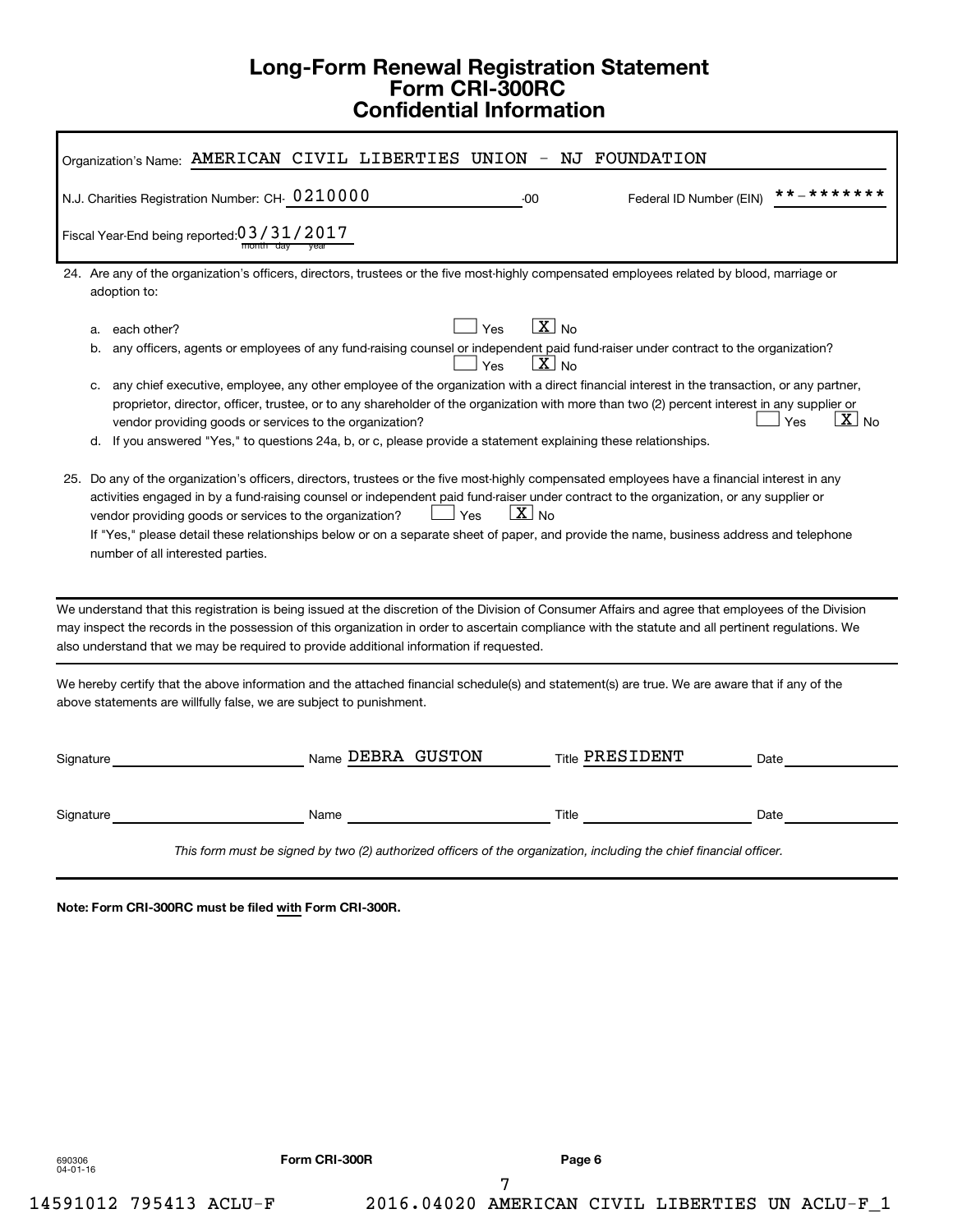| FORM CRI-300R<br>AFFILIATES WHICH SHARE CONTRIBUTIONS/REVENUE<br>PAGE 2, LINE 13 | STATEMENT         | 1 |
|----------------------------------------------------------------------------------|-------------------|---|
| <b>NAME</b>                                                                      | <b>PHONE</b>      |   |
| AMERICAN CIVIL LIBERTIES UNION FOUNDATION                                        | $(212)549 - 2500$ |   |
| <b>ADDRESS</b>                                                                   |                   |   |
| 10004<br>125 BROAD STREET, 18TH FLOOR NEW YORK, NY                               |                   |   |
| FORM CRI-300R<br>SPECIFIC PROGRAMS AND CHARITABLE PURPOSES<br>PAGE 2, LINE 14A   | <b>STATEMENT</b>  | 2 |

}}}}}}}}}}}}}}}}}}}}}}}}}}}}}}}}}}}}}}}} }}}}}}}}}}

#### PROGRAMS/CHARITABLE PURPOSE }}}}}}}}}}}}}}}}}}}}}}}}}}}

ALREADY EXISTS-TO EDUCATE THE PUBLIC ON CIVIL CONSTITUTIONAL RIGHTS -TO PROVIDE ASSISTANCE TO INDIVIDUALS WHO ARE DENIED THEIR -RIGHTS.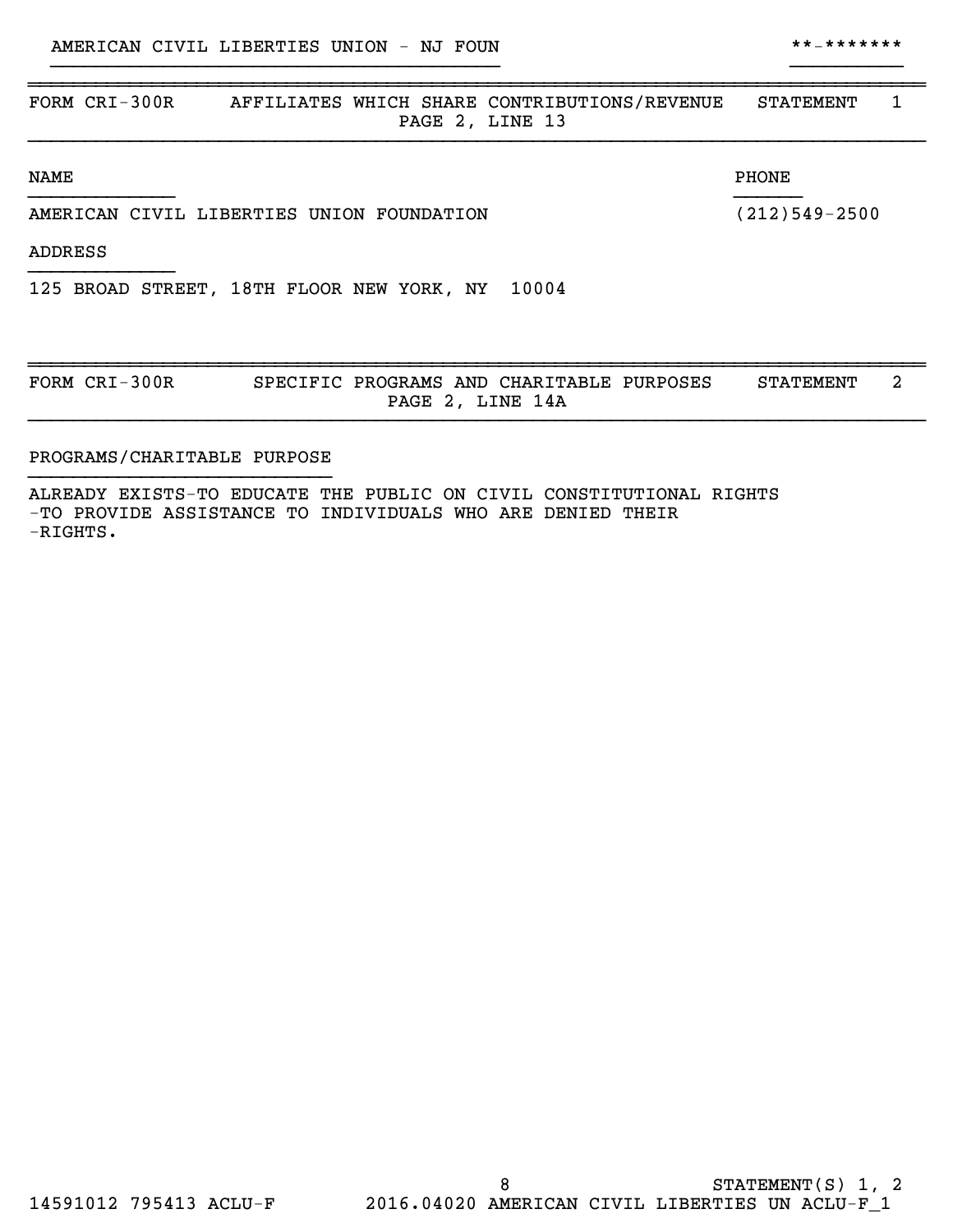| FORM CRI-300R                       | LIST OF OFFICERS, DIRECTORS, TRUSTEES<br>AND FIVE MOST HIGHLY PAID EMPLOYEES |                                    | <b>STATEMENT</b>  | 3 |
|-------------------------------------|------------------------------------------------------------------------------|------------------------------------|-------------------|---|
| NAME OF INDIVIDUAL                  |                                                                              | TITLE                              | TELEPHONE NO.     |   |
| ED BAROCAS                          |                                                                              | LEGAL DIRECTOR                     | $(973)642 - 2086$ |   |
| <b>ADDRESS</b>                      |                                                                              |                                    |                   |   |
| PO BOX 32159<br>NEWARK, NJ 07102    |                                                                              |                                    |                   |   |
| <b>SALARY</b>                       |                                                                              |                                    |                   |   |
| 125,976.                            |                                                                              |                                    |                   |   |
| NAME OF INDIVIDUAL                  |                                                                              | TITLE                              | TELEPHONE NO.     |   |
| DIANE DU BRULE                      |                                                                              | DEVELOPMENT DIRECTOR (973)642-2086 |                   |   |
| <b>ADDRESS</b>                      |                                                                              |                                    |                   |   |
| PO BOX 32159<br>NEWARK, NJ 07102    |                                                                              |                                    |                   |   |
| <b>SALARY</b>                       |                                                                              |                                    |                   |   |
| 119,229.                            |                                                                              |                                    |                   |   |
| NAME OF INDIVIDUAL                  |                                                                              | TITLE                              | TELEPHONE NO.     |   |
| <b>JEANNE LOCICERO</b>              |                                                                              | DEPUTY LEGAL<br><b>DIRECTOR</b>    | $(973)642 - 2086$ |   |
| <b>ADDRESS</b>                      |                                                                              |                                    |                   |   |
| PO BOX 32159<br>NEWARK, NJ<br>07102 |                                                                              |                                    |                   |   |
| <b>SALARY</b>                       |                                                                              |                                    |                   |   |
| 113,526.                            |                                                                              |                                    |                   |   |

}}}}}}}}}}}}}}}}}}}}}}}}}}}}}}}}}}}}}}}} }}}}}}}}}}

}}}}}}}}}}}}}}}}}}}}}}}}}}}}}}}}}}}}}}}}}}}}}}}}}}}}}}}}}}}}}}}}}}}}}}}}}}}}}}}}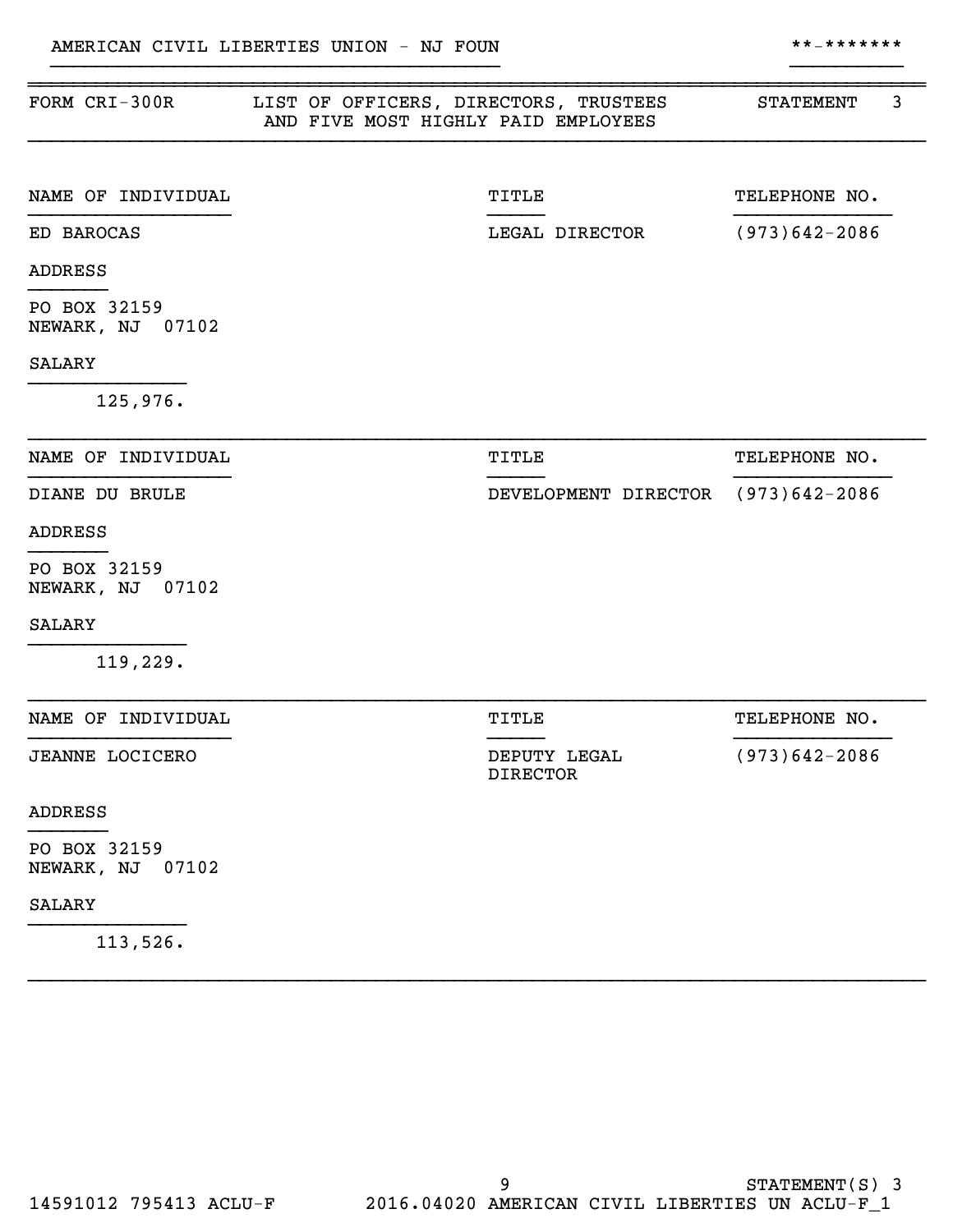| AMERICAN CIVIL LIBERTIES UNION - NJ FOUN | **_*******                      |                   |
|------------------------------------------|---------------------------------|-------------------|
| NAME OF INDIVIDUAL                       | TITLE                           | TELEPHONE NO.     |
| <b>UDI OFER</b>                          | EXECUTIVE DIRECTOR              | $(973)642 - 2086$ |
| <b>ADDRESS</b>                           |                                 |                   |
| PO BOX 32159<br>NEWARK, NJ 07102         |                                 |                   |
| <b>SALARY</b>                            |                                 |                   |
| 109,939.                                 |                                 |                   |
| NAME OF INDIVIDUAL                       | TITLE                           | TELEPHONE NO.     |
| <b>ALEX SHALOM</b>                       | SENIOR STAFF<br><b>ATTORNEY</b> | $(973)642 - 2086$ |
| <b>ADDRESS</b>                           |                                 |                   |
| PO BOX 32159<br>NEWARK, NJ 07102         |                                 |                   |
| <b>SALARY</b>                            |                                 |                   |
| 103,844.                                 |                                 |                   |
| NAME OF INDIVIDUAL                       | TITLE                           | TELEPHONE NO.     |
| DEBRA E. GUSTON                          | PRESIDENT                       |                   |
| <b>ADDRESS</b>                           |                                 |                   |
| PO BOX 32159<br>NEWARK, NJ 07102         |                                 |                   |
| <b>SALARY</b>                            |                                 |                   |
| 0.                                       |                                 |                   |

}}}}}}}}}}}}}}}}}}}}}}}}}}}}}}}}}}}}}}}}}}}}}}}}}}}}}}}}}}}}}}}}}}}}}}}}}}}}}}}}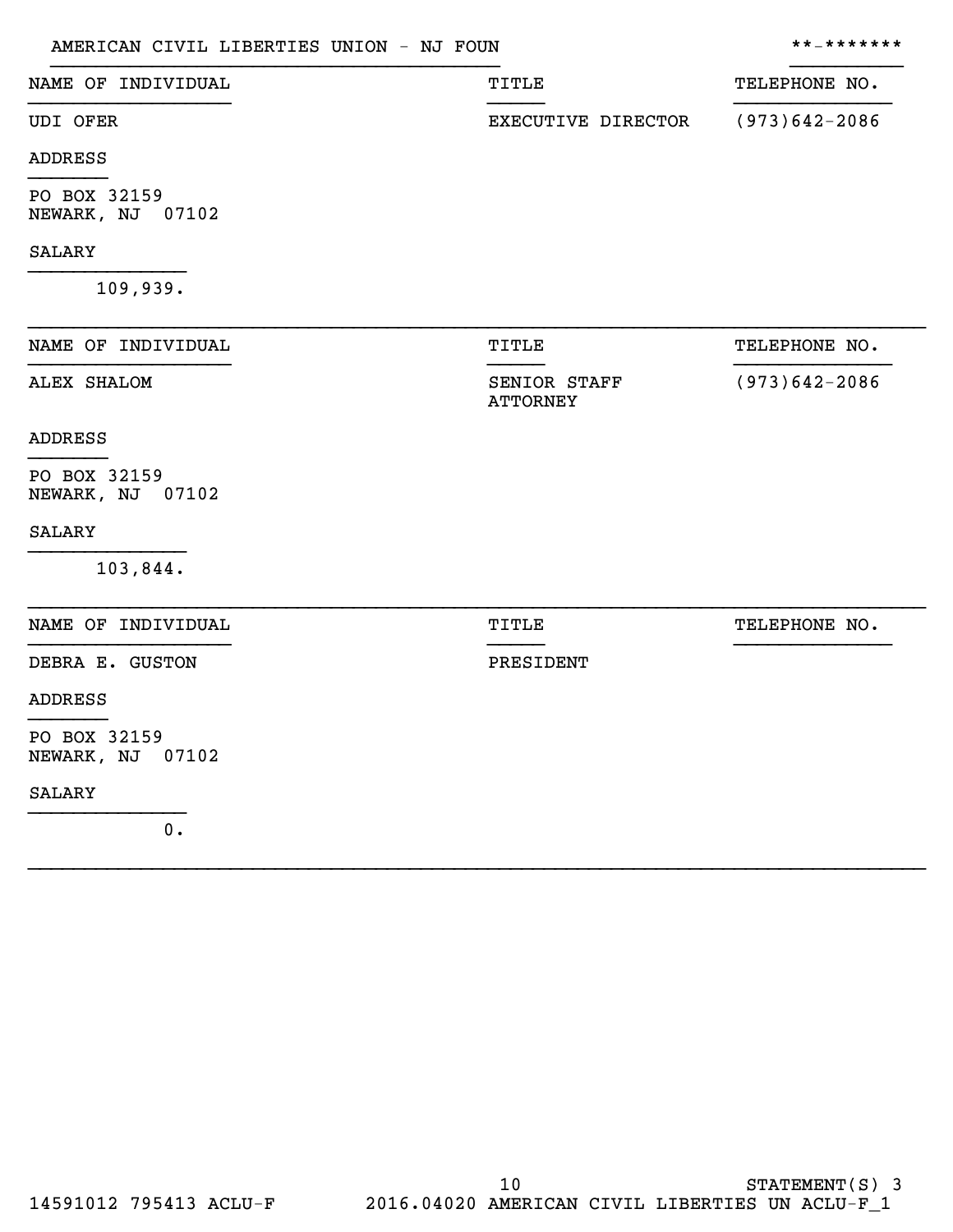| AMERICAN CIVIL LIBERTIES UNION - NJ FOUN | **_*******       |               |
|------------------------------------------|------------------|---------------|
| NAME OF INDIVIDUAL                       | TITLE            | TELEPHONE NO. |
| CJ GRIFFIN                               | VICE PRESIDENT   |               |
| ADDRESS                                  |                  |               |
| PO BOX 32159<br>NEWARK, NJ 07102         |                  |               |
| <b>SALARY</b>                            |                  |               |
| $0$ .                                    |                  |               |
| NAME OF INDIVIDUAL                       | <b>TITLE</b>     | TELEPHONE NO. |
| JOSEPH B. PARSONS                        | <b>TREASURER</b> |               |
| <b>ADDRESS</b>                           |                  |               |
| PO BOX 32159<br>NEWARK, NJ 07102         |                  |               |
| <b>SALARY</b>                            |                  |               |
| 0.                                       |                  |               |
| NAME OF INDIVIDUAL                       | TITLE            | TELEPHONE NO. |
| HEATHER TAYLOR                           | <b>SECRETARY</b> |               |
| <b>ADDRESS</b>                           |                  |               |
| PO BOX 32159<br>NEWARK, NJ 07102         |                  |               |
| <b>SALARY</b>                            |                  |               |
| $0$ .                                    |                  |               |

}}}}}}}}}}}}}}}}}}}}}}}}}}}}}}}}}}}}}}}}}}}}}}}}}}}}}}}}}}}}}}}}}}}}}}}}}}}}}}}}